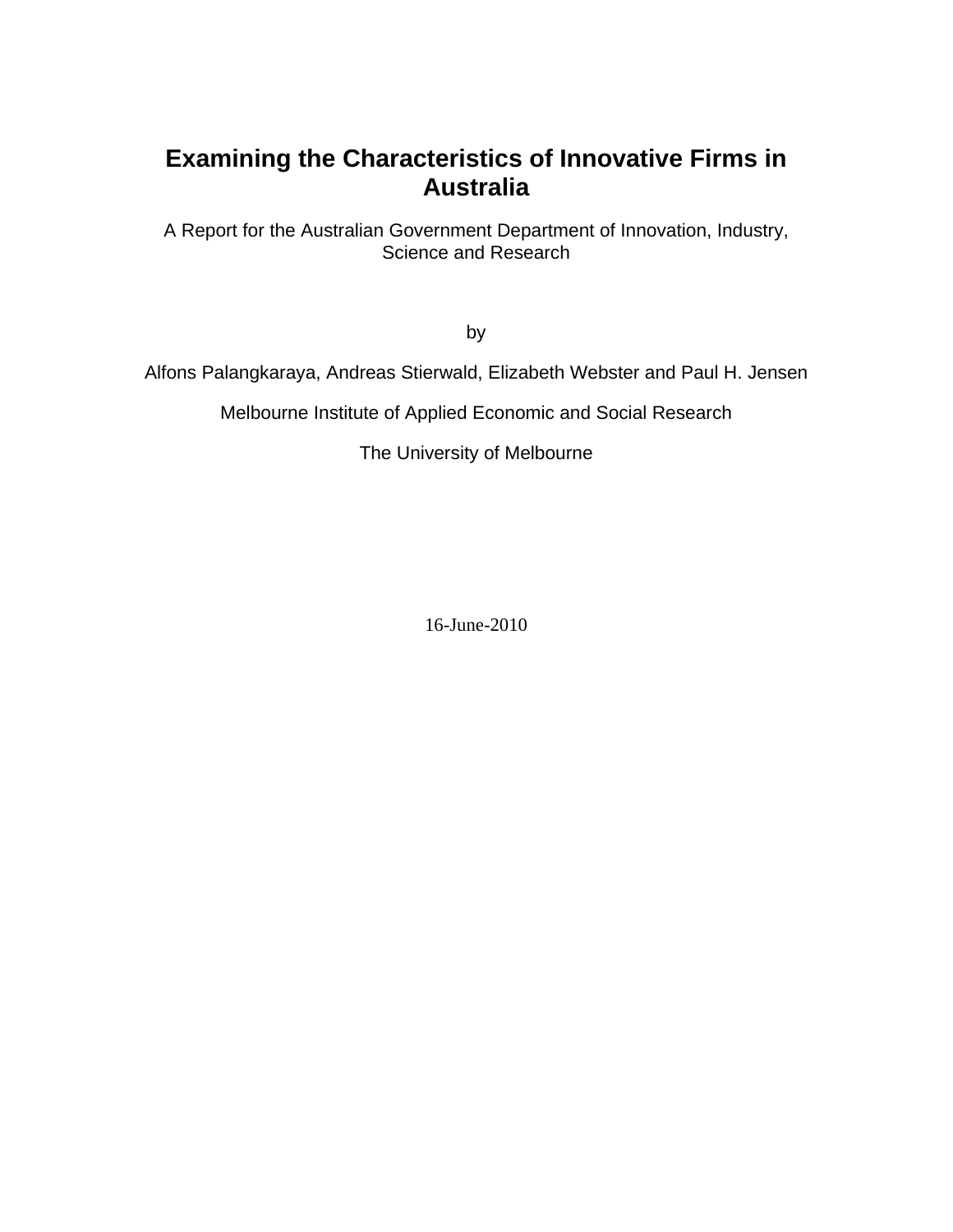# TABLE OF CONTENTS

| APPENDIX 5: EUROPEAN COMMISSION'S EU INDUSTRIAL R&D INVESTMENT |  |
|----------------------------------------------------------------|--|
|                                                                |  |
|                                                                |  |
|                                                                |  |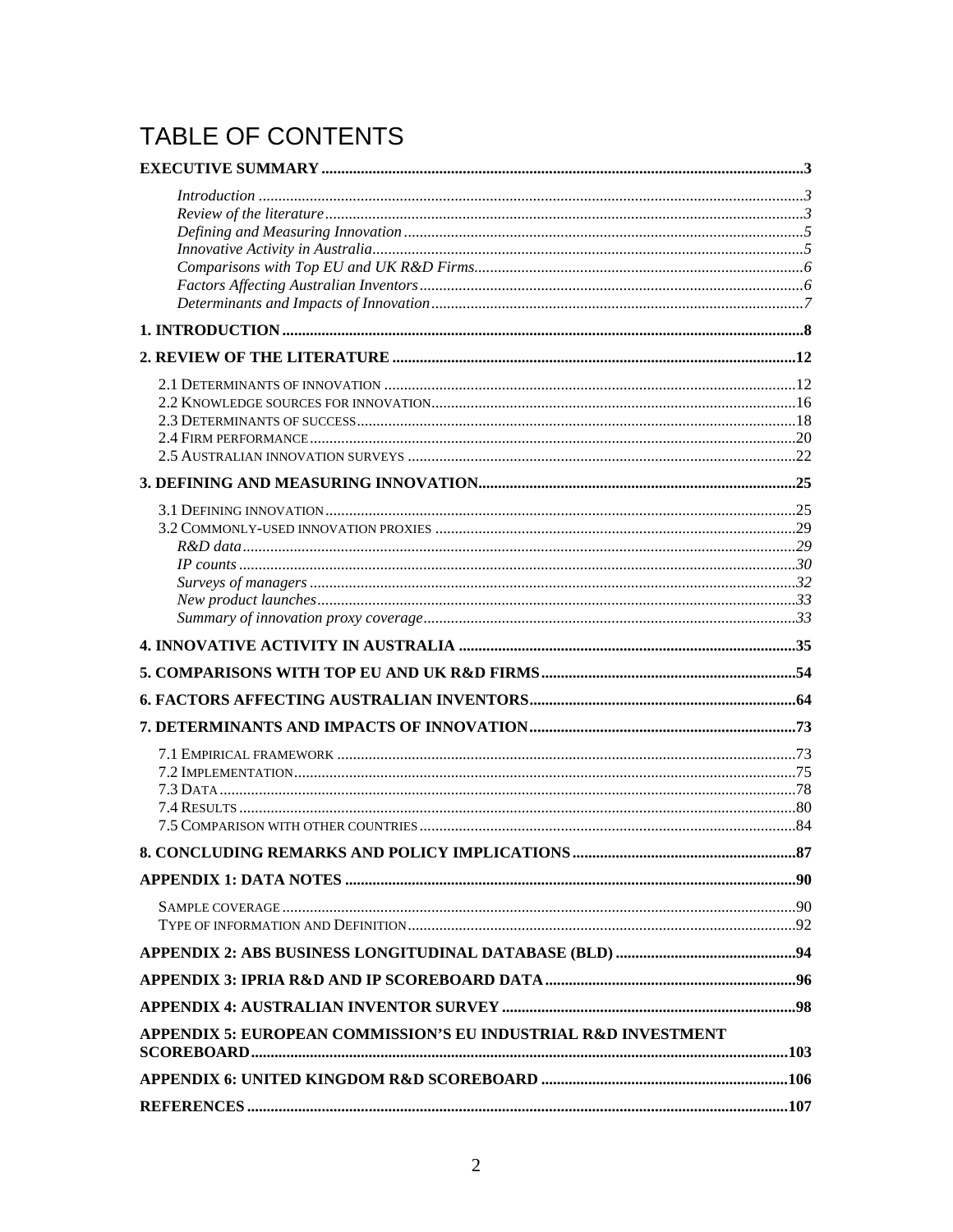## **Executive Summary**

### *Introduction*

Innovation determines productivity and productivity determines real incomes. Governments can affect this process of change via rigorous, evidence-based industry policy. However, there is currently limited empirical analysis about which Australian firms are innovating and the effects of innovation on performance at the firm level. This report aims to fill this gap via a systematic analysis of innovative firms in Australia, with a special focus on the manufacturing industry. To achieve this, we have used data from the Business Longitudinal Database (and the BLS 1994–97), IBISWorld, the Australian Inventor Survey, and the IPRIA R&D Scoreboard.

A major part of our focus will be on the manufacturing industry, which accounts for 40 per cent of Australian business R&D expenditure (\$3.9 billion in 2005-06) and is a major force in terms of value-added, employment and exports. We also compare our results with similar results from the United Kingdom and Europe.

Innovation is defined as the introduction of new forms of production (processes and products) into the workplace. Innovation may be conceptualised either as a change in the input-output algorithm, or as a form of firm investment. As a result, there are many different proxies used to measure innovation including: expenditure data (such as R&D expenditure); count-based data (such as patent and trade mark applications, and new product launches); and qualitative innovation assessments (such as surveys). Some measures are more suited to capturing product rather than process innovations (such as counts of trade marks and new product launches), while others are more suited to measuring radical rather then incremental innovation (such as patents).

### *Review of the literature*

### Determinants of innovation

Internal sources of finance, a large and growing market, and firm-specific management choices—in terms of competitive posture, internal work routines and attitude towards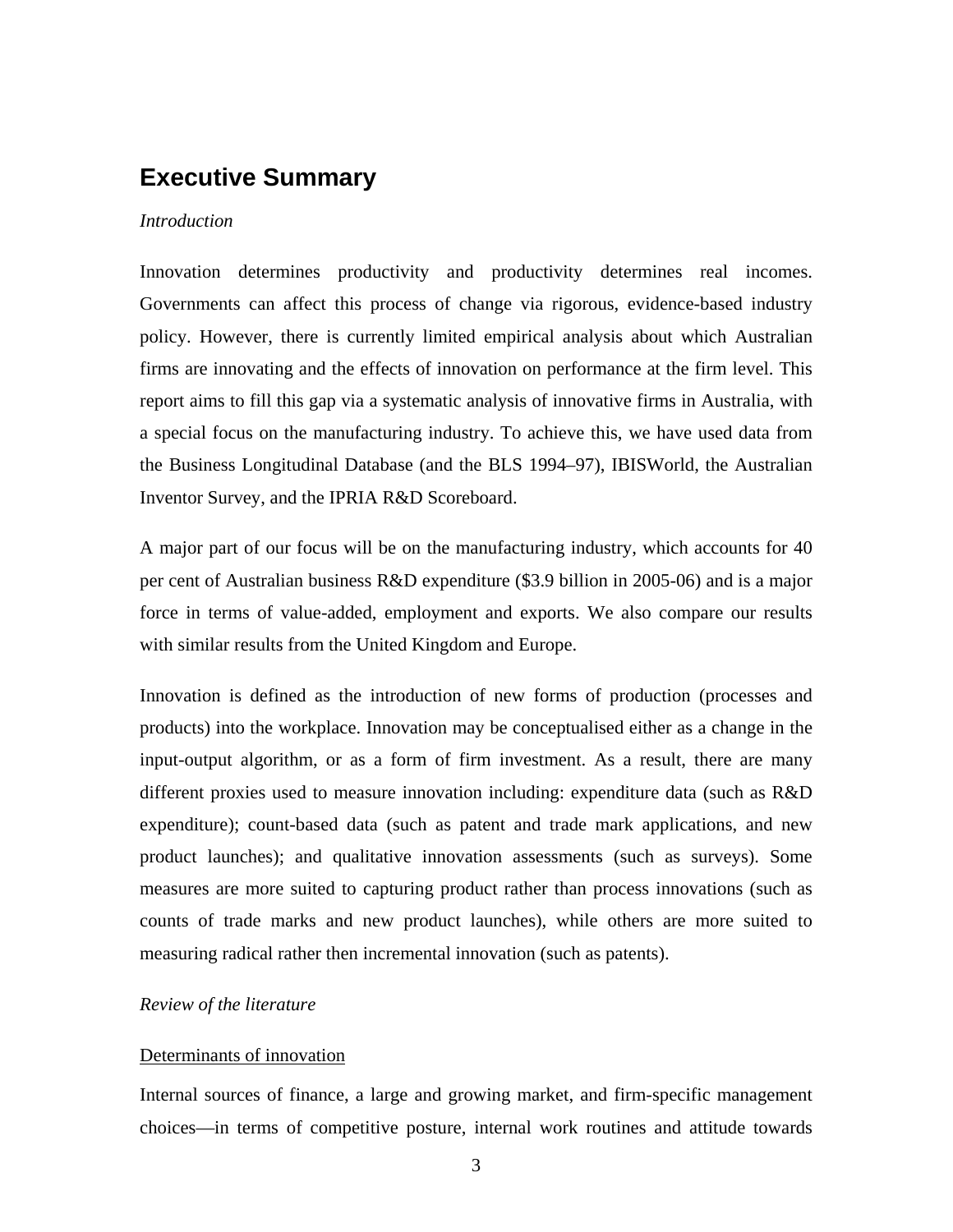learning and communication—are consistently found to be associated with innovative firms. There is only limited evidence that plentiful opportunities from science cause firms to be more innovative. The dominant view is that the behaviour of the individual firm matters more. Firms in 'low-tech' sectors can be very innovative, especially with respect to process and incremental innovations. Evidence that size and the number of competitors in the firm's output market are contributory factors to firm innovation is weak and inconsistent.

#### Knowledge sources of innovation

The sources of knowledge used to underpin innovation vary considerably and it is difficult to generalise. However, most studies point to the importance of both formal and informal networks for innovation. In addition, collaboration has been found to be related to the propensity of Australian firms to attempt innovations.

### Determinants of success

The most successful innovations: pay attention to the special needs and circumstances of users; integrate development, production and marketing activities; link with external sources of scientific and technical information; favour high-quality R&D resources; put high-status, experienced business managers in charge of the project; and have strong commitment from top management and the board. A mature understanding of, if not active support from, financiers has also been cited as significant. Importantly, persistence in innovation appears to improve the success rate of innovative activities, and may underlie the skewed distribution of innovative effort across firms (see the section *Innovative Activity in Australia* below).

#### Firm performance

As we would expect, observed innovation is not linearly related to either positive or negative profits. If that were so then, by deduction, firms would spend 100 per cent or 0 per cent of their resources on innovation. Given this we are not surprised to find the absence of an empirical relationship between innovation and profitability or firm survival. Some innovations are highly profitable, while others lead to firm closure. There is some evidence, however, that high-risk inventive activity leads to a higher probability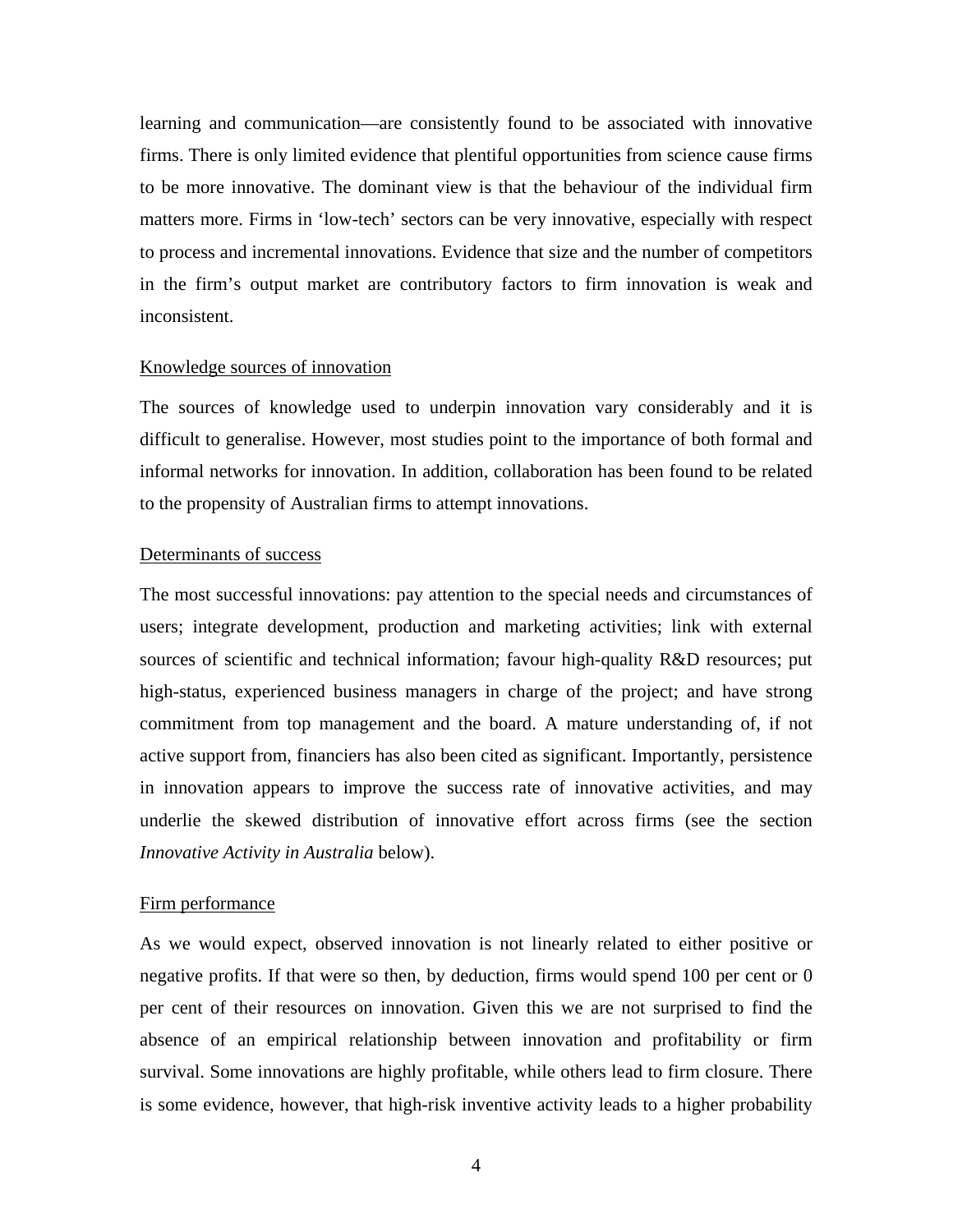of firm death in the early stages of the inventive life cycle, but once past this point, firm survival rates are enhanced. More innovative industries appear to be more export intensive.

### Australian innovation surveys

Australian innovation surveys from 2001 to 2005 suggest that businesses in the manufacturing sector were significantly more innovative than comparable businesses in other sectors. This result holds for each of product, process and organisational innovation. Implementing organisational processes and new operational processes appears to be more important than the introduction of new goods and services.

### *Defining and Measuring Innovation*

#### Defining Innovation

Innovation which means the introduction of new forms of production (processes and products) into the workplace, may be conceptualised either as a change in the inputoutput algorithm, or as a form of firm investment.

### Commonly-Used Innovation Proxies

Commonly-used innovation proxies include: expenditure data (such as R&D expenditure); count-based data (such as patent and trade mark applications, and new product launches); and qualitative innovation assessments (such as surveys). Some measures are more suited to capturing product rather than process innovations (such as counts of trade marks and new product launches), while others are more suited to measuring radical rather then incremental innovation (such as patents).

### *Innovative Activity in Australia*

Our original analysis on Australian firms reveals that:

- Amongst SMEs, those in the manufacturing industry have the highest probability of engaging in innovative activities.
- Amongst large firms, those in the manufacturing industry have the highest tendency to engage in R&D activities.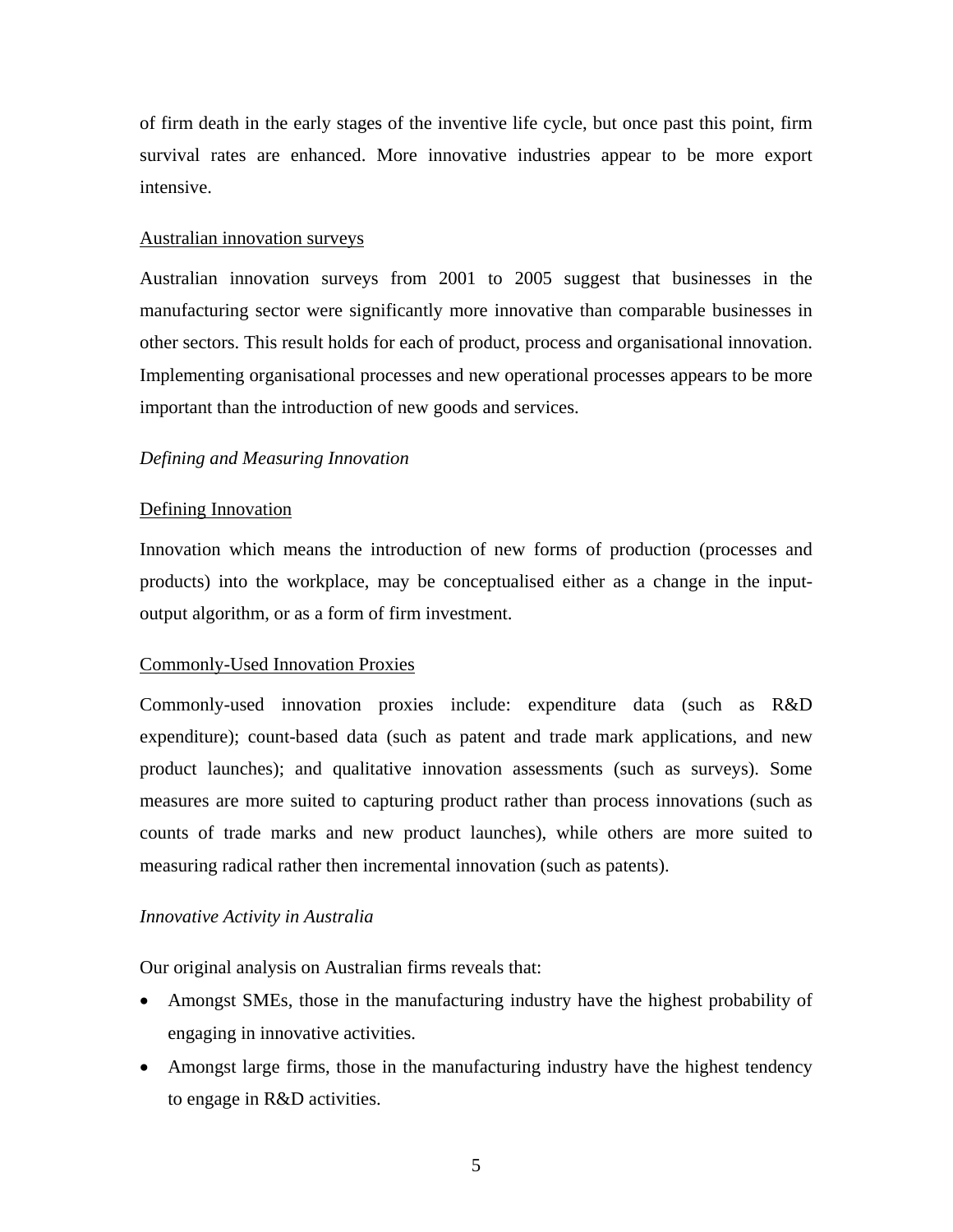- R&D expenditure per firm (by innovating firms) increased between 2003–04 and 2006–07 in all industries.
- More than half of innovating firms in the services industry are 'one-time' innovators; while around half of innovators in the resources industry can be considered as 'sporadic' innovators.
- Innovation is very concentrated and 'persistent' innovators account for the bulk of innovative activity in each industry.
- Manufacturing SMEs are more likely to export than service and resource sector SMEs.
- While about 80 per cent of firms are able to obtain debt finance, innovators are slightly more able to obtain debt finance, with the exception of the largest SMEs in manufacturing.
- Innovating SMEs are more likely to report increased profits in the most recent year.
- Overall, firms which receive grants are more likely to be innovators, particularly those in the resources and services industries.

### *Comparisons with Top EU and UK R&D Firms*

Our original comparative analysis finds that:

- Australian top R&D spenders are much smaller than UK- and EU-based top R&D spenders.
- R&D expenditure by Australian firms increased during 2003–04 to 2006–07 by 20– 30 per cent p.a. – more than double the UK and EU rates.
- R&D intensity varies widely across industries. Similar to the United Kingdom and the European Union, Australian firms in the manufacturing industry are more likely to spend a higher proportion of sales as R&D expenditures.

### *Factors Affecting Australian Inventors*

Our original analysis on Australian inventors finds that:

• About 30 per cent of manufacturing firms attempted to license or spin off their invention compared, with over 60 per cent of organisations from the other industries.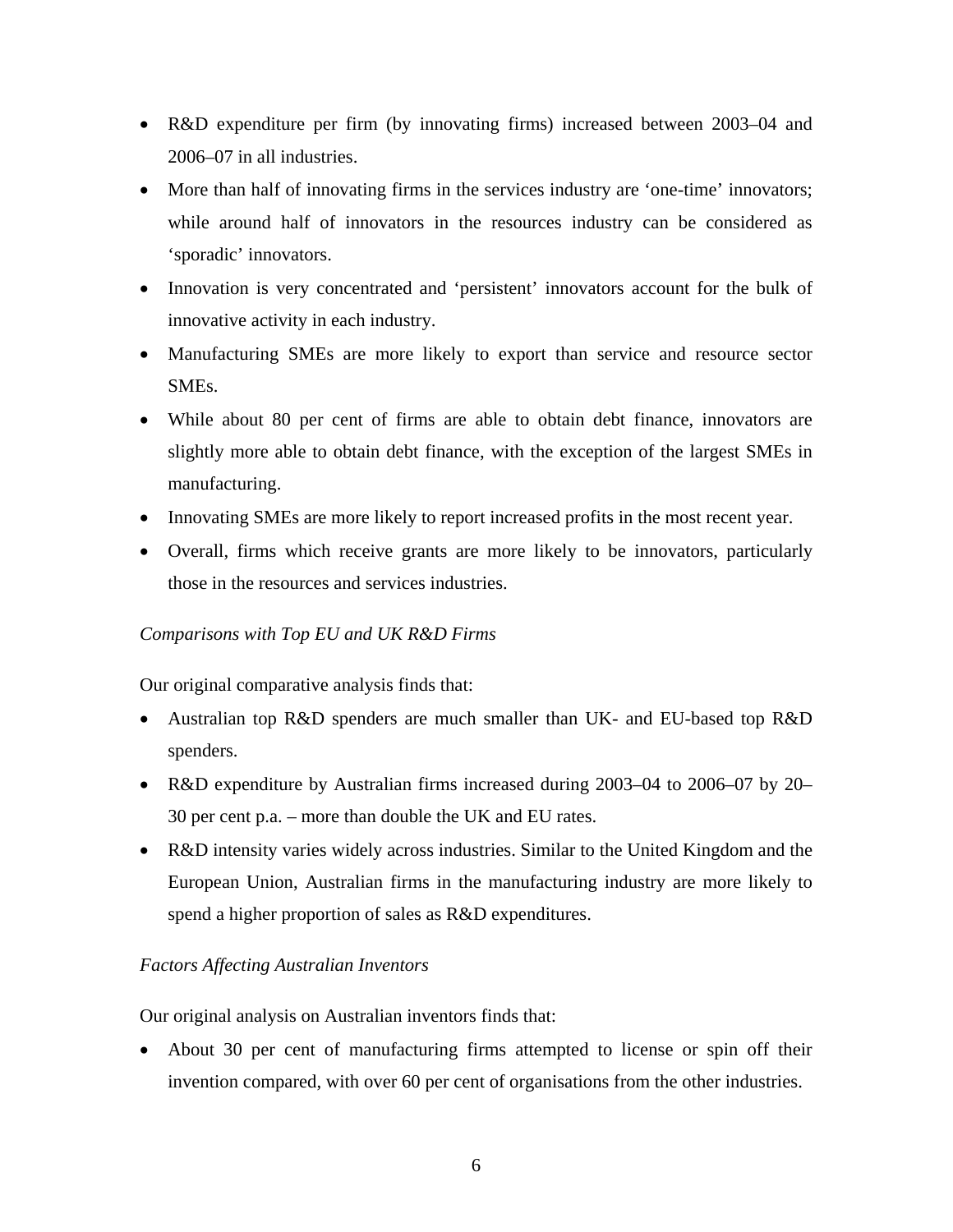- About 90 per cent of all organisations, regardless of their industry, attempted one or more development stage.
- Manufacturing firms were considerably more likely than other organisations to attempt other downstream commercialisation stages.
- 40 per cent of manufacturing firms were exporting compared with 20 per cent of firms in other industries.
- Inventors from manufacturing establishments were more likely to be aware of the occurrence of copying than inventors from other industries. Manufacturing employers were also more likely to send the alleged infringer a 'cease and desist' letter.
- Internal funds are the most common way R&D is financed.
- 'Finding a partner' was the most commonly-cited barrier to commercialising an invention, except in the manufacturing industry where uncertainty over the ability of their IP to prevent infringement and over the feasibility of the technology were commonly-cited problems.

### *Determinants and Impacts of Innovation*

Finally, our limited economic modelling on the determinants and impacts of innovation reveal that:

- The presence of international competition is associated with a 12 percentage point higher probability of carrying out R&D.
- Firms engaged in formal networks are on average 13 percentage points more likely to carry out R&D.
- Whether or not a business received financial assistance (for any reason) from the Australian Government, is associated with around 5 percentage point increase in the probability of conducting R&D.
- The correlation between product innovation and productivity is not as clear cut as theory suggests. The estimated correlation coefficient is only significant at the 10 per cent significance level. Nonetheless, it is positive and large in size relative to the findings from other countries.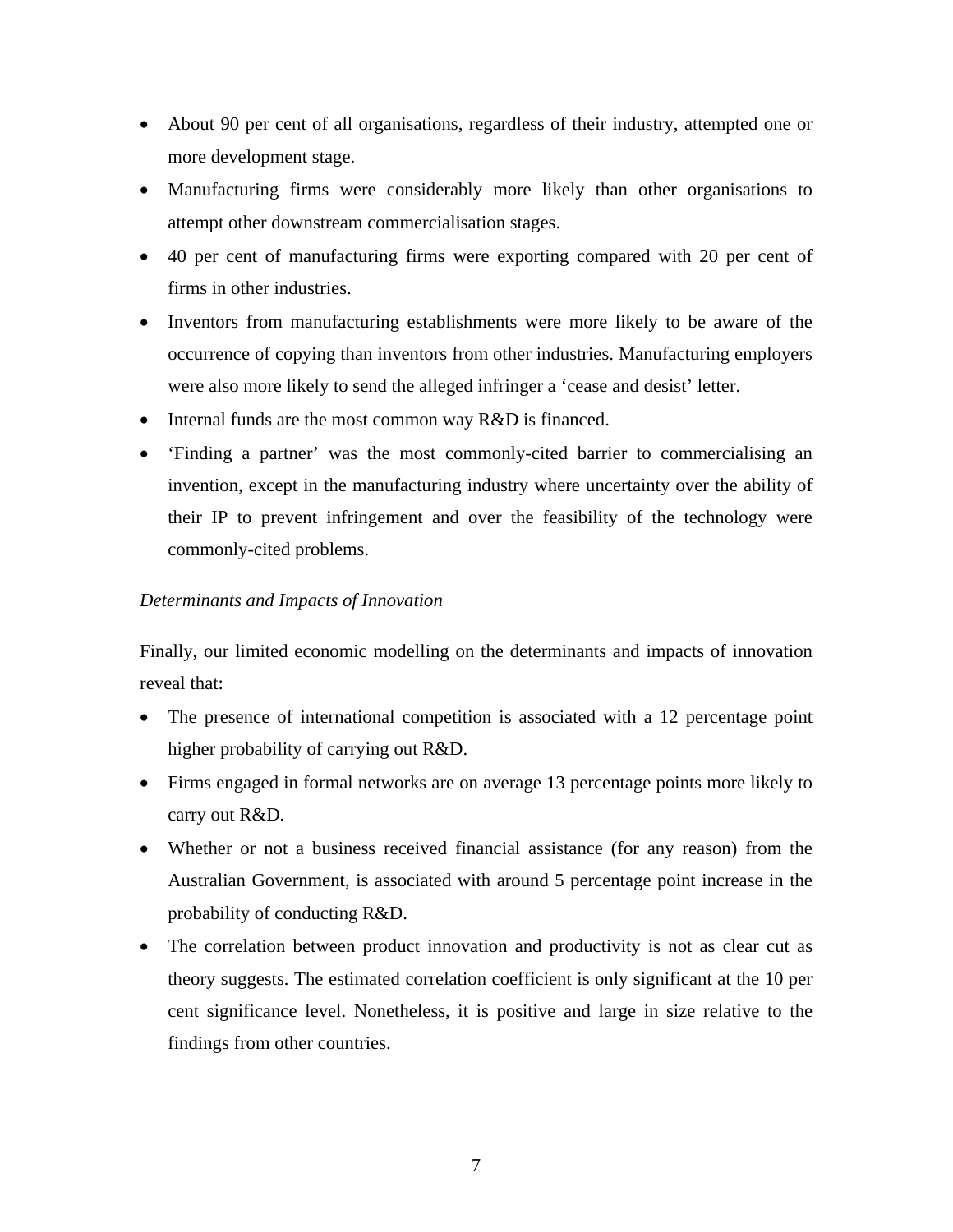### **1. Introduction**

This report provides a descriptive analysis of the characteristics of innovative firms in Australia and a preliminary multivariate analysis of the determinants and impact of innovative activities. While much is known about the importance of innovation for economic growth and prosperity, little is known in Australia about which firms are actually innovating and what factors drive or hinder their innovative performance. Even less is known about the firm-level effects of innovation on the performance of Australian firms.

Part of the difficulty with documenting this issue at the firm level has been the availability of suitable, robust and comprehensive data. Rather than relying on case studies or industry analysis, this report is based on a systematic analysis of the characteristics of innovative firms in Australia using available datasets including: the Australian Bureau of Statistics (ABS) Business Longitudinal Database (BLD), which covers firms with less than 200 employees; the Intellectual Property Research Institute of Australia (IPRIA) R&D and Intellectual Property Scoreboard data, which is based on IP Australia's intellectual property rights application database; the IBISWorld database, which covers large Australian enterprises with annual revenues of more than \$50 million; and the Melbourne Institute's Australian Inventor Survey, which covers Australian inventors who applied for a patent at IP Australia between 1986 and 2005.

Australian federal and state governments spend large amounts of resources on the promotion of innovation. A good example is the program 'Backing Australia's Ability – Building our Future through Science and Innovation,' a package that commits \$5.3 billion of public funds over seven years from 2004–05. It builds on the initial 2001 investment of \$3 billion under the program 'Backing Australia's Ability - An Innovation Action Plan for the Future,' which took place over five years to 2005–06. In addition, there are other major programs such as the Federal Government's new R&D tax credit and state-based programs which aim to increase the rate of innovation among local firms. More recently, the current government has shown an increased interest in promoting innovation, as evidence by the Cutler, Bracks and Green Reviews of Australian industry.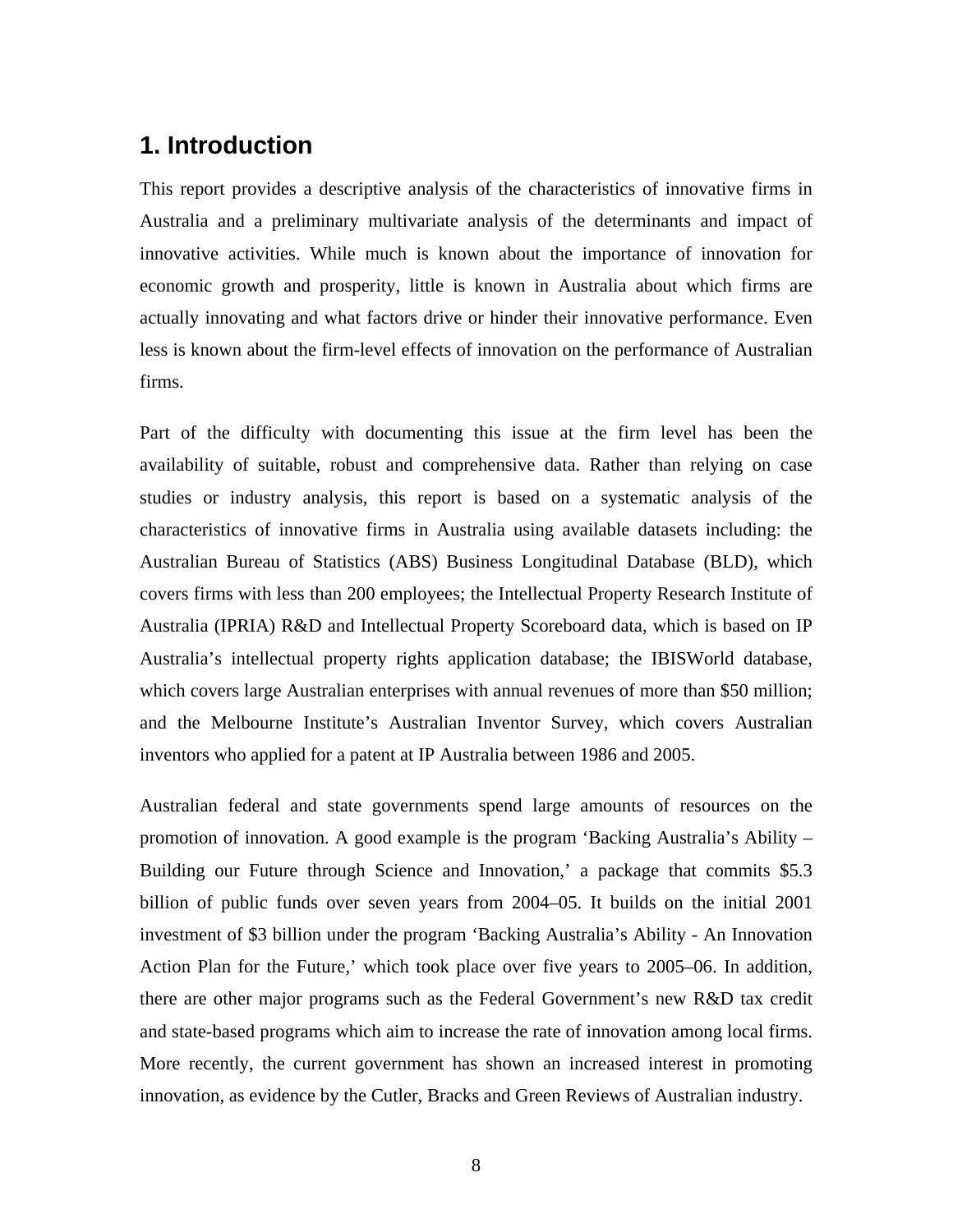These programs highlight the importance of innovation policy in a modern economy, for it is widely recognised that innovation is closely linked to productivity growth and successful innovation is the only way a developed economy can maintain its competitive position in the world economy. It is therefore important to gain an in-depth understanding of factors that influence Australia's ability to generate ideas and undertake research, accelerate the commercial application of these ideas, and develop and retain skills. In the absence of a sound evidence base on these issues, policy making will be driven by anecdote and rent-seeking by vested interest groups.

There are many relevant issues that need to be examined in order to understand the link between innovation activities and economic performance. There is evidence, for example, that in developed countries—which are mostly net exporters of technology—innovation is a key determinant of firm and national economic performance. On the other hand, in developing countries—which are mostly net importers of technology—innovation activities are secondary to the ability to access international markets and sources of technology in terms of the performance of the firms and the economies. Therefore, it is important to understand where Australian firms stand with respect to innovation.

Relevant questions include:

- What are the determining characteristics of the innovating firms? Do size, ownership, market orientation, or availability of skilled labour matter? How important are internal managerial factors?
- Do innovating firms have better economic performance in terms of productivity, profitability, or exports?
- How do Australian firms compare to other countries?

The rest of this report aims to provide some answers to the above questions. In Chapter 2 we summarise the findings from existing theoretical and empirical studies which evaluate the questions in various settings. Specifically, we discuss factors which influence firms' decisions to undertake innovation, the intensity of innovative activities and the effects on performance. In Chapter 3 we discuss important problems in studying these issues, particularly the problem of measuring innovation.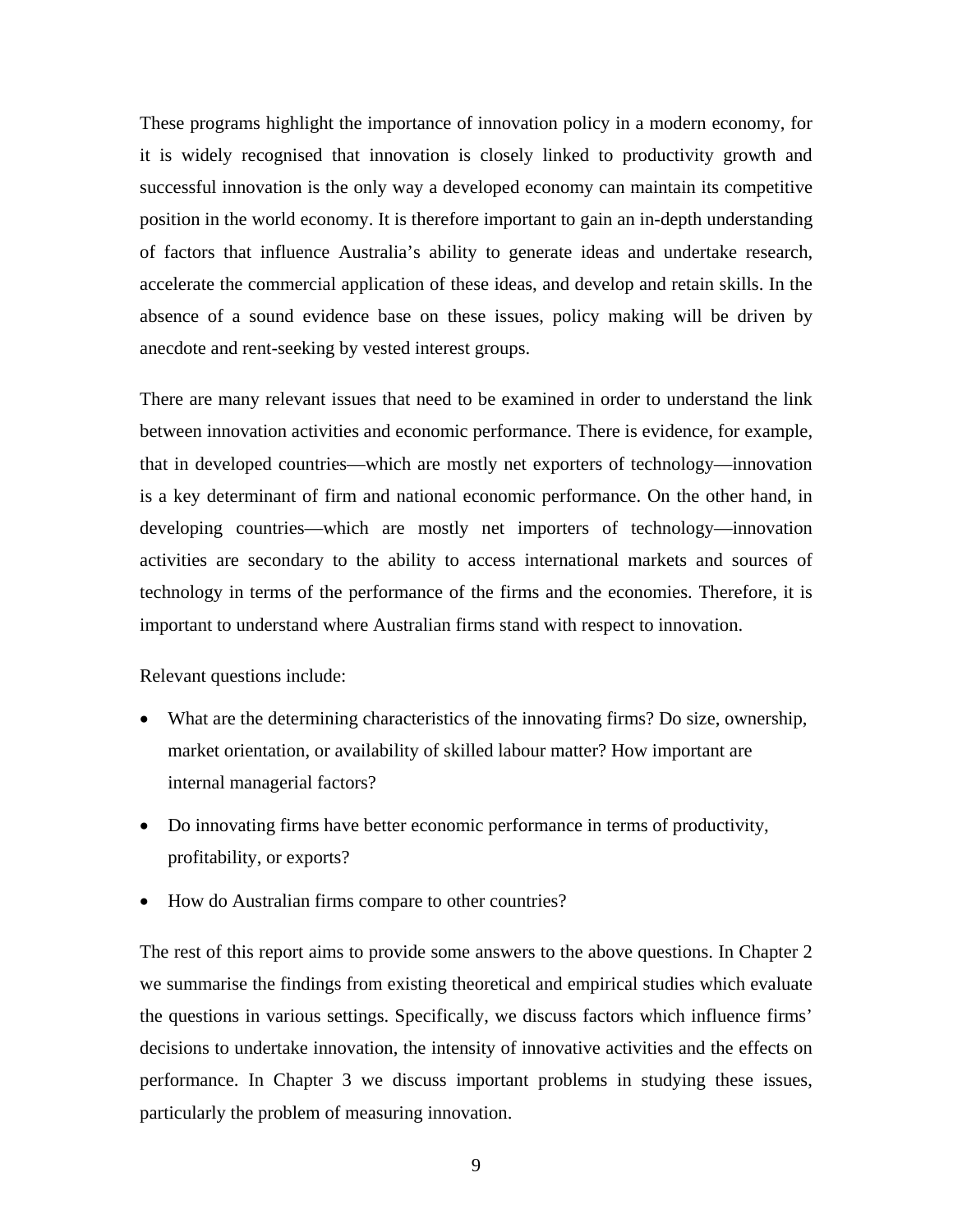In Chapter 4 we present descriptive analysis of innovative activities by Australian firms, mainly between 2003 and 2007 depending on data availability. We investigate how many and which firms innovate and how the pattern has changed over time; who are the persistent innovators and how important they are; how many resources firms have devoted to innovative activities and the role of size and financial factors in this respect; how widespread the innovative phenomenon is within the industrial structure; and the importance of different sources of innovation. In this chapter, and the following two chapters, we relate the lessons learned from theories and empirical findings from other countries to empirical information on Australian firms. This sets the stage for a more robust discussion of policy implications. Chapter 4 also considers the link between Australian firms' innovation and their economic performance. For example, whether there is any systematic difference between the innovators and the non-innovators in terms of growth in employment and sales, productivity and profitability and what the underlying determinants of this difference are.

Chapter 5 provides a direct comparative analysis between top Australian R&D spenders (based on annual firm-level data contained in IPRIA's *R&D and Intellectual Property Scoreboard*), top European R&D spenders (based on annual firm-level data in the European Commission's *EU Industrial R&D Investment Scoreboard*) and the top R&D spenders in the United Kingdom (based on annual firm-level data contained in the Department for Business Innovation & Skills' *R&D Scoreboard*). In this chapter, we look at the relative performance of Australian firms in terms of both innovative activities, such as intensity of R&D, and economic outcomes such as sales growth.

In Chapter 6 we look more deeply into the issues by utilising data from the Australian Inventor Survey. In the survey we asked the inventors what happened to their invention beyond the formal patenting process, and what factors affected their commercialisation of the invention. In this chapter we provide a deeper characterisation of the innovative performance of Australian firms at the individual innovation project level. The analysis is intended to complement and enlighten the firm-level analyses discussed in the other chapters. For example, information on the commercialisation stages of specific invention is not available from the firm-level survey, yet such information is crucial in understanding the link between innovation and economic performance.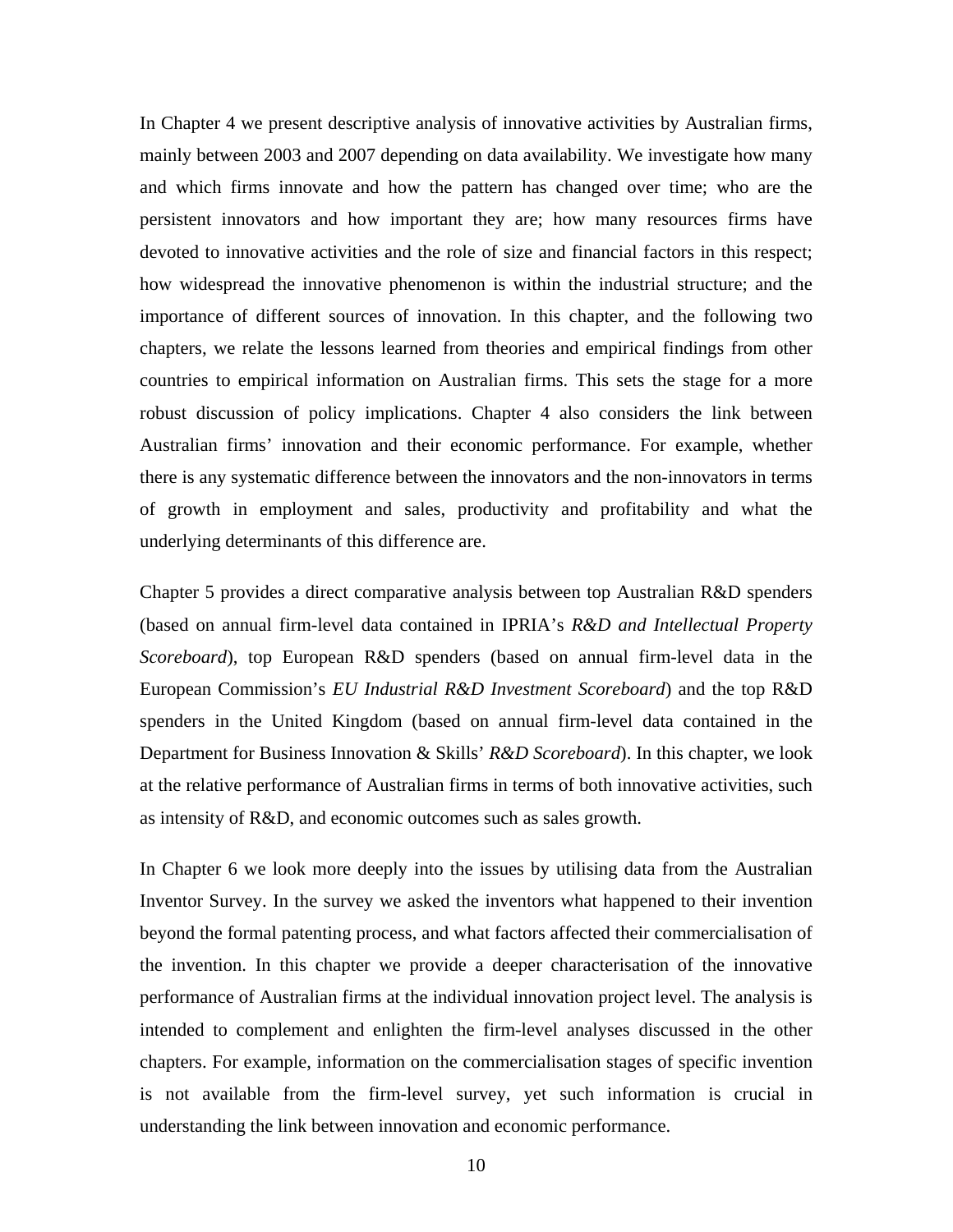Chapter 7 presents some preliminary findings from a multivariate analysis of the determinants of innovative activities and their outcomes based on the BLD data of Australian small and medium-sized enterprises. While the descriptive analyses in the previous chapters seem to provide evidence for a systematic link between R&D, innovation and performance for Australian enterprises and the importance of factors such as firm size and access to finance, the multivariate analysis of this chapter aims to refine the analyses by controlling for the influence of all other factors when examining the relationships.

Finally, in Chapter 8 we provide conclusions and draw some policy implications. In addition, we discuss the limitations of the report as well as directions for further research.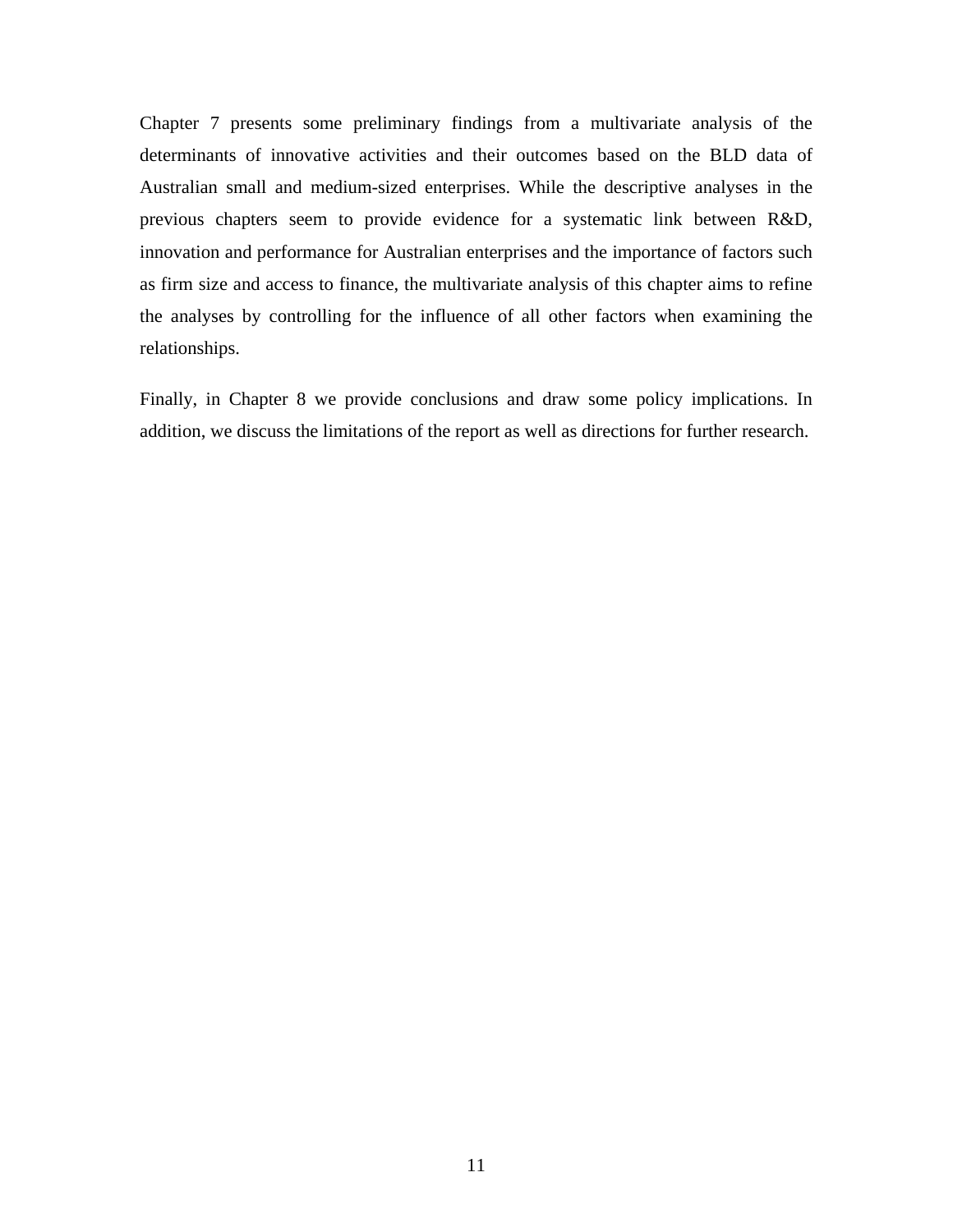### **2. Review of the Literature**

Why do firms innovate? What explains the superior innovative performance of some firms relative to others? What promotes innovative behaviour among firms? What are the economic outcomes of innovative activities and what determines these outcomes? For years, providing answers to these and similar questions has been the main objective of numerous theoretical and empirical papers in the field of economics and management. This chapter provides a brief summary of this literature in order to help with the interpretation of the empirical findings presented in the next three chapters. To provide some structure to the discussion, we first refer to a stylised diagram, such as the one shown in Kemp *et al*. (2003), of the link between firms' decision to innovate, their innovative activities and outputs, and the their economic performance.





Source: Kemp et al (2003).

### **2.1 Determinants of innovation**

As indicated in Figure 2.1, a good starting point is to look at studies which try to understand what makes firms decide and able to undertake innovation activities. In a recent article, Woerter (2008) summarised a number of hypotheses that have been proposed to address the issue: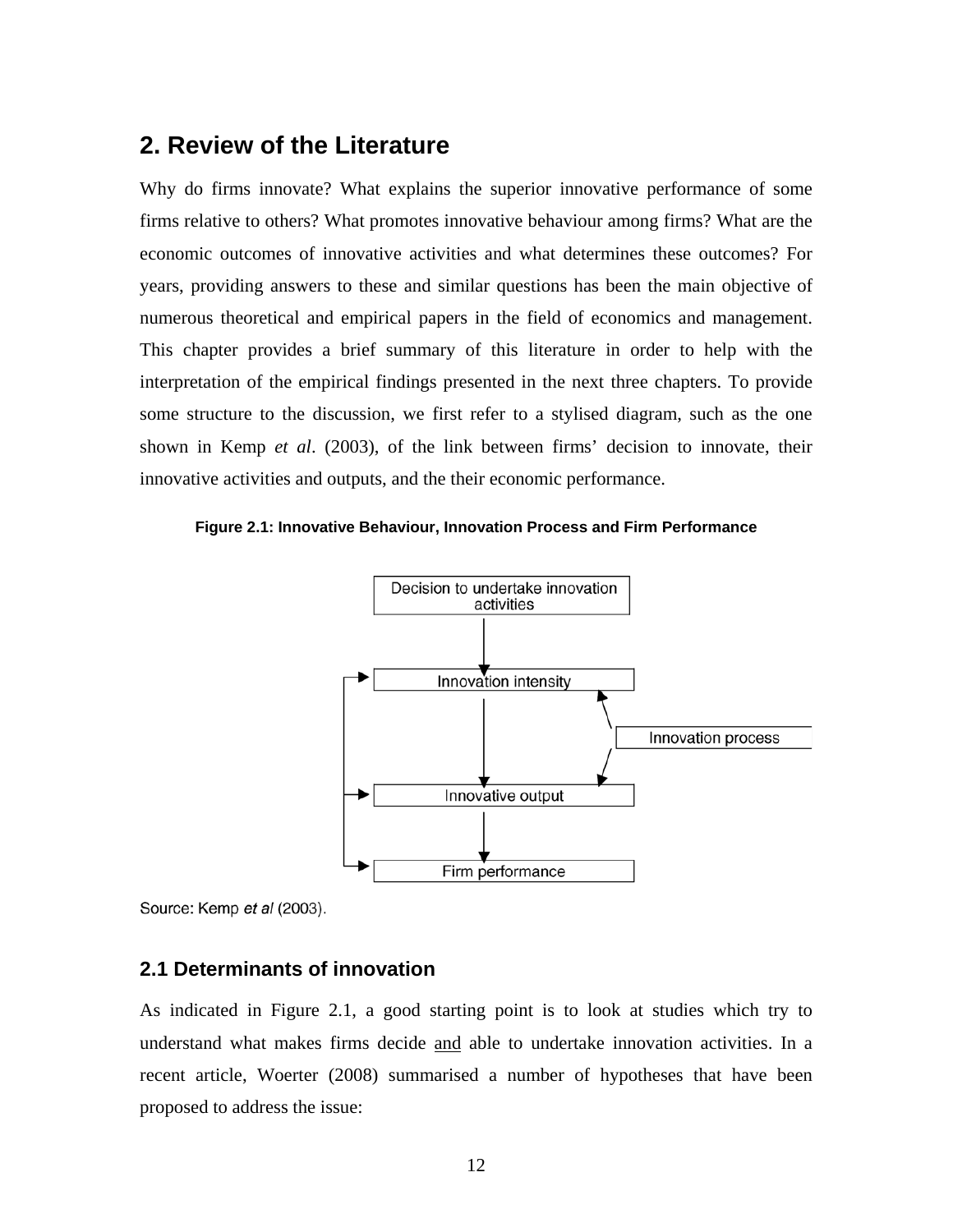- The Schumpeterian hypotheses (Schumpeter 1912, 1975) which focus on the size of the firm and the level of concentration in which the firm operates as key factors determining its innovative behaviour; $<sup>1</sup>$ </sup>
- The demand-pull hypothesis (Schmookler 1966) which proposes the significant role that market conditions such as the size of the market and changes in prices;
- The technology-push hypothesis (Phillips 1966; Rosenberg 1976) which argues that conditions underlying knowledge production processes are essential;
- The financial-constraints hypothesis (Nelson 1959) and the related hypotheses which are based on issues surrounding the risks of R&D and the risk preferences of the institutions involved (Mansfield 1968); and
- The technology-related, supply-side factors hypothesis (appropriability, tacitness of knowledge, technological opportunities and uncertainties) (Dosi 1988).

Woerter (2008) then continued by citing recent empirical studies based on the European Community Innovation Survey (CIS) data aimed at providing formal tests of these hypotheses. The empirical studies discussed by Woerter (2008) are summarised in Table 2.1 below. As seen from the table, support for the 'firm size hypothesis' is at best inconclusive, with a tendency for the effect to be negative. This is consistent with other non-CIS empirical studies which tried to sort out whether firms acquired market power because of successful innovation or whether market power enabled firms to make innovation profitable (i.e. Kamien and Schwartz 1982; Mansfield 1984; Levin and Reiss 1984; Acs and Audretsch 1987, 1988, 1991; Van Dijk *et al.* 1997). Many studies that do find market structure and/or firm size are a significant determinant of R&D intensity do not control for the underlying conditions of opportunity and appropriability. Intermingled with this issue is the question of whether firm size enabled or resulted from higher levels of R&D. Tests of these competing hypotheses were not helped by the lack of panel data sets, but the 'final' word on the issue appears to be that both size and market structure are unlikely to be the dominant determinants of innovation since the findings commonly depend on which control variables are included in the model (Phillips 1966; Sutton 1991; Scherer 1967; Cohen 1995; Bosworth and Rogers 2001).

 $\overline{a}$ 

<sup>&</sup>lt;sup>1</sup> See also Cohen (1995) and Cohen and Levin (1989)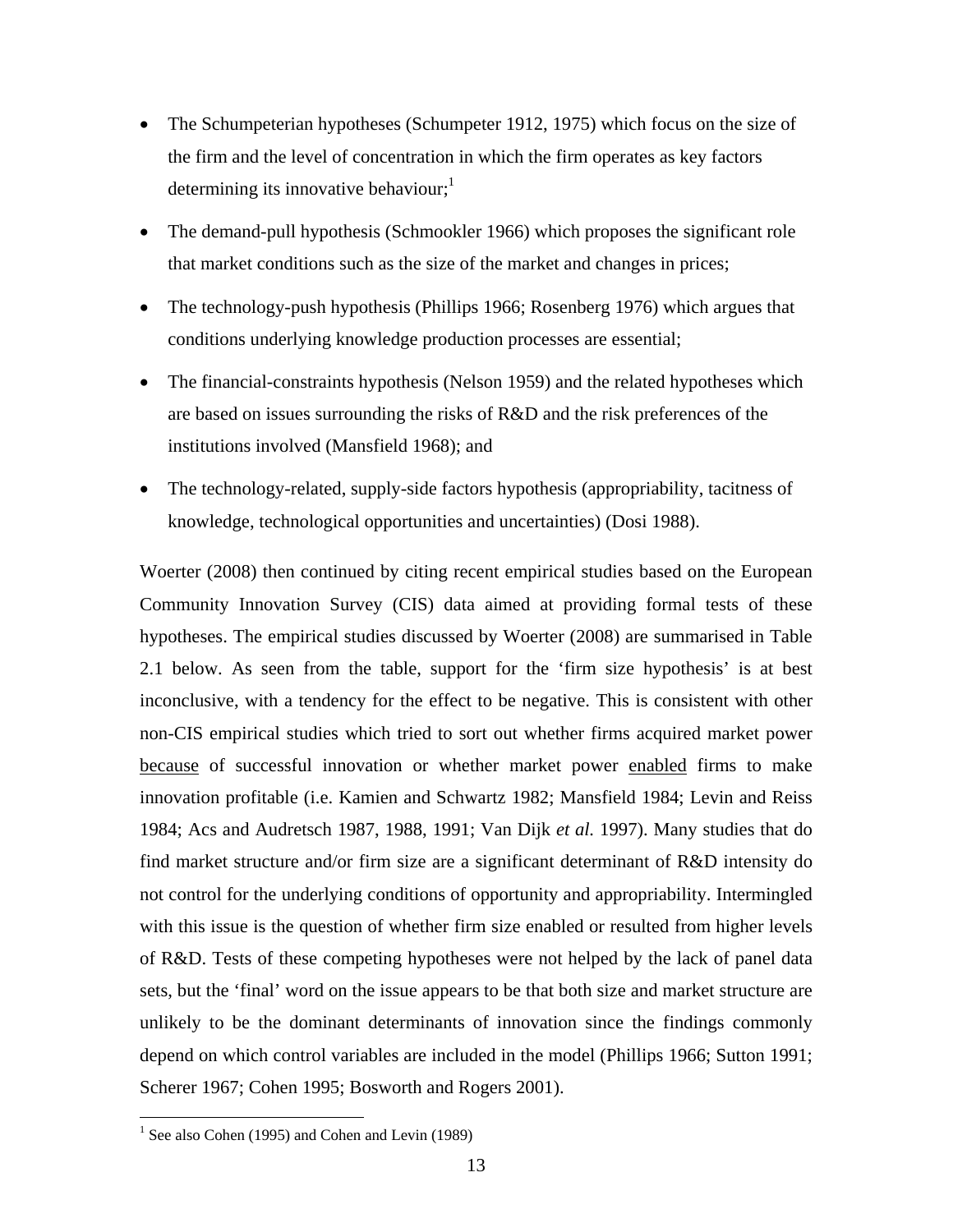In contrast, both the demand-pull and technology-push hypotheses have some support. There have been a series of economic studies that have tried to estimate the role of more deep-seated determinants such as the opportunities proffered by the scientific sector and how easily firms can appropriate their R&D profits (Levin and Reiss 1984; Pakes and Schankerman 1980). This avenue of research appears to have found more consistent results than the earlier studies (Caves 1982; Jaffe 1986; Cohen, Levin and Mowery 1987; Dunning 1988; Cohen and Levinthal 1989; Sterlacchini 1994; Griliches 1995; Oltra and Flor 2003), in part because the theoretical direction of effects are less ambiguous. However, it still leaves open the question of what governs scientific opportunity and natural appropriability. For example, it may be that size, and the underlying financial resources it implies, enhances the scope of an enterprise's opportunity and appropriability sets.

Another smaller but concurrent stream of economic research has concentrated on the financial hurdle for firms which desire to invest in highly uncertain and collateral-free projects such as R&D (Branch 1974; Kamien and Schwartz 1978; Himmelberg and Petersen 1994; Cumming and Macintosh 2000; Hall 2002; Bloch 2005; Rafferty and Funk 2008). As with the scientific opportunity and appropriability theories, there is a clear a priori prediction of the effects of retained earnings and gearing levels, and therefore, not surprisingly, reasonably consistent empirical findings. Higher levels of retained earnings facilitate higher levels of R&D, *ceteris paribus*. A recent study by Scellato (2007) using Italian manufacturing firm data in 1995-2000 finds that firms with fewer financial constraints are more likely to be able to sustain their innovating activities. In particular, he shows that relative to the innovators, non-innovators are more significantly dependent on their last period cash flow when deciding on how much to spend on current investment. Based on his findings, he further argues that financial constraints due to imperfect Italian capital markets would delay the ability of especially medium-size firms to start their in-house R&D activities.

Somewhat separate from this economic stream, a range of studies have been undertaken in the management literature. Some of this has followed the resource-based theory of the firm which roots outcomes in firm capabilities – that is, the skills and knowledge of the workforce – (Grabowski 1968; Rothwell *et al*. 1974; Nelson and Winter 1982; Pavitt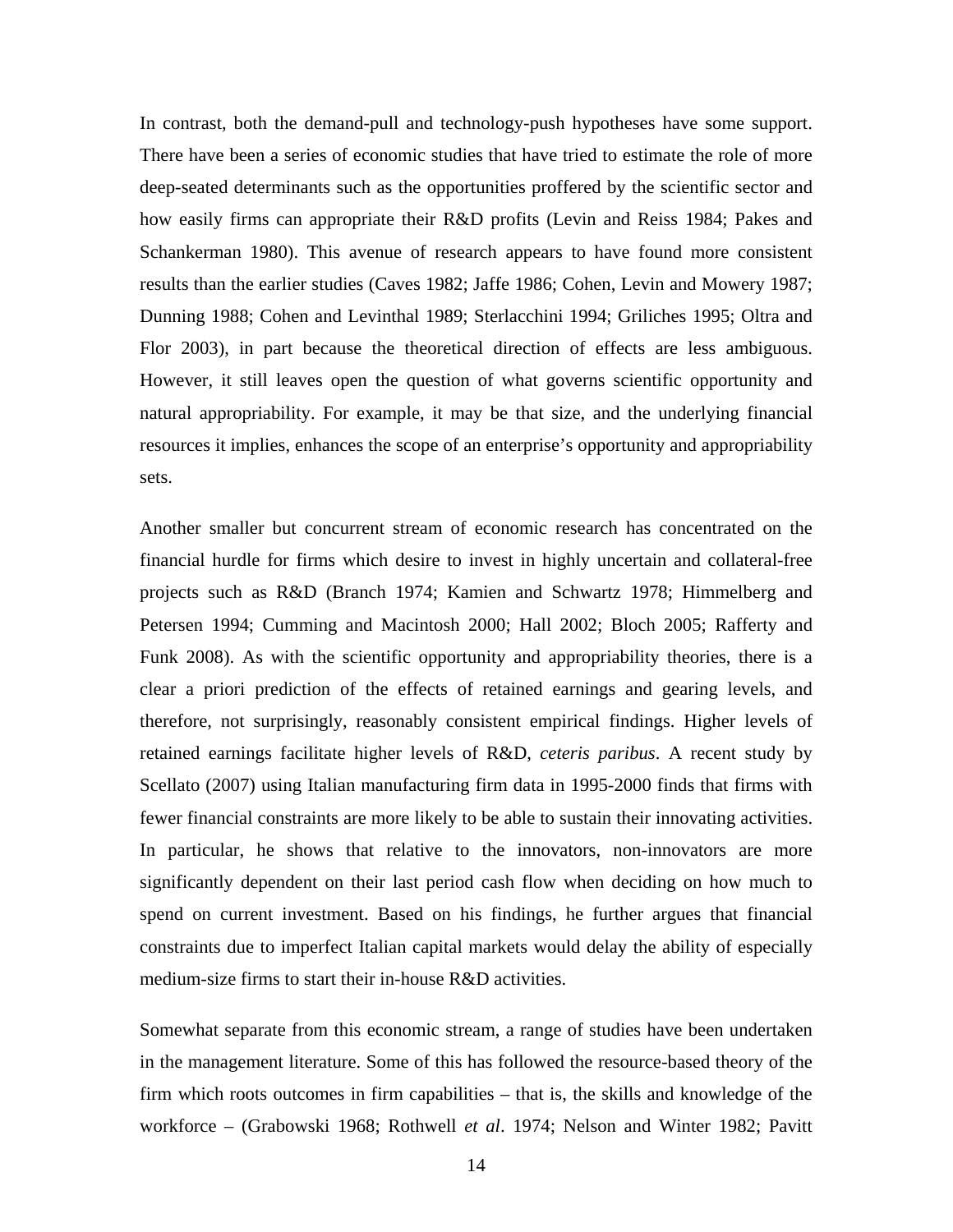1991; Souitaris 2002; Lee 2002; Murovec and Prodan 2009; among others); other studies have arisen from the strategic management side (Medina et al. 2005).

While there are few Australian studies; exceptions are Griffiths and Webster (2010) and Thomson (2010). The former found that most of a firm's R&D activity is explained by internal factors such the managerial style and the competitive and appropriation strategies. The growth in the industry and internal sources of funds were significant, but smaller, in effect. The importance of the internal operation of the firm is also supported by Woerter (2008). He finds evidence in support of another hypothesis related to fifth point above, which argues that if firm innovation is driven by its perceptions about the problems it faces, and if the firm's perceptions depend on working routines which are influenced by the characteristics of the firm—such as the size of its employment and physical capital—then one could expect that industries with a greater variety in terms of firm characteristics would be relatively more innovative than industries with more homogeneous firms. Thomson (2010) used Australian data and did not find that working capital influenced the level of R&D.

| <b>Study</b>              | Country       | Finding                                                               |  |  |  |
|---------------------------|---------------|-----------------------------------------------------------------------|--|--|--|
| Arvanitis and             | <b>Swiss</b>  | 1. Supply-side factors (appropriability, technological opportunities) |  |  |  |
| Hollenstein (1996)        | manufacturing | 2. Demand-pull factors (weak)                                         |  |  |  |
|                           | firms         | 3. Schumpeterian (large firms more likely to innovate)                |  |  |  |
| Raymond et al.            | Dutch         | 1. Demand-pull factors are more important                             |  |  |  |
| (2004)                    | manufacturing | 2. Negative size effect                                               |  |  |  |
|                           | firms         |                                                                       |  |  |  |
| Mairesse and              | French        | 1. Positive size effect                                               |  |  |  |
| Mohnen $(2001)$           | manufacturing | 2. Demand-pull factors for low-tech firms                             |  |  |  |
|                           | firms         |                                                                       |  |  |  |
| Janz <i>et al.</i> (2003) | German        | 1. Negative size effect                                               |  |  |  |
|                           | manufacturing |                                                                       |  |  |  |
|                           | firm          |                                                                       |  |  |  |
| Crépon et al.             | European      | 1. Demand-pull effect                                                 |  |  |  |
| (1998)                    | manufacturing | 2. Technology-push effect                                             |  |  |  |
|                           | firms.        | 3. No size effect                                                     |  |  |  |

**Table 2.1 Determinants of Innovative Behaviour – Empirical Evidence from CIS** 

Source: Woerter (2008)

Some authors point out that there is tendency for the literature to suffer from 'high-tech myopia' i.e. the idea that economic growth and employment is mostly the result of research-intensive industries (Hirsch-Kreinsen *et al.* 2005; von Tunzelmann and Acha 2005). So called low-, medium- and high-technology sectors (as defined by their R&D intensity) are often composed of firms with varying technology intensity levels. Thus, it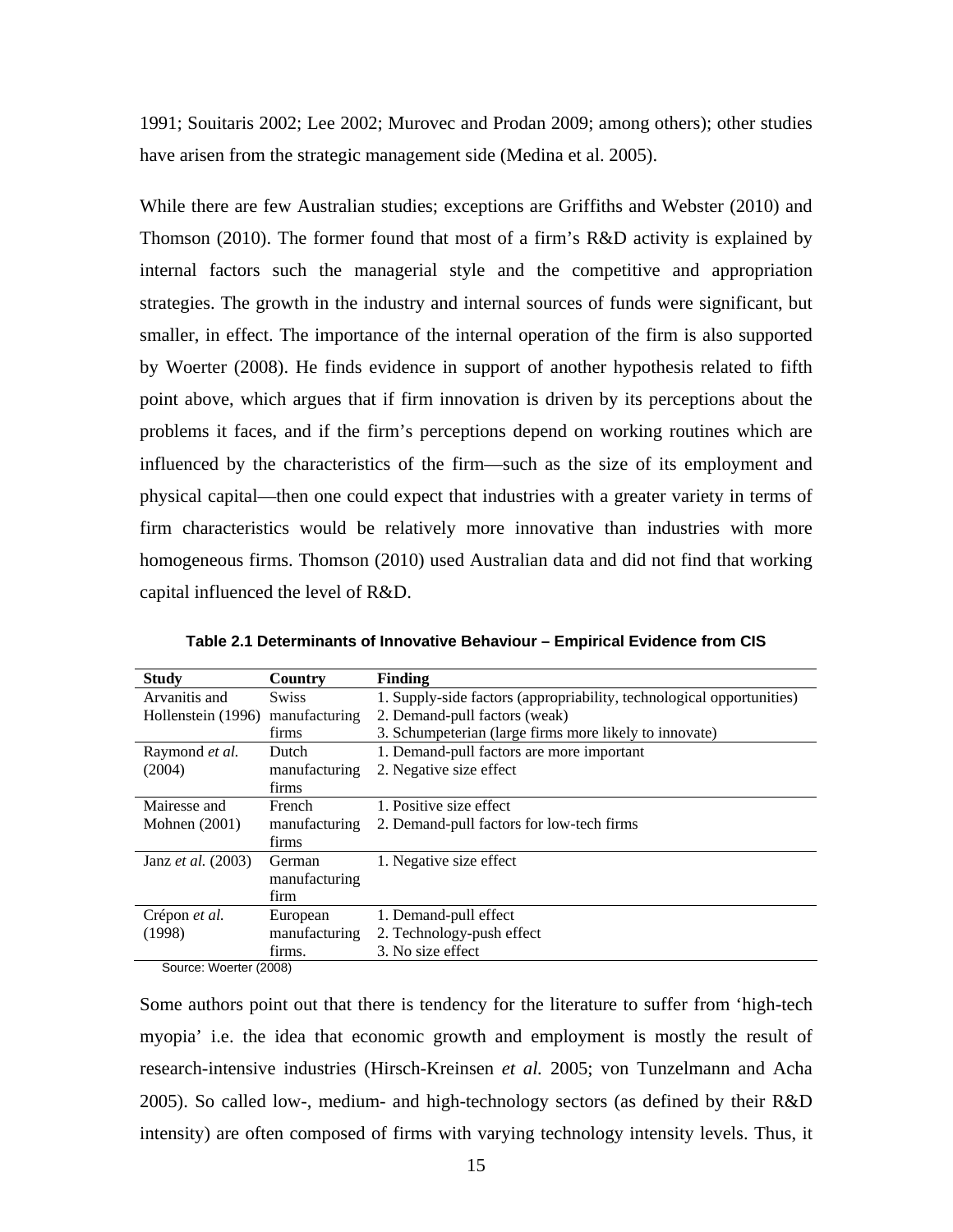is important to look at the differences at the firm level when analysing how inter-sectoral patterns in innovative performance depend on the level of R&D intensity. For example, Kirner *et al.* (2009) study the 2006 German Manufacturing Survey data of 1663 firms and find that, while 'low-technology' manufacturing firms lag behind medium- and high-tech firms with respect to their product innovation, they may perform better at process innovation. This finding is perhaps explained by the tendency for low-tech innovations to involve processes which are not primarily based on formal research and technological development. Instead they tend to be practical and experience-based, usually involving implicit knowledge (Heidenreich 2009).

There is a view that variation between firms in innovative intensity depends on the maturity of the industry. However, the importance of this source of variation may alter from one setting to another, as illustrated by the finding of McGahan and Silverman (2001). In their study they investigate the activity of US publicly-traded firms during the 1980s through to mid-1990s. They find that firms' patenting activity does not decrease as the industry in which they operate matures in terms of the underlying technology life cycle. They conclude that industry maturity does not appear to lead to a switch from product to process innovation, nor does it imply lower firm innovative activities compared to those in emerging industries.

### **2.2 Knowledge sources for innovation**

There have been some recent studies on the sources of innovation. A recent study by Frenz and Ietto-Gillies (2009) looks at two main categories of knowledge sources, namely (a) own-generated innovation through R&D, and (b) externally-sourced innovation via knowledge transfer mechanisms, such as bought-in resources for the purpose of innovation or external R&D collaborations. Using data from the UK Community Innovation Survey, they did not find any clear benefit from joint innovation efforts in the form of cooperation. However, they did find that intra-company knowledge sources, own-generation, and bought-in resources are important in determining the outcome of innovative activities. In particular, they find that the international dimension of the firm's internal networks is highly relevant, as are the interactions between the owngeneration of knowledge and external sources.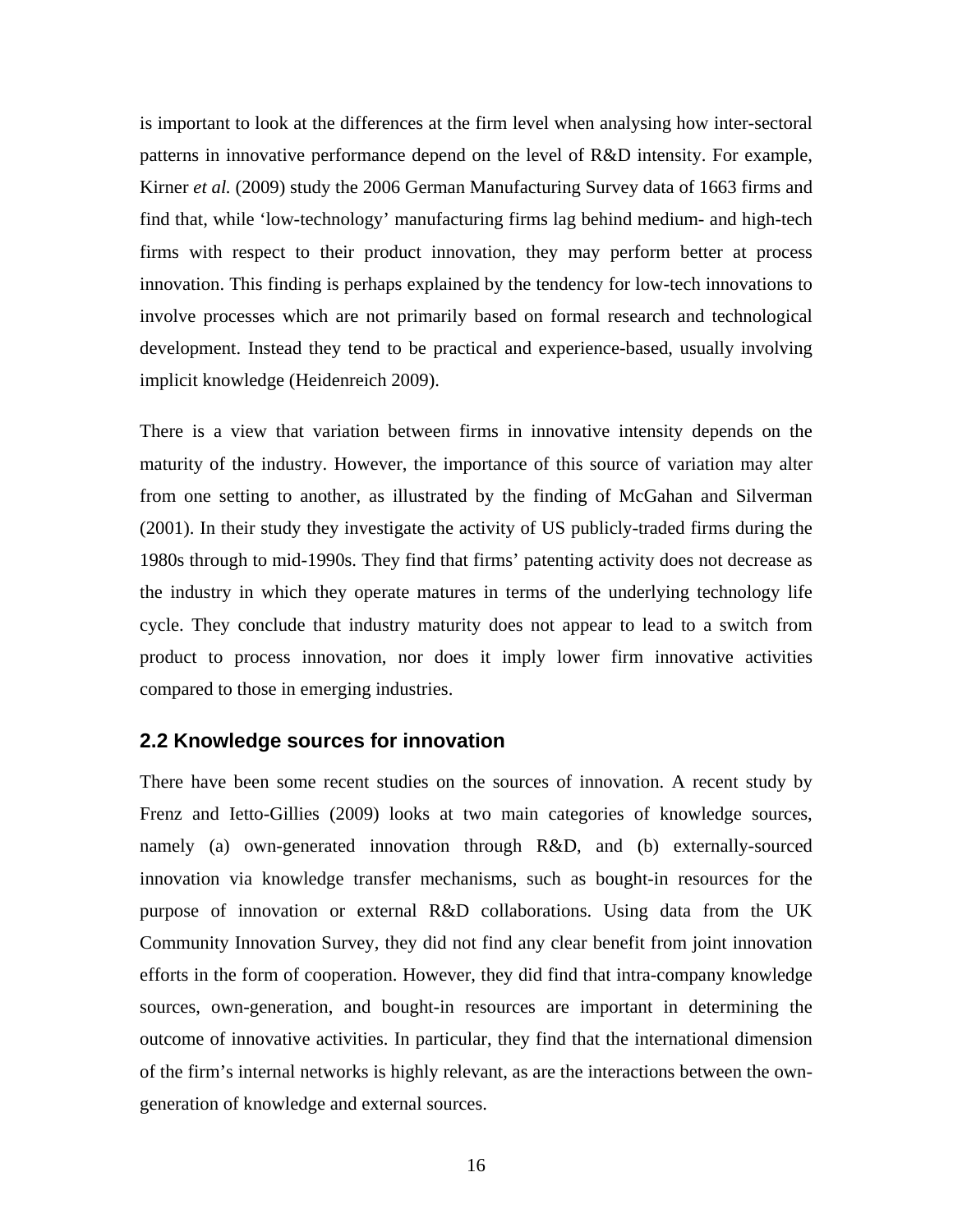Frenz and Ietto-Gillies (2009) also reviewed relevant studies and found that almost all them confirmed the significance of external collaboration with the users and external sources of technical expertise. The studies they reviewed also pointed to the importance of both formal and informal networks for innovation.

However, Tether (2002) argues that the relationship between innovation and research collaboration is not straightforward. In particular, the extent of co-operative research arrangements for innovation may depend on the type of firm, and on what is meant by innovation. For example, firms which conduct R&D in order to introduce innovation which is 'new-to-the-market' rather than 'new-to-the-firm' are much more likely to engage in co-operative arrangements for innovation. Otherwise, most firms still appear to develop their new products, processes and services without forming (formal) co-operative arrangements with other firms or institutions.

Collaboration is one of seven National Innovation Priorities. 'Powering Ideas – An Innovation Agenda for the  $21<sup>st</sup>$  Century' (see DIISR, 2009) specifies the policy framework and outlines how several government initiatives aim at promoting the links and collaborations between individual businesses and groups of firms, between university-based researchers and the private sector, and between businesses and their customers, suppliers and competitors. The rationale behind these programs is that collaboration, whether formal or informal, enables innovating firms to reduce costs by eliminating duplication and by achieving economies of scale. Another benefit is that collaboration facilitates the process of finding, adapting and acquiring information relevant for innovation, as well as spreading the risk and maximising the rewards associated with innovation.

An econometric analysis conducted by the Department of Industry, Tourism and Resources investigates how collaboration and other factors influence innovation novelty in Australian businesses. The analysis uses information from the Innovation Survey 2003, presented in ABS (2005a). The database comprises only innovating firms, which are identified with a variable that is constructed by counting the number of different innovation related activities such as the acquisition of machinery and equipment, training related to new goods or services and substantial new design work. The analysis employs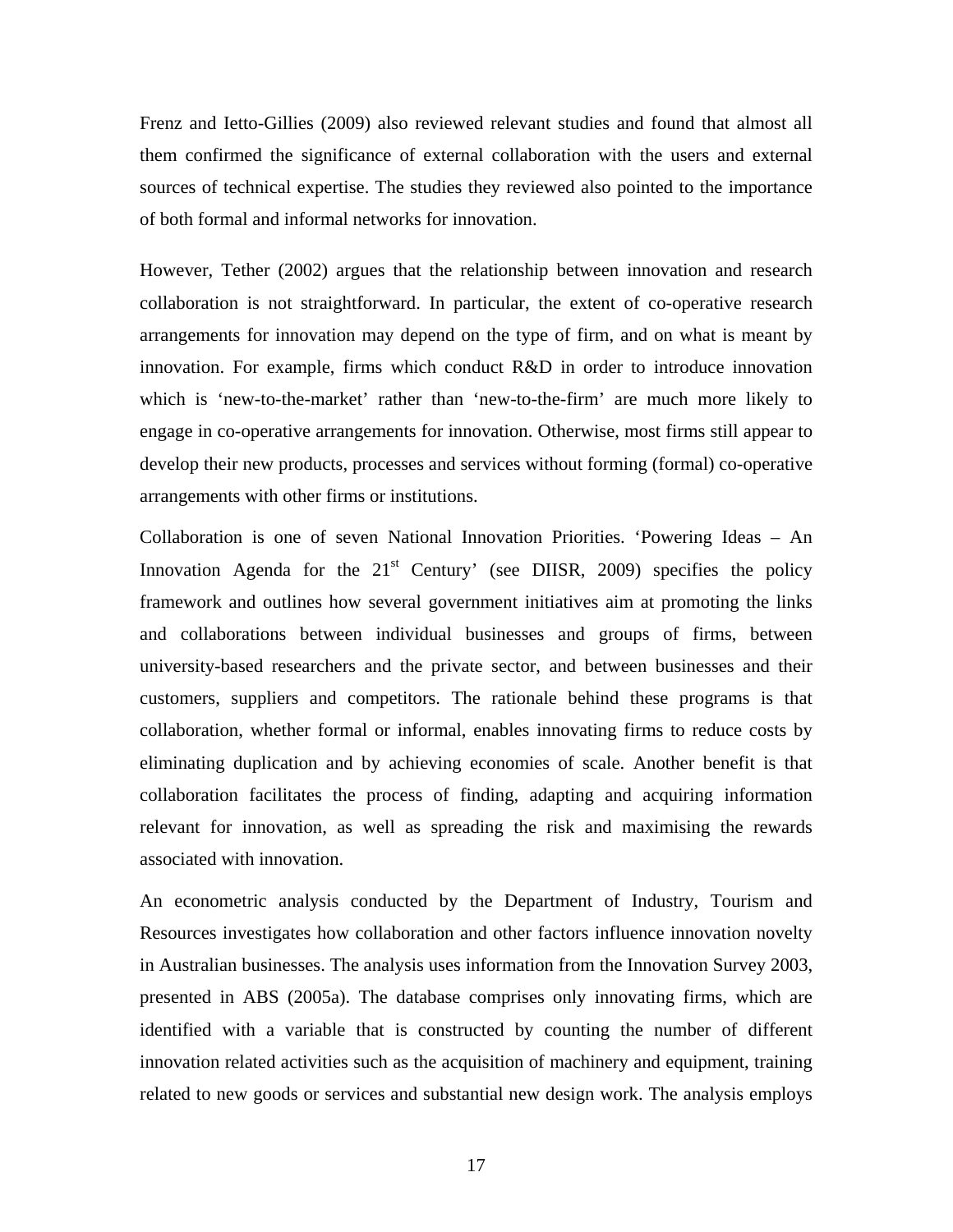an ordered categorical probit model with the probability of introducing the highest degree of novelty (new to the world innovation) as the dependent variable.

The model predicts that collaboration, while controlling for other firm characteristics such as size, foreign ownership and R&D intensity, is associated with a statistically significant increase in the chance of achieving new-to-the-world novelty. Collaboration was found to be more common and important to frontier and creative innovation than to relatively minor modification of goods, services and processes and purely adoptive innovation. The principle conclusion is that, in comparison to non-collaborating businesses, collaborating firms are more likely to introduce new-to-the-world innovation.

### **2.3 Determinants of success**

Freeman (1991) summarises an interesting list of characteristics which make for successful innovators. According to this list, successful innovators are those who:

- Pay attention to the special needs and circumstances of users;
- Integrate the development, production and marketing activities;
- Link with external sources of scientific and technical information and advice even when they typically have their own in-house R&D;
- Concentrate high quality R&D resources on the innovative project; and
- Have high status, wide experience and seniority of the 'business innovator' and, particularly in large organisations, have the strong commitment of top management.

Terziovski et al. (2002) conduct a case study of a product development project (the "Bushranger" Project) at Varian Australia Pty Ltd (a company with \$140M turnover which exports 95 per cent of its products). They find that Varian Australia focuses on optimising two critical success factors of product innovation, namely (a) meeting and exceeding customer needs and expectations by innovating new products and accelerating the cycle time from conceptualisation to market launch, and (b) establishing crossfunctional, multi-disciplinary teams. Cebon (2008) summarises the findings from 11 Australian case studies and finds that successful innovators: paid attention to the market needs rather than the technology; managed risks, including IP risks, well; attuned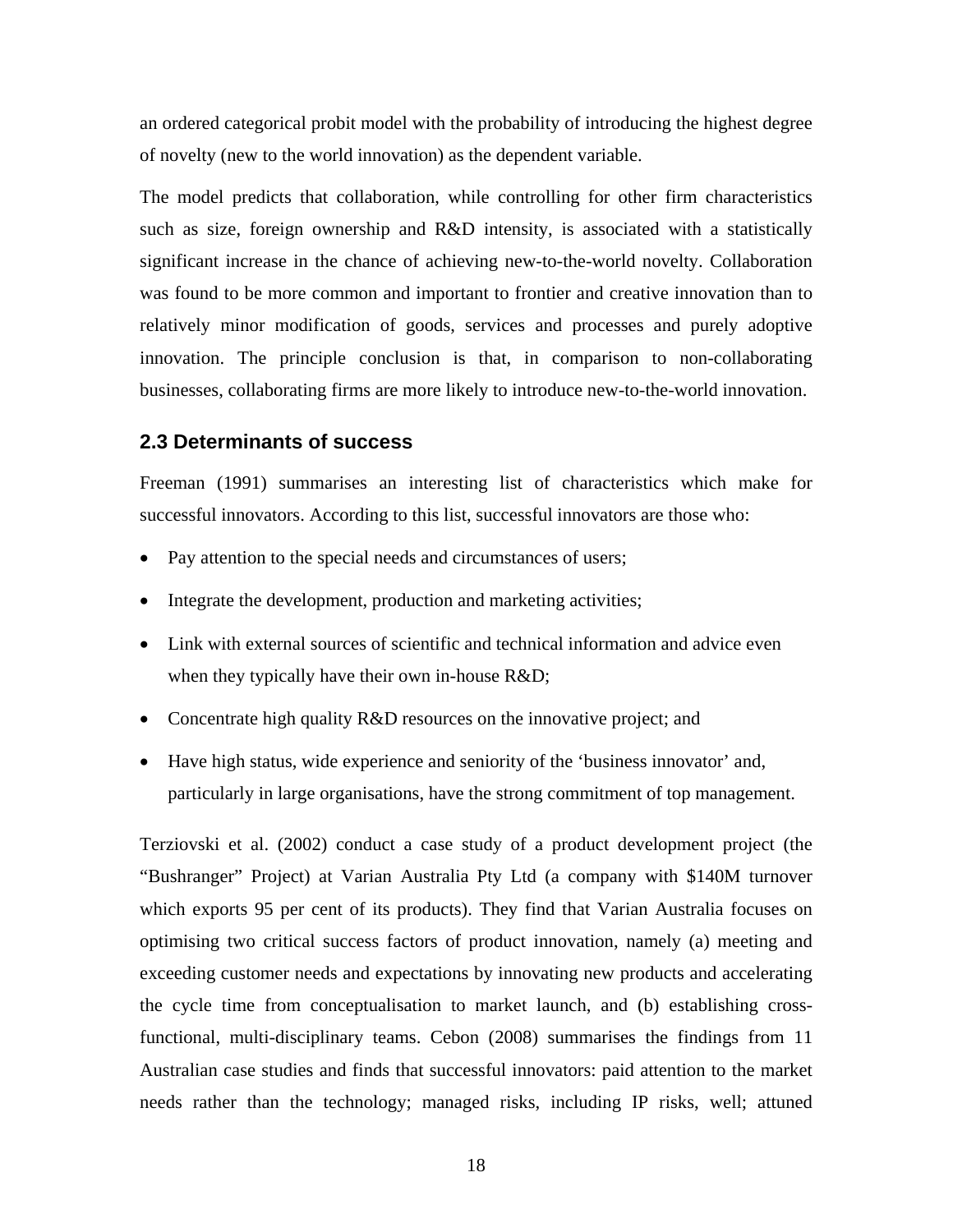corporate governance to innovation needs; had active support from, and at least considered understanding of their situation by, financiers; and were able to launch the product into the Australian market before going overseas. These success factors seem to confirm items (1), (2) and (5) in Freeman's list above.

An important issue in the study of what determines the outcomes of innovative activities is persistence in innovation. Specifically, the focus is no longer merely the number of innovation outputs, such as patents. Rather, it is the frequency and consistency of innovation produced by a particular firm which are the primary points of interest. In theory, there are a number of reasons why particular firms become persistent innovators. First is the 'success-breeds-success' phenomenon (Nelson and Winter 1982). That is, innovative success yields profits that are reinvested in R&D. The second possible source of persistence is related to the idea that knowledge accumulation is intrinsically cumulative. If we look at Freeman's list above, one may expect that successful innovators who satisfy the identified characteristics at one period of time may indeed satisfy the list at different periods.

Cefis (1996) uses a transition probability matrix approach to study the importance of persistence in UK firms' innovation performance and finds that there is little persistence in innovation among most firms. However, she also finds that there is significant heterogeneity across sectors and size, with significant persistence exhibited by the largest and the smallest innovating firms. Geroski et al. (1997) link the length in patenting spell and the initial level of patenting and, after controlling for various factors (such as parent/subsidiary status, ownership status, growth in manufacturing output, employment, and innovation spillovers), find that very few firms are persistent innovators and that the threshold level to become a persistent innovator is very high. They also find that persistently innovative firms account for a very large share of total patents produced by the firms in their sample. Finally, Cefis and Orsenigo (2001) use (1) autoregressive parameters and (2) dynamics of cross-section distribution functions, i.e. transition probabilities matrix, as extensions to Cefis (1999) and find that: (a) there is a low degree of persistence in innovative activities at the firm level which declines overtime; (b) there are important differences across countries, sectors and firm size; and (c) that because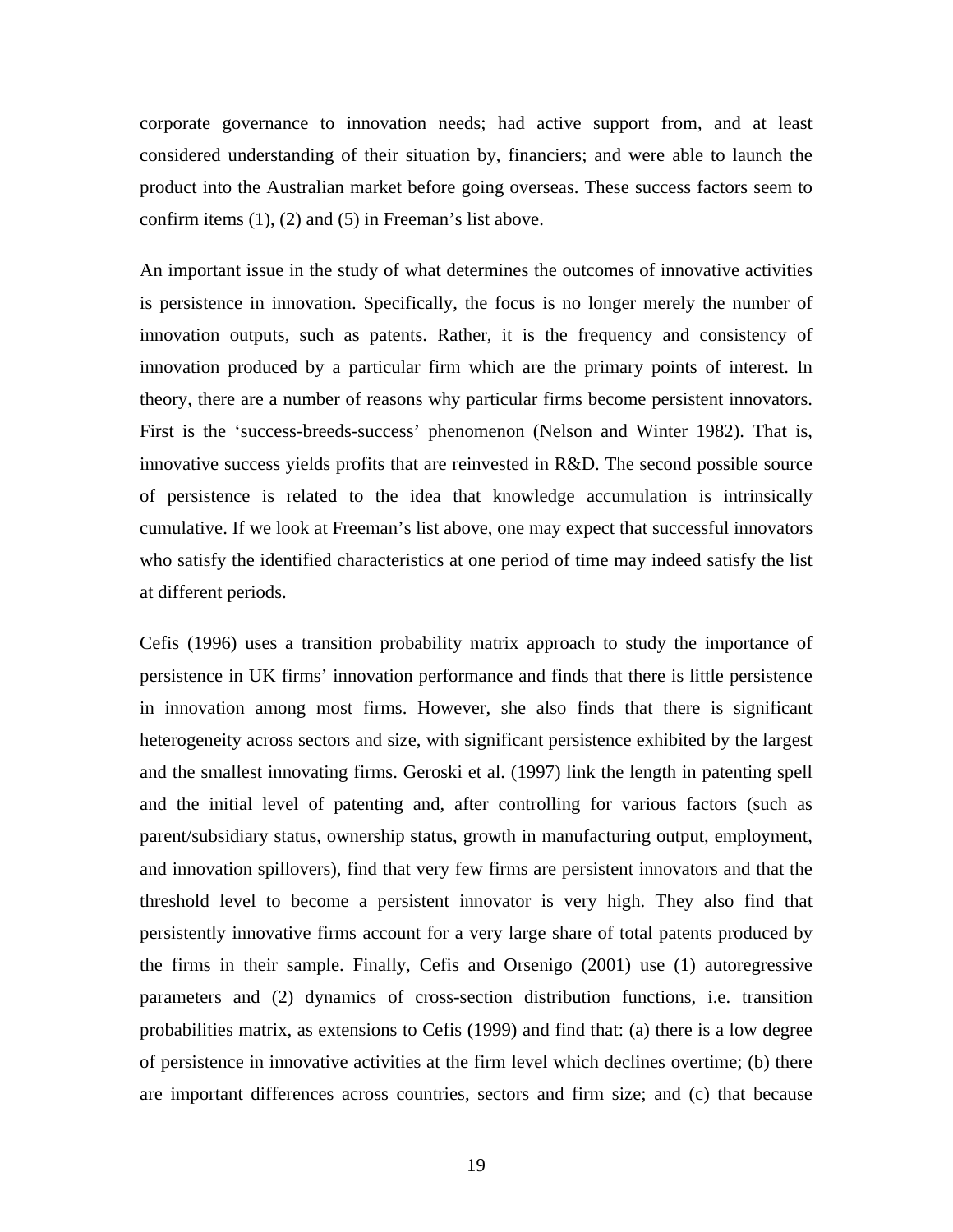inter-sectoral differences are rather invariant across countries, persistence is (at least partly) a technology-specific.

### **2.4 Firm performance**

 $\overline{a}$ 

The last part of Figure 2.1 refers to the benefits that firms can derive from their innovative activities. There are a number of perspectives from which the effects of innovation on firm performance can be examined. In addition, it is likely that any economic benefit of innovation may feed back into future decisions and the ability to innovate, as illustrated by our earlier discussion regarding the persistence in innovation.

The first way innovation affects performance is through employment. Product innovation, for example, may lead to increased employment at the firm, sector and national level because it creates either entirely new goods or services, or significantly differentiated products, both of which require different factors of production, particularly labour. However, such innovation may lead to substitution effects by displacing the demand for existing products so the net effect is unclear. Unlike product innovation, process innovations in general have a direct negative employment effect as they typically reduce labour requirements. However, there might be compensating mechanisms that work against the negative effects of labour reductions, such as where there is technological change involving the use of new machinery, and price and income effects due to the resulting increased productivity of labour. Innovation may also affect employment indirectly through embodied technological change, which can be expansionary if it increases the capacity to produce.

These employment effects should go hand-in-hand with changes in productivity, and there are many studies which have investigated the extent to which and ways that innovative activities lead to improved productivity. For example, Chudovsky *et al.* (2006) —who use the so called CDM framework<sup>2</sup>—find that the probability of introducing new products and/or processes to the market is positively related to both in-house R&D and expenditures for acquiring external technology. More importantly, they find that

 $2^2$  CDM refers to the framework by Crépon, Duguet, and Mairesse which, unlike other approaches, uses each block of the entire innovation process shown in Figure 2.1.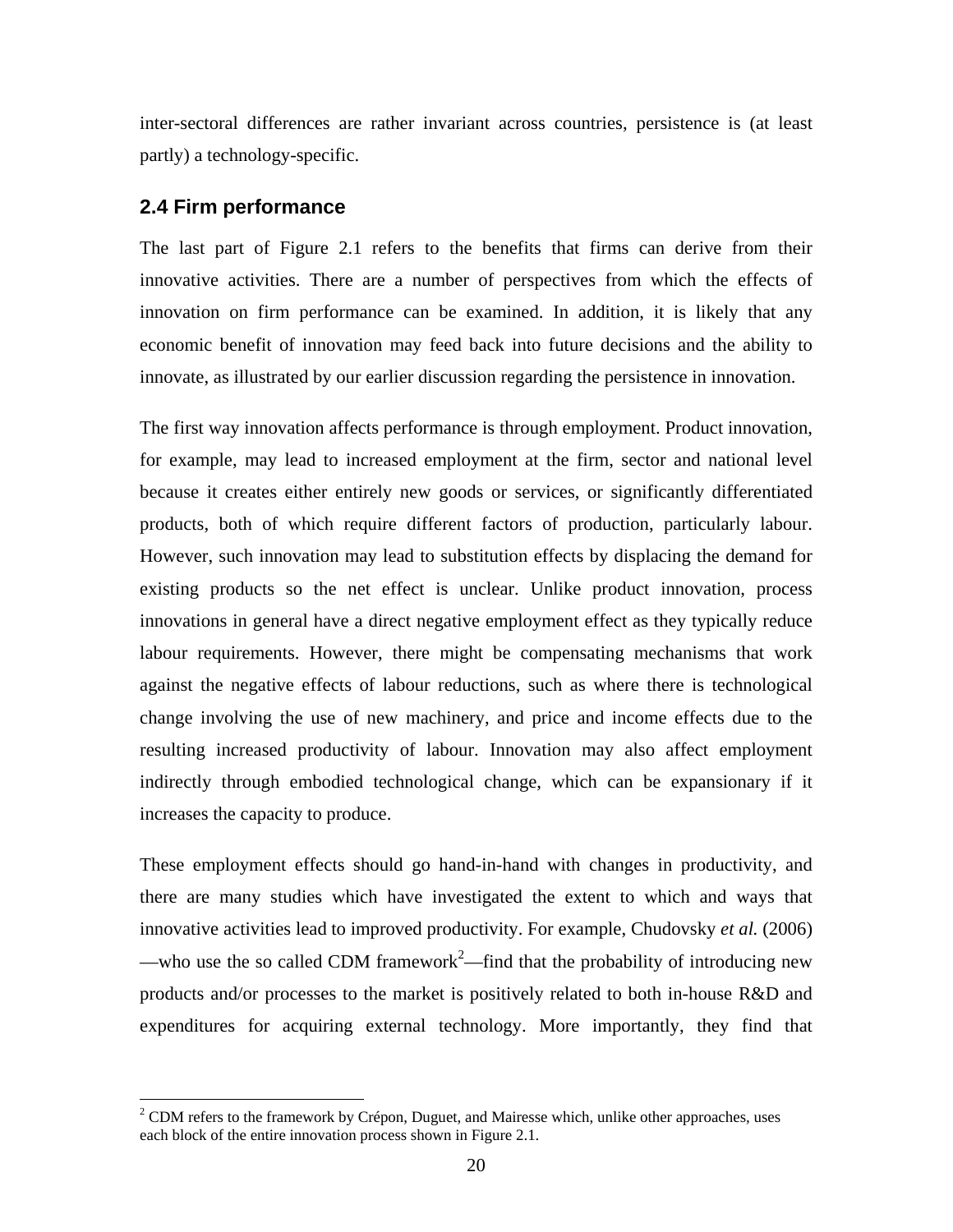innovators have higher productivity levels compared to non-innovators. In addition, they also find that larger firms are more likely to engage in innovation activities.

Using business-level information from the 2003 Innovation Survey, ABS (2007a) is the first study to apply the CDM model to Australian data. The results show that the propensity to innovate is related to firm size, initial market share and other firm-specific attributes. In terms of innovation intensity, the regression results are less straightforward and rather inconclusive. The second stage of the model empirically establishes a relationship between innovative output (measured with dummy variables for product, process and organisational innovation and the ratio of sales attributed to such innovation) and innovation intensity and a set of firm characteristics, such as collaboration, level of IP protection and firm size (but, interestingly, not to age and degree of foreign ownership). In the third stage the study demonstrates that product, process and organisational innovation output, as well as firm size and market share, positively influence firm performance.

The study conducts a series of robustness tests. The presented results prove to be pervasive for sub-samples of the manufacturing and service sectors. Further, the direction of findings is unaffected by the use of four different measures of innovation output, or by using the level of labour productivity instead of growth as the dependent variable. Nevertheless, the findings should be interpreted with care. Unlike the original CDM model, discussed in Crépon *et al.* (1998), the three stages are estimated separately and not as a system of equations, implying that cross-equation correlations cannot be accounted for. Lastly, the lack of panel data means that the analysis reveals relationships but cannot identify causality.

A small number of existing studies investigate how innovative activity affects profitability. One such study by Koellinger (2008) examines data on 7,302 European enterprises and finds that innovative activity is not necessarily associated with higher profitability. In contrast, an Australian study by Buddelmeyer *et al.* (2010) found that new patenting activity leads to firm death, *ceteris paribus*, most likely because of the risk associated with high-end innovation. However, once past the initial high-risk time frame, firms with larger stocks of active patents are more likely to survive that those without patents.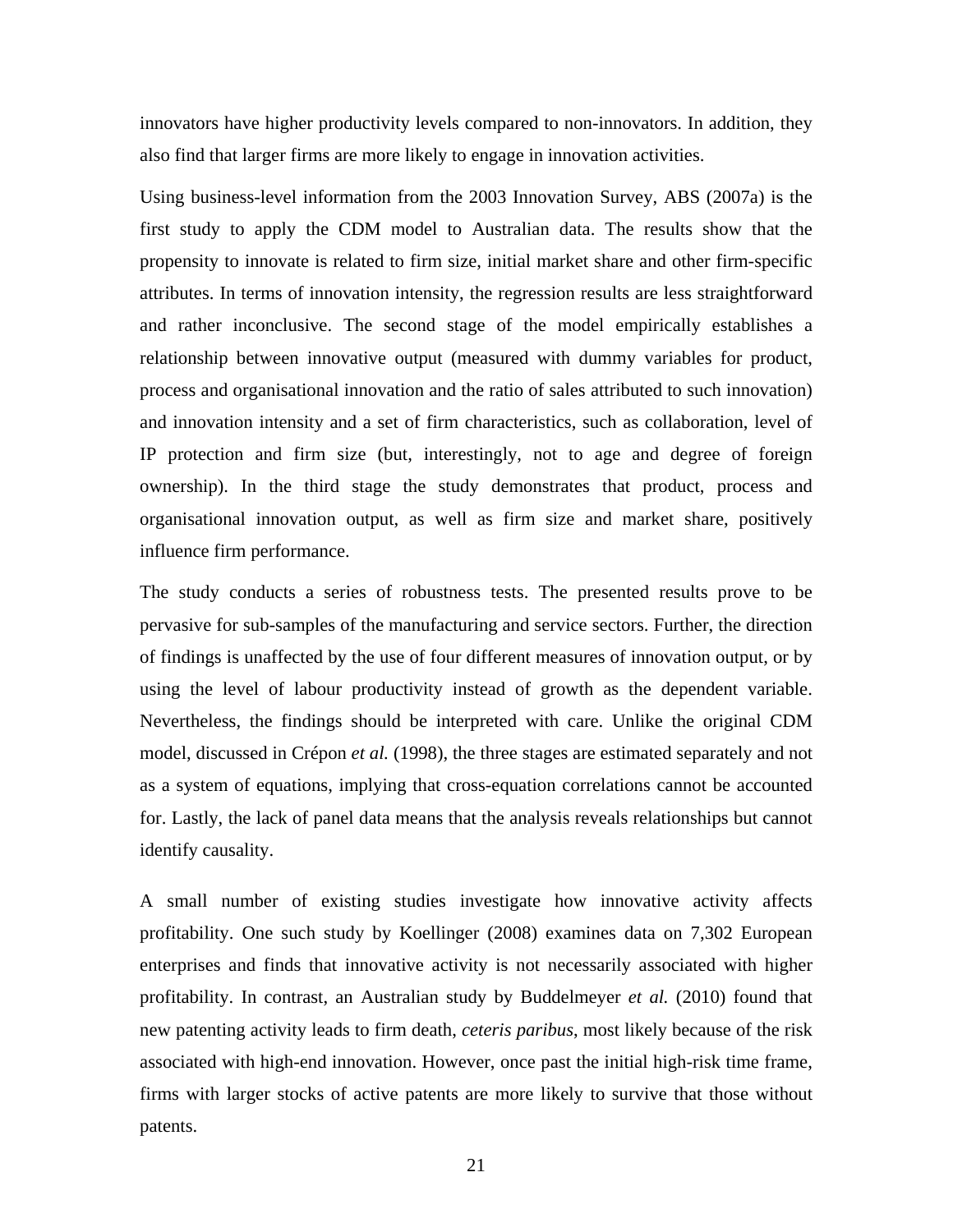Other studies try to understand the way innovative activities can lead to better economic performance via exports. One of the earliest studies by Pavitt (1982) finds that at the country level, per capita exports is positively associated with per capita patents. A more recent study, which looks at the micro-level relationship between innovation and export propensity, finds that the probability of becoming an exporter is positively related to innovative activities such as the amount of expenditure on design, engineering and preproduction developments (Sterlacchini 1999).

Kafourous *et al.* (2008) further argue that not all firms reap rewards from innovation because of the need to have a sufficient degree of internationalisation say due to limited scale of the domestic market. Based on their theoretical and empirical models they find that the ability to operate internationally enhances the firm's capacity to improve performance through innovation and those below the threshold internationalisation level may not be unable to benefit from their innovation activities. However, in a later study, Wang and Kafouros (2009) find that factors such as international trade, FDI and R&D do not always have positive consequences on the innovation-economic performance nexus and that their effects may be moderated by technological opportunities and the level of foreign presence.

### **2.5 Australian innovation surveys**

Building on the Oslo Manual and European Community Innovation Surveys, the ABS conducted Innovation Surveys in 2003 and 2005 covering the Australian economy in calendar years 2002–03 and 2004–05, respectively. There is a series of reports, for example ABS (2005 a,b) and ABS and DITR (2006), which use these data to document the patterns of innovation among Australian businesses. Innovation is measured in terms of implementing new goods and services, new operational processes or new organisational and managerial processes. A business is classified as innovative if it reports as having introduced at least one type of innovation in at least one of the calendar years in question. However, we caution the reader from drawing too much inference from this measure as it does not distinguish between a firm which instigated one small innovation from one that instigated many large innovations. This measure will also be inherently linked to firm size, because as firms become larger, they do more activities. It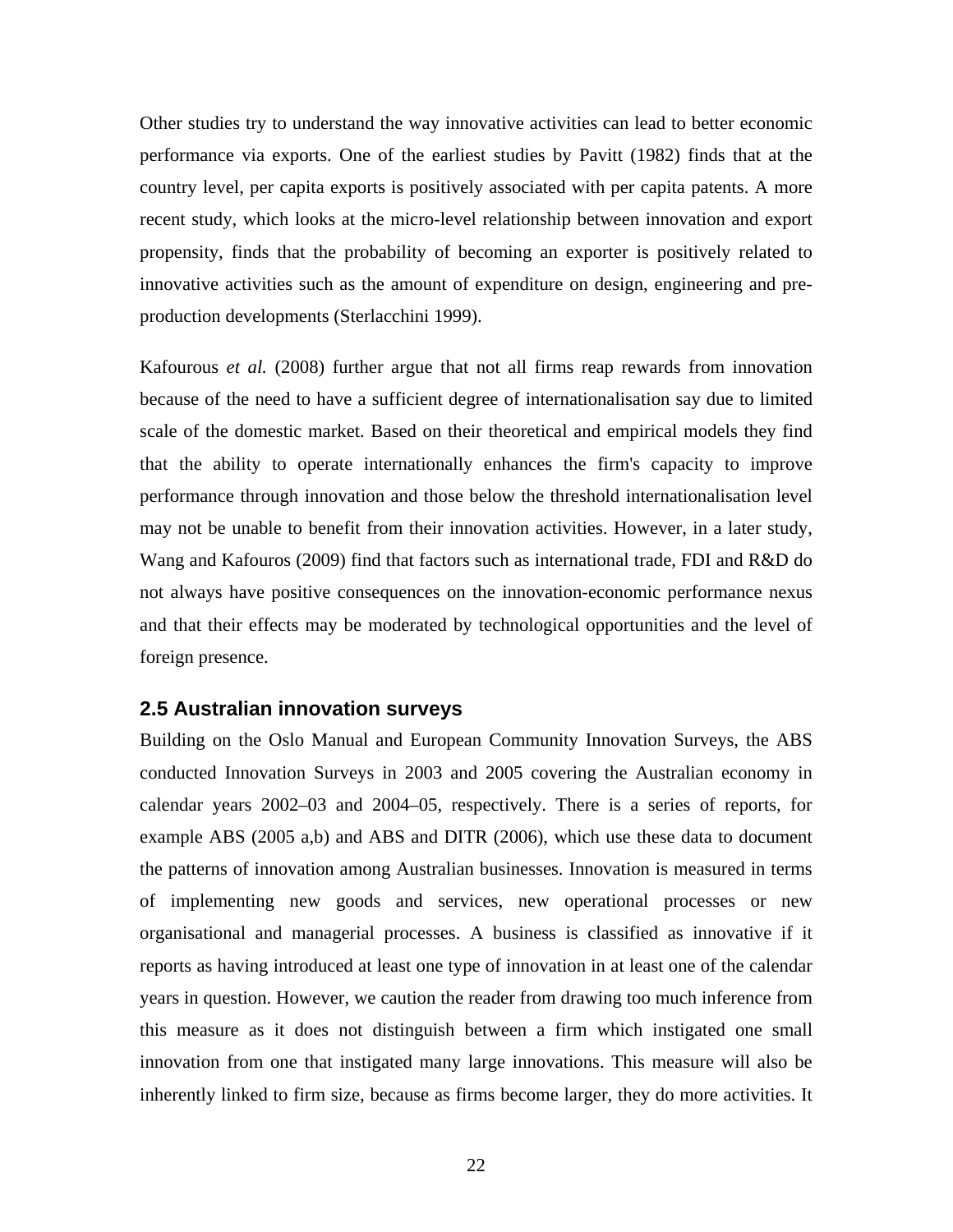does not mean that large firms are innovation intensive. Nonetheless, while bearing these caveats in mind, the reports produce a range of interesting bi-variate correlations.

The principal finding is that about 29 and 34 per cent of firms were innovative in 2003 and 2005, respectively, suggesting that Australian firms are becoming more innovative. Both surveys suggest that implementing organisational processes and new operational processes are more important than the introduction of new goods and services. A comparison by state and territory demonstrates that (in all four calendar years) South Australia and Western Australia are the most innovative states, whereas ACT and Tasmania are the least innovative. Looking at differences between industries, it becomes evident that Manufacturing and Electricity, Gas and Water Supply have the highest proportion of innovative businesses, whereas Retail Trade and Property and Business Services appear to have the lowest share of innovative businesses.

The higher the degree of foreign ownership (measured in categories of wholly Australian owned, a foreign share of greater than or equal to ten per cent, less than or equal to 50 per cent and greater than 50 per cent), the greater the likelihood a given business will undertake innovative activities, although this correlation may be due to firm size.

Similarly, DITR (2007) draws on business-level data collected in the 2003 Innovation Survey and focuses on the manufacturing sector. Again, we warn the reader that this survey uses the simple binary measure of 'innovative'. Bearing this in mind, the key finding is that, during the period 2001–03, businesses in the manufacturing sector were significantly more innovative than comparable businesses in other sectors. Manufacturing firms have a higher propensity to innovate, a result which is shown overall and for each of the three types of innovation (product, process and organisational). In comparison to non-manufacturing firms, more innovating manufacturing firms introduced innovation encompassing a high degree of novelty, such as products and processes that are new to the world or new to Australia. Overall, the manufacturing sector has the largest share of any Australian sector in terms of innovation expenditures.

Somewhat unique is the study by Smith and O'Brien (2009), which investigates innovative activity in Tasmania. The analysis employs data from a census (not a survey) which was conducted through telephone interviews in August 2007 and aimed to cover all firms in all sectors. The authors pay particular attention to potential non-response and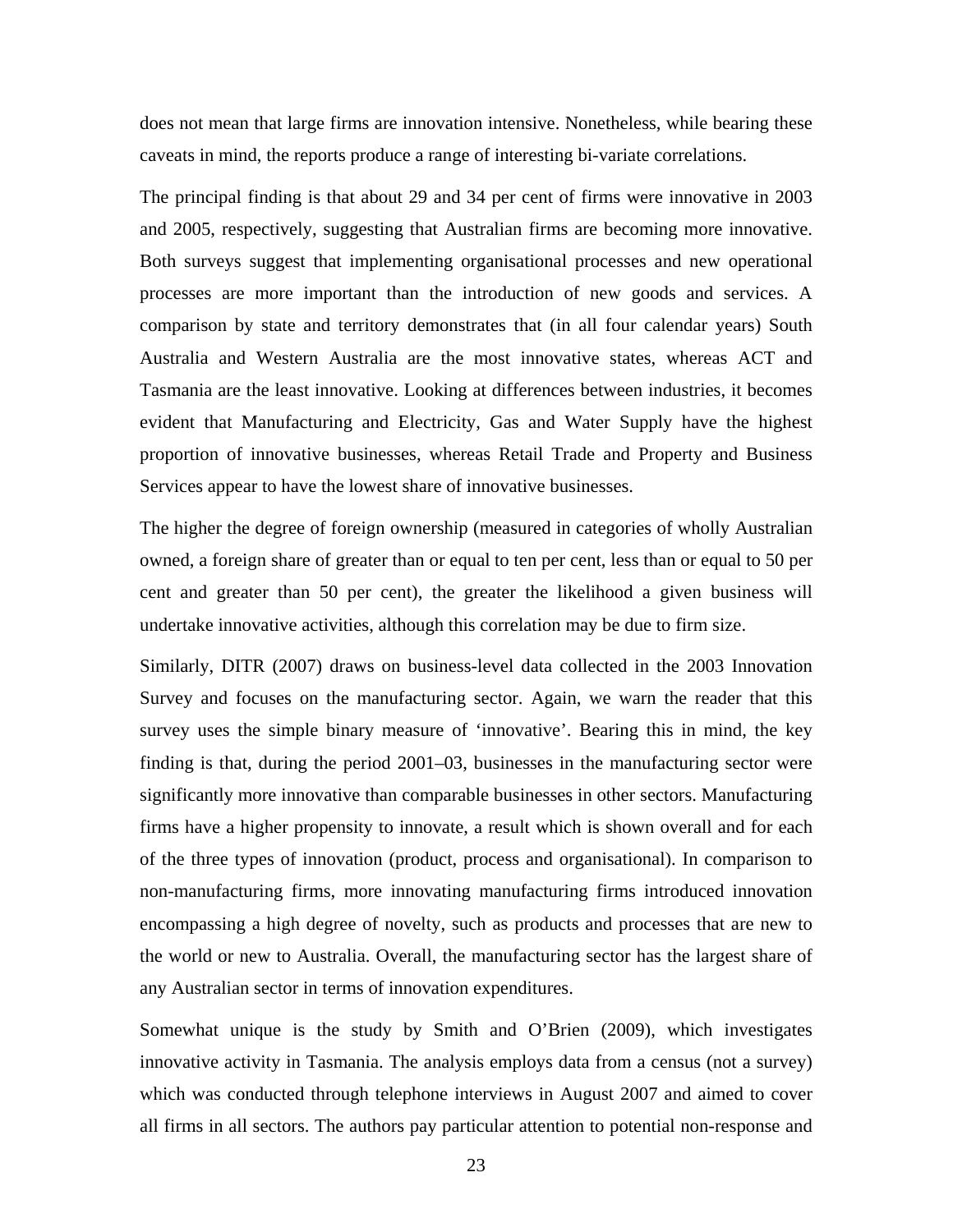sample selection biases. The major finding is that 70 per cent of firms in the census introduced new or improved goods, services or processes in one of the three calendar years 2004-2006. The result is pervasive across industries and firm size classes in Tasmania.

This finding is, however, not consistent with previous research, such as ABS (2005 a,b), which ranks Tasmania second lowest in Australia in terms of the proportion of businesses innovating. A likely explanation for the discrepancy is the definition of innovation, which in Smith and O'Brien (2009) refers to small-scale and non-radical changes of products or processes and imposes a low threshold. In contrast to most of the related literature, in their paper it is sufficient to have implemented minor upgrades to existing products or processes or have introduced technology that are new-to-the-firm to qualify as innovative.

The study also shows that the most common types of innovative activity are investments in, and acquisition of, R&D and internal or external training, whereas the use of new designs and the purchase of IP appear to be less important. The analysis also reveals inequality of innovative activity in terms of an uneven distribution of innovative sales and R&D expenditure—20 per cent of the firms in the census account for about 80 per cent of total innovative sales and about 90 per cent of total innovative expenditure.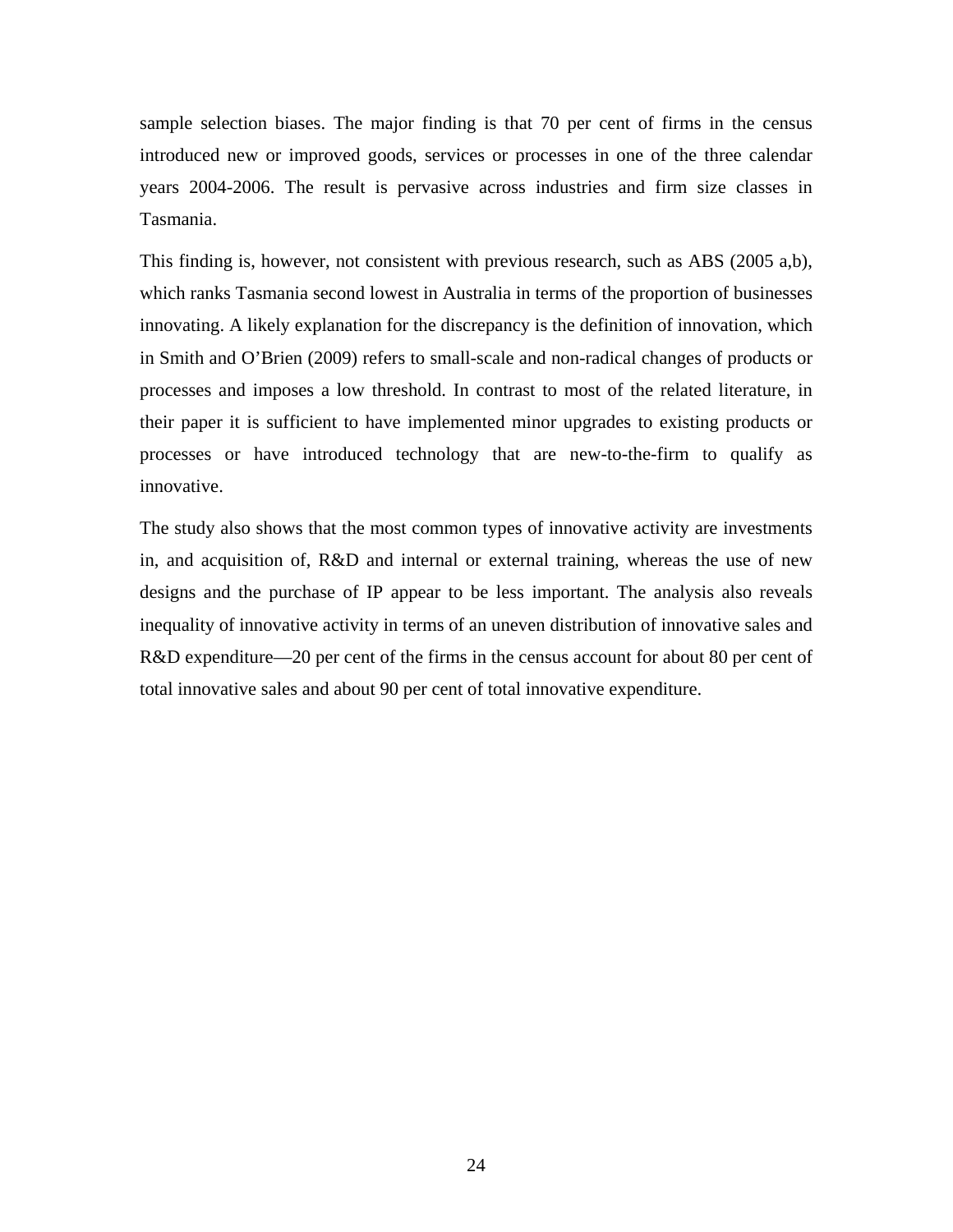# **3. Defining and Measuring Innovation**

In the preceding discussions, we use the word 'innovation' in a general sense without providing any precise definition. In fact as will be discussed below, innovation is a complex, multi-faceted process which presents challenges in terms of how it is defined and measured. Reflecting this and depending on the types of innovation related data available, the studies cited earlier use a number of different measures of innovation. Rather than describing the different measures used by these studies, below we discuss how innovation can be defined and measured more generally.

### **3.1 Defining innovation**

 $\overline{a}$ 

Innovation refers to the introduction of new forms of production into the workplace, and can be conceptualised either as a change in the input-output algorithm, or as a form of firm investment. Early economic thought did not directly analyse innovation but adopted the first view which relegated it to being an exogenous shift of the isoquant.<sup>3</sup> More recent thought, however, regards innovation as an outlay made by firms in the expectation of future benefits, i.e. an investment (Webster 1999).<sup>4</sup> Innovation, under this latter notion, is not just a workplace modification or the possession of a novel idea, but is about testing, refining and polishing this idea so its inclusion into the production process results in positive net benefits for the firm, such as an increase in productivity.

According to Jensen and Webster (2009), the lens through which the researcher views innovation determines the appropriate measure of innovation. If the algorithm view is used, then output measures of the innovation process – such as the number and type of new products and processes introduced – are most apt. However, if the investment view is used, then what matters is the total amount of resources committed to developing new products and processes. Either view can be represented as aggregated cardinal indices (ratio of inputs to outputs, change in the value of a product, total monetary outlays) or as a series of qualitative efforts on behalf of the firm (number and type of new products

 $3$  Isoquant is the set of input(s) quantity used to produce the same quantity of output. Thus, an outward shift of the isoquant, for example, is equivalent to an increase in the output quantity while holding the quantity of inputs constant.

<sup>&</sup>lt;sup>4</sup> It is generally accepted that to constitute an investment, the benefits from undertaking an activity must extend beyond a year.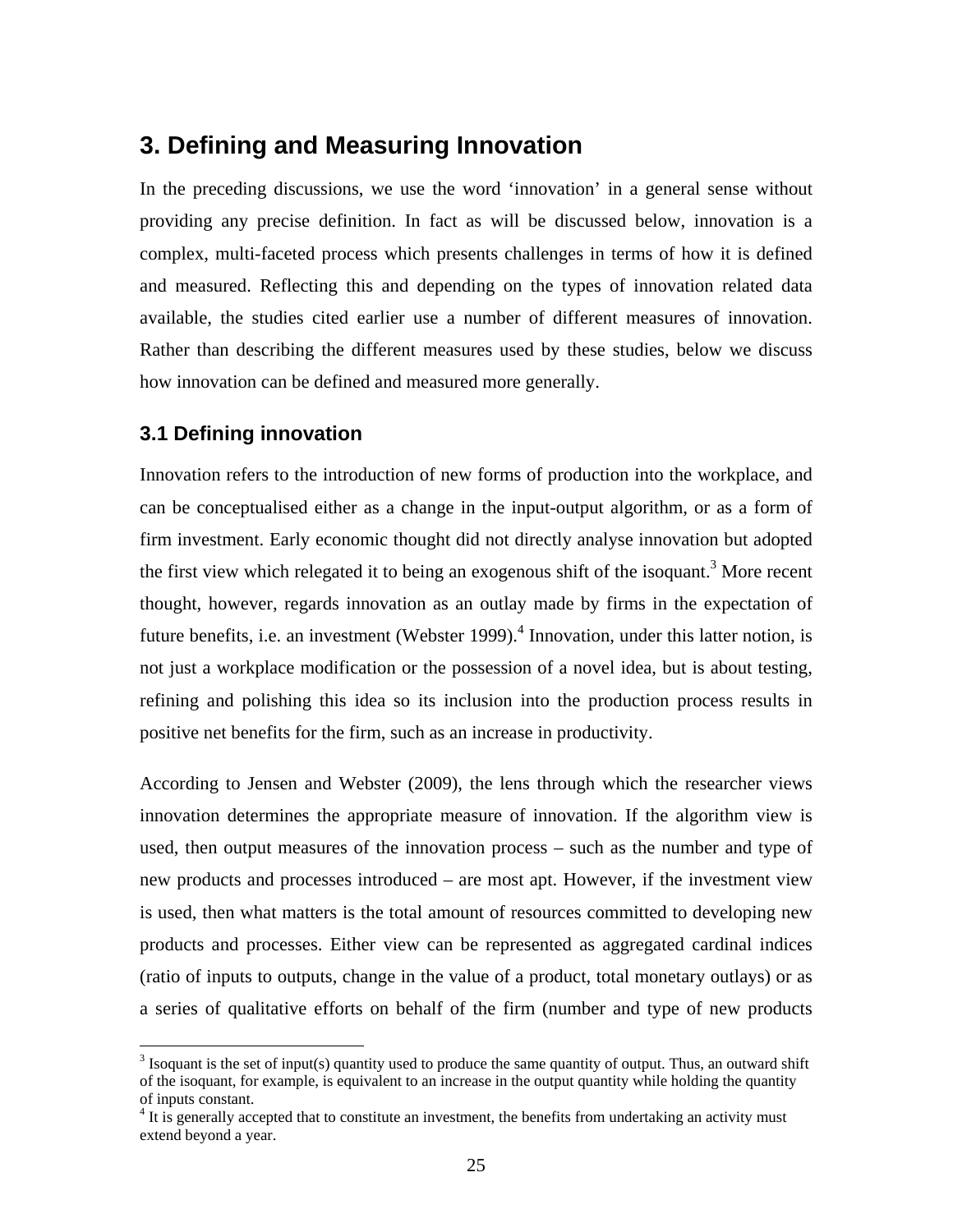launched, number and type of new processes introduced). Typically, the algorithm view uses outcome indicators while the investment view relies on inputs.

Separate from this distinction is the type of innovation under consideration. Following Schumpeter (1934), five dimensions are commonly referred to: product, process, organisational, input and market innovation. Product innovation refers to the creation of new (or improved) goods or services that are launched on to the market. Whilst both goods and services are included in this aspect of innovation, much of the literature is dominated by innovation in physical goods. Process innovation refers to changes in the way in which goods and services are produced. This includes new technology that improves the productivity of a production line or softer technological improvements. Organisational innovation refers to changes in the architecture of production and accounts for innovations in management structure, corporate governance, financial systems or changes in the way workers are paid. Input innovation refers to improved ways of sourcing supplies of raw inputs or intermediate goods and services, while market innovation refers to opening up new market opportunities.

Ideal cardinal indices, from either the algorithm or investment perspective, do not exist. Input-output tables do not exist at the firm level – at best we have monetary values for the broad groups: output, labour, capital and materials. Not enough firm-level price information exists to reduce these to accurate constant-price values. The ideal cardinal investment index is expenditure by the firm on innovative activities. This measure is analogous to tangible investment – that is, a firm-level accrual of monies spent. However, this information is not easy to extract since intangible expenditure is usually expensed and pooled with current costs of production. At present, intangible expenditure is neither systematically categorised nor distinguished from other expenses.

These shortcomings in company accounting standards have lead researchers to rely either upon pre-existing data, or to develop second-best proxies such as R&D expenditure, counts of intellectual property (IP) rights, or surveys of management. Attempts by economists to measure innovation in this way date back at least to the 1960s with the development of the OECD's Frascati Manual, and subsequent work on the definition of concepts such as R&D (see Freeman and Soete 1997). Patent application data have also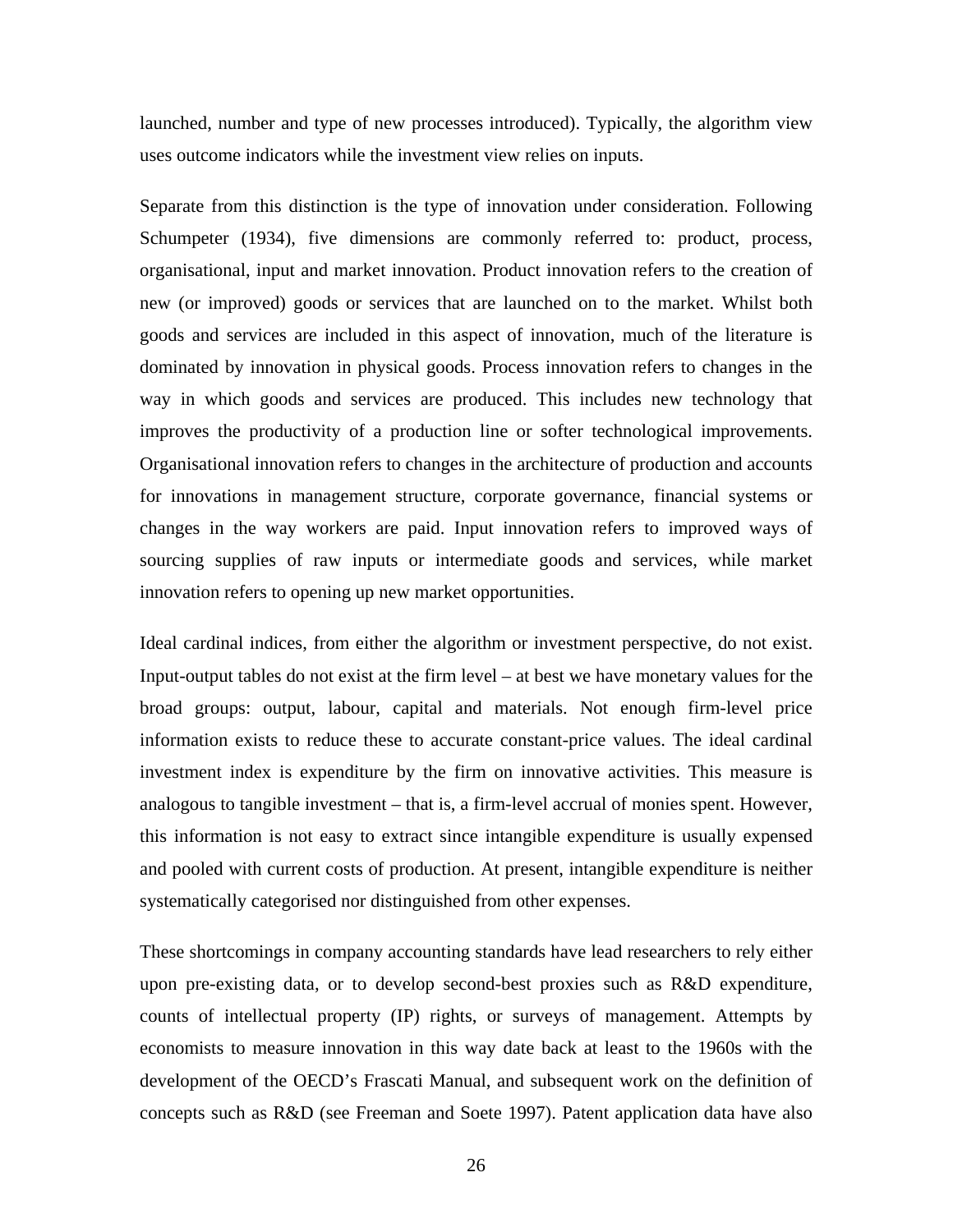been used since the 1960s and managerial surveys such as the European CIS – which require managers to quantify or rate the firm's innovative activities during a defined time period – have been developed and refined since the 1980s.

Figures 3.1 and 3.2 are stylised examples of product and process innovations as they pass through successive stages of commercialisation success. These figures illustrate the coverage of these various second-best indicators. The figures show that the sequence runs from R&D expenditure indicators, to patent applications, design applications, trademark applications and then to product launch. The further along this spectrum the measure lies, the more it is defining a successful outcome rather than innovation *per se*, since the propensity to apply for, request examination of, and renew an IP title depends on the perceived commercial value of the invention.

Because of the ad hoc nature of much innovation data, researchers are heavily limited in their choice of dataset. What is available either narrows the research question or forces researchers to 'shoe-horn' available data into their preferred economic model (which typically results in estimates with large standard errors). However, it also means we have no way of distinguishing between the absence of an economic relationship and measurement error. To overcome this problem, work continues on developing new and improved measures of innovation. The papers by Dodgson and Hinze (2000) and Kleinknecht *et al.* (2002) advocated the use of multiple indicators of innovation in order to overcome the problems of single indicators.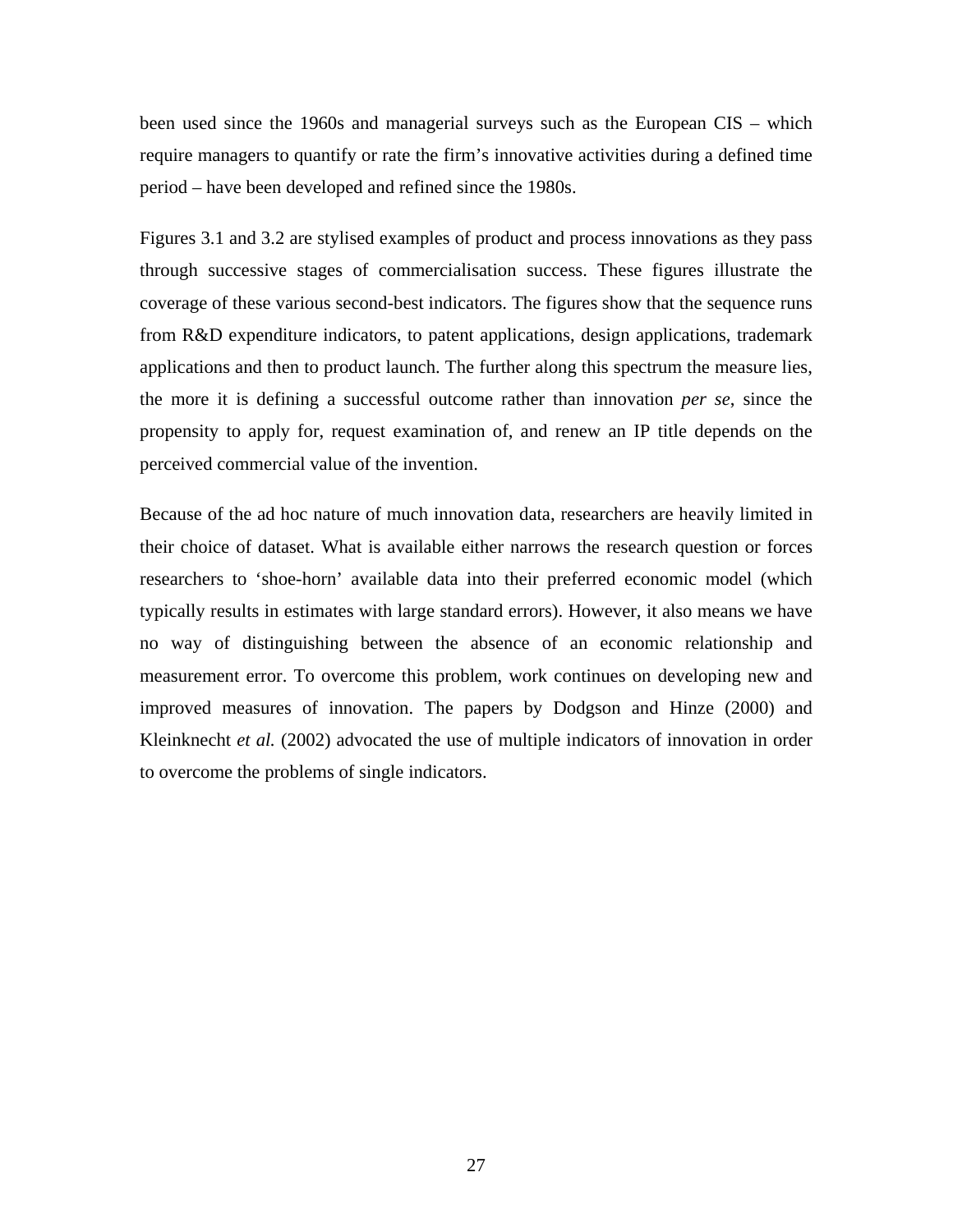





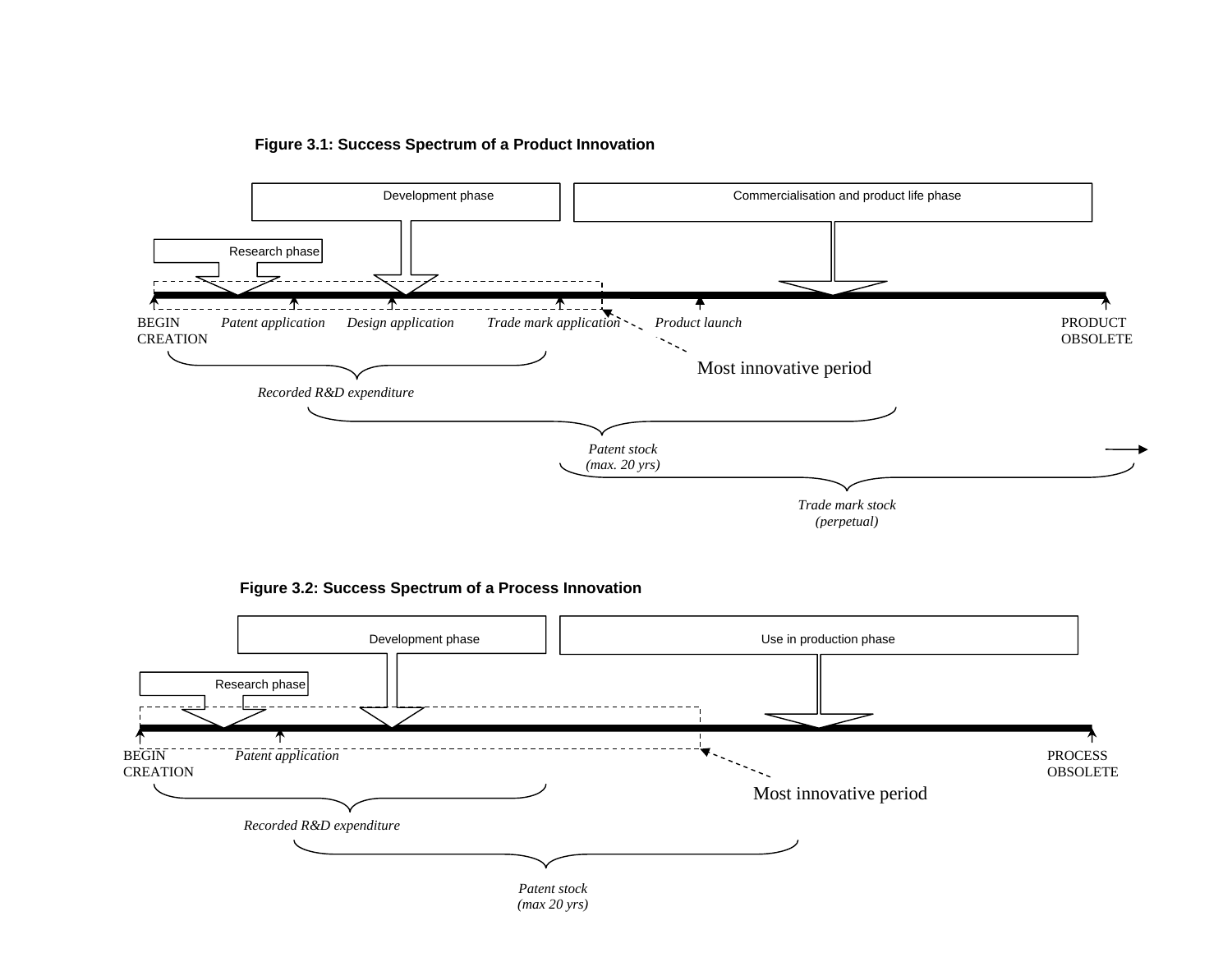### **3.2 Commonly-used innovation proxies**

Below we discuss the coverage of commonly-used proxies of innovation including: expenditure data (such as R&D expenditure); count-based data (such as patent and trade mark applications, and new product launches); and qualitative innovation assessments (such as surveys). Each innovation proxy has its relative strengths and weaknesses in terms of coverage. That is, some proxies are more suited to capturing product rather than process innovations (such as counts of trade marks and new product launches), while others are more suited to measuring radical rather then incremental innovation (such as patents). We draw upon a review by Jensen and Webster (2009) here in order to aid the interpretation of the results in the subsequent empirical chapter.

#### *R&D data*

 $\overline{a}$ 

R&D expenditure and employment data have been frequently used to measure innovation. These data come from two main sources: census data (R&D employment – e.g. Scherer 1965) and accounting data (R&D expenditure – e.g. Grabowski and Mueller 1978; Griliches 1986). The use of R&D expenditure as a proxy for innovation is first and foremost problematic because the lack of mandatory reporting for R&D expenditure precludes systematic data collection. Secondly, whether or not R&D expenditure is reported, and what is reported, will vary according to a firm's strategic motivations. Depending on how the firm wants to temporally distribute their earnings and profits (for tax benefits and to inform the stock market), they may or may not avail themselves of the opportunity to capitalise rather than expense R&D. Finally, not all firms that collect R&D data formally report it in their annual reports. As a result, it is unclear whether the apparent high incidence of missing R&D data from most accounting-based firm data sets is due to: the intentional exclusion of R&D data for strategic reasons; the fact that R&D spending is positive but below a certain threshold; or is that R&D truly zero.<sup>5</sup>

From time to time, national governments operate R&D incentive programs which require formal documentation of R&D activities. Often the R&D that is required to be recorded

 $<sup>5</sup>$  Griffiths & Webster (2004) found that over the period 1989 to 2004, 8.3 per cent of large firms file for a</sup> patent but never report R&D expenditure. Abrahams and Sidhu (1998) also report information on this.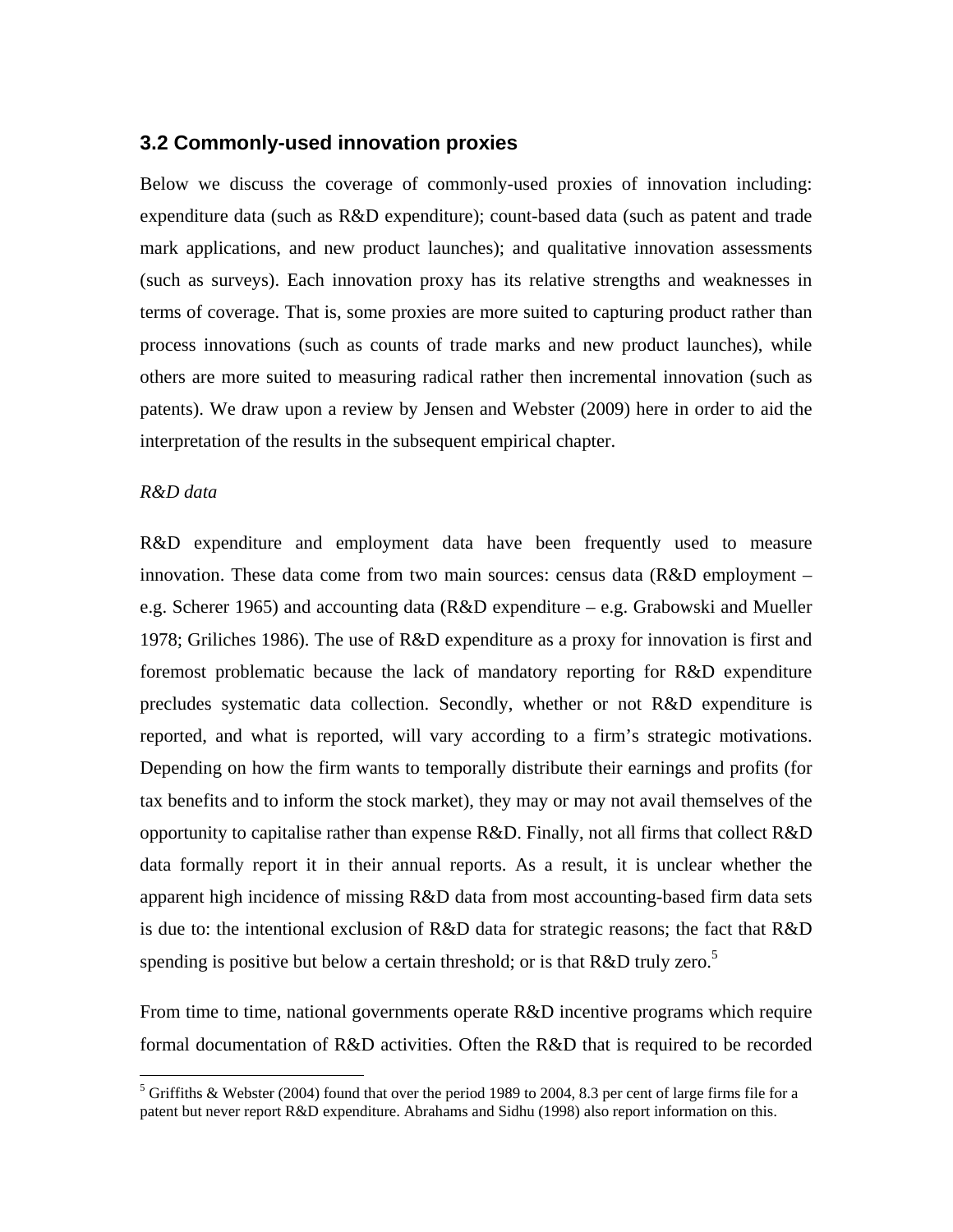is a subset of the accounting definition; in some countries, such as currently in Australia, the current tax rebate program is skewed towards research rather than development. The empirical literature also suggests that larger firms more accurately report R&D than small firms, and that listed companies are more likely to report R&D due to the fact that they are subjected to a higher level of regulatory scrutiny. Brouwer and Kleinknecht (1997) argue that R&D has a manufacturing bias. Nevertheless, R&D typically relates to innovative activities undertaken in the early and middle stages of the product/process life cycles identified in Figures 2.2 and 2.3. The other major problem with using R&D data is that its coverage is limited to product and process innovations. That is, R&D expenditure typically excludes organisational and market innovations.

### *IP counts*

Counts of IP administrative data—such as patents and trade marks—have also been commonly used in the innovation literature (e.g. Griliches 1981; Greenhalgh and Longland 2001). IP applications—patents, designs and trade marks—are popular measures of innovation, but it is widely accepted that '…patents appear to be a good indicator for …inventive activity…[only] at a very aggregated level' (Griliches 1995, p.54). Nonetheless, using administrative data on IP provides certain benefits for the researcher since long time series of firm-level datasets can be merged in and simple counts of applications for registration of IP at the firm level provide information on inventions that are both new-to-the-firm (trade marks) and new-to-the-world (patents, designs).

Proxies for innovation based on registered IP also have problems, since particular types of registered IP tend to be used more intensively in some industries than others. For example, it is well documented that patents are infrequently used by firms working in technical fields that are not well covered by patent laws (e.g. services); where inventions can easily be protected by other methods (e.g. secrecy, unregistered copyright or keeping ahead of competitors); and where inventions are otherwise hard to imitate (e.g. knowledge is tacit). In fact, Arundel and Kabla (1998) claim that patents are reasonable as a measure of innovation only in sub-sectors of manufacturing (pharmaceuticals,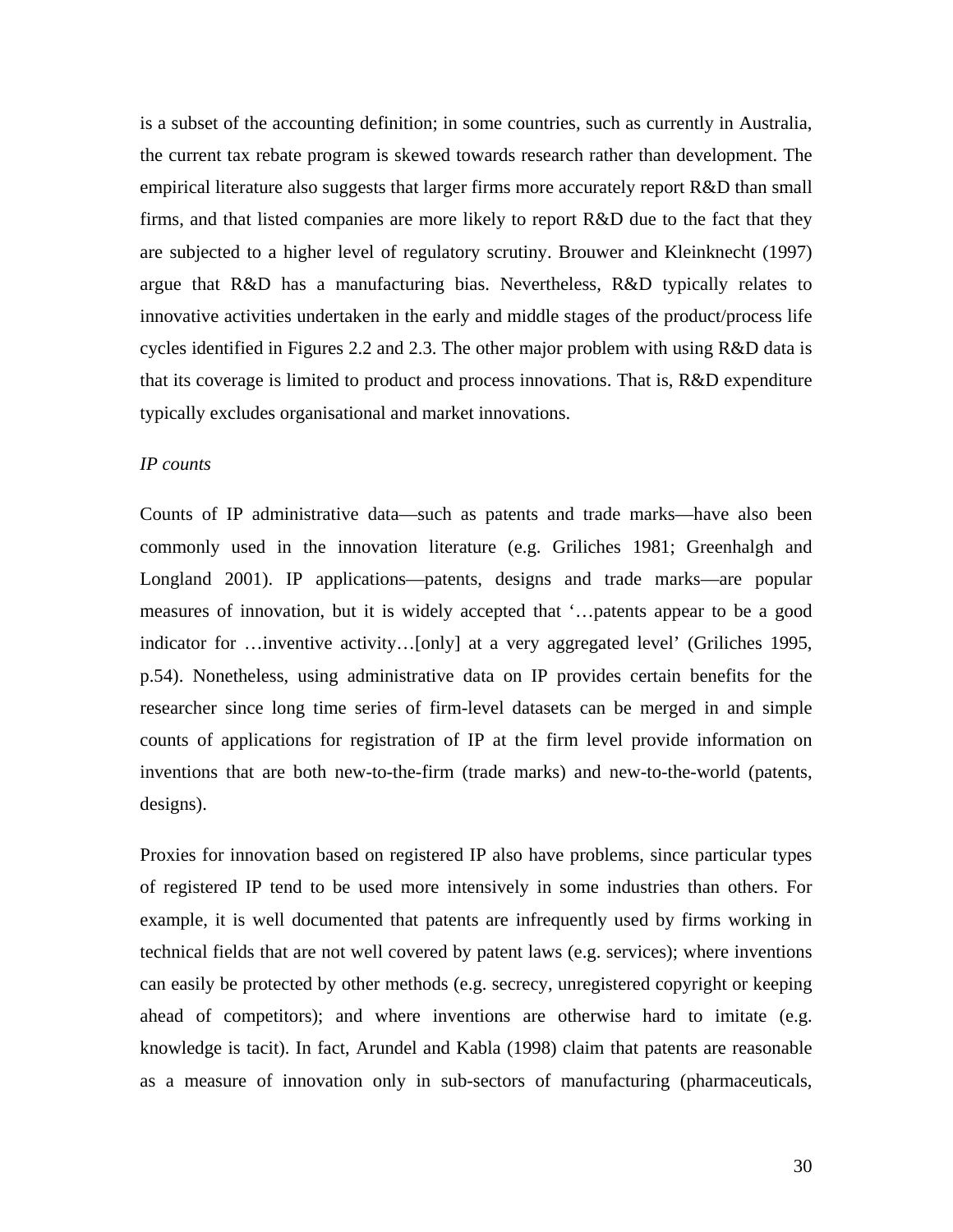chemicals, machinery and precision instruments). Similarly, firms without the resources to support litigation and enforcement (such as smaller firms) are expected, a priori, to have a relatively lower correlation between patents and innovation (see Griliches 1990; Arundel and Kabla (1998), however under-use by SMEs was not found in Australia (Jensen and Webster 2006).

Beyond this, each type of IP right differs in what it purports to measure. Patents and design applications are only granted for inventions or designs the inventor believes are new-to-the-world. Trade marks, on the other hand, can be used to herald the formal launch of a product which is merely new-to-the-firm, or to the local market. While registered designs and trade marks are most clearly applied to product innovations only, there is also some evidence that the use of patents for process innovations is low (see Levin *et al.* 1987; Cohen *et al.* 2000).

Applications for patents, trade marks or registered designs represent an unknown proportion of the original set of ideas developed by a firm. As such, we expect that IP counts are biased towards *successful* innovation, as highlighted in Figures 1 and 2. Furthermore, IP count is not a measure that can be meaningfully aggregated since we know from our limited information that the distribution of patent value is highly skewed.<sup>6</sup> While hedonic indexes can be used in relation to heterogeneous goods and services, this is only possible where there is enough of the old in each successive activity to splice onto the new. This is difficult to achieve with patents since there are no established ways of combining products that, in addition to heterogeneity, may have no overlap with the previous period's activities or products.

Moreover, IP data do not cover all innovative activities – for instance, patents almost totally exclude organisational and market innovations. Furthermore, patents can only apply to an idea that is 'manufacturable', which accordingly excludes most industries,

<u>.</u>

<sup>6</sup> As a result, there have been several moves to systematically value-adjust patent applications by weighting applications counts according to whether they have been granted (sealed), how often they had been renewed (Lanjouw *et al.* 1998) or how often they have been cited by subsequent patents (Jaffe *et al.* 1998). In practice, weighting individual firm patents by forward-citations or renewal rates is not without difficulties because citation rates for recent patents may be unreliable (see Narin 1999) and renewals can take several years to occur. The Australian patent office does not systematically record prior art citations and therefore our data set cannot be used in the same was as the US patent data*.*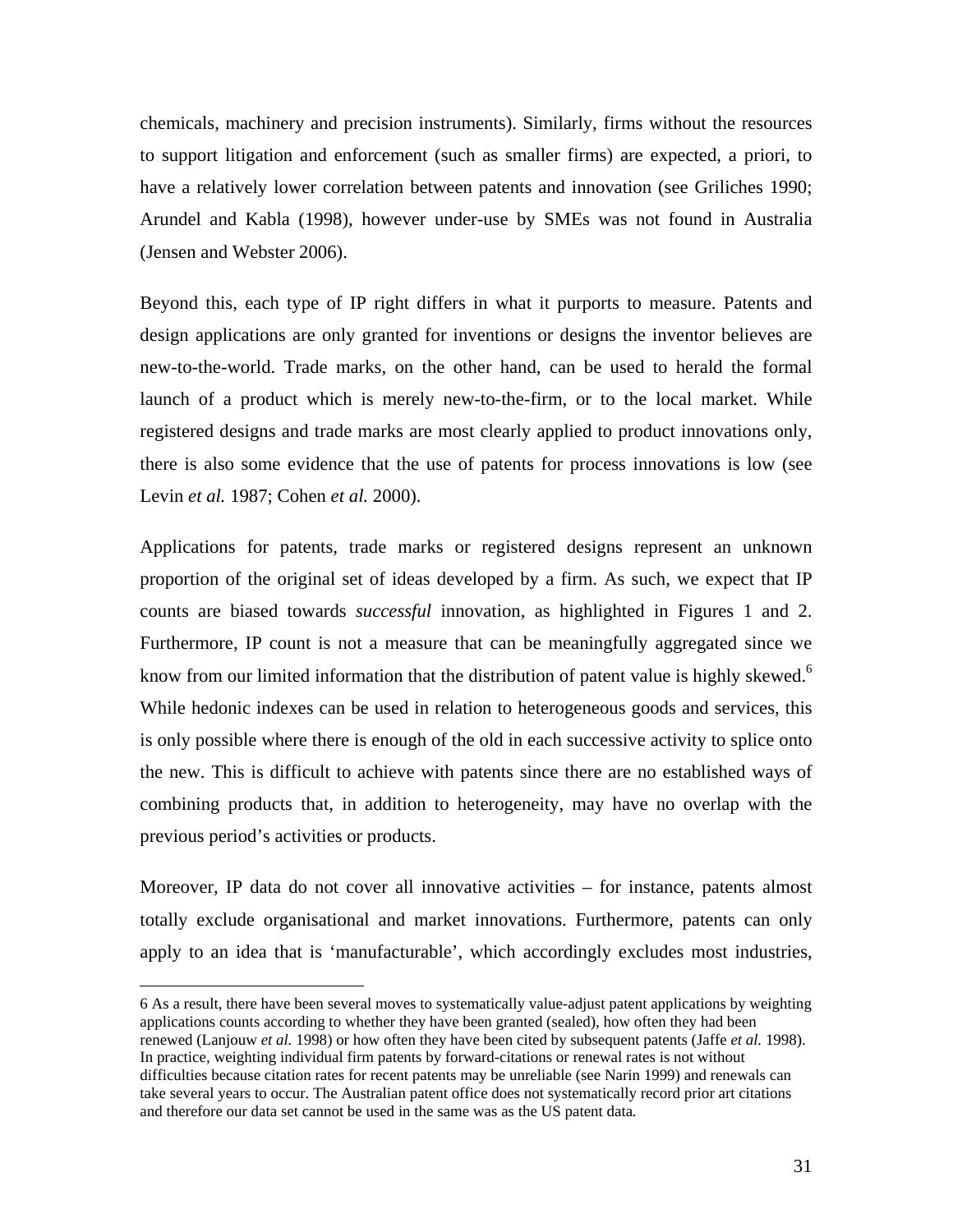particularly service sector industries. While trade marks may obtain some coverage of product and market innovations, they would rarely apply to organisational and process innovations. Registered designs apply only to a select group of goods and therefore exclude services.

#### *Surveys of managers*

Since the 1980s, a number of survey-based innovation measures have been devised—the most well-developed of which are the European Community Innovation Surveys (CIS) (see Baldwin et al. 2002). These surveys require managers to quantify or rate the firm's innovative activities during a defined time period, using measures such as the number of new products, the extent of introduction of new processes and technologies, and the type of R&D activity.

Responses from surveys of management have broad coverage across all of the dimensions of innovation since surveys can be addressed at any aspect of the firm's activities, whether it be organisational innovation or the proportion of money spent on R&D. This is one major attraction of innovation surveys since activities such as changing the work culture can have a demonstrable effect on productivity, but are almost impossible for the economist to detect through administrative data. Most surveys do not ask for details of money spent on innovative activities since the absence of consistent accounting standards across firms means that a reliable figure would either be impossible to extract or impose an undue response burden. Accordingly, surveys often seek qualitative Likert-scale responses, which cannot strictly be aggregated and moreover do not represent flows over a given time period.<sup>7</sup>

While surveys can have much broader coverage than other innovation proxies, there are some inherent problems with survey-based proxies. The main problems are potential sample selection and non-response bias—it is often difficult to identify the population of firms to be surveyed, and more successful innovators may be more likely to respond to the survey than unsuccessful innovators. Such selection and non-response bias can be dealt with in a couple of ways—one is to survey the population of firms rather than a

The Term and *allamet al.* (1998) discuss ways to account for Likert-scale biases in modeling approaches.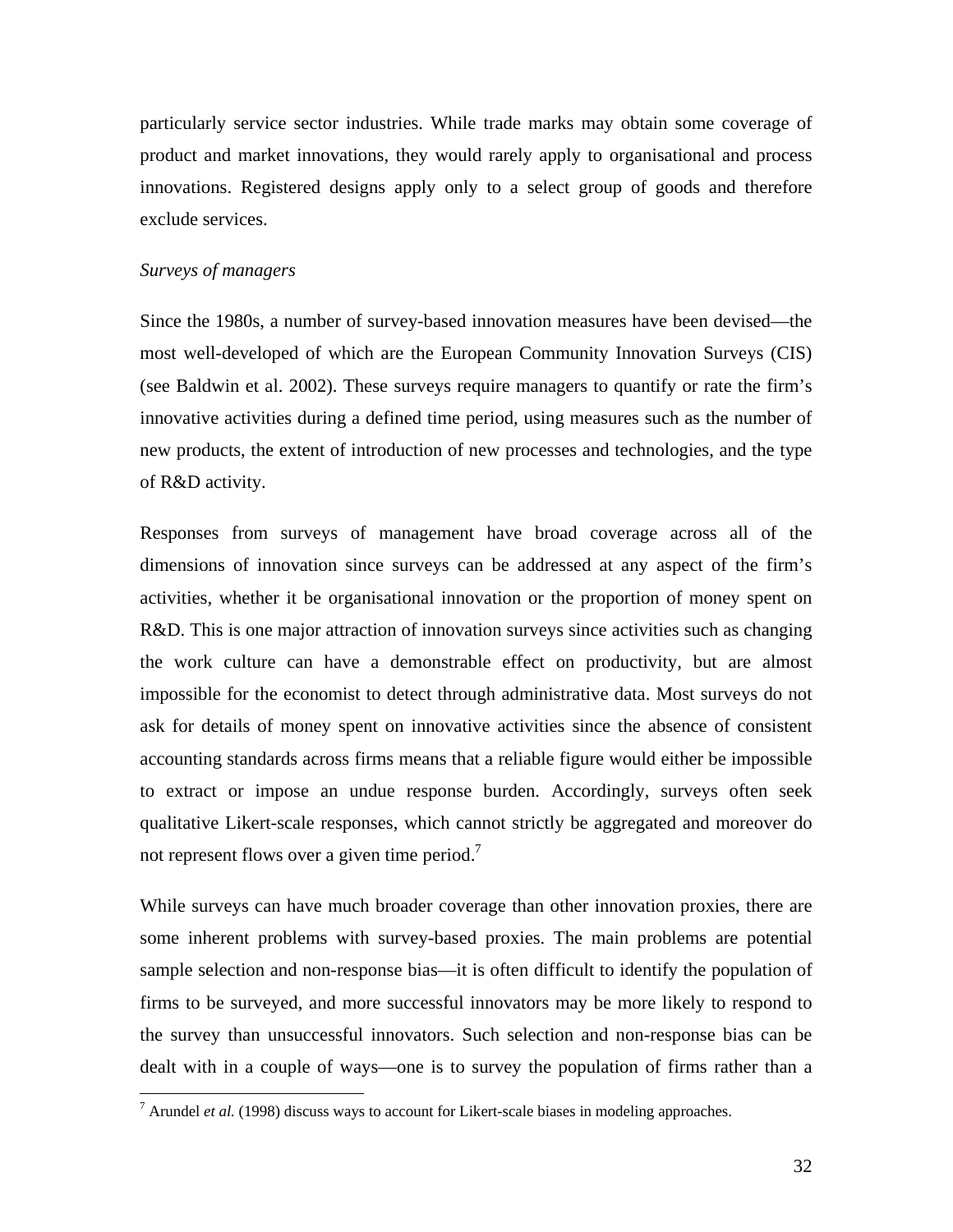sample (i.e. conduct a census of firms), and the other is to undertake surveys of nonrespondents in order to detect the magnitude of any non-response bias. Both steps have been undertaken by Smith *et al.* (2007) in their census of innovation in Tasmania.

### *New product launches*

This measure of innovation counts the number of new product launches by searching for product launch announcements in trade journals. The oldest example of trade journalbased innovation counts is the US Small Business Administration's Innovation Data Base compiled in 1982 by the Futures Group and used by Acs and Audretsch (1993). The method has subsequently been employed in the Netherlands, Ireland, the United Kingdom and Austria [see the collection of papers in Kleinknecht and Bain (1993) and see Brouwer and Kleinknecht (1996)]. The advantages of this measure are that it does not require firm compliance (which introduces considerable selection bias); it is relatively cheap to collect; and a time series can be collated ex post since historic records are usually available. Furthermore, journal-based counts are not subject to the same technical and economic bias that shape the patenting decision (the cost of being reported in a journal is negligible and articles are not limited to patentable innovations).

Nonetheless, this measure also has several shortcomings. First, it is unlikely that these measures can distinguish between true inventions and imitated products and thus market leaders. In addition, while journal counts can be reasonable records of product innovation, they are considered to represent relatively poor sources of information about process innovation. Firms have clear incentives to publicise product innovations but also to conceal new processes. Given this, Kleinknecht (1993) suggests that these data should be primarily regarded as sources of product innovation and that attention should be paid to possible bias across industry or market areas and over time arising from varying journal coverage rates. This type of measure typically does not adjust for quality and generally represents the successful end of the innovation pathway.

### *Summary of innovation proxy coverage*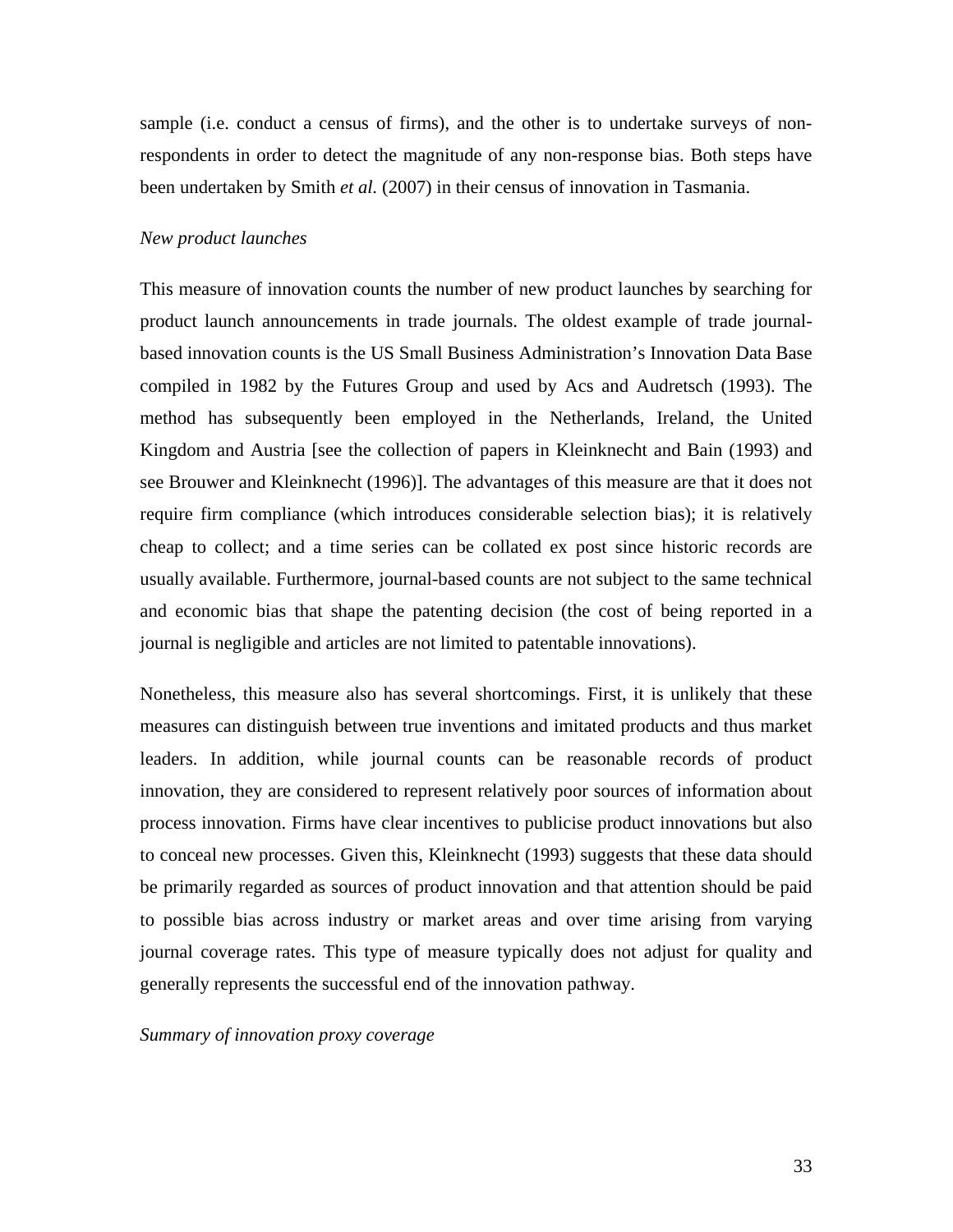A summary of the dominant coverage of different innovation proxies is presented in Table 3.1. In this table, a cross indicates that the innovation proxy covers the innovation type listed in the first column. Note that the table is supposed to be indicative of the overall coverage rather than an exact representation. For instance, a specific trade mark may be new to the world, but in general trade marks are best considered as new-to-thefirm. Thus, we indicate that the coverage of trade marks is new-to-the-firm by placing a cross in the relevant cell of the table. There is one clear conclusion to be drawn from this table: the most difficult innovative activities to measure are process, organisational and market innovations. As a measure of innovation, surveys can be designed to have the broadest coverage of all innovation proxies.

| Coverage includes              | R&D          | Patent       | Trade mark   | Design       | Product      | Survey of    |
|--------------------------------|--------------|--------------|--------------|--------------|--------------|--------------|
|                                | data         | applications | applications | applications | launches     | managers     |
| <b>Type of innovation</b>      |              |              |              |              |              |              |
| Product                        | X            | X            | $\mathbf X$  | X            | X            | X            |
| Process                        | $\mathbf{X}$ |              |              |              |              | X            |
| Organisation                   |              |              |              |              |              | $\mathbf{X}$ |
| Market                         |              |              | $\mathbf{X}$ |              |              | X            |
| New to firm                    | $\mathbf{X}$ |              | $\mathbf{X}$ |              | $\mathbf X$  | $\mathbf{X}$ |
| New to world                   | $\mathbf{X}$ | $\mathbf{X}$ |              | $\mathbf x$  |              | X            |
| Stage of innovation life cycle |              |              |              |              |              |              |
| Early                          | $\mathbf X$  |              |              |              |              | $\mathbf{X}$ |
| Middle                         | $\mathbf{X}$ | $\mathbf{X}$ |              | $\mathbf{X}$ |              | $\mathbf{X}$ |
| Late                           |              |              | $\mathbf{X}$ |              | $\mathbf X$  | $\mathbf{X}$ |
| Firm characteristic            |              |              |              |              |              |              |
| Large firms                    | $\mathbf{X}$ | X            | $\mathbf{X}$ | $\mathbf x$  | $\mathbf X$  | X            |
| Small firms                    |              | $\mathbf{X}$ | $\mathbf X$  | $\mathbf x$  | $\mathbf{X}$ | $\mathbf{X}$ |
| Manufacturing firms            | $\mathbf{X}$ | $\mathbf{X}$ | $\mathbf X$  | X            | $\mathbf X$  | $\mathbf X$  |
| Service firms                  |              |              | $\mathbf{X}$ |              |              | X            |
| <b>Other features</b>          |              |              |              |              |              |              |
| Selection/response bias        |              |              |              |              |              | X            |
| Cheap to collect               | $\mathbf{X}$ | $\mathbf{X}$ | $\mathbf{X}$ | X            | $\mathbf X$  |              |
| Incremental/radical nature     |              |              |              |              |              | X            |

**Table 3.1: Summary of the dominant coverage of commonly-used innovation proxies**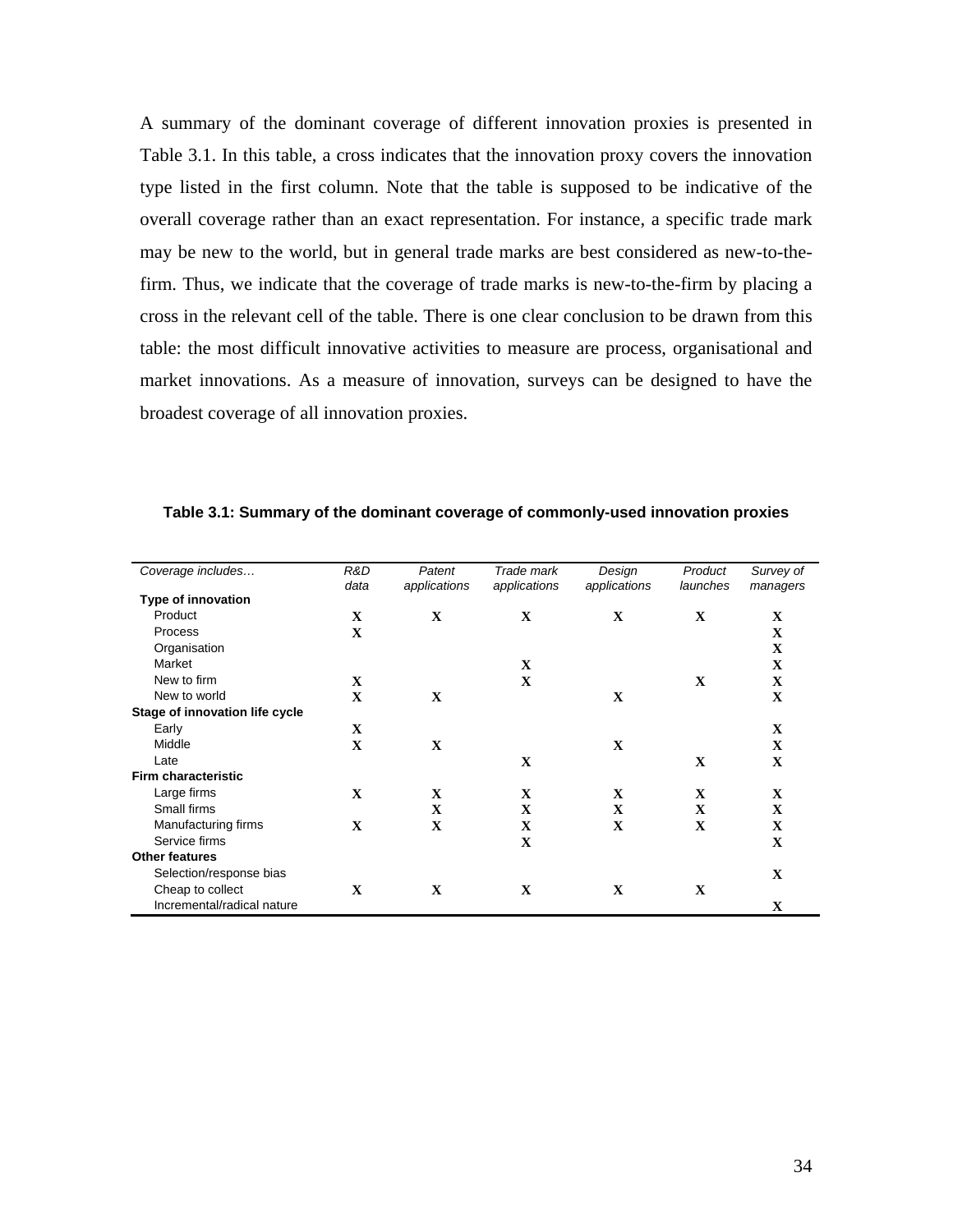# **4. Innovative Activity in Australia**

This chapter discusses the innovative activities of small, medium and large Australian companies during the financial years from 2003–04 to 2006–07 based on currently available BLD data (for small and medium companies) and the IPRIA's R&D and Intellectual Property Scoreboard data (for large companies), in three broad industry groups: Resources, Manufacturing and Services.<sup>8</sup> The discussion focuses on a number of issues that have been shown to be relevant in the literature. These issues comprise: how many and which firms innovate as shown by the share of innovating firms; how this share has changed overtime; whether or not there is persistence in innovation; and how the activities vary across different industries. In our discussion we also investigate if size and financial constraints are important influences on firms' innovative activities.

In the analyses that follow, the characteristics of innovators and non-innovators are contrasted. Due to the use of different sources of data for small and medium companies (based on the ABS' BLD database) and for large companies (based on the IPRIA Scoreboard), our definition of innovator differ slightly depending on the type of information provided. For the small and medium companies (SMEs), an innovator is defined as any company which reported as having introduced a new product or process in the specified year. For the large companies, an innovator is defined as any company which filed at least one patent or design application in the specified year. Thus, the definition of innovator for large companies is more strict than that for the SMEs. In addition, within each of the two company groupings, the analyses also focus on the variation across size of employment. For the SMEs, the companies are classified into three groups: 1–4 employees, 5–19 employees and 20–199 employees. For the large companies, the size classifications are: less than 200 employees, 200–500 employees,

1

 $8 \text{ In this report, we use the ANZSIC 1993 industry divisions to define these sectors as follows: resources.}$ (A&B), manufacturing (C), and services (E, F, G, H, I, J, L, P and Q). For the small and medium companies excluded from services are Electricity, Gas, and Water Supply (D), Finance (K), Government (M), Education (N), Health (O), and other services (92, 96, 97). These exclusions are due to the design of BLD survey used for these types of companies. For large companies based on the IPRIA's Scoreboard, however, utilities, health and finance are included in order to be consistent with the discussion in Chapter 5 when the companies are compared to large companies from UK and European Union, See the Appendices to this report for further details of the data.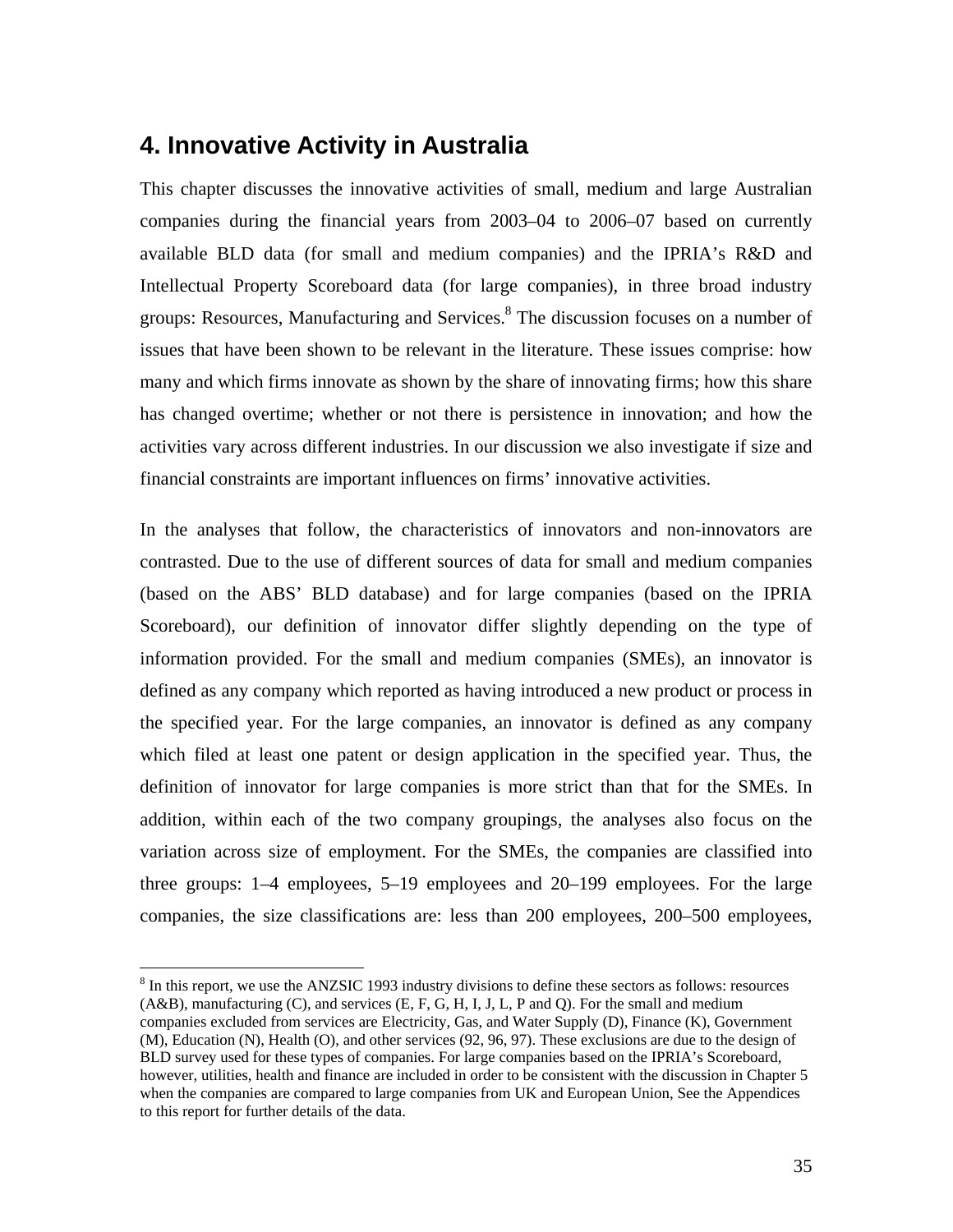500-1000 employees, and more than 1000 employees. We note that the population of large companies with 'less than 200 employees' according to IPRIA Scoreboard data is different from the small companies in the BLD database, even though all BLD companies have less than 200 employees, and thus one should not make a direct comparison between the two groups.

We start by looking at the extent and patterns of resources used for innovation, particularly as reflected by R&D expenditure. The measure of innovation used here (positive R&D expenditure) is binary, as with the other Australian innovation surveys, and has the same drawbacks mentioned above in Chapter 2. Figure 4.1 shows the proportion of SMEs which reported having positive R&D expenditure in the financial year 2004–05, by industry group and employment size class. The figure shows that Manufacturing and Resources have significantly higher proportion of firms undertaking R&D than Service. A similar picture for large firms is shown in Figure 4.2. The Manufacturing sector followed by Resources is more likely exhibits higher tendency to report R&D expenditures compared to Service. This finding is in line with previous work using Australian data such as DITR (2007).

Two other important observations can be made regarding the propensity to undertake R&D shown by Figures 4.1 and 4.2. First, it appears that larger firms in the Manufacturing and Service industries are more likely to engage in R&D than small firms. This apparent positive size effect is in line with previous studies using Australian data, such as ABS (2005b). However, we note that this general the observation does not appear to hold for firm in the Resources industry. Second, as shown by Figure 4.2, there is in general a reduction in the proportion of large firms which report positive R&D expenditures during the financial years from 2003–04 to 2006–07.<sup>9</sup>

 $\overline{a}$ 

<sup>&</sup>lt;sup>9</sup> Unfortunately, the BLD surveys did not ask the R&D question consistently over time so that we could not make any similar observation regarding the trend in R&D propensity of small and medium firms.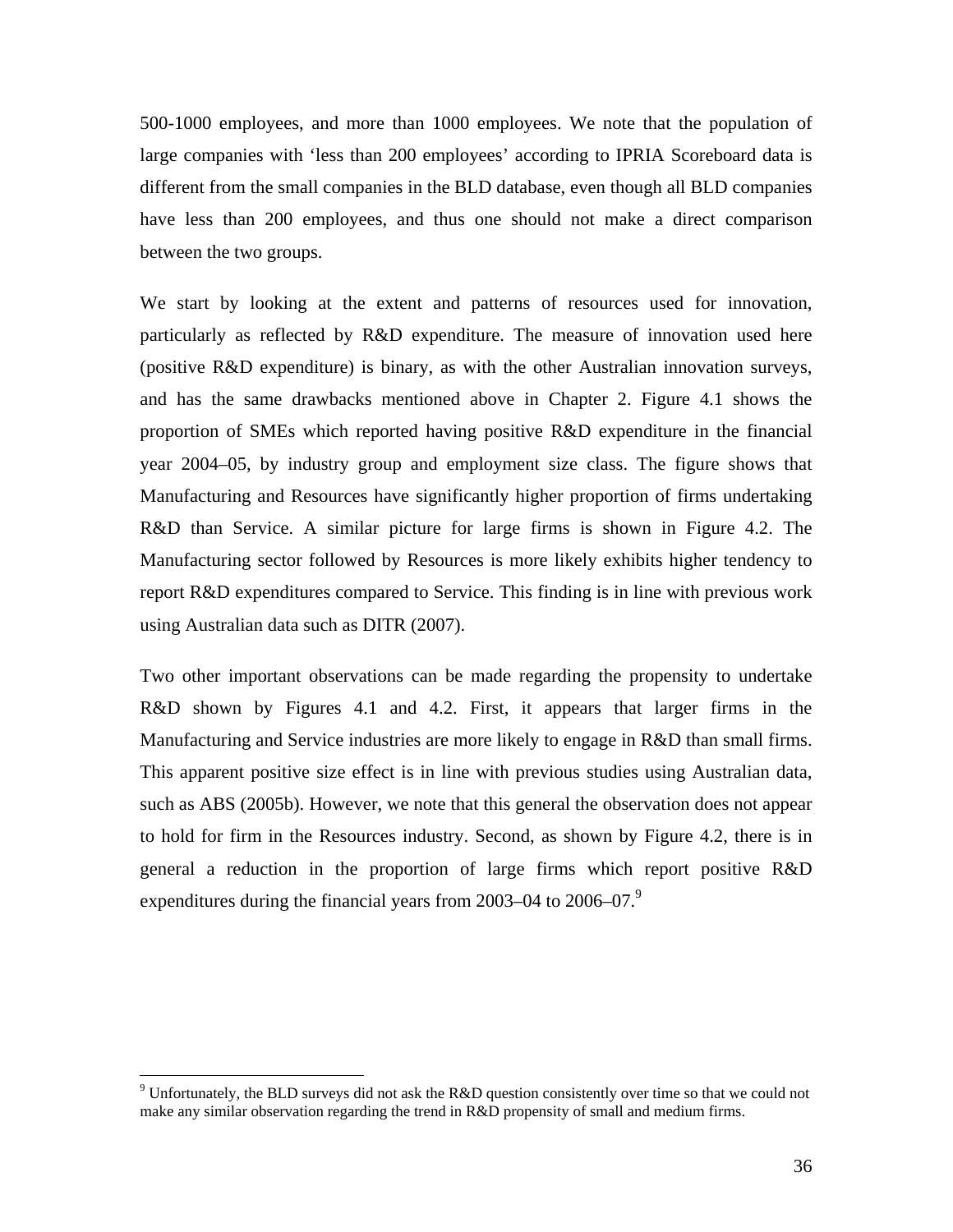



Source: Processed from the BLD CURF database (see Appendix 2)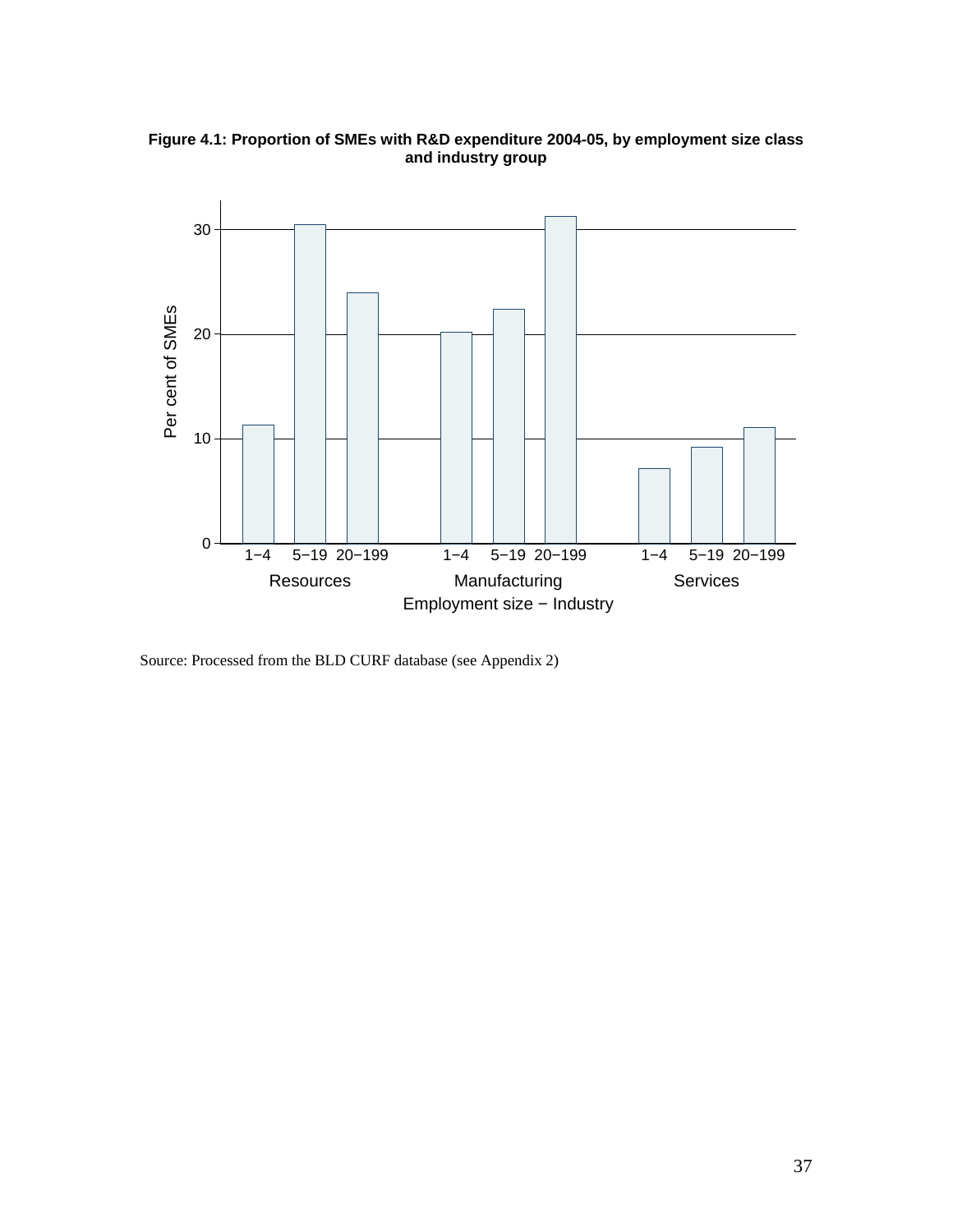

**Figure 4.2: Proportion of large firms with R&D expenditure 2003-04 to 2006-07, by employment size class and industry group** 

Figures 4.3 and 4.4 present the proportion of innovating firms, where innovation is defined as the introduction of a new product or process (for BLD firms) or having made at least one application for a patent or registered design (for R&D Scoreboard firms). Around 25 per cent of SMEs in the BLD report having introduced a new product or process in one of the financial years from 2004-05 to 2006-07. From Figure 4.3 a similar pattern becomes evident across the Resources, Manufacturing and Services industry groups. Figure 4.4 reveals that large manufacturing firms with more than 1, 000 employees are significantly more likely to apply for a patent or registered design compared to smaller firms.

Source: Processed from IPRIA Scoreboard database (see Appendix 3).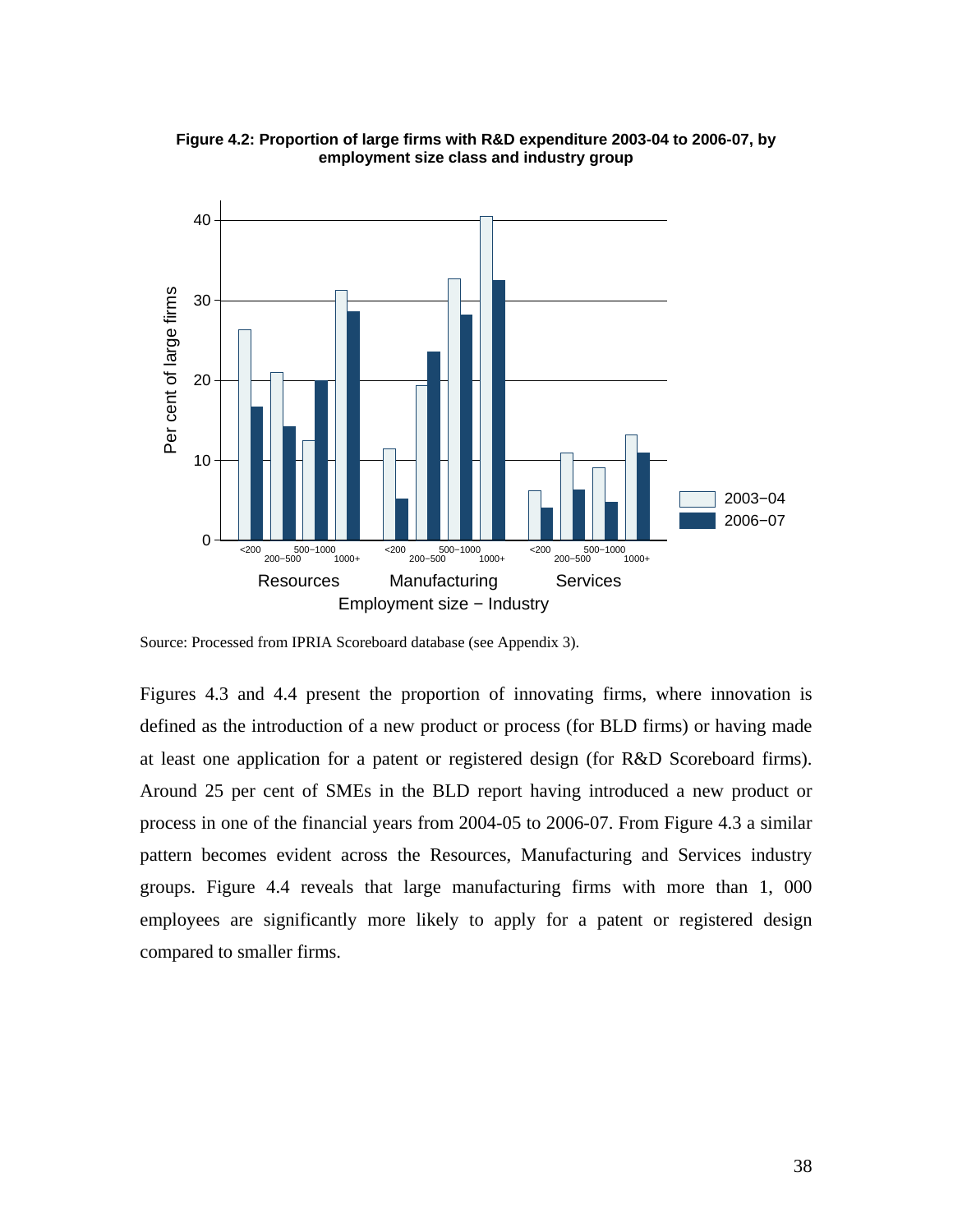

**Figure 4.3: Proportion of innovating SMEs 2004-05 to 2006-07, by employment size class and industry group** 

A comparison of Figures 4.3 and 4.4 suggests that the proportion of innovating SMEs is much higher than the proportion of innovating large firms (with the exception of large manufacturing firms). One possible reason for the difference is that the innovation question in the BLD survey refers new-to-the-firm products or processes while, in the R&D Scoreboard, a patent or design implies a new-to-the-world products or processes. Thus, caution should be used when attempting to make direct comparisons between the two graphs. The principal finding of a positive size effect, however, appears to be prevalent in both figures and all industry groups.

Source: Processed from the BLD CURF database (see Appendix 2) Note: An innovating firm, is a binary variable, =1 if the firm has introduced any new or significantly improved goods/services or operational process in the respective year; =0, otherwise.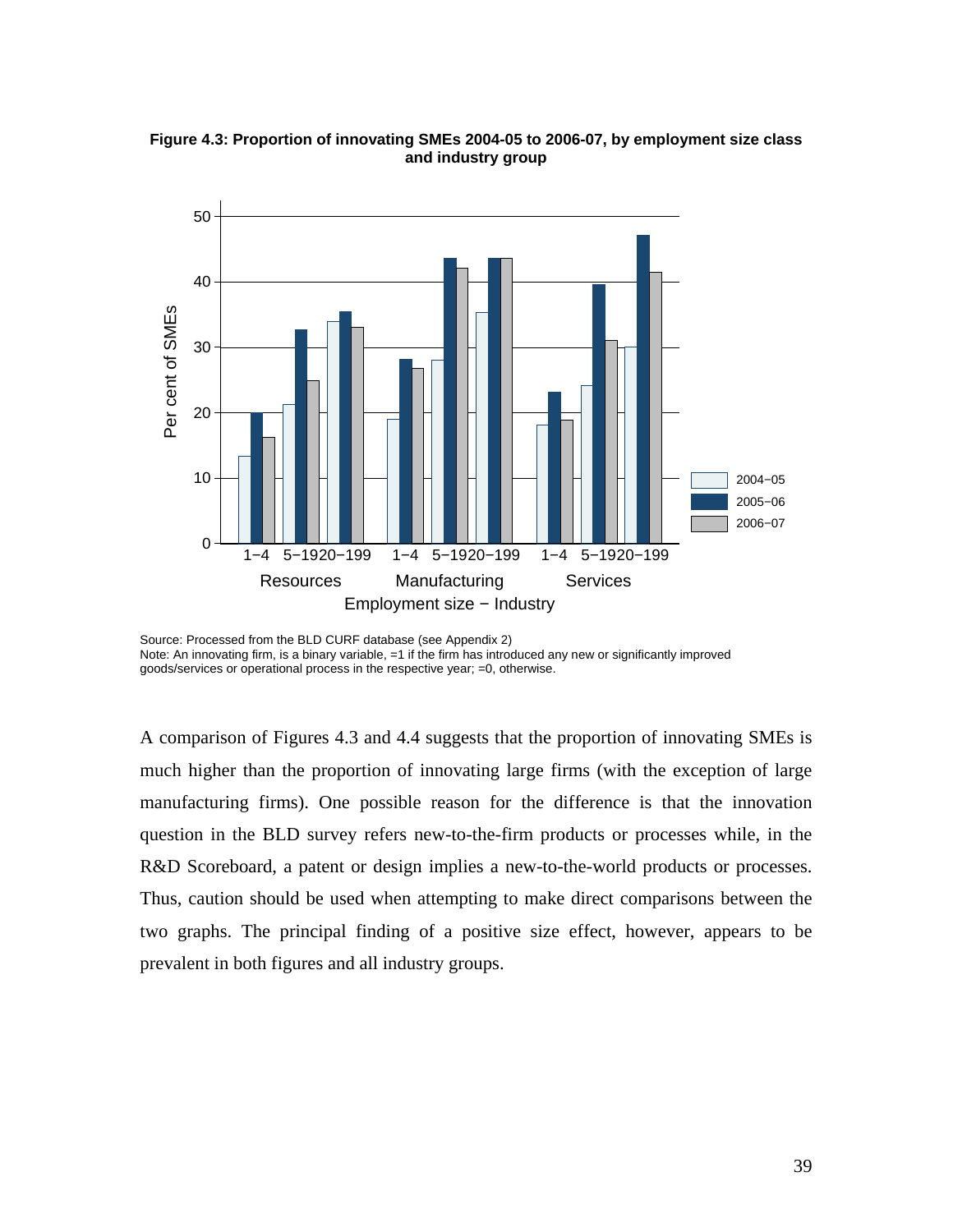While Figure 4.2 shows the positive size effect on innovation inputs of large firms, Figure 4.4 shows the positive size effects on innovation outputs.<sup>10</sup> This suggests that there may be a positive relationship between R&D activities and innovation output. Interestingly, despite the general fall in the tendency of firms to engage in R&D overtime observed in Figure 4.2, Figure 4.4 shows that the tendency to innovate appears to have increased during the same period, especially for large manufacturing firms. One possible explanation for this is that those firms which reported having positive R&D in both periods may actually have increased the amount of R&D expenditure.

**Figure 4.4: Proportion of innovating large firms 2003-04 to 2006-07, by employment size and industry group** 



Source: Processed from the IPRIA Scoreboard database (see Appendix 3) Note: An innovating firm is a binary variable = 1 if filed at least one patent or design application at IP Australia in the respective year; =0 otherwise.

Figure 4.5 confirms the above tentative conclusion regarding the cause of these seemingly contradictory observations. It shows that average R&D expenditure by large innovating firms actually increased between 2003-04 and 2006-07 in all industries

 $\overline{a}$ 

 $10$  In Figures 4.4, 4.6b, 4.7, 4.9 and 4.10, if there is no bar for a specific classification, then the percentage or the number of observation is 0.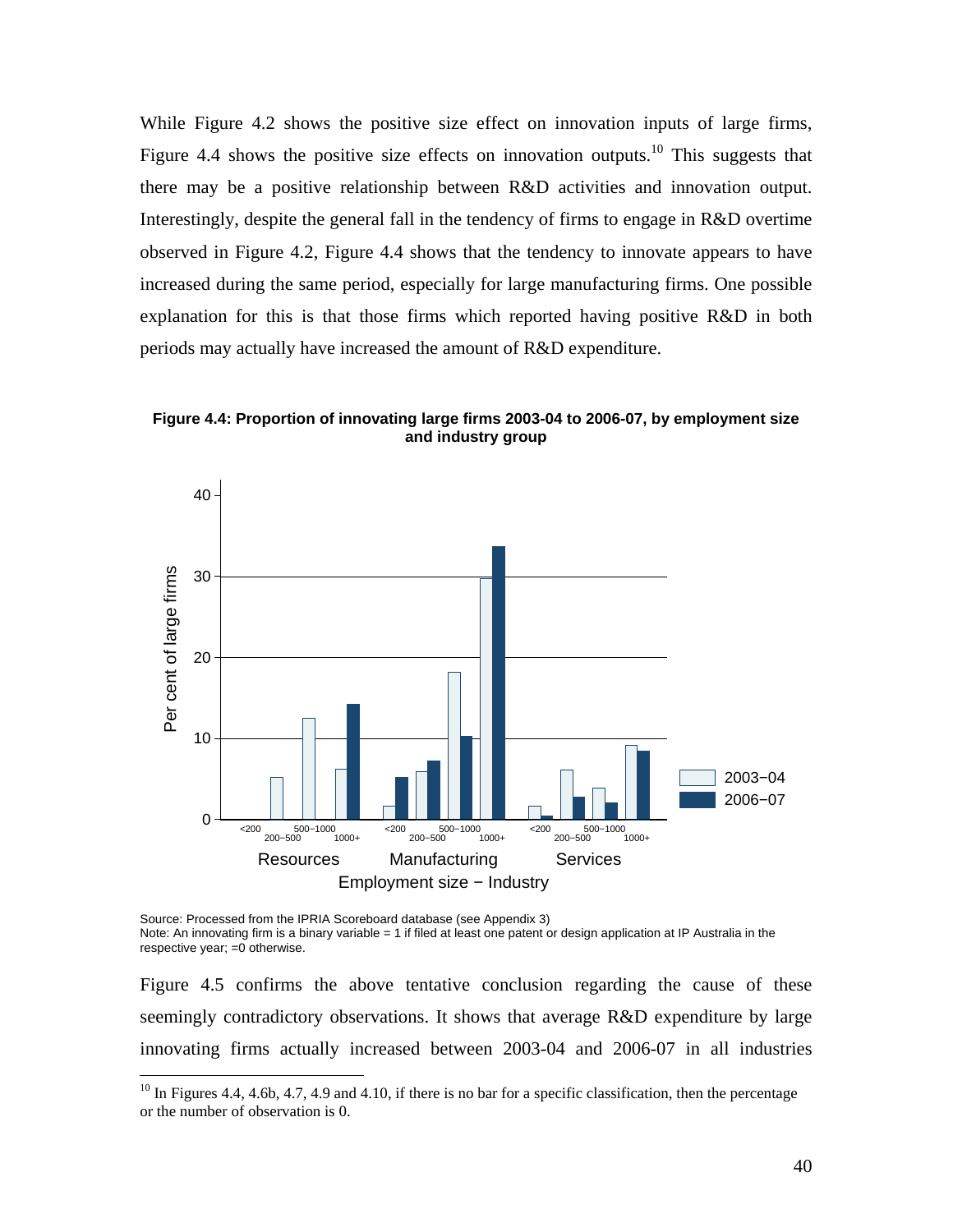(although the effect is quite small in the manufacturing industry).<sup>11</sup> The figure also shows that, overall, innovating large firms spent a lot more on R&D than non-innovating firms. We advise caution, however, for using this as solid evidence for a systematic relationship between firm size and innovation, since we have not held all other potentially confounding factors constant.<sup>12</sup>





Source: Processed from the IPRIA Scoreboard database (see Appendix 3) Note: An innovating firms, is a binary variable = 1 if filed at least one patent or design application at IP Australia in the respective year; =0 otherwise.

Figure 4.6 illustrates the propensity of BLD firms to collaborate with other businesses for innovation purposes.<sup>13</sup> Collaboration helps firms tackle some of the important barriers to innovation, such as the inability to obtain access to finance due to the uncertainty of

1

<sup>&</sup>lt;sup>11</sup> Unfortunately, the BLD database does not provide any information on the amount of R&D expenditure so that it is not possible to look at the relationship for SMEs.

<sup>&</sup>lt;sup>12</sup> In Chapter 7 we investigate how size is related to the propensity to conduct R&D for SMEs in the BLD database.

<sup>&</sup>lt;sup>13</sup> The IPRIA Scoreboard database does not have any information on collaboration and therefore the analysis of collaboration-innovation link for large companies is not possible.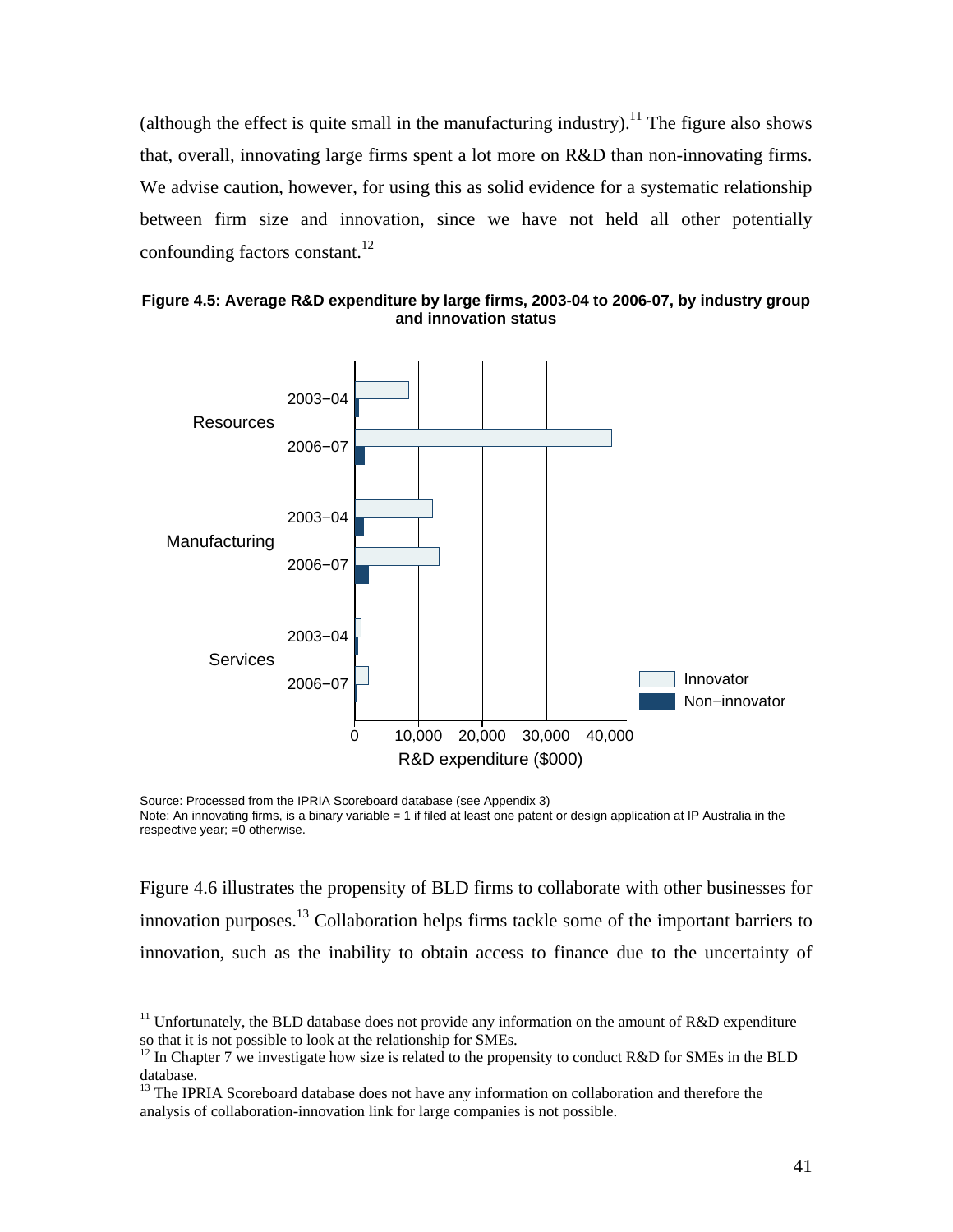innovation and the inability to absorb external technology due to the partly tacit nature of the underlying knowledge. Collaboration can be especially important for smaller firms, which are more likely to face these difficulties. Despite these potential benefits, Figure 4.6 demonstrates that collaboration is not very common among innovating SMEs. On average across size categories and industry groups, only about four per cent of innovators report innovation-related collaboration. The figure also indicates that, in comparison to smaller innovating firms, larger innovators are more likely to collaborate in their innovative activities.

**Figure 4.6: Proportion of innovating SMEs which collaborate with other businesses for the purpose of innovation 2006-07, by employment size class and industry group** 



Source: Processed from the BLD CURF database (see Appendix 2)

Note: An innovating firm is a binary variable =1 if the firm has introduced any new or significantly improved goods/services or operational process in the respective year; =0, otherwise.

Figure 4.7 shows the relationship between joint R&D and innovation. Overall, the proportion of SMEs engaging in a joint R&D arrangement is higher among the innovators than the non-innovators and this relationship appears to be stable across time, at least in the short run. As with collaboration, it becomes evident that only a minority of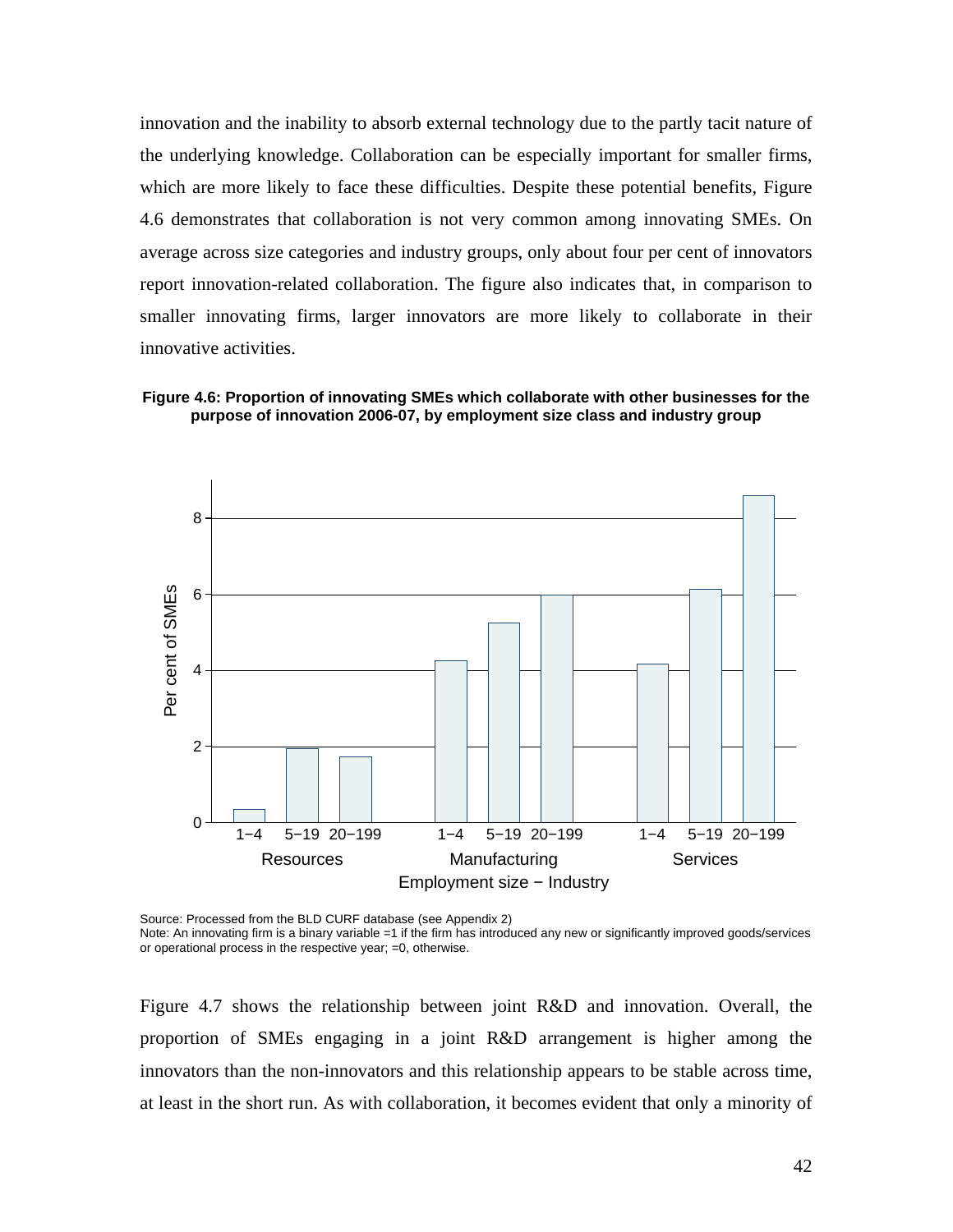businesses report joint R&D arrangements. However, unlike the general collaboration data shown in Figure 4.6, there does not appear to be consistent relationship between joint R&D arrangements and size.



**Figure 4.7: Proportion of businesses having a joint R&D arrangement, 2006-07, by employment size class and industry group** 

Source: Processed from the BLD CURF database (see Appendix 2) Note: An innovating firm is a binary variable, =1 if the firm has introduced any new or significantly improved goods/services or operational process in the respective year; =0, otherwise.

Figure 4.8 shows the proportion of SMEs which reported having received a grant from the Australian Government during the financial year 2006-07. Overall, firms which receive grants do not appear more likely to be classified as innovators. However, the tendency to receive a grant appears to increase with size, especially for non-innovators. The largest innovating SMEs in Manufacturing are considerably less likely to have received grants than non-innovating firms.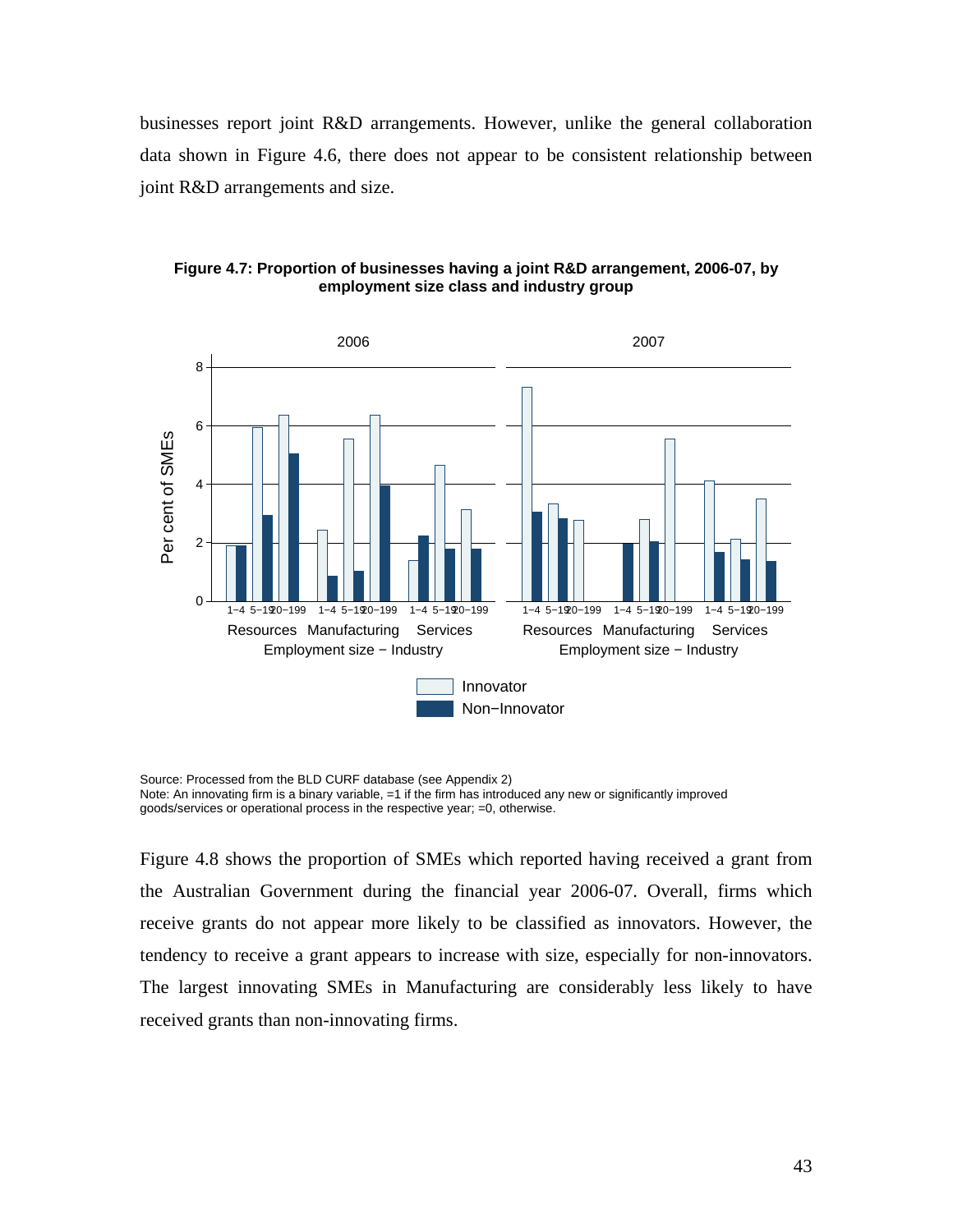

**Figure 4.8: Proportion of SMEs which received grants, 2006-07, by employment size and industry group** 

Figure 4.9 shows the average ratio of total current-period investment expenditure to the previous period cash position. In Chapter 2 we discussed two recent studies which found that the amount of investment by non-innovators in one period is more dependent on the amount of cash in the previous period (Scellato 2007; Griffiths and Webster 2010). In terms of the investment to cash ratios presented in Figure 4.9, firms depend less on cash if the ratio is higher. The figure shows that innovators appear to depend less on cash than non-innovators across industries and years, indicating that they are less financially constrained. Interestingly, the ratios for innovators in the Services industry group are significantly larger than those in either Manufacturing or Resources. However, it is not possible to determine whether this captures the effects of 'lumpiness' in investment flows in Services, or whether there are genuinely lower financial constraints faced by innovating firms in that industry.

Source: Processed from the BLD CURF database (see Appendix 2) Note: An innovating firm is a binary variable =1 if the firm has introduced any new or significantly improved goods/services or operational process in the respective year; =0, otherwise.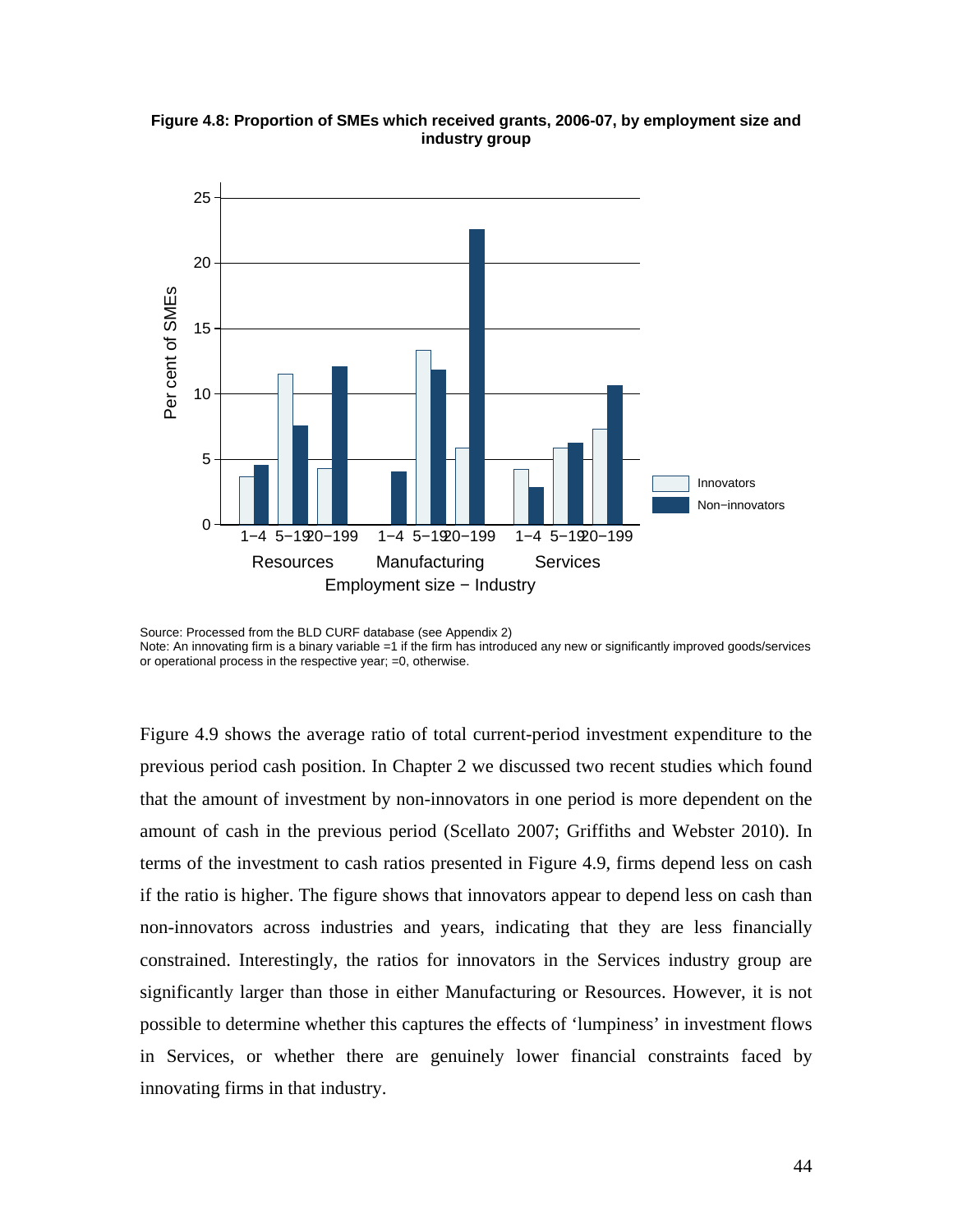



Source: Processed from the BLD CURF database (see Appendix 2) Note: An innovating firm is a binary variable =1 if the firm has introduced any new or significantly improved goods/services or operational process in the respective year; =0, otherwise.

Figure 4.10 shows the proportion of firms which sought and were able to obtain debt finance in the financial year 2006–07. It is evident that, across all size and industry groups (with the exception of large firms in Manufacturing and Services), about 80 per cent of firms rely on debt finance. However, this chart provides no indication about the extent to which debts was used in comparison with other finance. Furthermore, innovators appear to be slightly more able to access debt finance, in particular in the smaller size groups in the Resources and Services industries.

Figure 4.11 shows the proportion of firms which indicate that the cost and availability of finance are significant factors hampering their activity and performance. It appears that innovating firms have the strongest concerns regarding access to finance.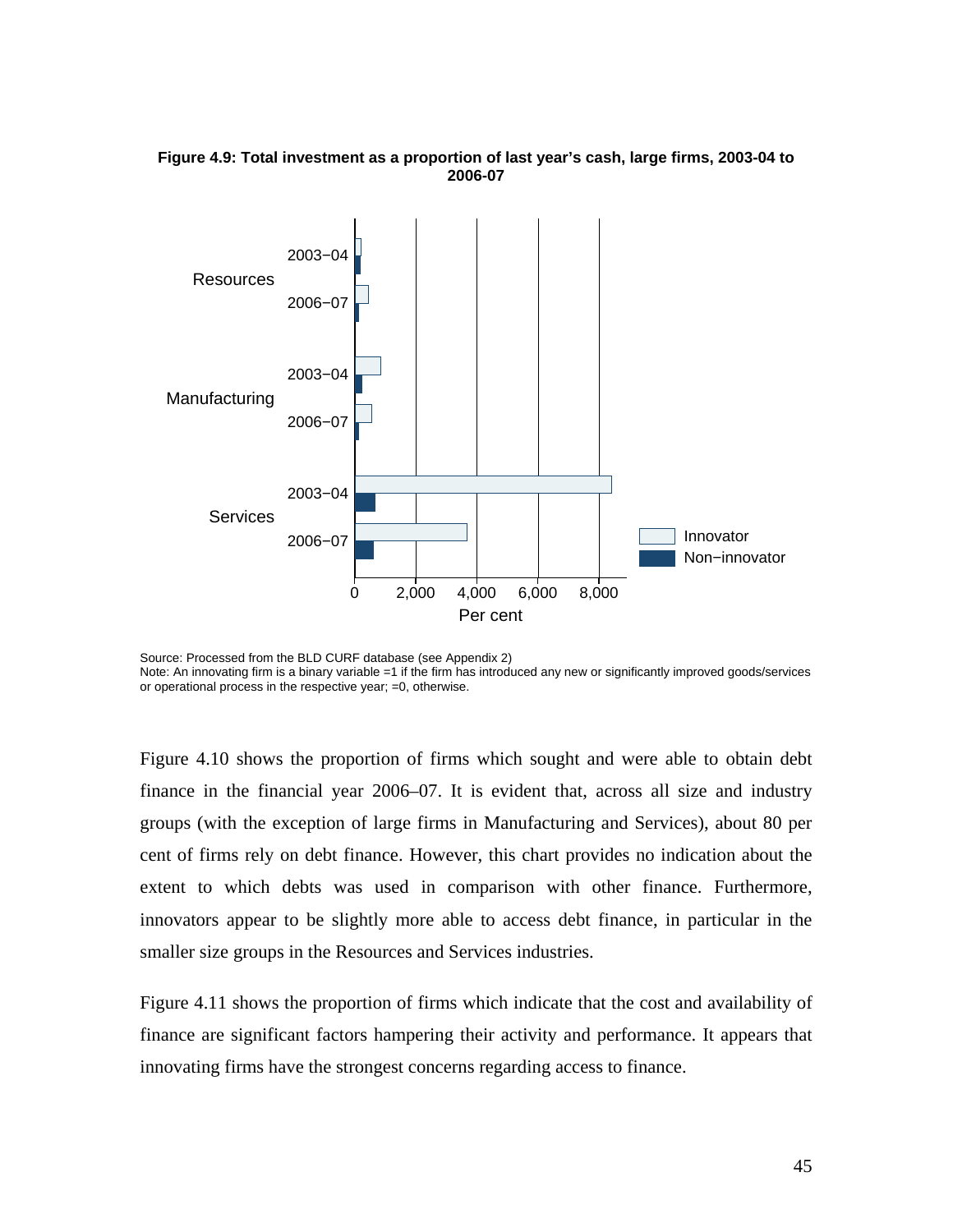

**Figure 4.10: Proportion of SMEs which were able to obtain debt finance, by employment size class and industry group, 2006-07** 

Source: Processed from the BLD CURF database (see Appendix 2) Note: An innovating firm is a binary variable, =1 if the firm has introduced any new or significantly improved goods/services or operational process in the respective year; =0, otherwise.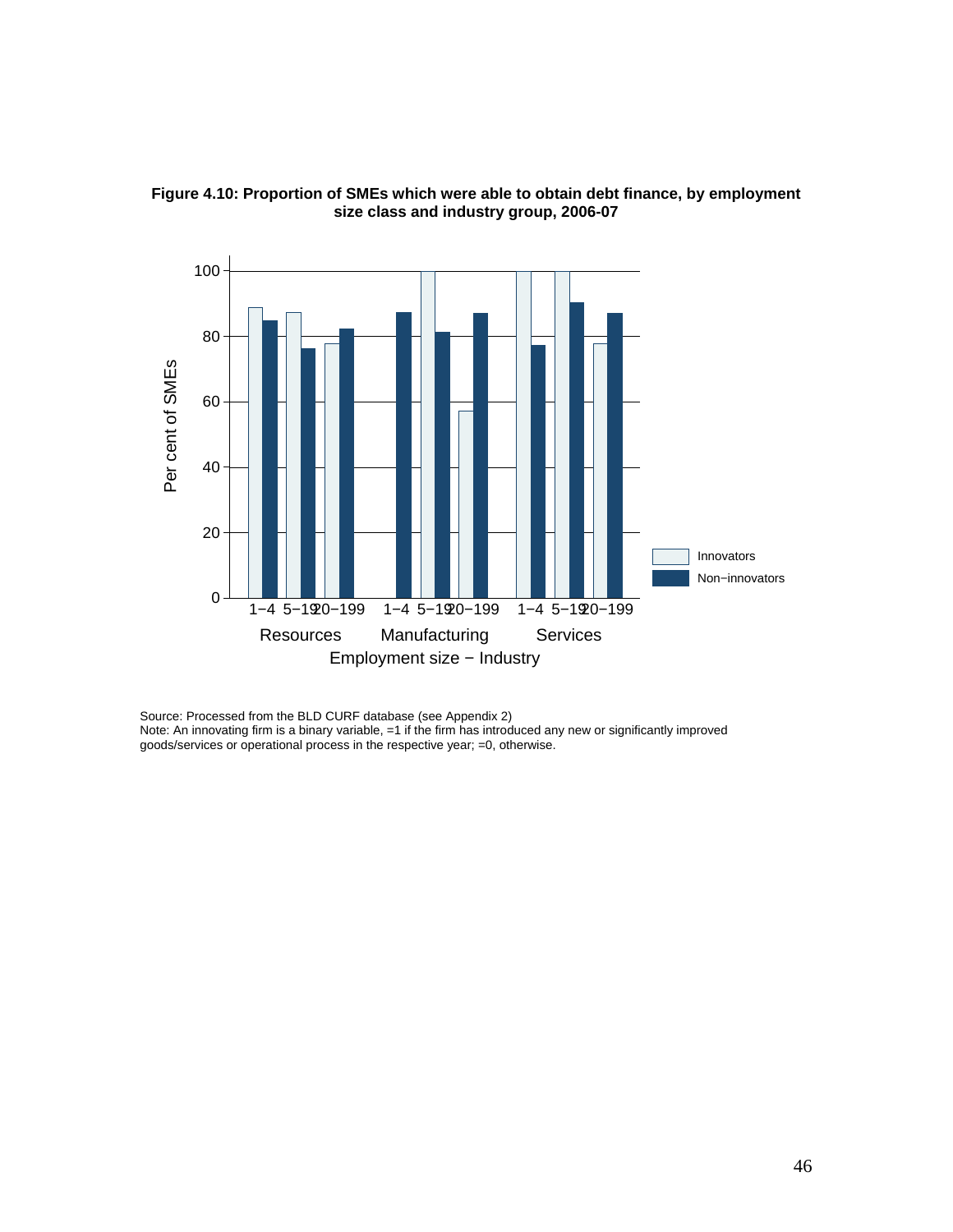



Source: Processed from the BLD CURF database (see Appendix 2)

Another important finding from existing studies relates to persistence in innovation. In Figures 4.12a and 4.12b we look at large companies and define 'persistent innovators' as those firms which have at least one patent or design application in at least three consecutive years over the period from 1996 to 2007. 'One-time innovators' are defined as those firms which had only one patent or design application during the period. The third category is 'sporadic innovators', and covers the remaining firms (i.e. firms with two patent or design applications over the period, as well as three or more applications which were not made in consecutive years).

Note: An innovating firm is a binary variable =1 if the firm has introduced any new or significantly improved goods/services or operational process in the respective year; =0, otherwise.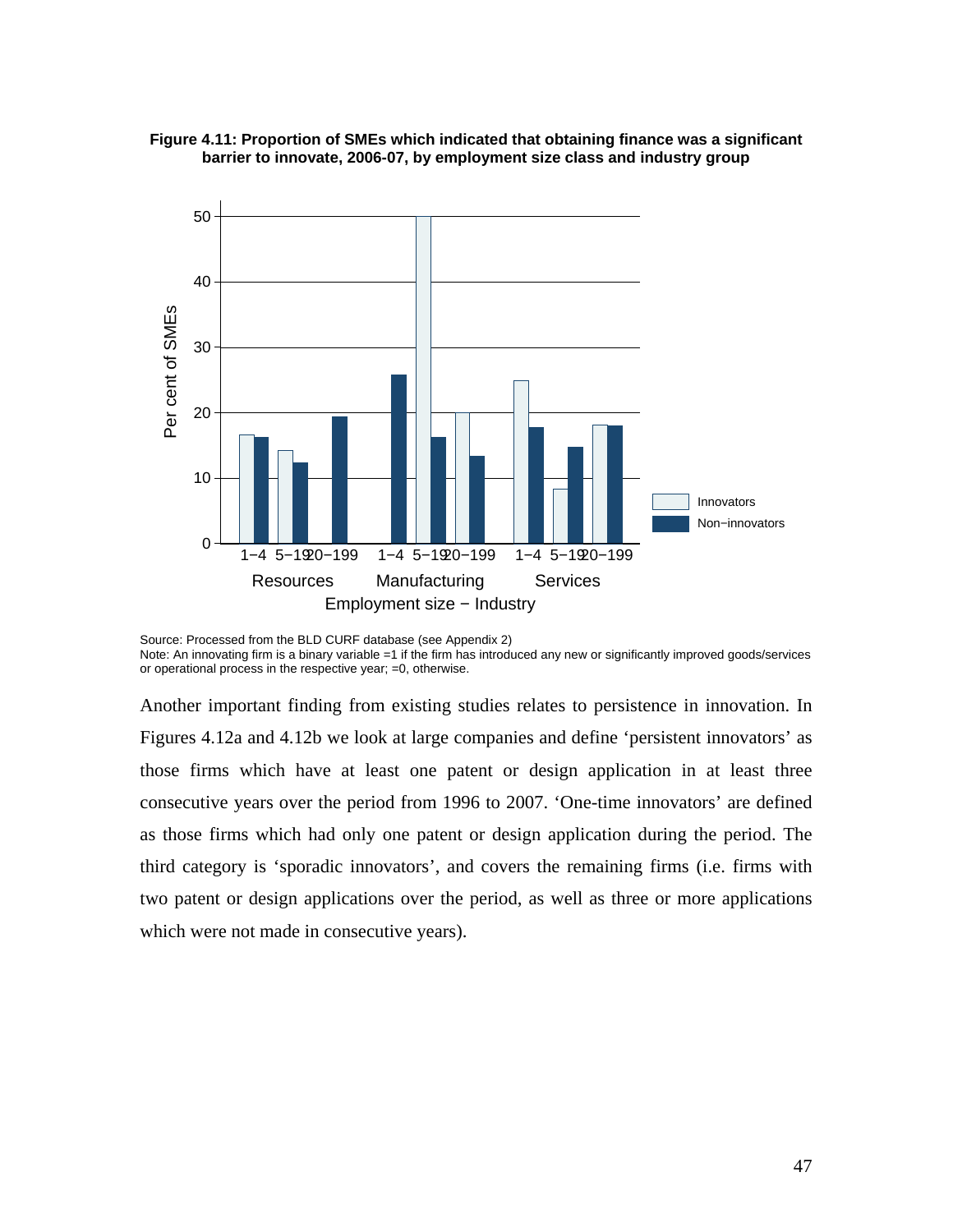

#### **Figure 4.12: Persistent innovators, large firms, 2003-04 to 2006-07**

Source: Processed from the IPRIA Scoreboard database (see Appendix 3) Note: An innovating firm is a binary variable = 1 if filed at least one patent or design application at IP Australia in the respective year; =0 otherwise. Persistent innovators are innovators in three or more continuous year in 1996-2007. One time innovators are innovators only in one of the years. Sporadic innovators are innovators who are not classified as persistent or one time innovators.

Figure 4.12a shows the distribution of innovating firms according to the above definition of persistent innovation. As shown, there is variation across sectors: more than half of the innovating firms in the Services industry are one-time innovators, while around half of the innovators in the Resources industry are shown to be sporadic innovators. For Manufacturing, the breakdown is almost even, with a slightly higher proportion of persistent innovators and one-time innovators than sporadic innovators.

Figure 4.12b looks at the same issue from a different angle, depicting the share of persistent innovators in terms of the total number of innovations (i.e. number of patent/design applications). For each industry group, persistently innovating firms account for the major number of innovations. For Resources and Manufacturing, respectively, more than 90 and 95 per cent of innovations are implemented by persistently innovating firms, while the number of persistent innovators in Services represents slightly more than two-thirds of the total number of innovations. This finding appears to be consistent with that of Geroski *et al.* (1997), Cefis (1999), and Cefis and Orsenigo (2001).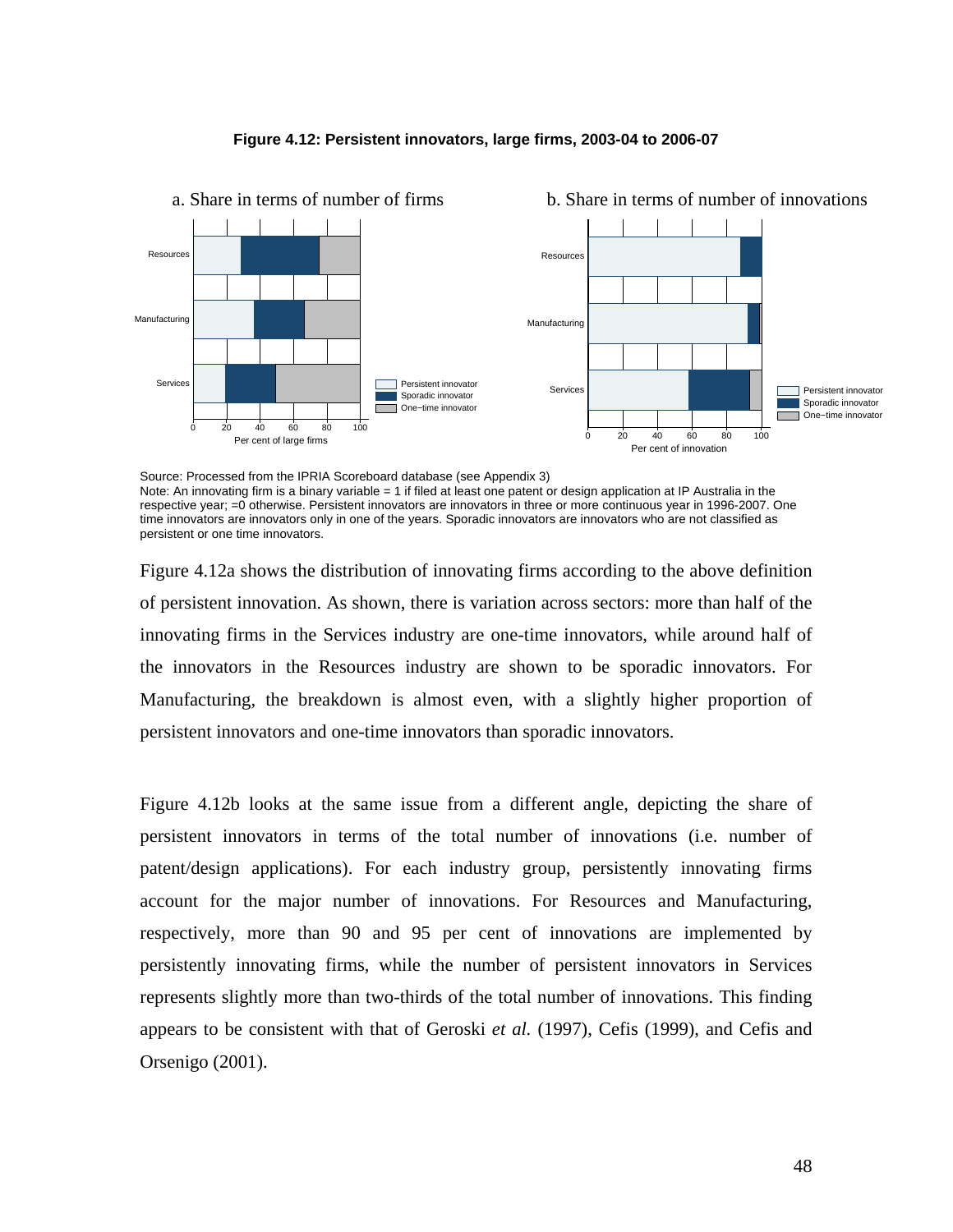For the small and medium firms it is not possible to use the above definition of innovation persistence because the BLD data are only available for three years. Thus, in Figure 4.13, we use slightly modified definitions, as follows: 'persistent innovators' are those which innovate in all three consecutive years; 'one-time innovators' innovate in only one of the years; and 'sporadic innovators' are the rest of the innovating firms. In all cases 'innovator' refers to firms which indicated that they introduced new or significantly improved goods/services or operational processes.

In addition to showing the proportion of innovators in each industry according to their innovation persistence category, in Figure 4.13 we also give a breakdown according to the following three potentially important characteristics: whether or not the firms collaborate with other businesses in relation to innovation in any year; whether or not the firms have any joint R&D agreement with other firms in any year; and whether or not the firms received a grant from the Australian Government in any year. As can be seen from the figure, SMEs in manufacturing are more likely to be persistent innovators relative to the other industries (as is the case with large companies). Furthermore, it appears that firms which collaborate, engage in joint R&D agreement or received grant are also more likely to be persistent innovators.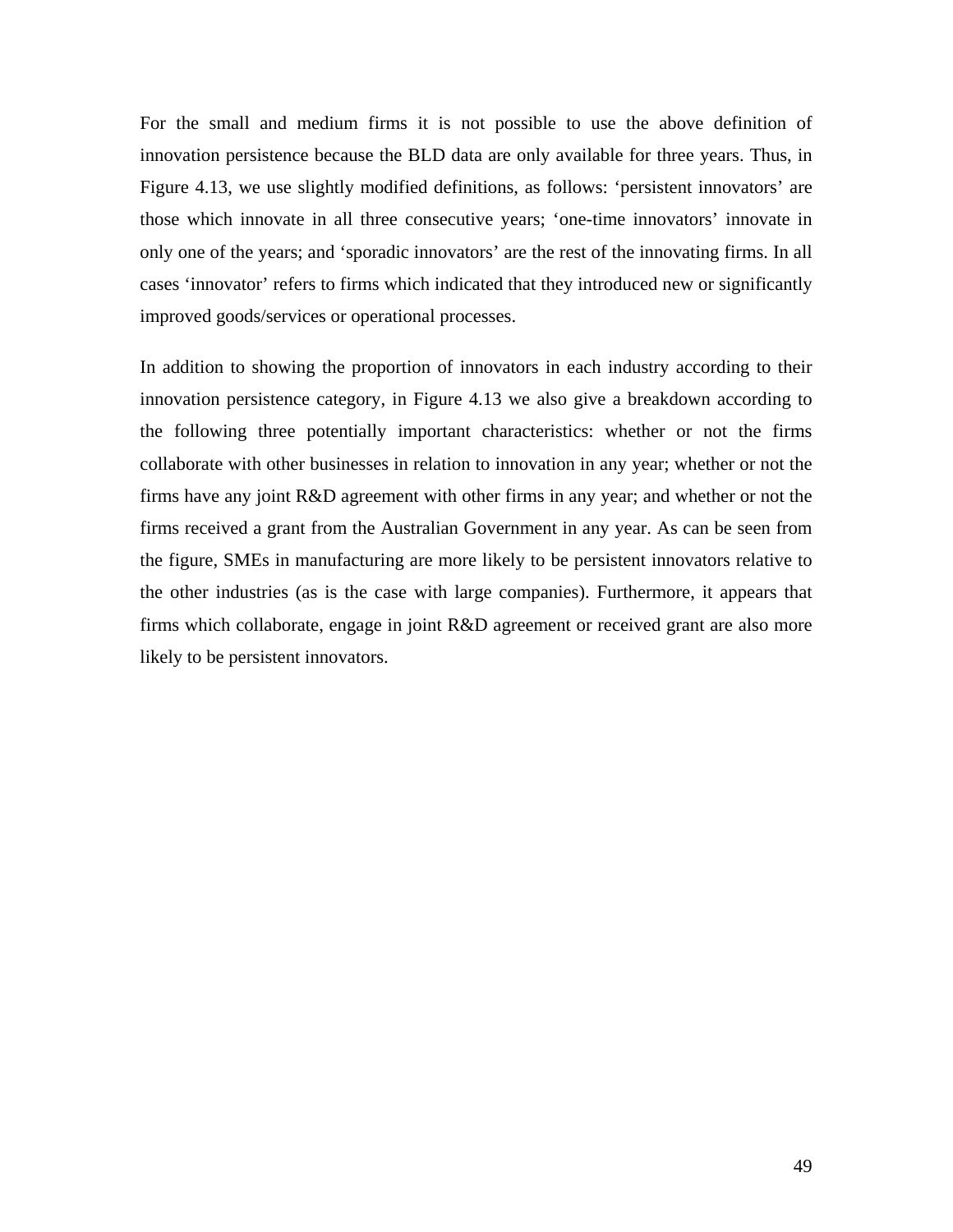

### **Figure 4.13: Persistent innovators, small and medium firms, 2004-05 to 2006-07**

 $\overline{a}$ 

Note: An innovating firms, is a binary variable = 1 if filed at least one patent or design application at IP Australia in the respective year; =0 otherwise. Persistent innovators are innovators in three or more continuous year in 1996-2007. One time innovators are innovators only in one of the years. Sporadic innovators are innovators who are not classified as persistent or one time innovators.

In Chapter 2 we discussed the importance of internationalisation with regard to firms' ability to gain economic benefits from their innovative activities. We also pointed out that the link between internationalisation and innovation is not straight forward, and probably depends on differences in technological opportunities and the extent of foreign presence in the domestic market. In Figure 4.14, we show the proportion of SMEs, by innovation status, which reported that they exported goods and/or services in the financial year 2006–07. The picture overall suggests that regardless of the innovation status larger firms are more likely to export.<sup>14</sup> Potential explanations for this are the existence of minimum size requirements to compete internationally and that large firms are more likely to cover (potentially) sunk costs associated with entering foreign markets. More interestingly, however, it can be seen that innovators in the Services industry (and to a lesser extent in

Source: Processed from the BLD CURF database (see Appendix 2)

<sup>&</sup>lt;sup>14</sup> However, again, given that the variable 'exporter' is binary, this relationship with size is probably not as important as it seems once all other factors are controlled for.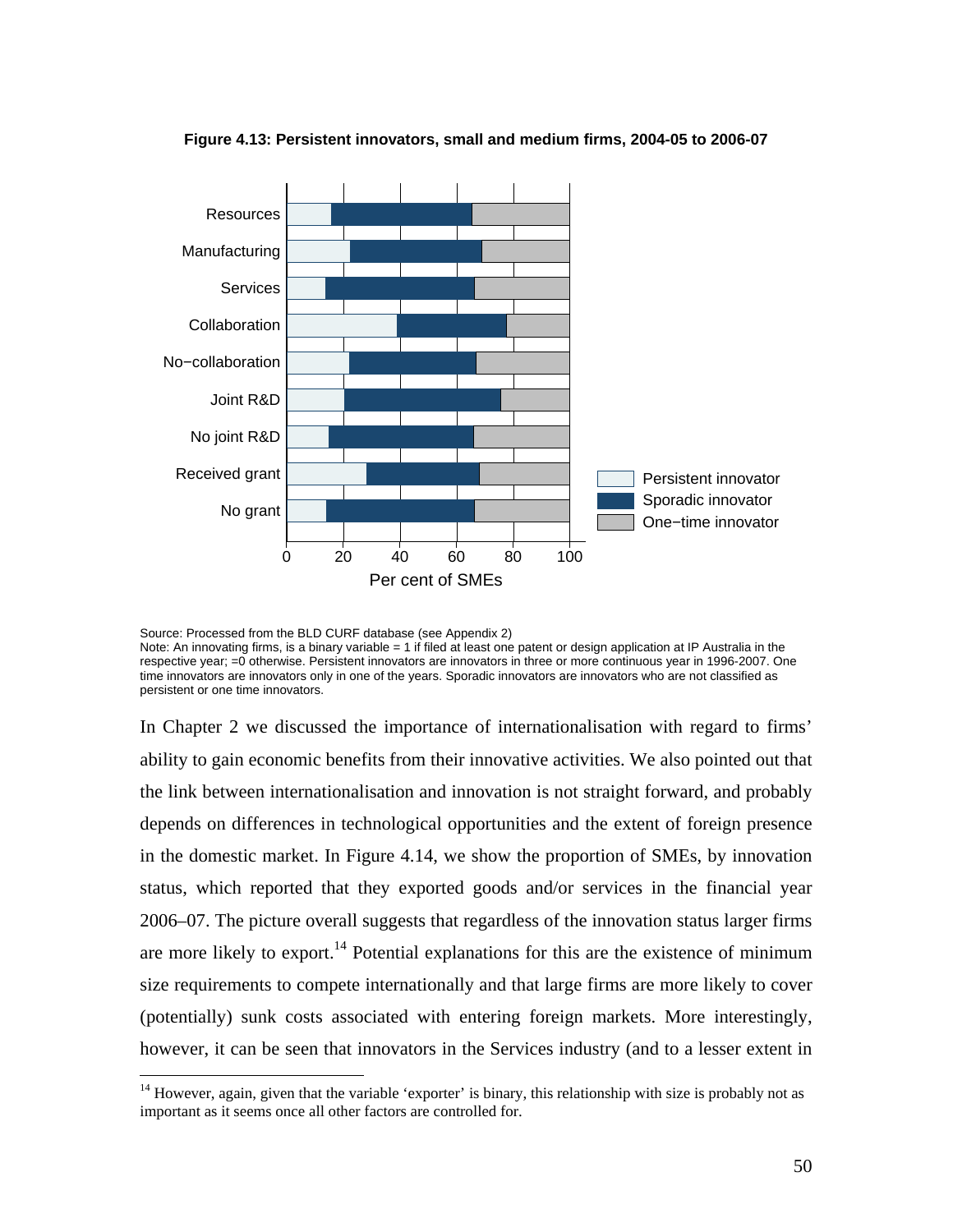the Resources industry) are more likely than non-innovators to engage in the international market, where as in Manufacturing, non-innovating firms are more likely to export than innovators, especially in small size firms. This suggests that the relationship between innovation and export market participation is possibly non-linear, varying from one industry to another.



#### **Figure 4.14: Proportion of SMEs who are exporters, 2006-07**

Source: Processed from the BLD CURF database (see Appendix 2) Note: An innovating firm is a binary variable =1 if the firm has introduced any new or significantly improved goods/services or operational process in the respective year; =0, otherwise. Exporters are firms which indicated having received any income from exports during the year.

Figures 4.15 and 4.16 show the proportion of firms which reported higher profits and productivity respectively in 2006–07 compared to the previous year. While there is some variation across firm size and industry groups, innovating SMEs were generally more likely to report improvements in their economic performance than non-innovating SMEs. Bearing in mind that the information summarised in these two figures is based on subjective performance evaluation by the firm, it appears that there is a positive relationship between innovation and economic performance. However, it is not possible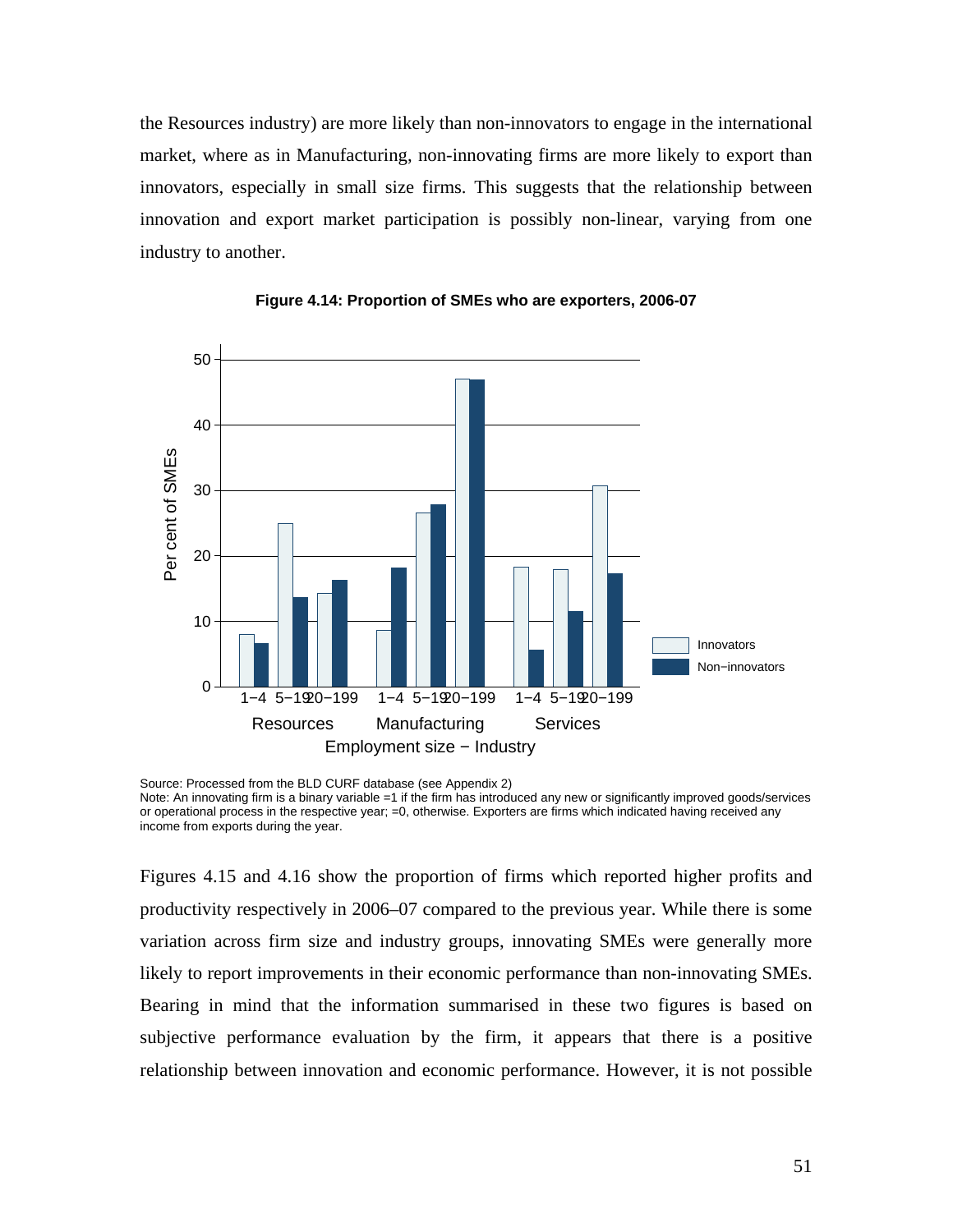from these charts to make any conclusive statement on causality in terms of whether or not more innovation leads to higher performance.





Source: Processed from the BLD CURF database (see Appendix 2)

Note: An innovating firm is a binary variable =1 if the firm has introduced any new or significantly improved goods/services or operational process in the respective year; =0, otherwise. Increased profits reflect the subjective assessment of the firms..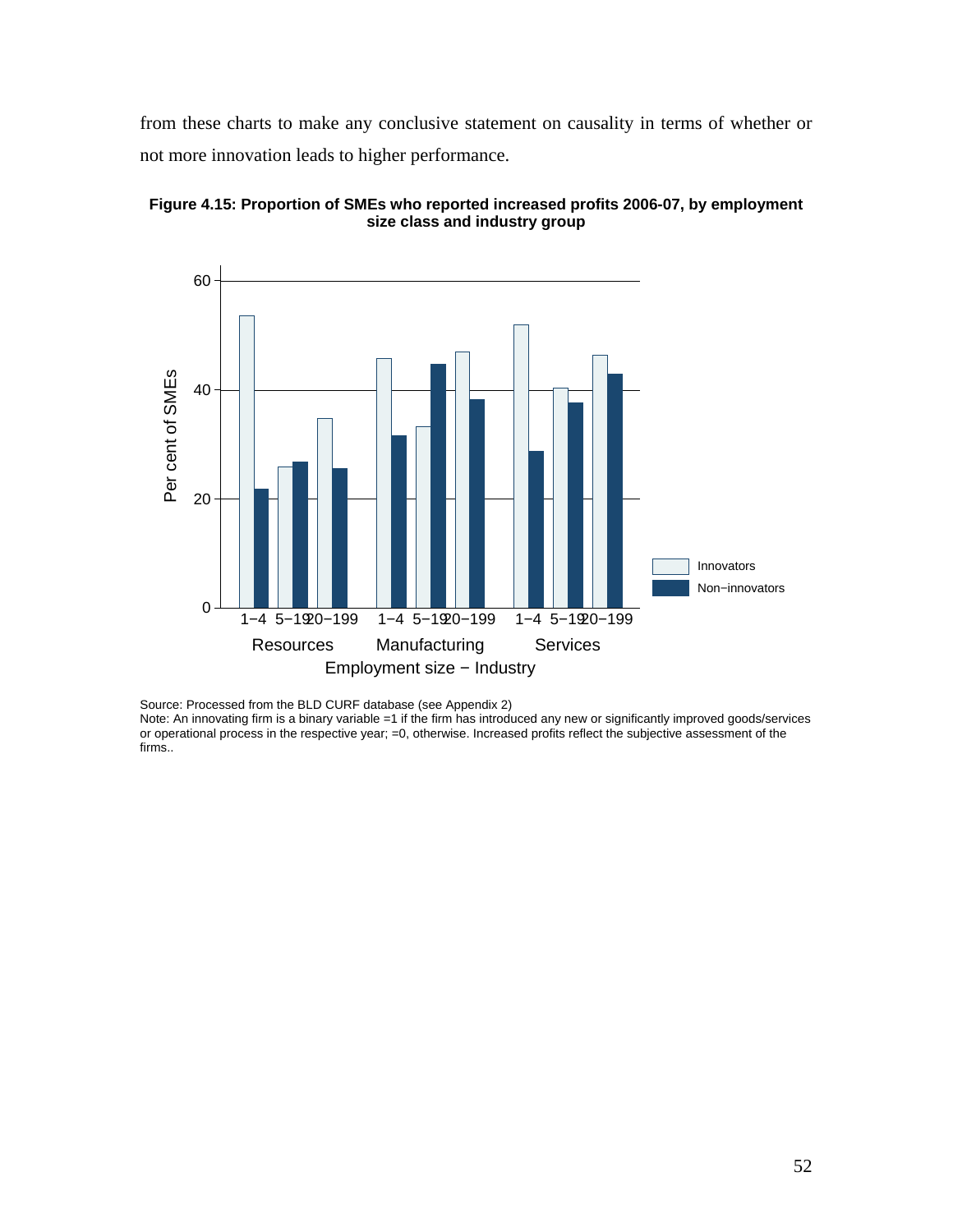

**Figure 4.16: Proportion of SMEs who reported increased productivity 2006-07, by employment size class and industry group** 

Source: Processed from the BLD CURF database (see Appendix 2)

Note: An innovating firm is a binary variable =1 if the firm has introduced any new or significantly improved goods/services or operational process in the respective year; =0, otherwise. Increased productivity reflect the subjective assessment of the firms..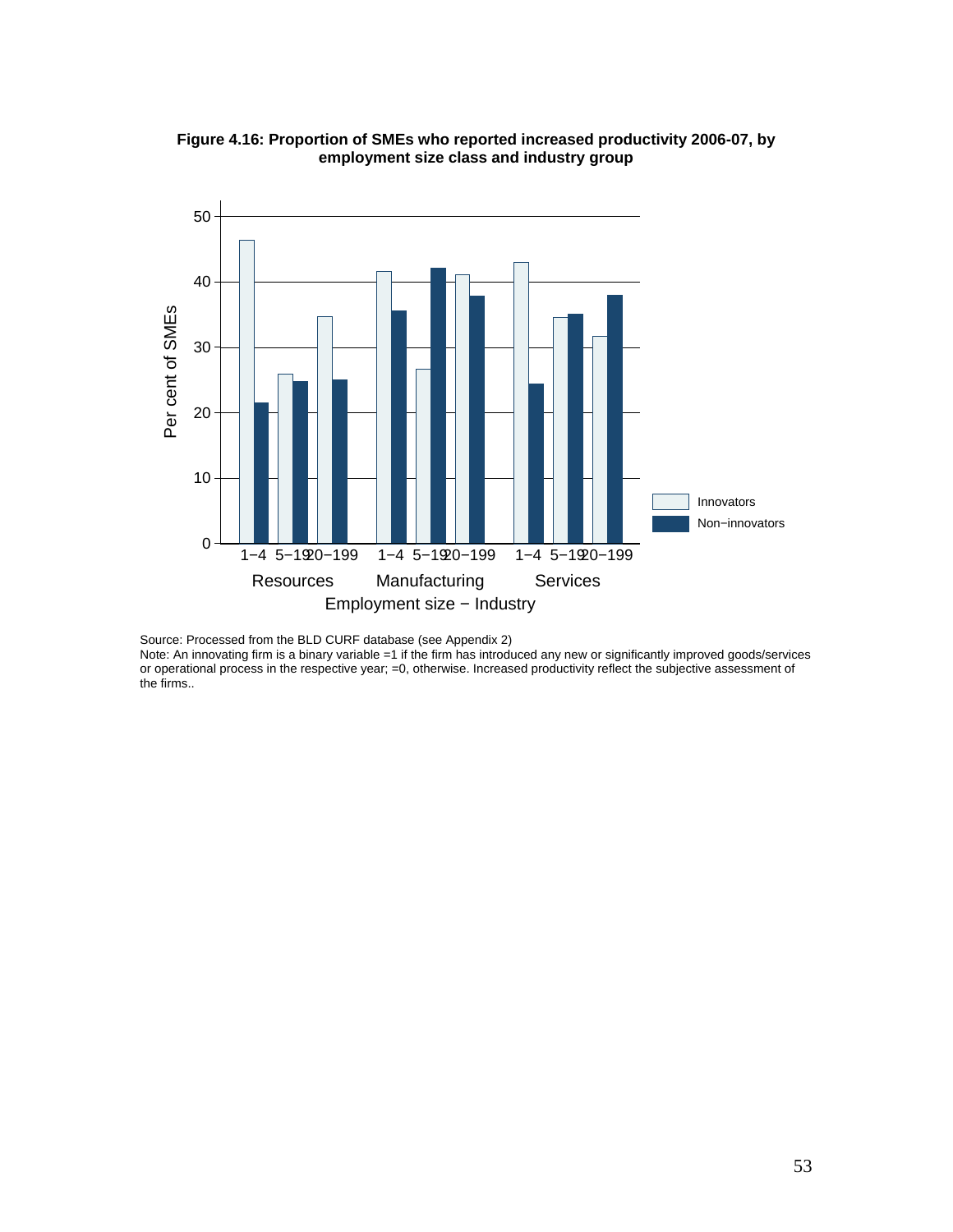## **5. Comparisons with Top EU and UK R&D Firms**

As discussed earlier innovation is a complex and multi-faceted process, which complicates the measurement of innovation and therefore makes comparisons of the innovative performance of heterogeneous institutions such as firms or countries difficult. As a consequence, R&D Scoreboards have been developed in a number of developed countries in order to assess how innovative activities vary across firms. In the United Kingdom, for example, the Department for Business Innovation & Skills has published the UK R&D Scoreboard annually since 1991, with its 2009 edition covering the performance of the top 1000 UK-based firms in terms of R&D expenditure. Similarly, in every year since 2004 the Joint Research Centre and Research Directorates General of the European Commission has published the EU Industrial R&D Investment Scoreboard, with the 2009 edition providing comparisons of the top 1000 EU companies in R&D expenditure.<sup>15</sup>

In Australia, similar R&D Scoreboard data for large firms with more than A\$50 million total revenue per year are available for the period 1998–2007. These data are developed and published originally by the Melbourne Institute, and later by IPRIA, with collaboration from IBISWorld and IP Australia. The latest published version of the Scoreboard, i.e. 2007, covers as many as 3,400 Australian-based firms listed in the IBISWorld enterprise database. Of these firms, 291 firms reported positive R&D expenditure in the 2005–06 financial year and we refer to them as the top Australian firms. Similar numbers of R&D spenders have been reported in other years. While the number of companies in the Australian R&D Scoreboard is lower than those of the EU and UK Scoreboards, the Australian data cover the whole population of Australian large enterprises and we can treat the represented companies as the top R&D spenders in Australia. Because of this, it is the R&D performance of these firms that we report and compare with the top EU and UK R&D firms in this chapter.<sup>16</sup>

 $\overline{a}$ 

<sup>&</sup>lt;sup>15</sup> It should be noted that the number of companies covered by the EU and UK Scoreboard varies across the years, increasing from 700 in 2004 to 1000 from 2006 on for the EU and from around 300 UK firms and 100 global firms in 1991 for the UK to 1000 firms in each category in 2009.<br><sup>16</sup> Because the EU and UK Scoreboards exclude universities and publicly-funded research institution, we

also exclude Australian universities and publicly-funded research institutions such as CSIRO.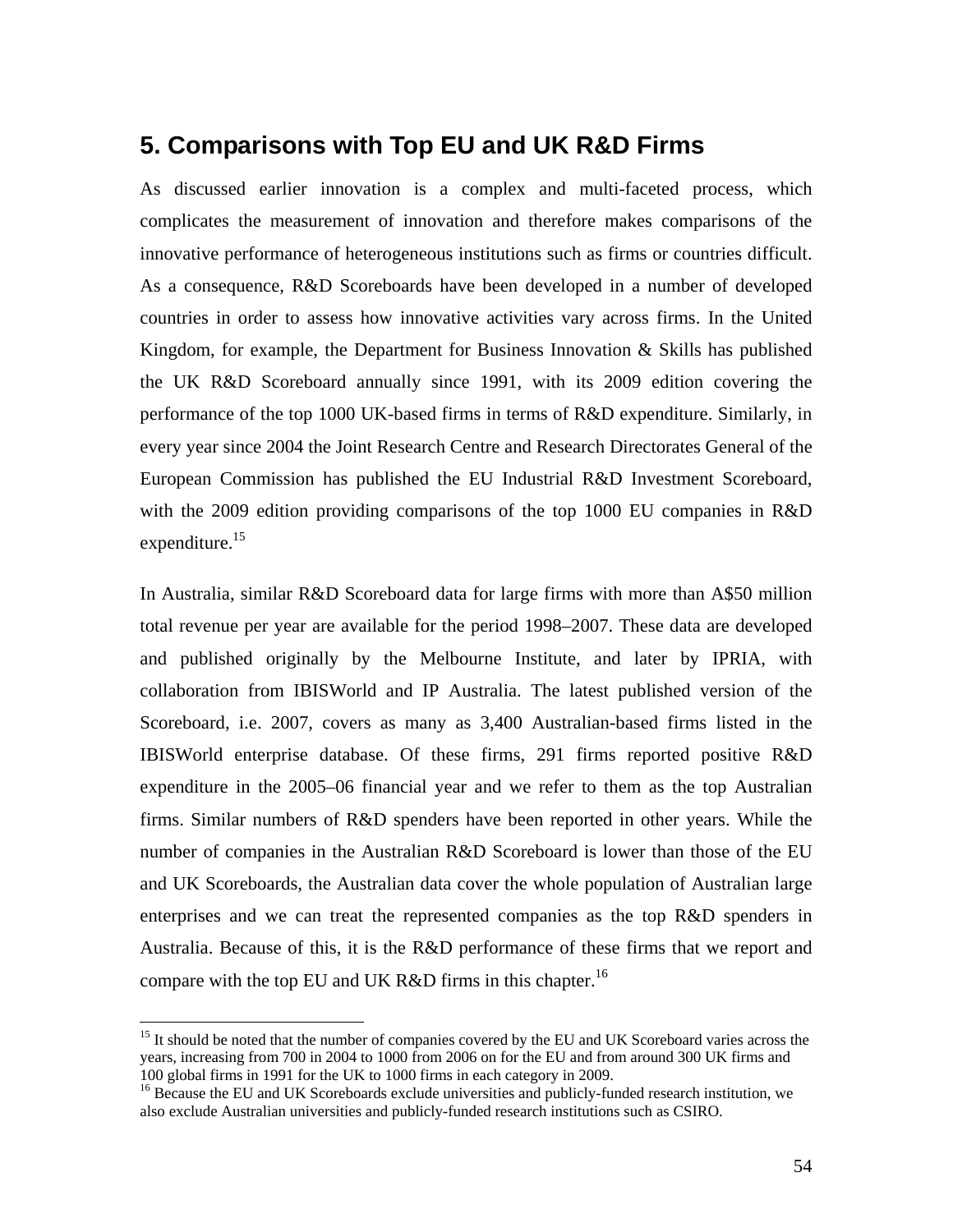Figure 5.1 shows the average R&D expenditure per firm of Australian-based, EU-based, and UK-based top firms for the period 2003-04 to 2006-07 in current US\$.17 Over the period, the average R&D expenditure of Australian firms increased from US\$4.6m in 2003-04 to around US\$8.7m in 2006-07.



**Figure 5.1: Average R&D expenditures per top firm, 2003-04 to 2006-07** 

As shown in Figure 5.2, R&D expenditure by Australian firms has increased at an average annual growth rate of 20-30 per cent p.a., more than double the growth rate in the other two regions.<sup>18</sup> However, the Australian top R&D spenders are much smaller than the UK and EU-based top R&D spenders.

1

Source: Processed from IPRIA Scoreboard, EU Scoreboard, and UK Scoreboard (see Appendices 3, 5, 6)

<sup>&</sup>lt;sup>17</sup> The period is chosen so that data are available for all of the three regions.  $18$  These are nominal growth rates.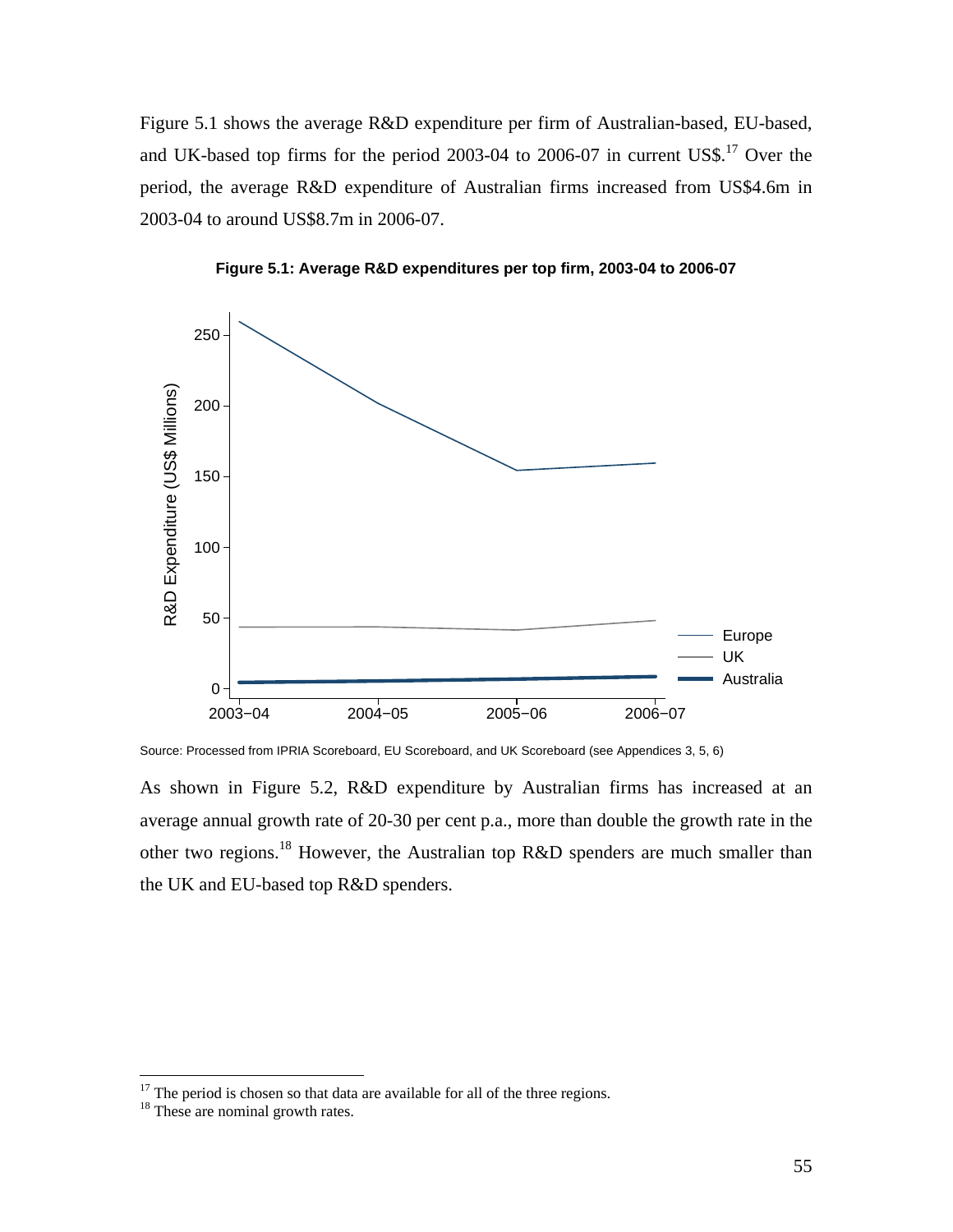**Figure 5.2: Annual growth rate in R&D expenditure, 2003-04 to 2006-07, by top firms** 



Source: Processed from IPRIA Scoreboard, EU Scoreboard, and UK Scoreboard (see Appendices 3, 5, 6)

Figure 5.3 shows the same average R&D expenditure per top firm summarised in Figure 5.1 according to broad industry groups: Resources, Manufacturing and Services. In 2006- 07, Australian-based firms in the Resources industry group spent significantly more on R&D than those in the other industries, unlike Resources firms from the other two regions. However, this reflects the larger size of Australian Resource firms compared to those in Manufacturing and Services, rather than a higher propensity to do R&D (see the end of this chapter for more on this issue). Another interesting point to note from Figure 5.3 when comparing the three regions is the relatively large R&D spending by the EU's manufacturing firms.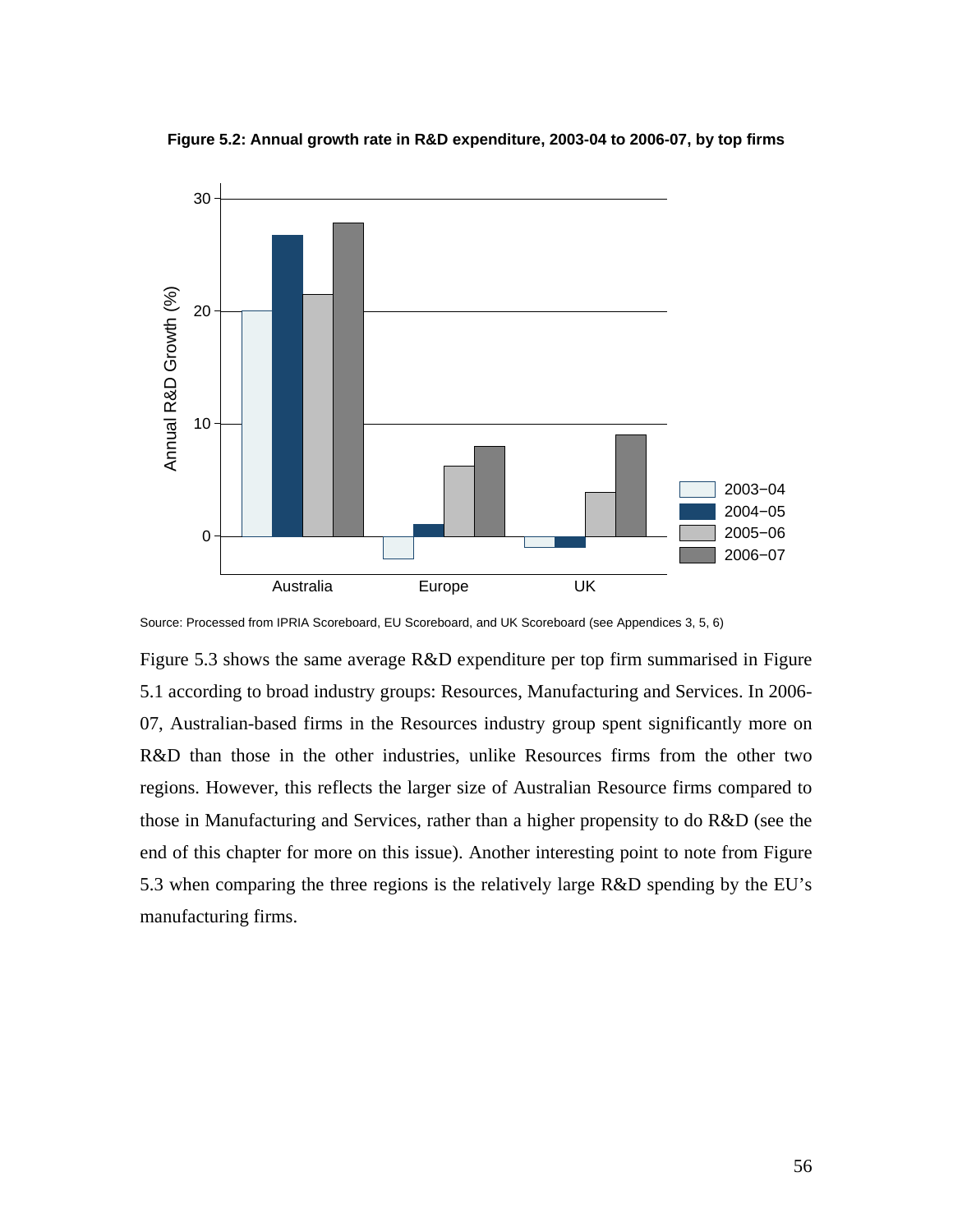**Figure 5.3: Average R&D expenditure per firm, 2003-04 and 2006-07, by industry** 



Source: Processed from IPRIA Scoreboard, EU Scoreboard, and UK Scoreboard (see Appendices 3, 5, 6)

In Figure 5.4, the shares of total R&D expenditure by sector in each region are shown. From the figure it can be seen that Pharmaceutical and Biotechnology firms are amongst the most important R&D performers, especially in Australia and the United Kingdom, where they account for more than 40 per cent of total R&D spending in 2006–07. While the Automobile and parts sector was important in Australia in 2003–04, its share dropped significantly in 2006–07 and was taken over by Resources. EU firms in the Automobile and parts industry made the most important contribution to R&D expenditure in both years. In contrast to the United Kingdom and European Union, there appears to be no R&D expenditure by Australian firms in the technology hardware equipment sector.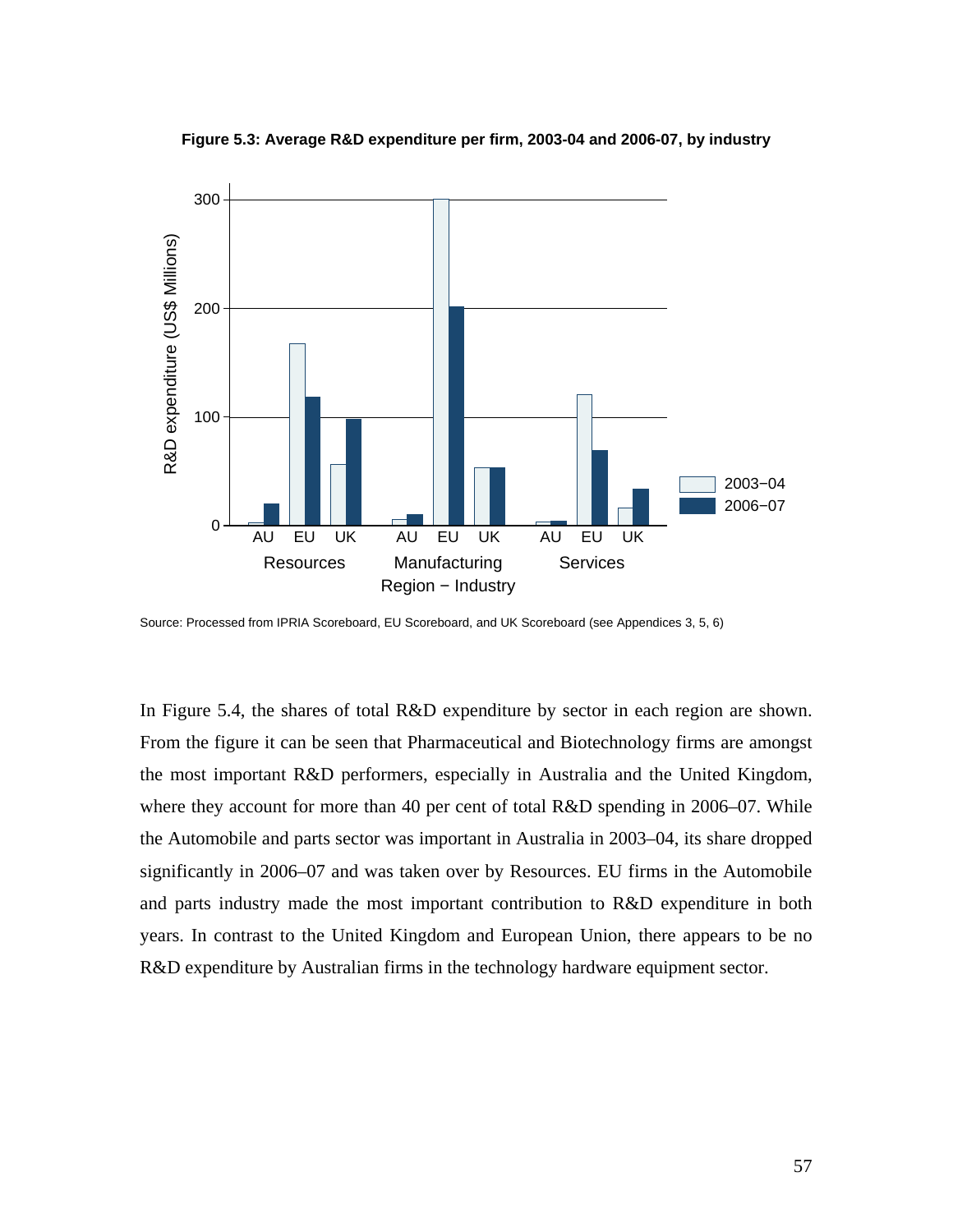

**Figure 5.4: Distribution of R&D expenditure, 2003-04 and 2006-07, by sector** 

Source: Processed from IPRIA Scoreboard, EU Scoreboard, and UK Scoreboard (see Appendices 3, 5, 6)

Figure 5.5 shows the trend in R&D intensity—which we define as R&D expenditure as a proportion of sales revenue. It reveals that the R&D intensity of Australian firms is much lower than that of firms in the European Union and the United Kingdom and appears to be unchanged between 2003–04 and 2006–07. The relatively flat R&D intensity over the years for the case of Australia indicates that the increased in R&D expenditure shown in Figure 5.1 earlier may reflect the stronger economic performance of Australian firms in that period, rather than a higher propensity to conduct R&D.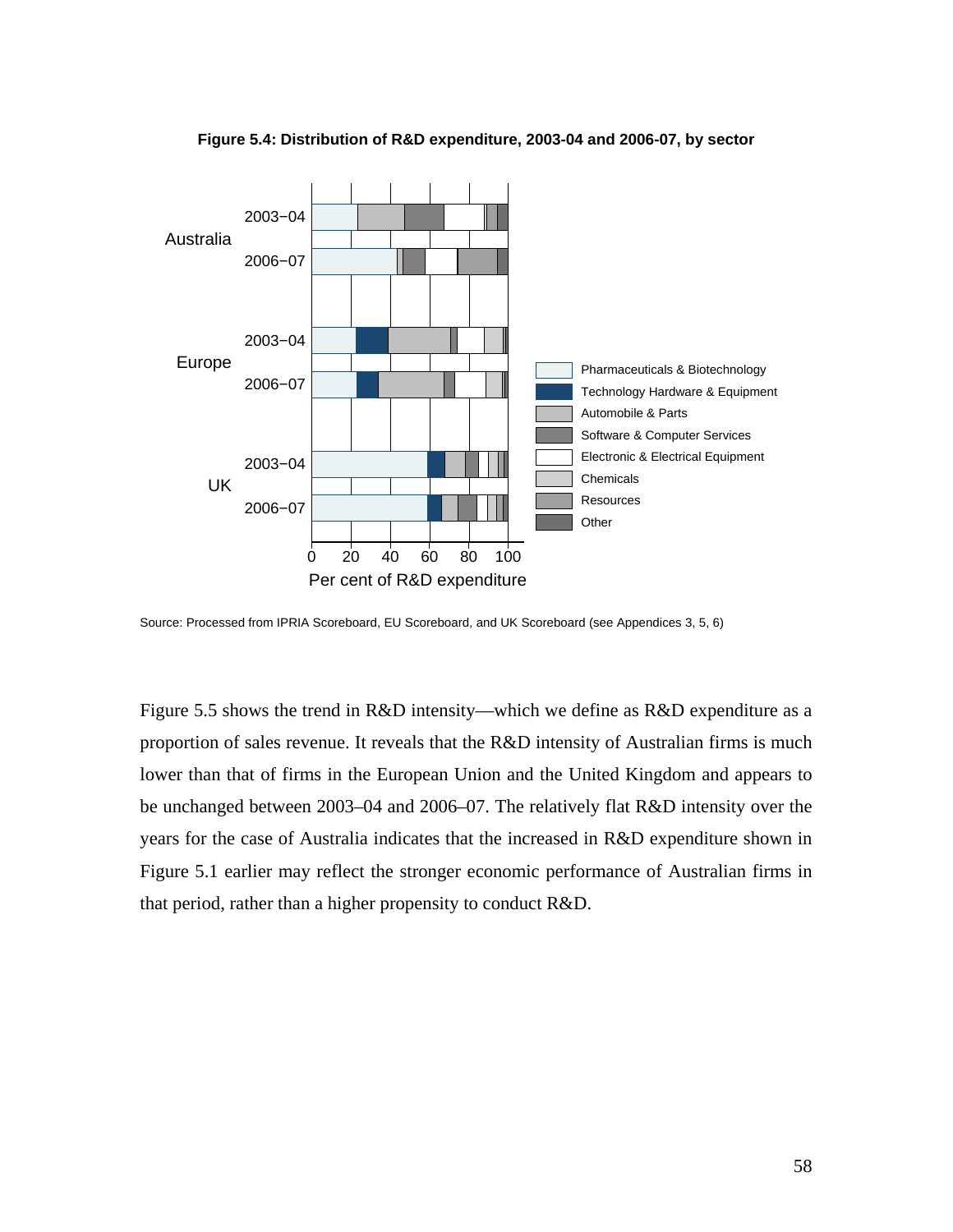

**Figure 5.5: R&D intensity, 2003-04 to 2006-07** 

Source: Processed from IPRIA Scoreboard, EU Scoreboard, and UK Scoreboard (see Appendices 3, 5, 6)

However, as shown in Figure 5.6, R&D intensity varies widely across industries. As in the other two regions, Australian firms in the manufacturing industry are more likely to have higher R&D intensity. While firms in the Australian Resources industry have a higher level of R&D expenditure than those in Manufacturing and Services, their R&D intensity appears to be the lowest. Another to note in Figure 5.6 is the significantly lower R&D intensity of Australian firms in the Manufacturing industry than those in the same industry in the European Union and the United Kingdom. UK-based firms in Manufacturing, in particular, spend less than one-third of the total expenditures on R&D by top EU companies (see Figure 5.3) and yet they were able to match the R&D intensity of those European firms.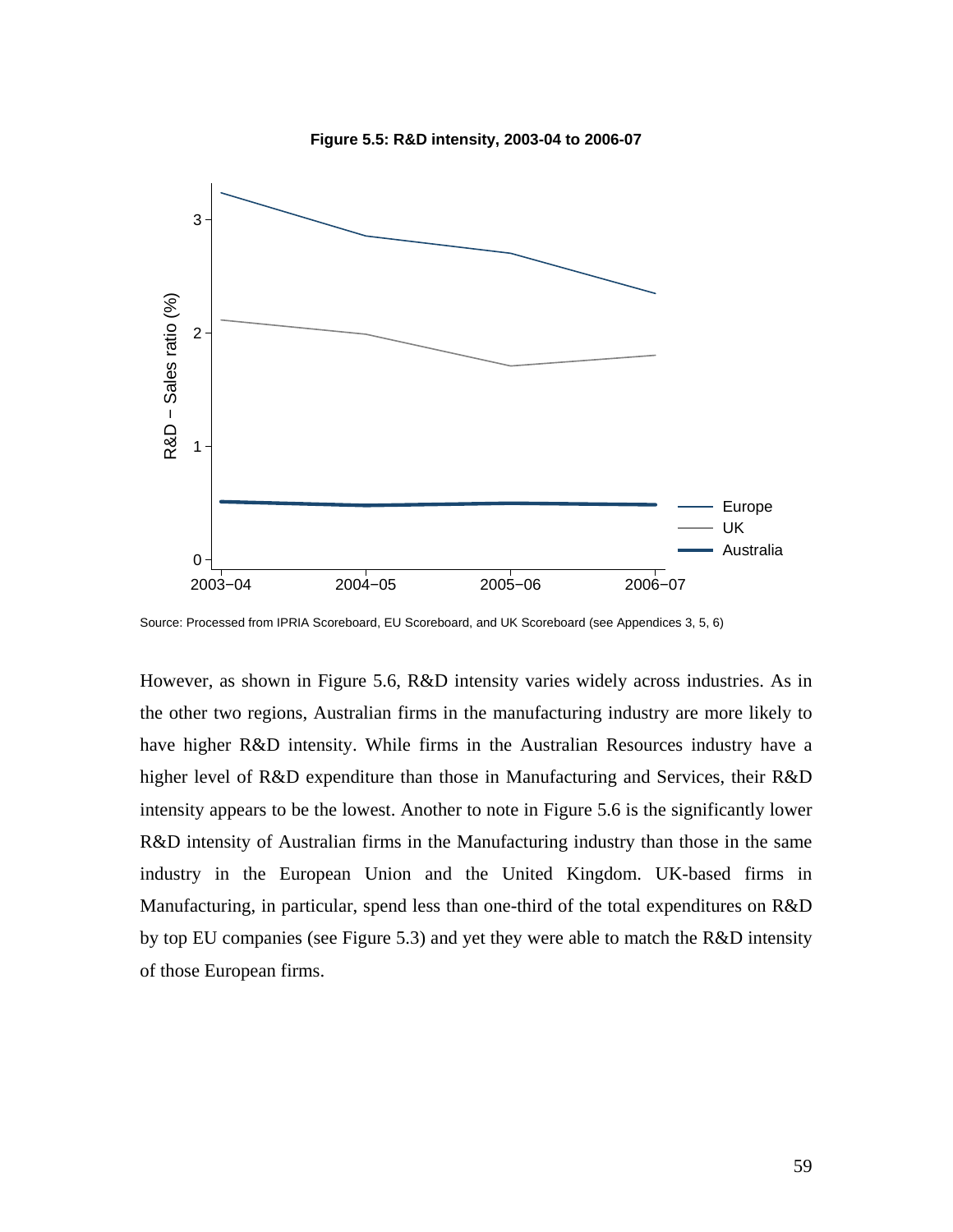

**Figure 5.6: R&D intensity, 2003-04 and 2006-07, by region** 

Source: Processed from IPRIA Scoreboard, EU Scoreboard, and UK Scoreboard (see Appendices 3, 5, 6)

In order to provide a deeper understanding of the propensity of Australian firms to conduct R&D, we divide the firms into four categories: high R&D intensity (intensity  $>5$ per cent), medium-high R&D intensity (intensity between 2 per cent and 5 per cent), medium-low R&D intensity (intensity between 1 per cent and 2 per cent), and low R&D intensity (intensity  $\langle 1 \rangle$  per cent).<sup>19</sup> Figure 5.7 shows the R&D expenditure shares of the firms in each of these categories. For Australia, most R&D expenditure is accounted for by firms which belong to the high R&D intensity group, followed by those which belong in the low intensity group. Thus, it appears that a small number of high intensity firms account for the bulk of R&D spending by Australian firms; the rest is picked up by a large number of low intensity firms. Unlike in Australia, firms with medium intensity play a more significant role in the United Kingdom and especially in the European Union, possibly indicating a broader base of R&D activity in these regions.

<u>.</u>

<sup>&</sup>lt;sup>19</sup> This classification follows the 2008 E.U. Industrial R&D Investment Scoreboard.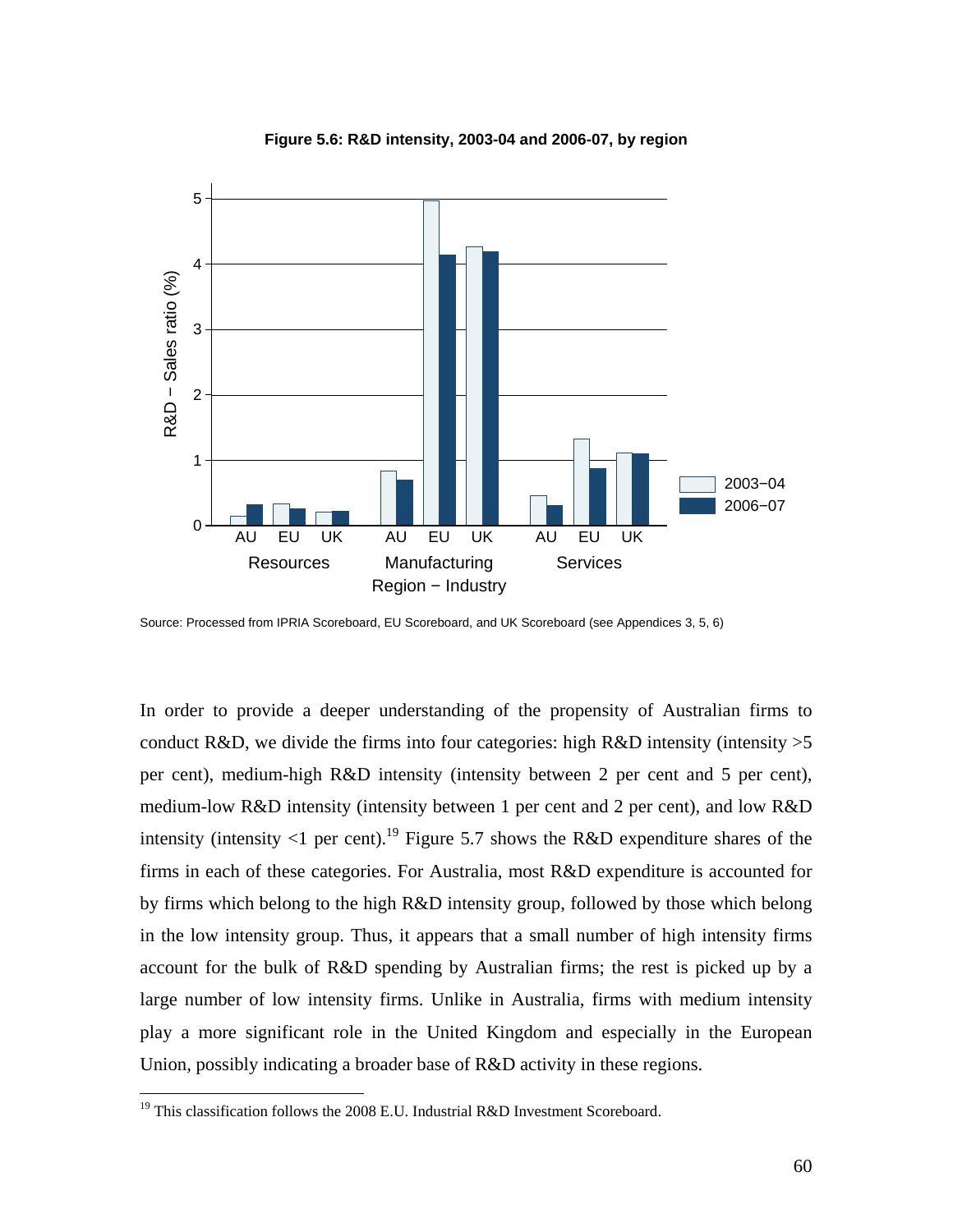

**Figure 5.7: R&D expenditure share, 2003-04 and 2006-07, by R&D intensity category** 

Source: Processed from IPRIA Scoreboard, EU Scoreboard, and UK Scoreboard (see Appendices 3, 5, 6)

Figure 5.8 confirms our observation that R&D activities have a broader industry base in both the European Union and the United Kingdom than Australia. From this figure, it is apparent that the number of sectors in which firms have either medium-high or high R&D intensity is significantly greater in those two regions. In 2003–04, the spread of industries in Australia which included firms that can be classified as at least medium-high R&D intensity Australian covers Electronics and Electrical equipment, Engineering and Machinery, Health, Pharmaceuticals and Biotechnology, and Software and the Computer services sectors. However, by 2006–07, only Pharmaceuticals and Biotechnology and Electronics and Electrical equipment were represented in the most R&D-intense categories. The share of Pharmaceutical and Biotechnology firms in total Australian firms with at least medium-high R&D intensity is more than 70 per cent. In the United Kingdom, the comparable share of the firms in this sector is also significant, at close to 50 per cent. The industry concentration in Australia is not a negative and may indicate a sensible specialisation in our areas of comparative advantage.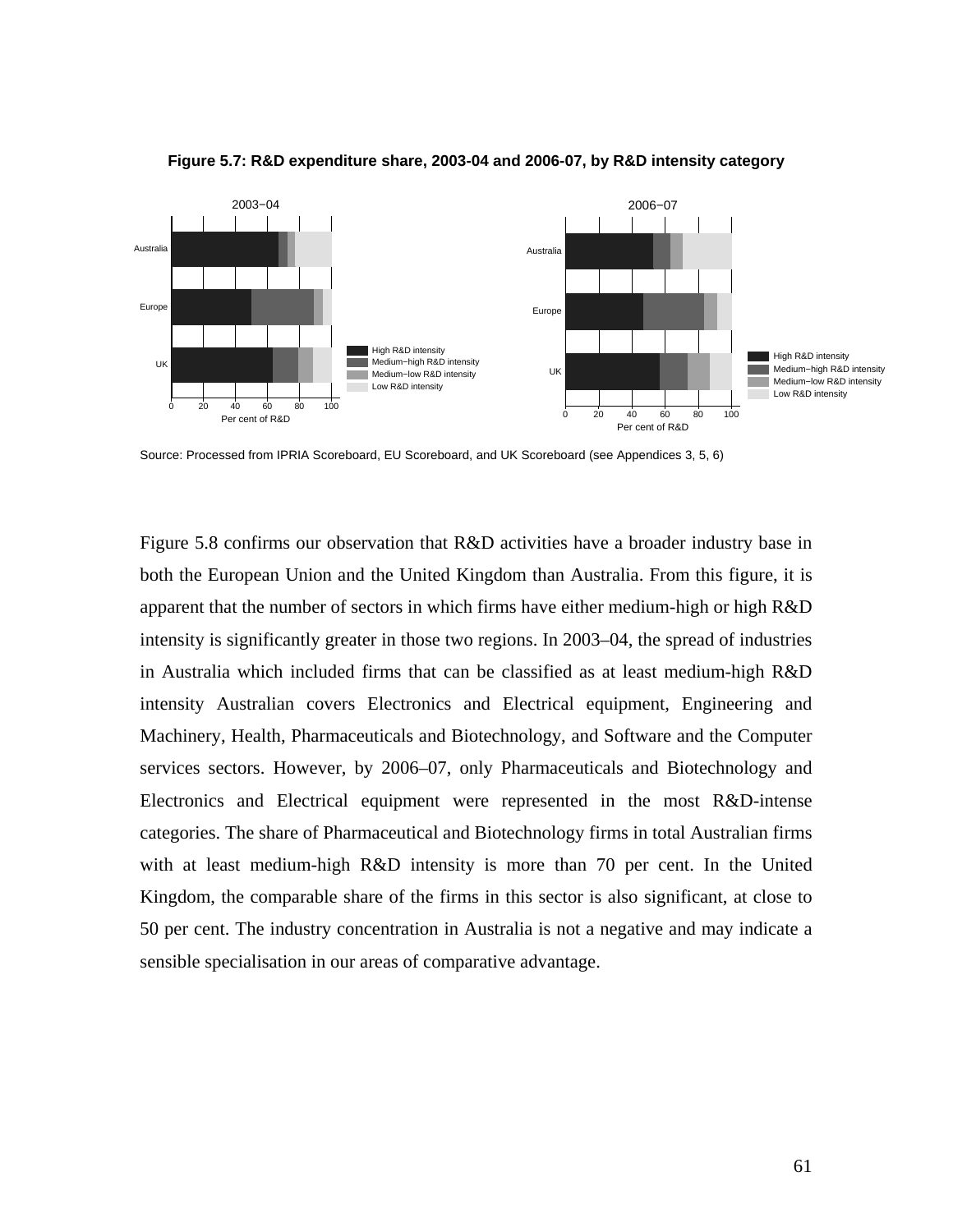

## **Figure 5.8: Distribution of R&D expenditure of firms with medium-high and high intensity, 2003-04 and 2006-07**

Source: Processed from IPRIA Scoreboard, EU Scoreboard, and UK Scoreboard (see Appendices 3, 5, 6)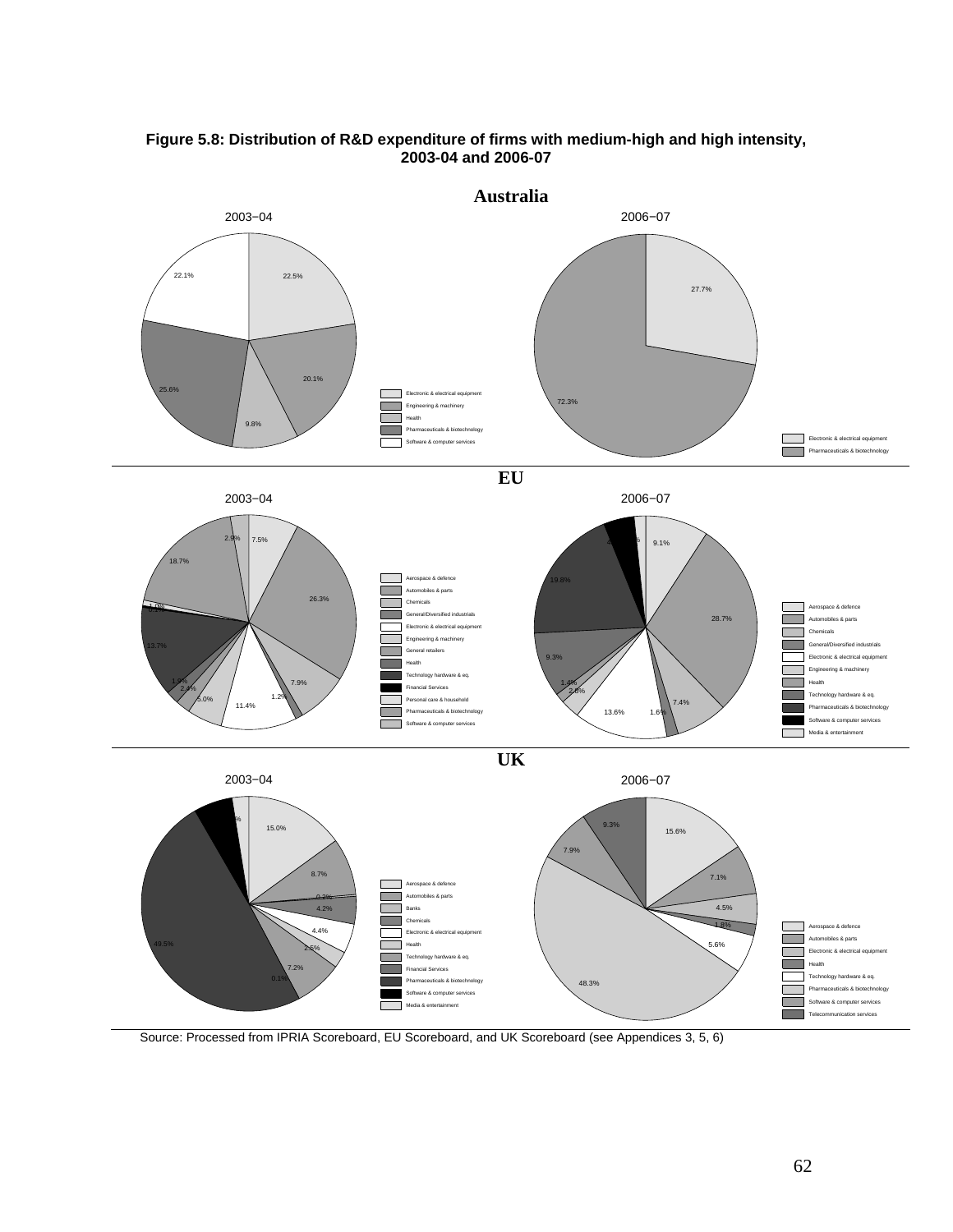Finally, Figure 5.9 shows how R&D expenditure and profits are linked. In this figure, we classify firms with medium-high and high R&D intensity as 'high R&D intensity'; firms with medium-low and low R&D intensity are classified as 'low R&D intensity'. From Figure 5.9 we can see that on average, high R&D intensity firms devote a significantly larger share of their profits to R&D.



**Figure 5.9: Average R&D expenditure as proportion of profit, 2003-04 and 2006-07, by R&D intensity** 

Source: Processed from IPRIA Scoreboard, EU Scoreboard, and UK Scoreboard (see Appendices 3, 5, 6)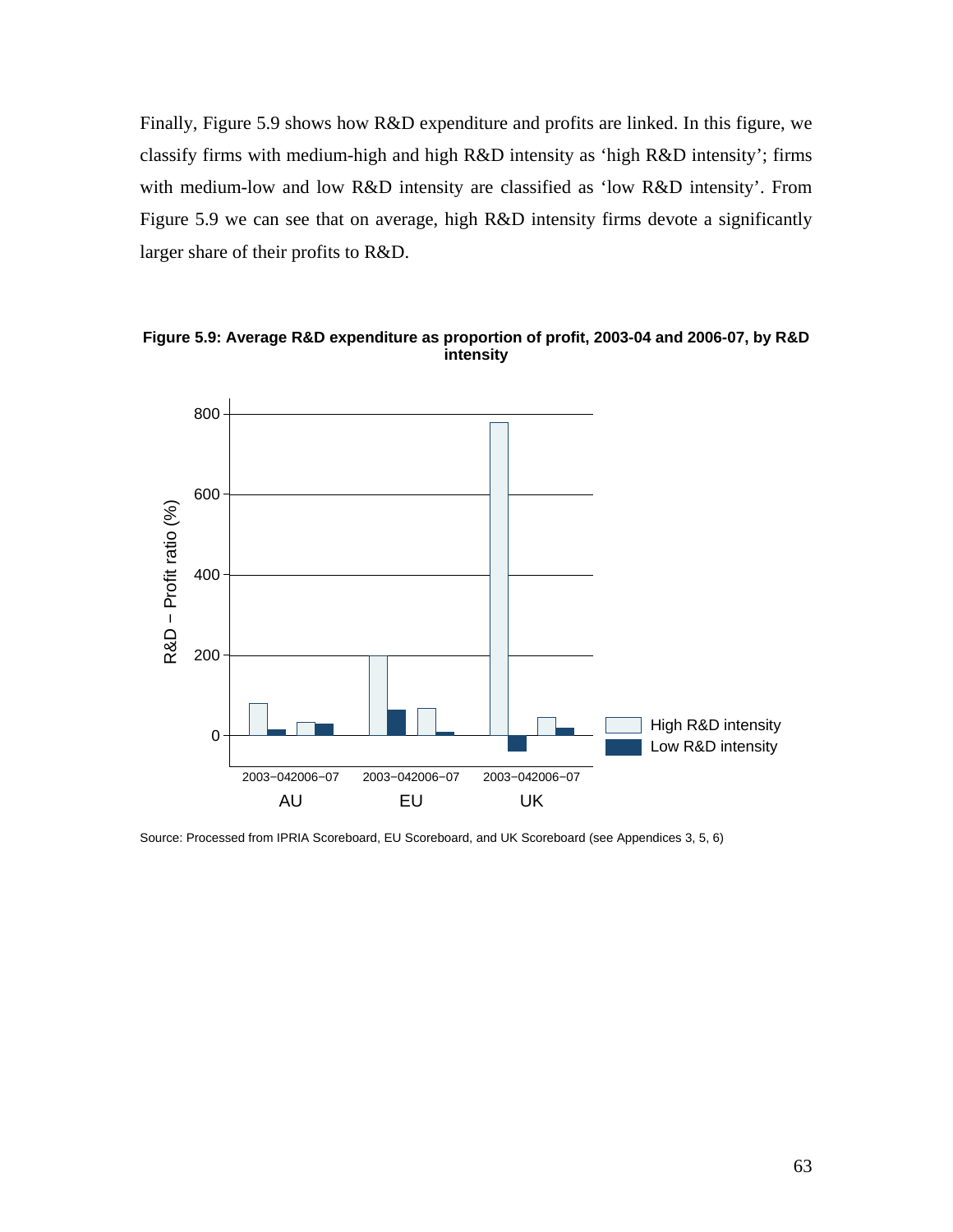# **6. Factors Affecting Australian Inventors**

This chapter examines Australian innovation activities at the inventor/invention level. As suggested by two of the leading researchers in this area, "analyses at the individual innovation project level, whenever possible, can be of course extremely instructive and useful to complement and enlighten analyses performed at the overall level of firms" (Mairesse and Mohnen 2010, p.11). For example, information on the commercialisation stages of specific invention is not available from the firm level survey, yet such information is crucial in understanding the link between innovation and economic performance.

In 2007 IPRIA surveyed all named Australian inventors listed on patent applications between 1986 and 2005. This survey collected information on commercialisation outcomes of  $3,736$  inventions and the determinants of commercialisation success.<sup>20</sup> Essentially, the Inventor Survey provides us with a picture of innovation beyond that which can be provided by firm-level data such as R&D expenditure and patenting counts. Given the importance of the Manufacturing sector in innovation, and especially the more extensive use of patents by the sector, we structure our discussion by comparing Manufacturing as one sector and Resources and Services as the other combined sector. While patent applications are an imperfect measure of an organisation's inventive output, since not all inventions are patentable or worth patenting given the organisation's financial resources, patent data contain some useful information, especially for the Manufacturing sector. $21$ 

There has been an increasing trend in the number of patents filed by Australian organisations over the past two decades, and about half of these have come from the Manufacturing sector. SMEs that file for a patent are more likely than large firms to be in

 $\overline{a}$ 

 $20$  See Appendix 4 and Jensen and Webster (2009) for more details.

 $21$  It should be noted that the information from the survey is only accurate to the extent the inventor (a) knew about what happened to their invention after the patent application was lodged, (b) has an unbiased assessment of the facts and (c) is not subject to significant re-call errors and biases. There was some bias in the response to the survey: more recent inventors and those whose application had been granted were more likely to respond. However, the size of this bias is not large. Note that the analysis in this chapter excludes about one third of all Australian patent filings which are made by individuals rather than organisations.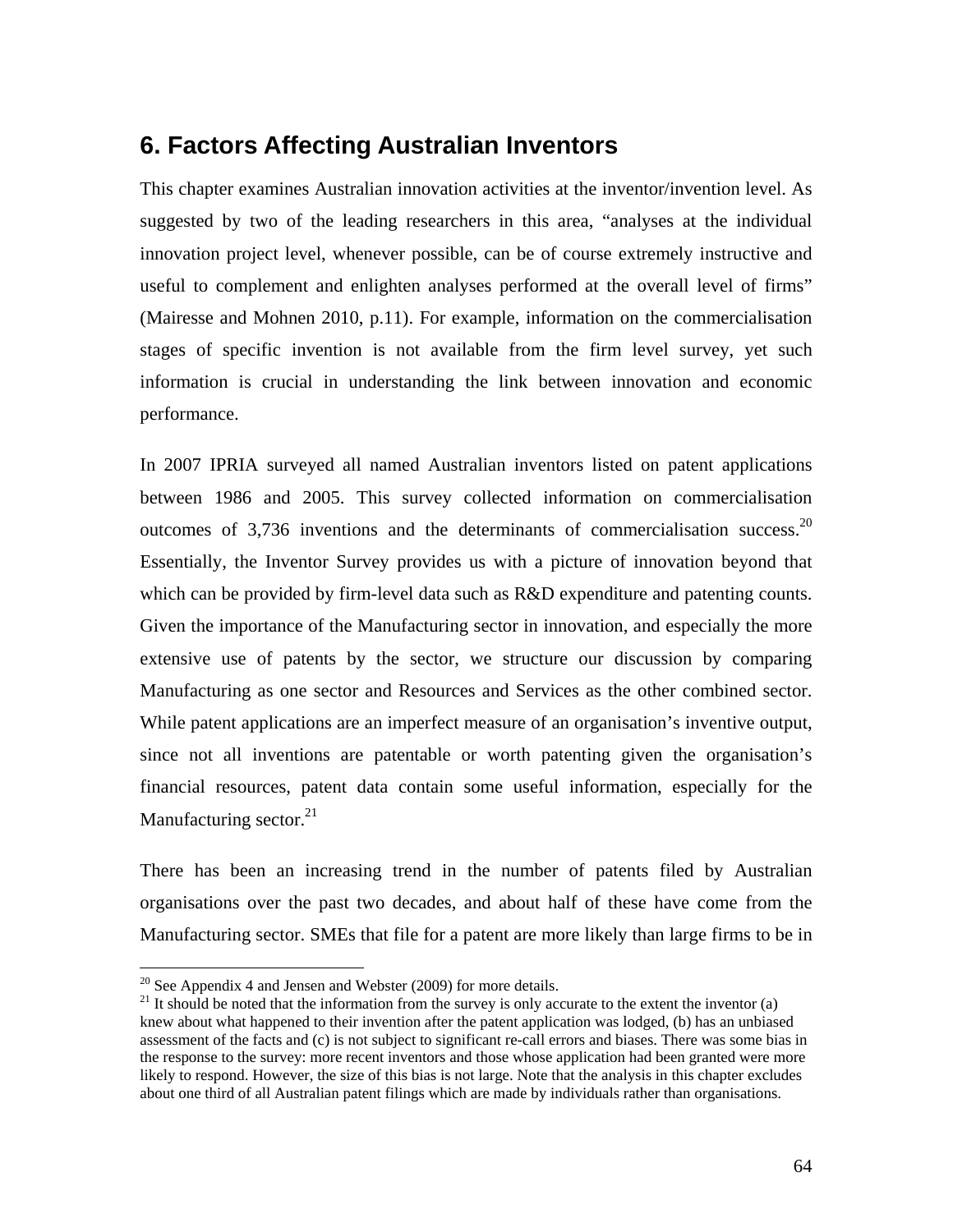the Manufacturing sector. Large firms are disproportionately more like to be in Mining or Wholesale Trade. Manufacturing industries are slightly more successful than other industries in obtaining a patent. Of all patent applications filed between 1986 and 2007, 45 per cent had been granted as of August 2009, 26 per cent had been withdrawn by the applicant, 14 per cent were rejected and the remaining 15 per cent were still pending an outcome.

According to Figure 6.1, the grant rate was highest for Resource firms and lowest for Service sector firms, although the difference between Resources and Manufacturing was small. In the Manufacturing industry, the grant rate was 47 per cent. The Services sector had the highest percentage of patent applications withdrawn, pending and rejected. Note that consistent with previous chapters, Services excludes the predominantly noncommercial government-owned sectors of Education, Health and the CSIRO (see fn 8).





Source: Processed from Melbourne Institute's Australian Inventor Survey (see Appendix 4)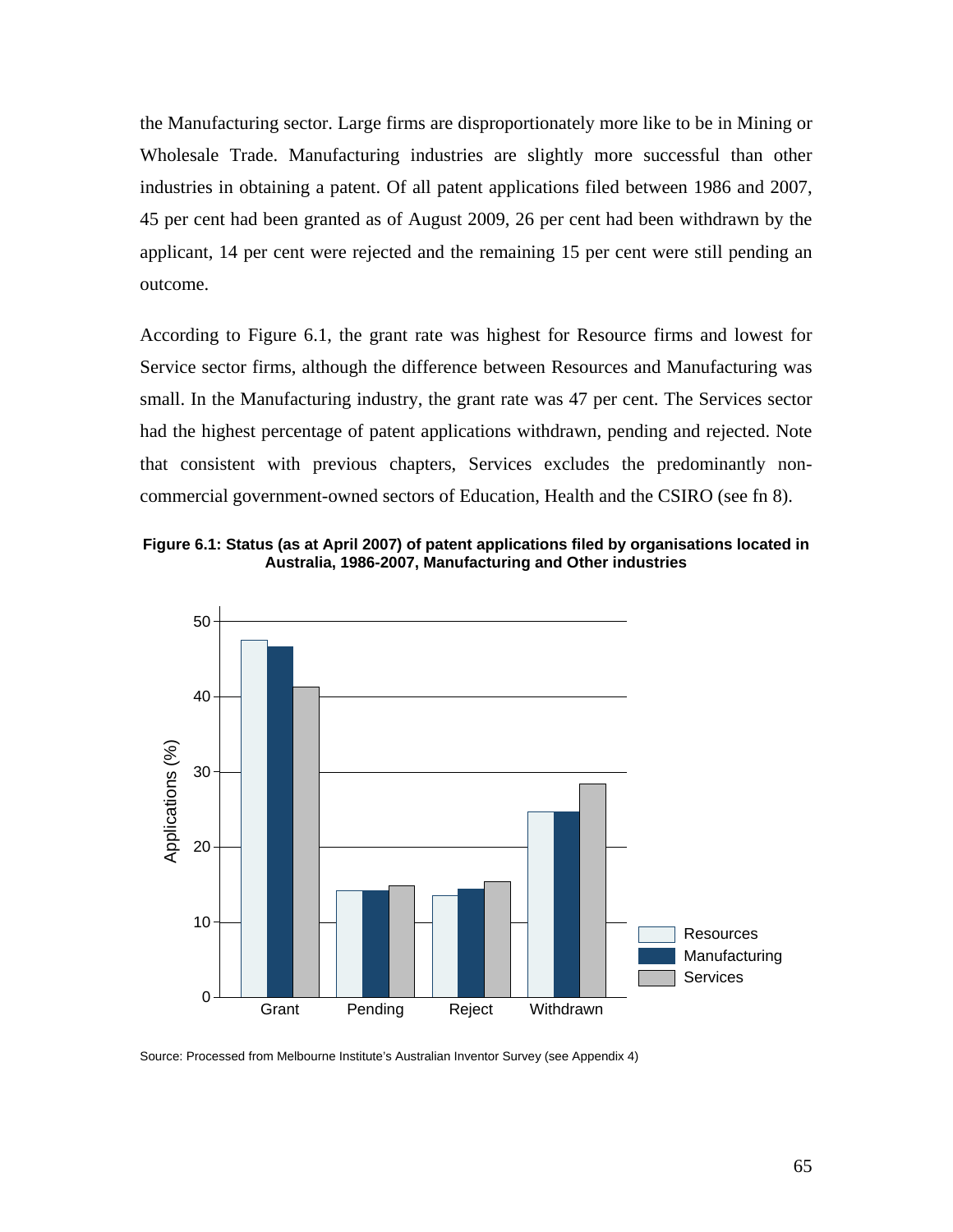The data from the inventor survey provide us with information about what happens to the inventions beyond the formal patenting process. According to the data and as shown in Figure 6.2, about 30 per cent of Manufacturing-firms attempted to license or spin off their invention compared with 50 per cent in the service sector and less than 40 per cent in resources. About 90 per cent of all organisations, regardless of their industry, had attempted one or more development stages (such as proof of concept, testing and validation, or creating a prototype) reflecting the fact that development and filing for a patent often go hand-in-hand.





Source: Processed from Melbourne Institute's Australian Inventor Survey (see Appendix 4)

However, Manufacturing firms were considerably more likely than other organisations to attempt other downstream commercialisation stages. Eighty per cent of Manufacturing firms attempted the 'make and sell' stage (gathering market intelligence, validating commercial opportunity, trialling the manufacturing process and market launch) compared with about 75 per cent in the service sector and less than 70 per cent in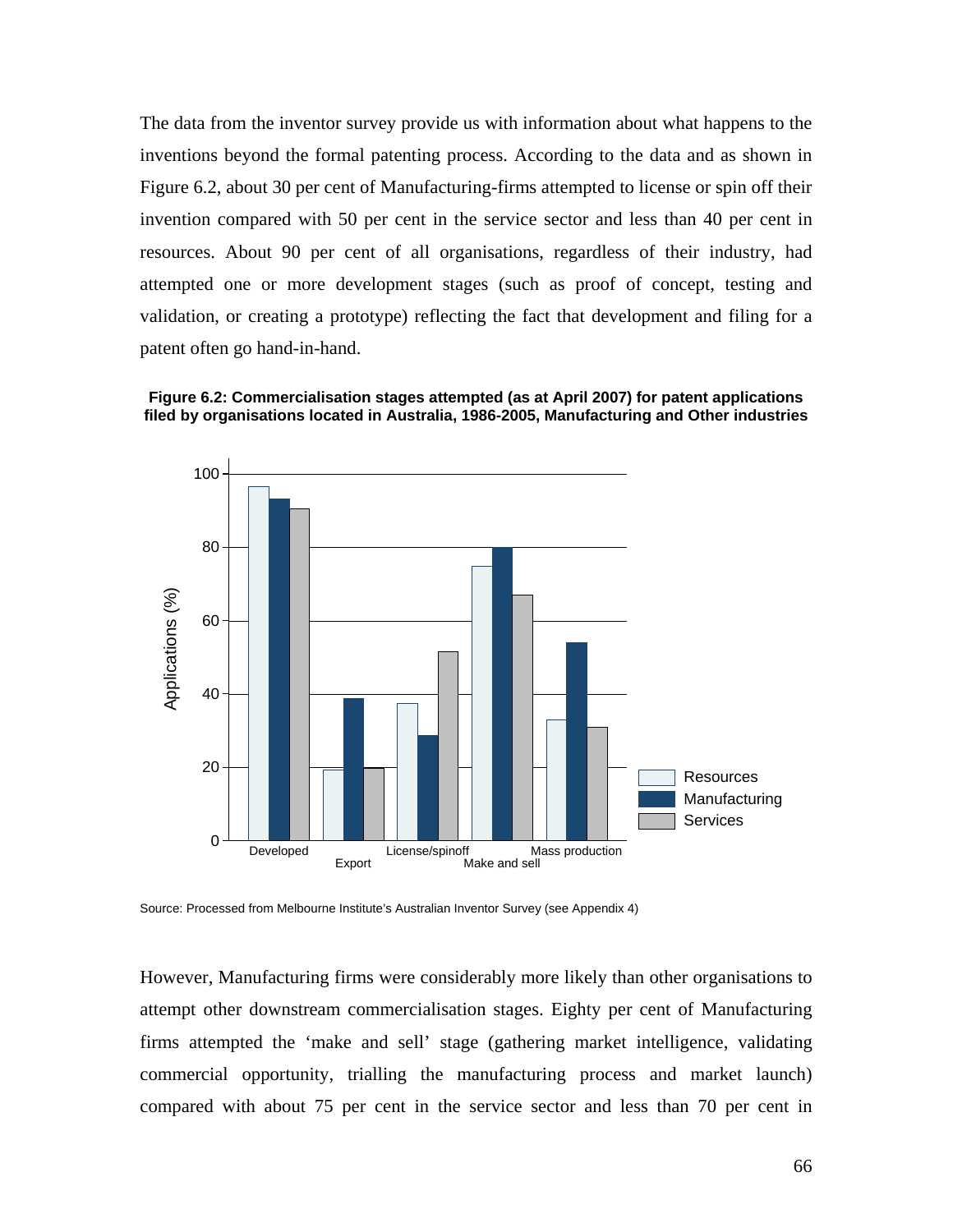resources. About half of Manufacturing firms attempted mass production compared with only a quarter of organisations from other industries. Finally, about 40 per cent of Manufacturing firms were exporting, compared with 20 per cent of firms in other industries. This higher rate of commercialisation possibly reflects the greater access private companies, especially large companies, have to the operation and marketing capabilities that are needed to take an invention to the final retail stage.

Organisations may file for a patent for several intermediate reasons. However, the primary motive is the desire to limit competitors' ability to copy their ideas. We have only been able to identify four surveys that have sought to quantify how much copying or infringement exists anywhere in the world. These are Kingston (2000), You and Katayama (2005), Rodwell *et al.* (2007) and Weatherall and Webster (2009). Kingston conducted a representative survey of 3,660 SMEs with EU-originating patents granted at the United States Patent and Trademark Office (USPTO) or European Patent Office (EPO). He received 549 replies (15 per cent response rate) and found that 67 per cent of SMEs alleged that another party had copied their inventions despite the presence of a patent.

A survey in 2000 of 98 Japanese-owned subsidiaries in China (You and Katayama 2005) estimated that 30 per cent of companies believed their patents were being infringed locally. A small survey of 143 firms with undisclosed bias and response rates was undertaken for the EU Directorate-General for Enterprise and Industry. The study, which only included SMEs in certain industries (Auto parts, Mechanical engineering, Textiles, and Toys), found that 27 per cent of firms believed they had been 'affected' by patent infringement. Although these studies provide valuable information about the extent of infringement, it should be noted that they are based on small, unrepresentative samples.

The Weatherall and Webster (2009) study is based on the Australian Inventor Survey (2007). Using survey responses from 3736 inventors who had applied for a patent, they estimated that inventors believed in 28 per cent of cases copying had occurred. Figure 6.3 presents this information disaggregated by whether the owner was in a Manufacturing industry or not. It shows that inventors from Manufacturing and Services sector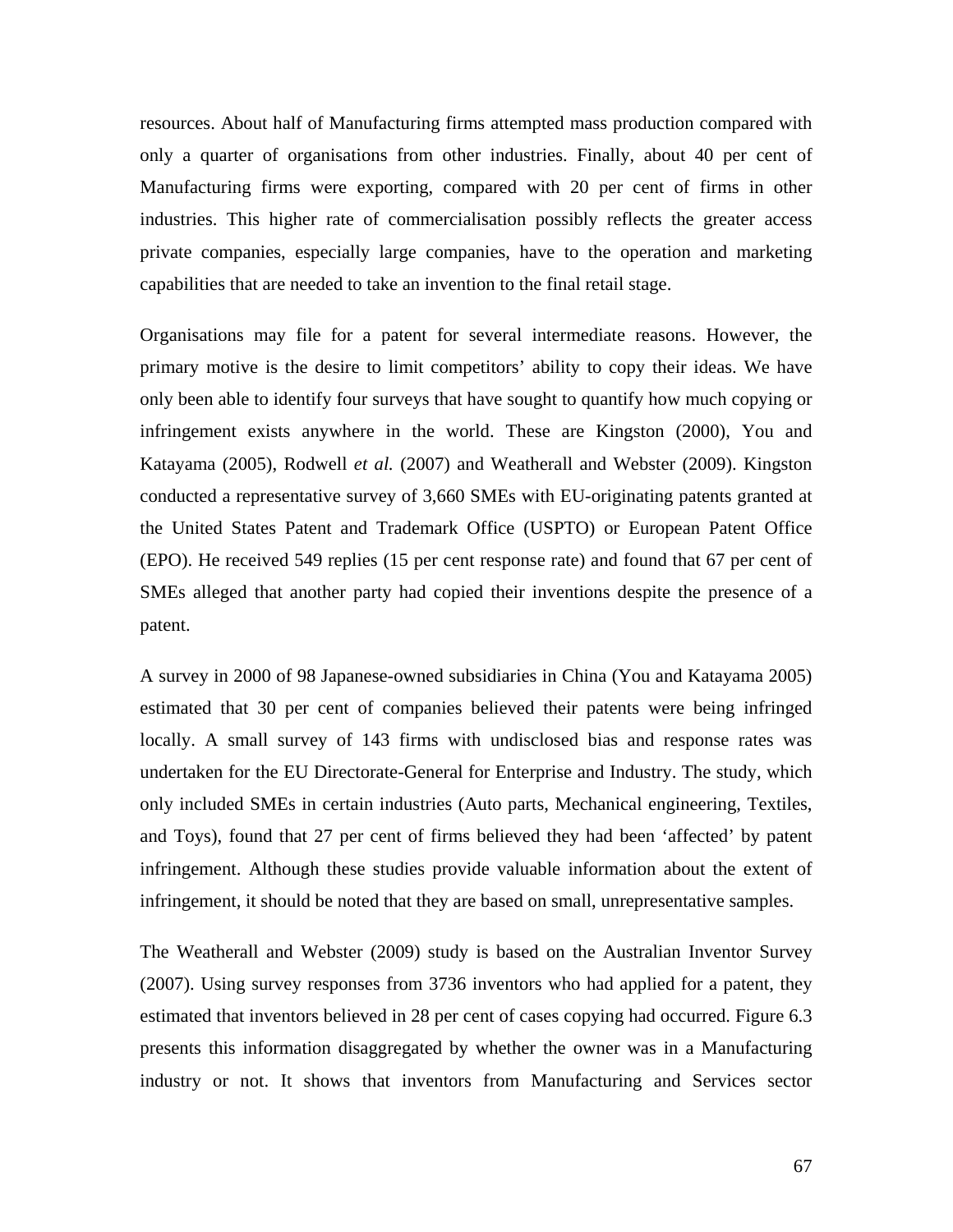establishments were considerably more likely to be aware of the occurrence of copying than inventors from resources. Manufacturing and Services sector employers were also more likely to send the alleged infringer a 'cease and desist' letter. Clearly, infringement is a more important issue for these industries than the Resources industry firms that use the patent system. This may be because more infringement is actually occurring, or because manufacturers consider it more worthwhile to devote resources detecting it.



**Figure 6.3: Infringement history (as at April 2007) of patent applications filed by organisations located in Australia by sector, 1986-2005** 

Source: Processed from Melbourne Institute's Australian Inventor Survey (see Appendix 4)

Figure 6.4 shows that most of the R&D funds used to produce the inventions in the Australian Inventor Survey were drawn from internal funds. While this is true for all sectors, it is most pertinent for Resources and Manufacturing. However, it is interesting to note that 9 per cent of manufacturing inventors nominated government funds as a major source of funding. Personal funds are also a significant source of funds in the service sector.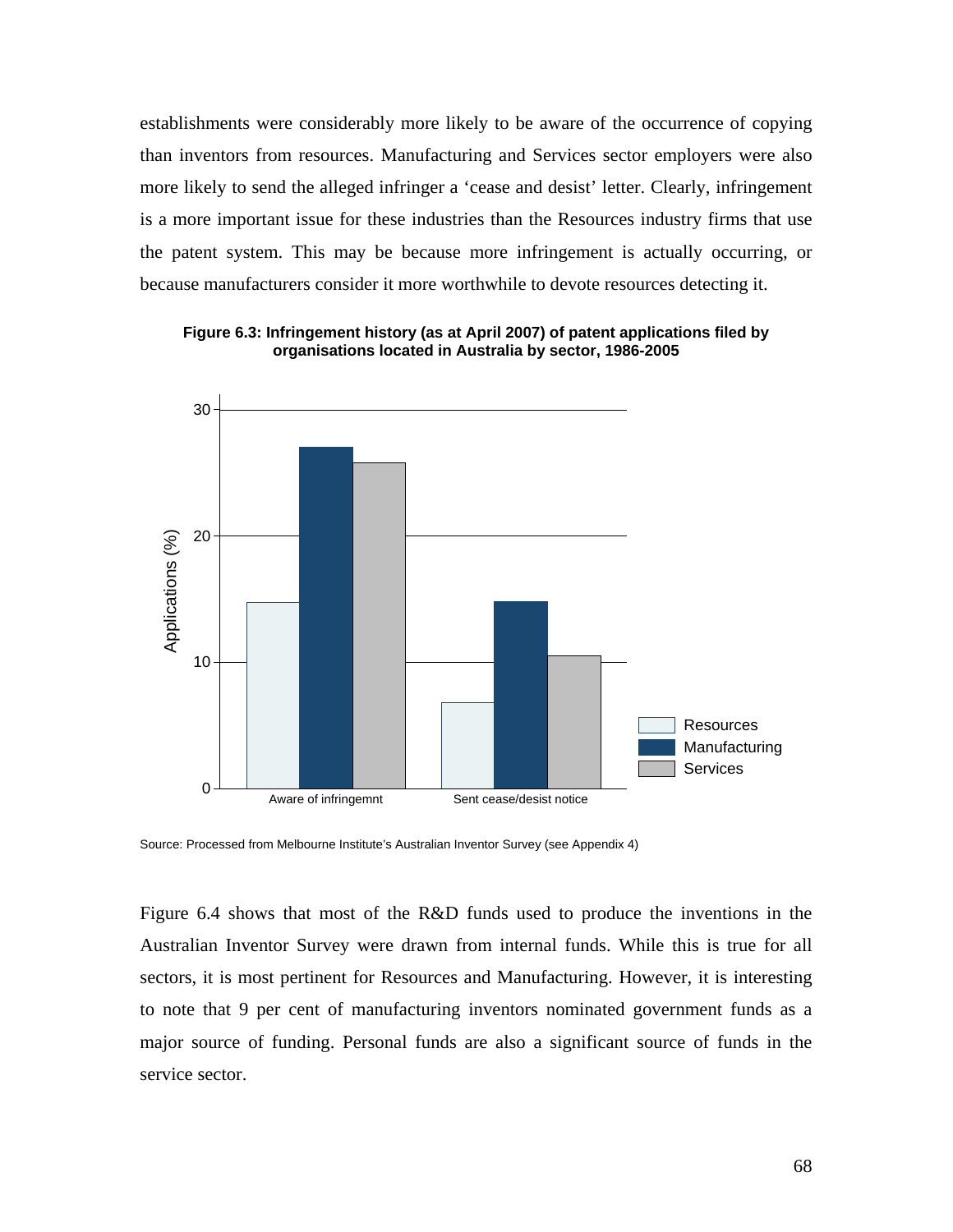



Source: Processed from Melbourne Institute's Australian Inventor Survey (see Appendix 4)

Inventors were also asked to rate the relative importance of various barriers to commercialisation. Figure 6.5 reveals that 'finding a partner' was the most commonlycited barrier for firms outside the Manufacturing industry, especially for Services sector firms. While Resources firms were more concerned about technological uncertainty, Manufacturing inventors were most likely to cite uncertainty over the ability of their IP to prevent infringement and uncertainty over the feasibility of the technology as the main barriers. This is consistent with Figure 6.4 which showed that manufacturing inventors were more likely to believe that another party had been copying their idea.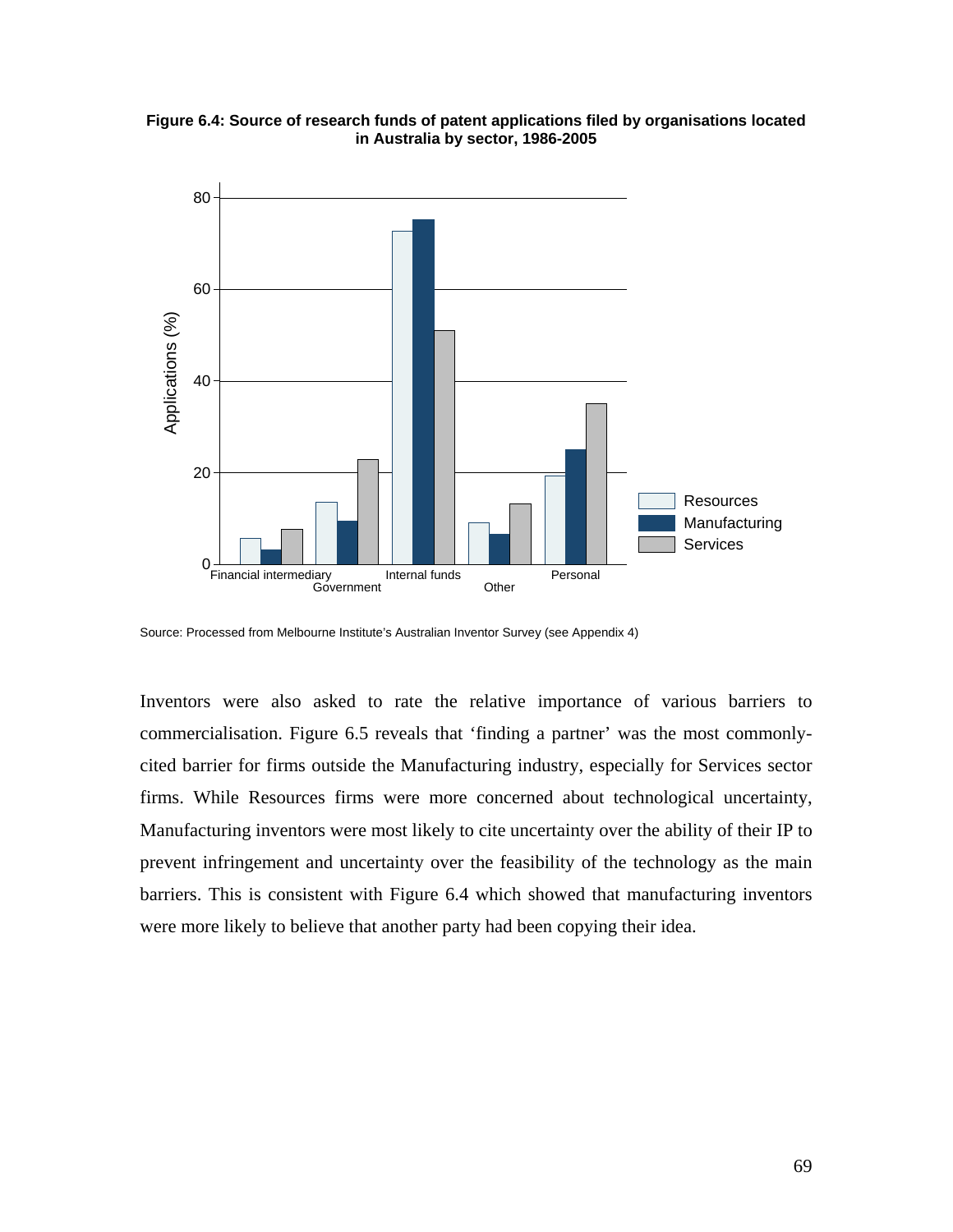

## **Figure 6.5: Importance of commercialisation barriers, patent applications filed by organisations located in Australia by sector, 1986-2005**

Source: Processed from Melbourne Institute's Australian Inventor Survey (see Appendix 4)

According to Figure 6.6, customer product users are the most important source of ideas and knowledge for Manufacturing, and to a slightly lesser extent, Resources and Services inventors. Scientific literature is also very important for Resources and Services sector firms.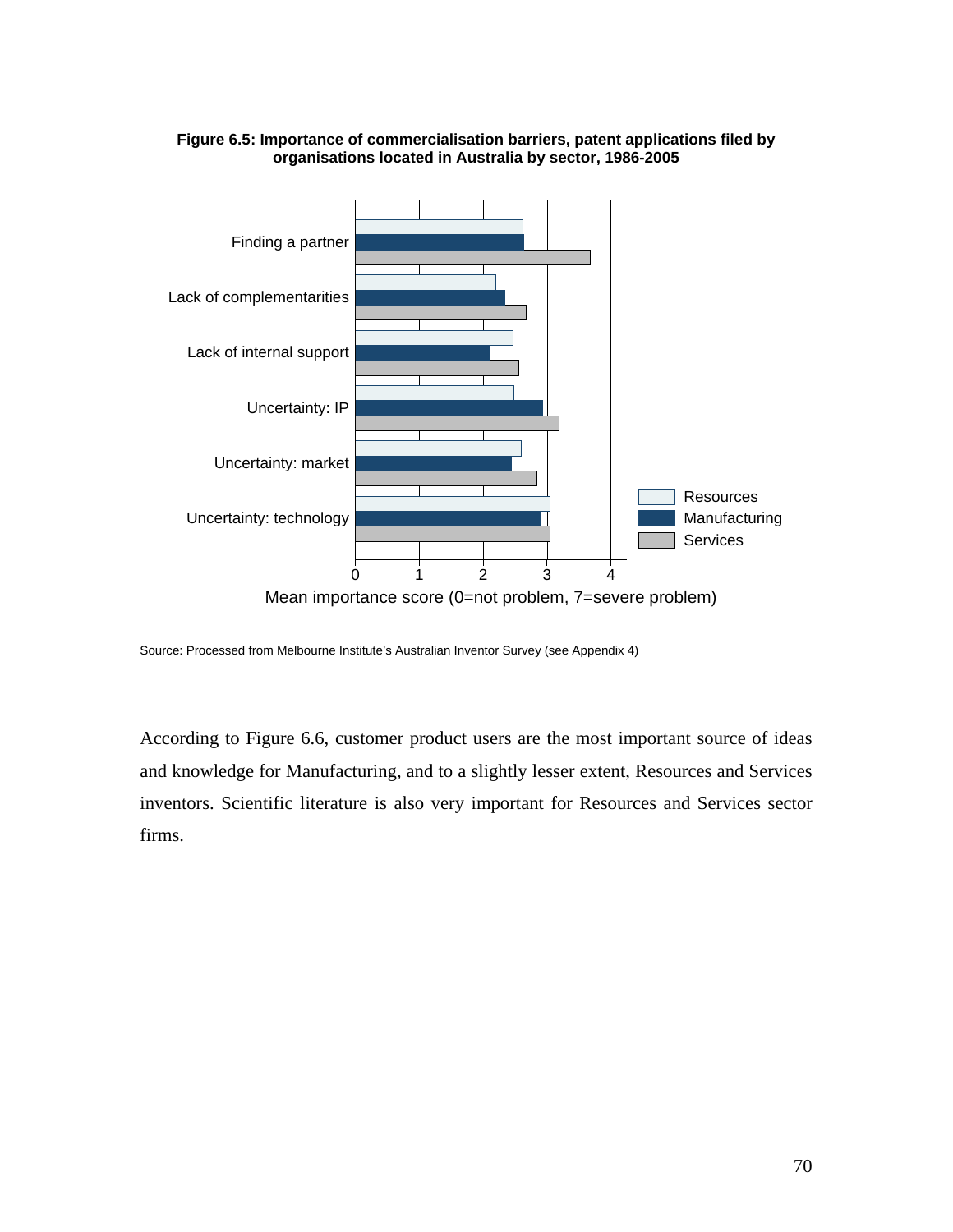



Source: Processed from Melbourne Institute's Australian Inventor Survey (see Appendix 4)

Finally, Figure 6.7 reveals that compared with other firms, Manufacturing firms, especially large ones, spend a smaller amount of time researching the ideas behind their inventions. Public sector organisations (which are not classified into sectors) spend the most amount of time researching the idea behind the patent. All in all, SMEs appear to spend more time on research than large firms, which may reflect greater overall caution by SMEs when it comes to patenting compared to large firms.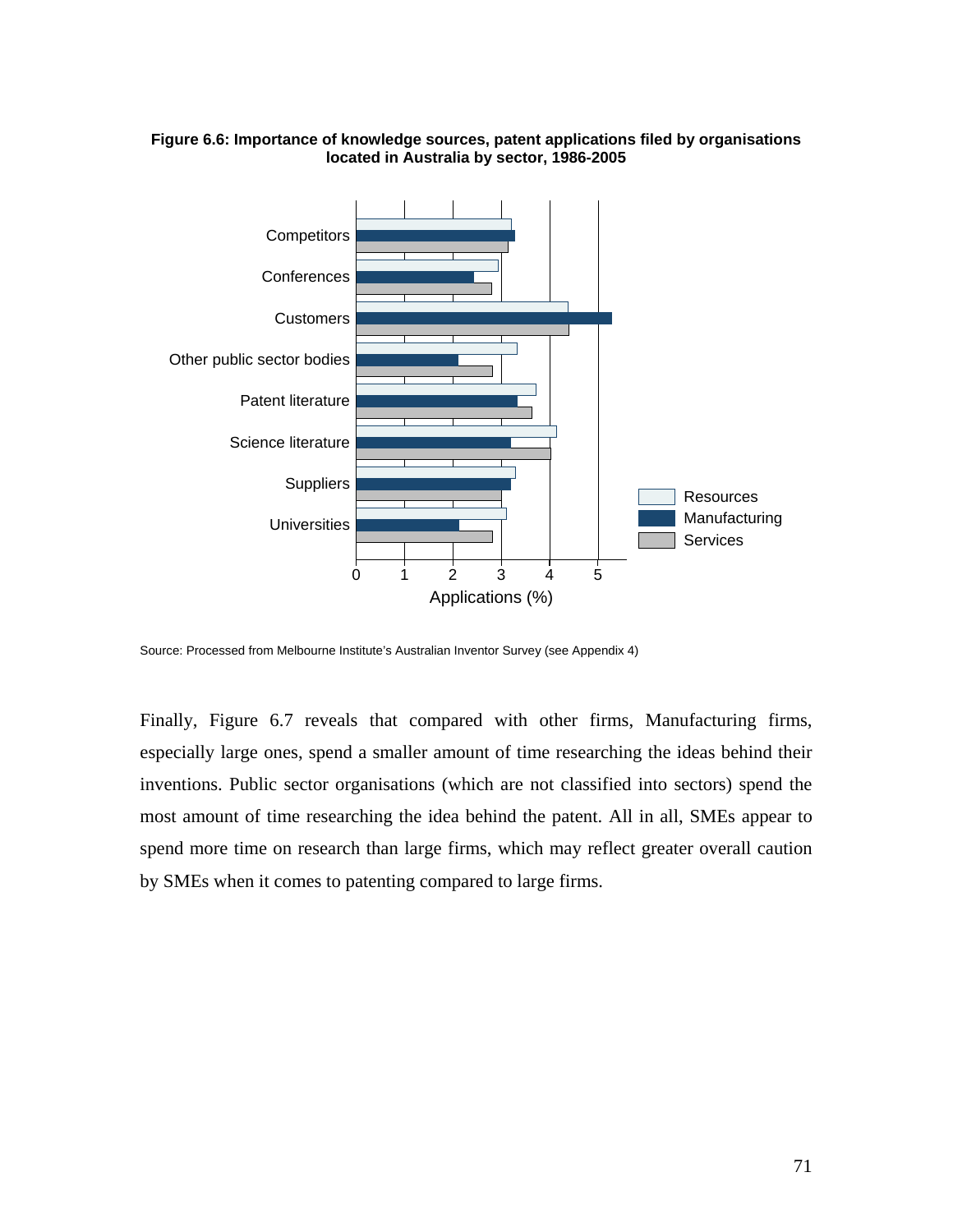

## **Figure 6.8: Average years spent researching the invention, patent applications filed by organisations located in Australia, 1986 to 2005**

Source: Processed from Melbourne Institute's Australian Inventor Survey (see Appendix 4)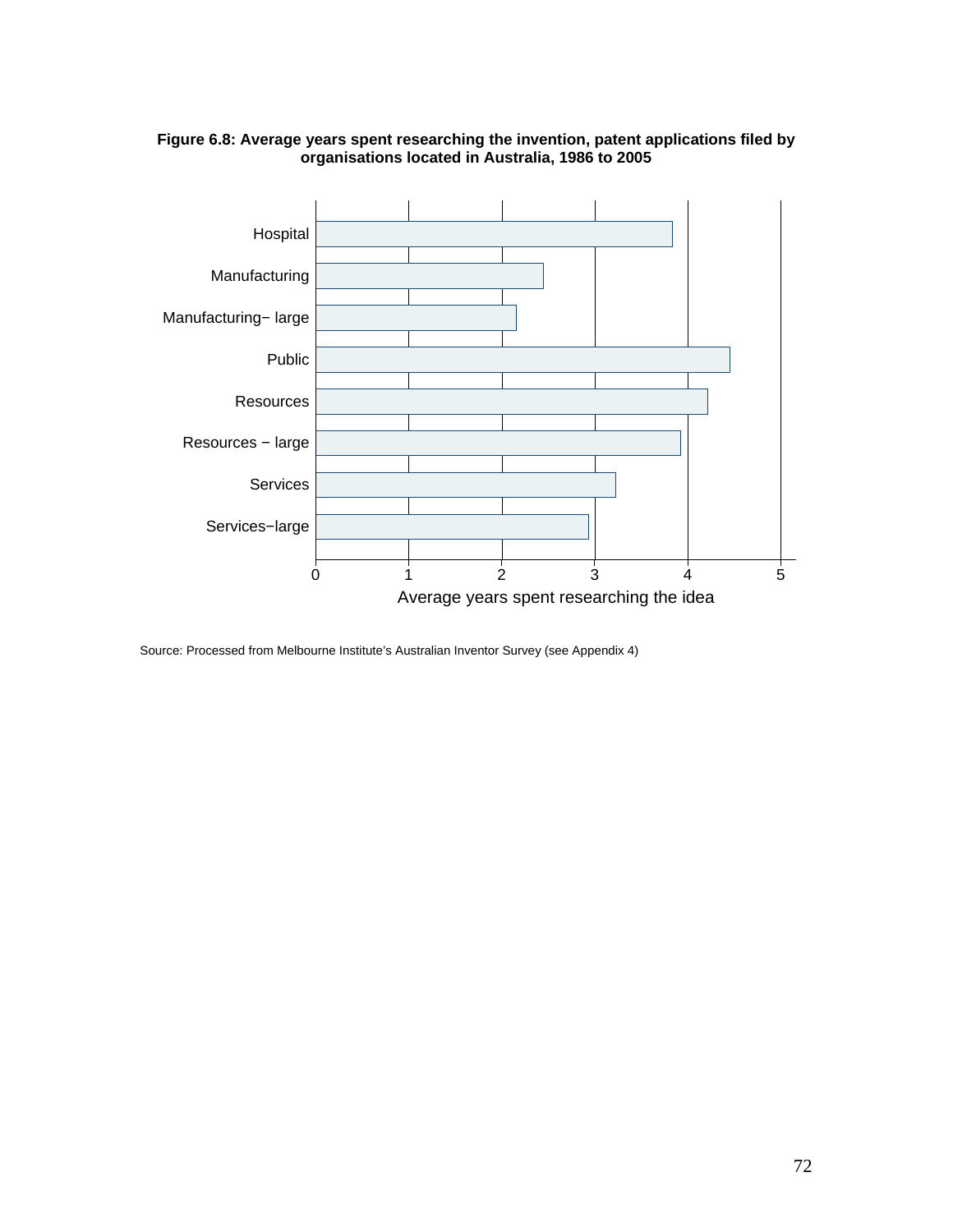## **7. Determinants and Impacts of Innovation**

This chapter discusses some preliminary findings from a multivariate analysis of the determinants of innovative activities and their outcomes by small and medium sized Australian enterprises and the impacts of innovation on enterprise performance. As reviewed in Chapter 2, theories and evidence from existing studies show that firms' decisions about whether or not to undertake innovation activities, the outcomes of these activities and the resulting economic performance of the enterprise are systematically related. To a limited extent, the descriptive analyses in Chapters 4–6 seem to support the notion that there is a systematic link between R&D, innovation and performance for Australian enterprises, and show that factors such as firm size and access to finance are important. The multivariate analysis discussed in this chapter aims to sharpen the preceding analyses by controlling for the influence of all other factors when examining these relationships.

### **7.1 Empirical framework**

Our multivariate analysis is based on a structural model developed by Crépon *et al*. (1998). The basic intuition of the model can be described as follows. First, firms decide whether or not to engage in innovative activities by investing in R&D. Then, given their investment in innovative activities, along with other relevant inputs, firms produce new knowledge as measured by their innovative outputs. Finally, they incorporate their new knowledge into their production activities, the effect of which is captured by their productivity or profitability. In this way, the interdependence of the components of the system is appropriately accounted for, such that the estimates obtained are less prone to simultaneity bias and more reliable to interpret. This approach has been applied to a number of studies based on matched, firm-level production and innovation data from various countries including France (Crépon *et al.* 1998), the Netherlands (van Leeuwen and Klomp 2006, and Klomp and van Leeuwen 2001), Chile (Benavente 2006), Sweden (Lööf and Heshmati, 2006), China (Jefferson *et al*., 2006), Argentina (Chudnovsky *et al.* 2008), Estonia (Masso and Vahther 2008), and Australia (Wong et al. 2007).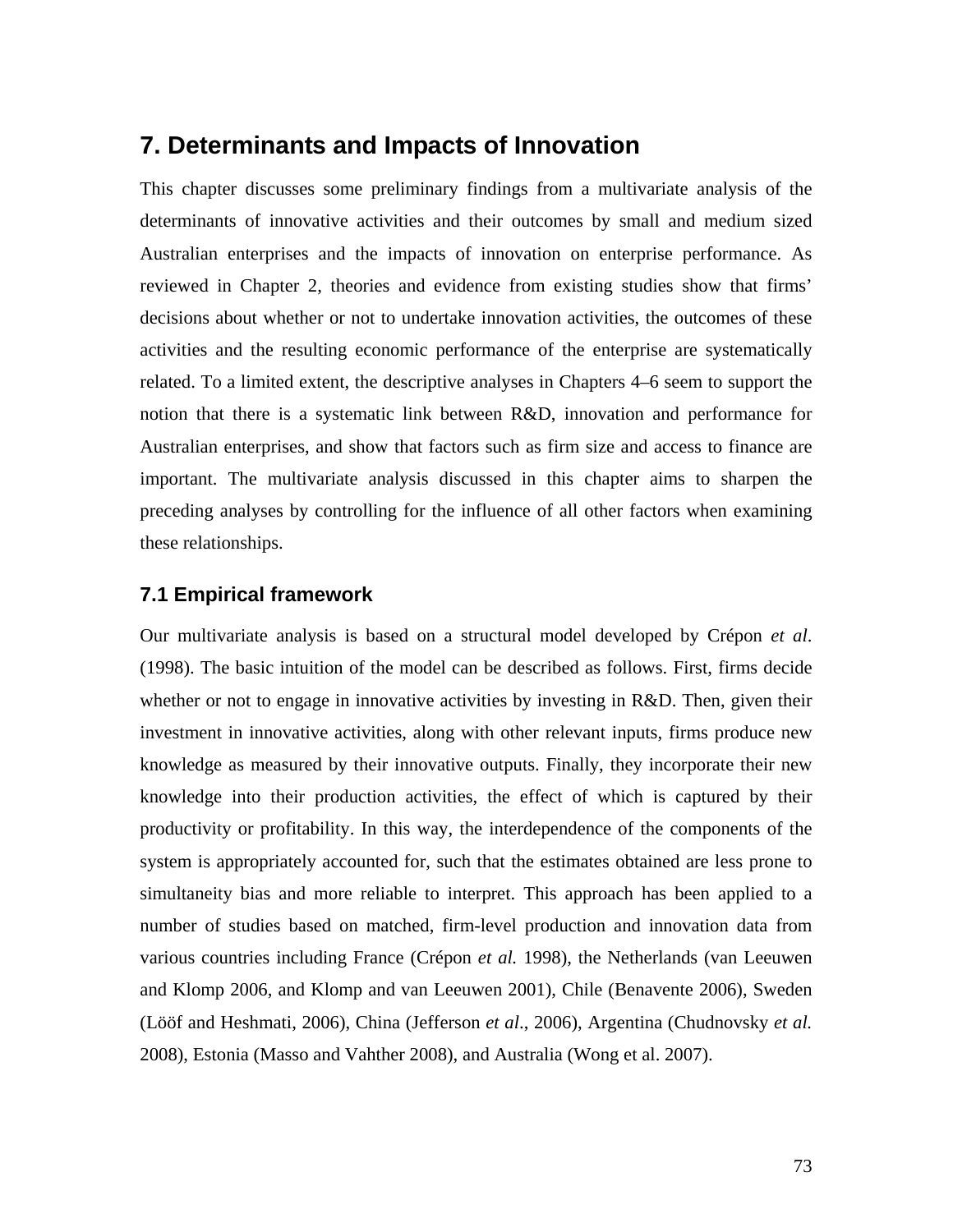Due to data limitations, the approach used in this chapter is a simplified version of the original CDM model as applied by Griffith *et al.*  $(2006)^{22}$  which assumes a recursive structure where no feedback effect is allowed and consists of the following estimating equations:

*R&D:* 

$$
r_i^* = x_{0i}b_0 + u_{0i} \tag{7.1}
$$

where  $r_i^*$  is a latent variable denoting the expected present value of profit from doing R&D,  $x_{0i}$  is a vector of explanatory variables and  $u_{0i}$  is an error term.

*Innovation output:* 

$$
prod_i^* = E[prod_i | r_i^*, x_{2i}, u_{2i}; \alpha_{r1}, b_2]
$$
 (7.2.2)

$$
proc_i^* = E\Big[proc_i\Big| r_i^*, x_{3i}, u_{3i}; \alpha_{r2}, b_3 \Big]
$$
 (7.2.b)

where  $prod_i^*$  and  $proc_i^*$  are binary variables which measure the firm product and process innovative outputs, respectively. Thus, the conditional average of innovative outputs is specified to depend on whether or not the firm engages in  $R&D$  activities  $(r_i^*)$ and other exogenous explanatory variables.

#### *Productivity:*

$$
q_i = \alpha_{prod} \,prod_i^* + \alpha_{proc} \,proc_i^* + x_{si}b_s + u_{si} \tag{7.3}
$$

where  $q_i$  represents firm *i*'s labour productivity (in log form),  $x_{5i}$  is a vector of explanatory variables, and  $u_{5i}$  is the disturbance term.

Because of the recursive structure, equations  $(7.1) - (7.3)$  can be estimated in three stages sequentially by using the predicted values of the preceding dependent variables as instruments. Equation (7.1) is usually appended with another equation which controls for the intensity of R&D expenditure and it is the intensity of R&D which enters equation (7.2). For example, Wong *et al*. (2007) used the collected information on innovation

 $22$  See also Wong et al. (2007).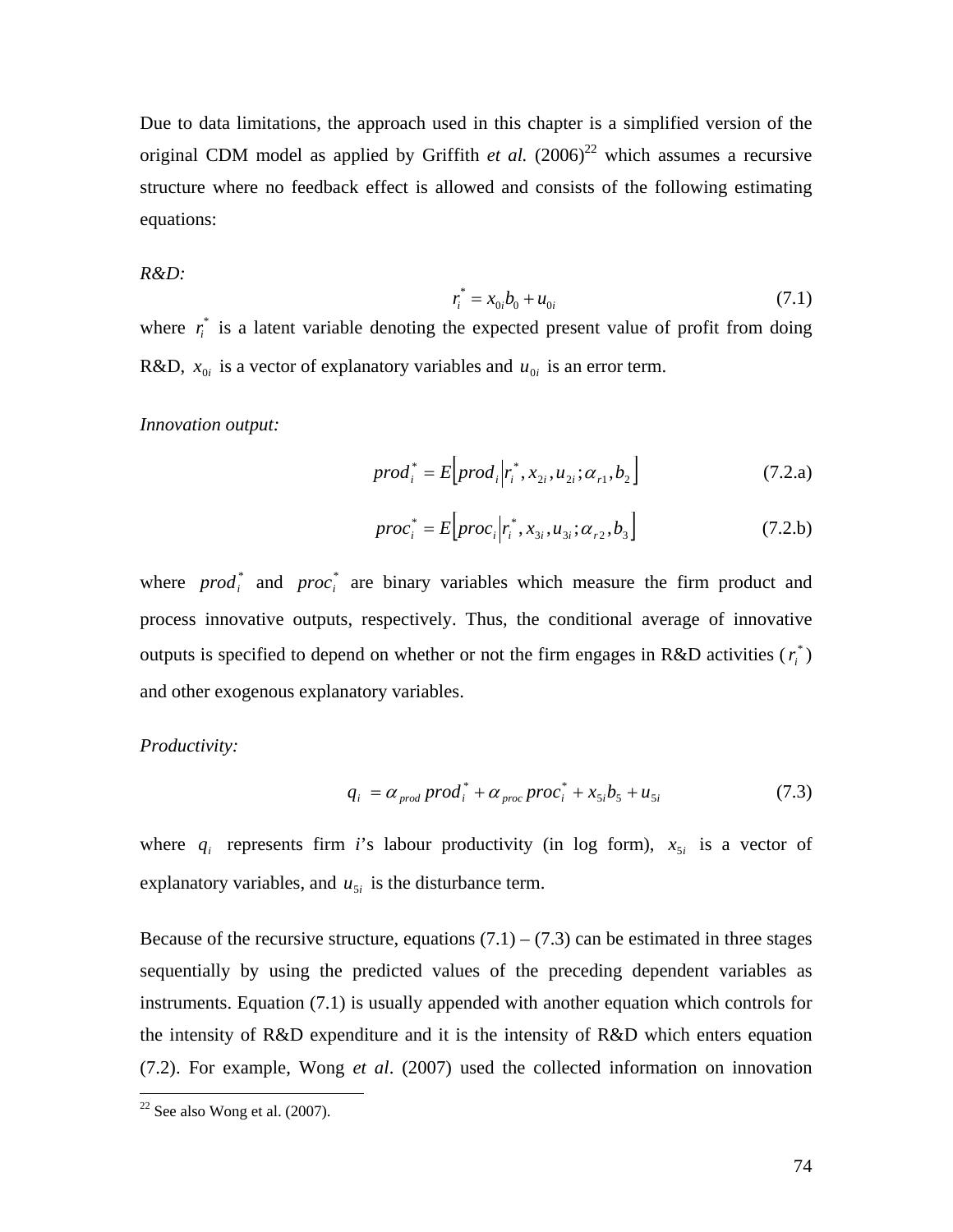expenditure available in the 2003 Australian Innovation Survey Data (ABS, 2006) to estimate a separate R&D intensity equation, in addition to the discrete dependent variable equation, propensity to do R&D. However, because the level of R&D expenditure is not available in the BLD data that we use in this report, we only specify R&D propensity in the innovation output equations.

### **7.2 Implementation**

We estimate equations (7.1)–(7.3) using the 2004–05 and 2005–06 BLD data used for the descriptive analyses in Chapter 4. Thus, the analysis is restricted to small and medium enterprises with fewer than 200 employees, and restricted to the level of detail provided by the CURF version of the database. For example, we do not observe the actual number of employees in each enterprise; therefore, our proxies for labour productivity (sales per employee or value added per employee) are crude and as such our findings should be treated with caution.

The explanatory variables in each equation are selected based on the insights learned from earlier studies, most of which were discussed in the literature review chapter. The choice of the variables was also made in order to facilitate direct comparisons of the findings with other international studies such as those summarised in Griffith *et al.* (2006). In contrast to the Wong *et al*. (2007), the set of explanatory variables we use are more compact and focused on providing more intuitive interpretations of the findings found by of the descriptive analysis in the preceding chapters.

For the R&D propensity estimation specified in equation (7.1), four main determinants of R&D activities appear on the right hand side of the equation: international competition (proxied by whether or not the business had any export income and the degree of foreign ownership); appropriability conditions (proxied by whether or not the business was engaged in a formal networking with other businesses, and by franchise agreements); public funding (proxied by whether or not the business received any financial assistance from the Australian Government); and private funding (proxied by whether or not the business had available debt financing and whether or not they were able to raise equity financing when required). In addition, control variables such as size of employment and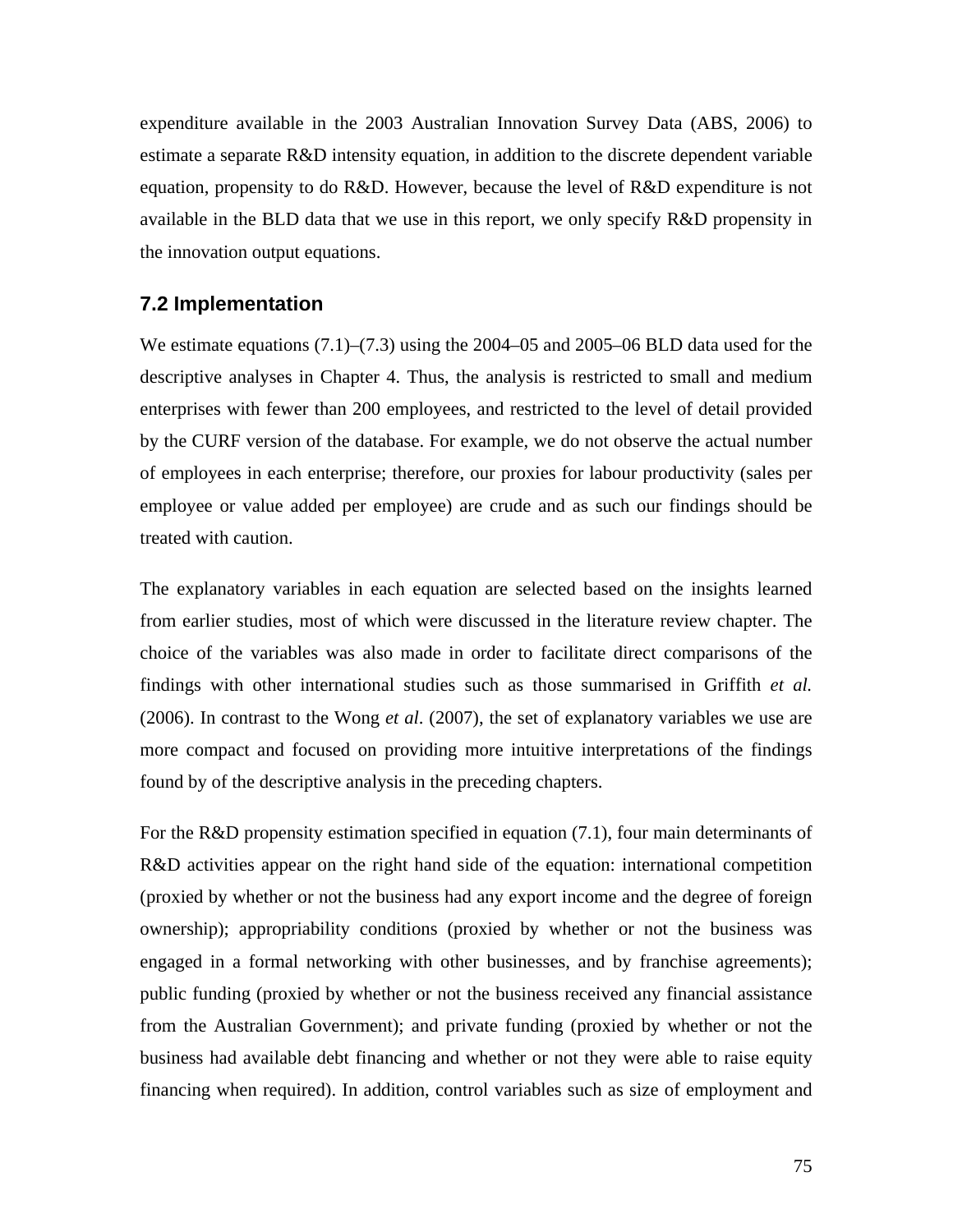industry, and a sampling indicator variable of whether or not the business was part of the food industry (which was over-sampled),, also appear on the right hand side.

The inclusion of exposure to international competition as a determinant of R&D follows earlier studies such as Griffith *et al.* (2006), which recognised the higher barrier and pressure for businesses to enter and compete in the international market. In addition, participation in the export market may also improve a firm's ability to tap into new knowledge developed overseas, the absorption of which may require specific capacity developed through its own R&D. Thus we expect that, all else equal, businesses exposed to the international market are more likely to conduct  $R&D.<sup>23</sup>$ 

The second determinant, appropriability conditions, is important in the sense that it measures how effectively innovators can capture the returns to their R&D investment. If effective appropriability is low, then the incentive for businesses to conduct R&D activities is also low. Ideally we would measure appropriability conditions using a direct measure such as the possible strength of intellectual property rights protection that each business can have. However, we must rely on proxies for appropriability conditions which assume that businesses are less likely to engage in formal networking or franchise agreements if appropriating the returns from these activities is more difficult.

The third and fourth determinants of R&D are related to financing. Public funding can provide further incentives for businesses to undertake knowledge production activities because of the 'public good' nature of the outputs. Furthermore, risk aversion combined with the uncertain nature of such activities mean only those businesses which have access to financing are in the position to invest in R&D activities.

For the innovation equation, knowledge production is modelled separately for product innovation and process innovation. The same set of determinants of each type of output is used except in the case of process innovation, where we include investment intensity as another factor to capture the possible complementary effects of investment in operational process-enhancing capital on innovation (Griffith *et al.* 2006). Controls for variation in

 $23$  The implicit assumption here is that export decisions come after innovation instead of before or at the same time.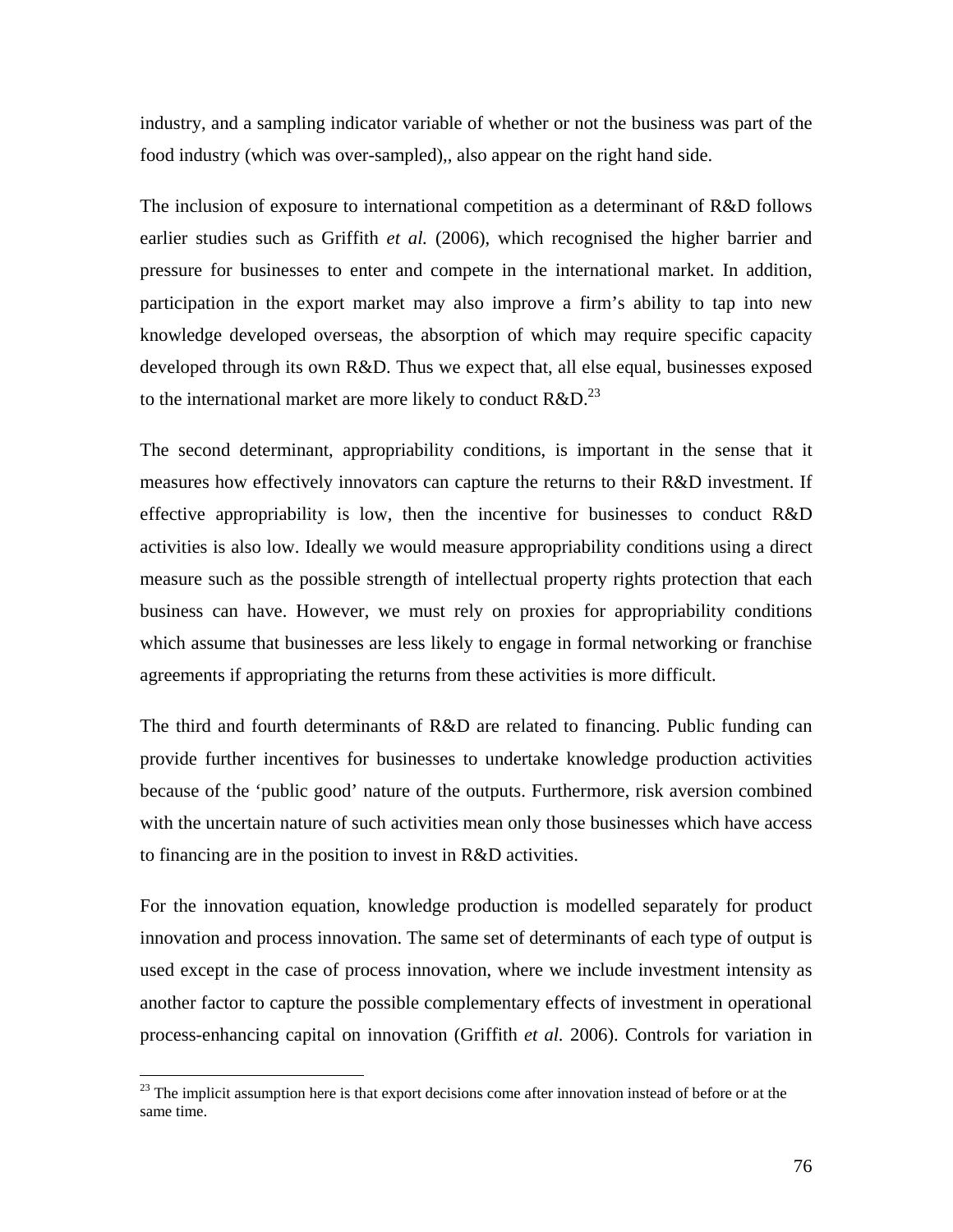appropriability conditions are also included in the second set of determinants. To this group we add an indicator variable of whether or not the business was engaged in joint R&D, which we exclude from the R&D regression because (by definition) those who responded with a "yes" would respond "yes" to the R&D status question.

Another important group of determinants on the right-hand side of the innovation equation are demand-pull factors. The stronger are these factors, the higher is the incentive for businesses to innovate. For example, businesses were asked whether or not environmental factors significantly hampered their business activities. We assume that those which responded positively refer to the barriers from a stricter environmental regime such as the requirements, costs and implications of conducting environmental impact assessments before any project. Thus, we assume that a stricter environmental regime would provide an increased incentive to a firm which responds positively to the questionnaire to innovate (by inventing or implementing a better, more environmentally friendly technology) than a more relaxed regime would, at least in the long run.<sup>24</sup> The other two proxies for demand-pull factors are market-demand uncertainty, where we expect higher uncertainty to be negatively correlated with the incentive to innovate, and government regulations, where we expect that a more restrictive regime would lead to lower incentives to innovate.<sup>25</sup>

For the productivity equation, we use both sales per employee and value added per employee as the dependent variable (proxying for labour productivity). The first proxy is used to allow for direct comparisons with the findings of existing studies. The second proxy is used because it is a more refined measure of productivity since it controls for the variation in other (non-labour) inputs used for production. Unfortunately, due to lack of capital stock information, we are not able to use multifactor productivity in this

 $^{24}$  It is possible, however, for conforming to stricter environmental factors could actually hinder innovation even if just temporarily that in balance the sign of this demand shifter may be either positive or negative. 25 It is possible that the restrictiveness of regulations may work in the similar way as the environmental

regime discussed earlier. However, this is probably less likely due to the more general nature of government regulations being asked. Nevertheless, the expected sign of the determinant might be ambiguous.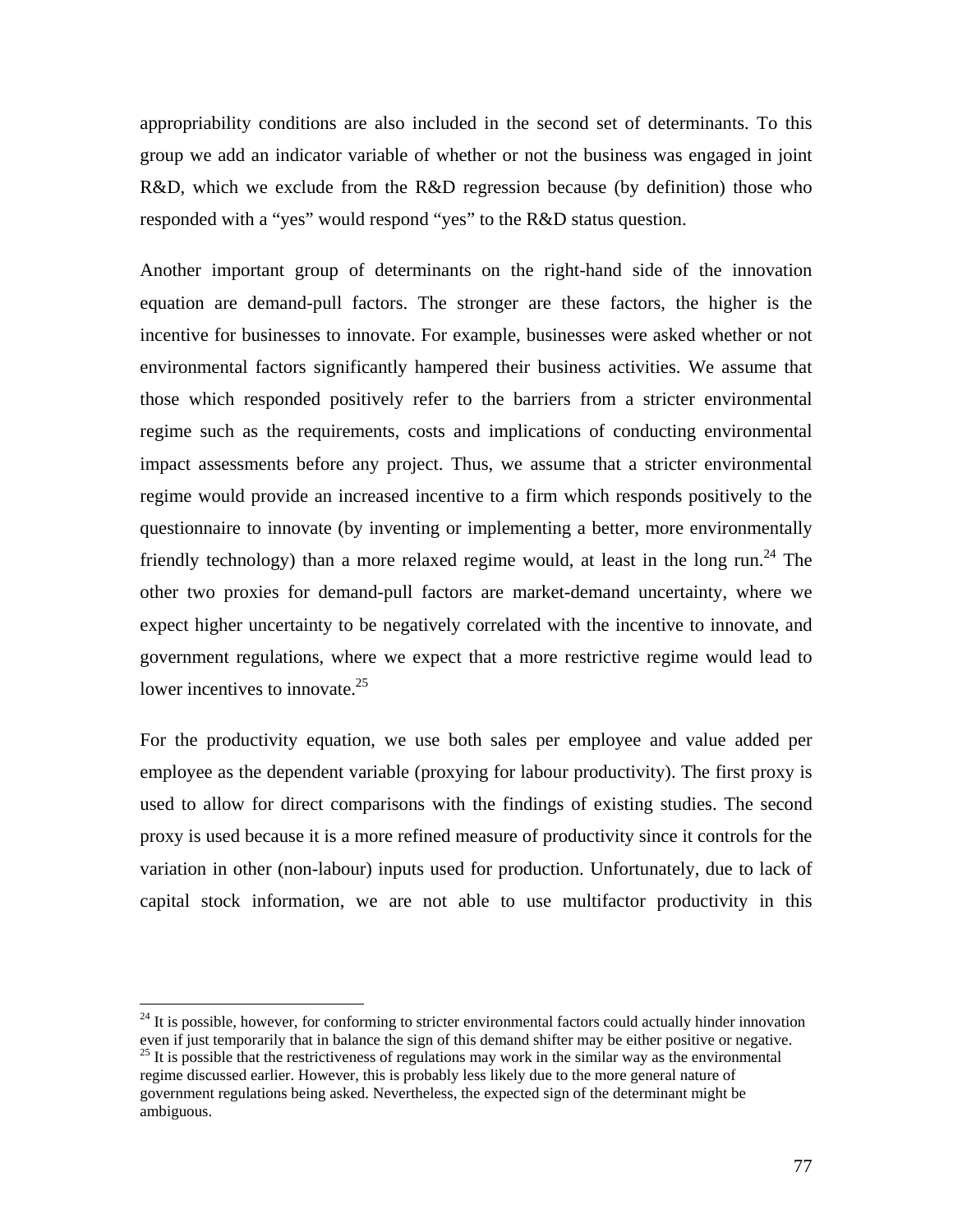estimation. However, we do include investment intensity as a proxy for capital in the estimating equation.<sup>26</sup>

The most interesting explanatory variables in the productivity equation for our purpose are the propensities to introduce product or process innovations. The main hypothesis is that innovations are important drivers of firm performance. On average, we expect that more innovative firms have higher performance as measured by productivity. To account for the influence of market structure and firm heterogeneity, we include market structure measures (whether or not the firm has a captive market and market shares), age of firm (5–10 years, 10–20 years, 20 years) and industry dummy variables, as used in all other equations. The employment size of the firm is included to account for the fact that we have binary dependent variables and large firms generally conduct more of all types of activities than smaller firms by virtue of their size.

### **7.3 Data**

1

The data we use to estimate equations  $(7.1) - (7.3)$  are cross-sectional data from the first two panels of the BLD, covering Australian businesses with 1–200 employees between 2004–05 and 2006–07 financial years. The period of the sample used in the estimation is limited to 2004–05, because the information about whether or not the businesses undertook R&D was collected for the whole sample only in that period.<sup>27</sup> Overall, there were 1,824 businesses with at least one employee in 2004–05, with non-missing responses to the question of whether or not they carried out R&D in that year.

Table 7.1 provides a descriptive summary of the relevant variables for these firms.<sup>28</sup> From the table, it is apparent that 13 per cent of the sample carried out R&D in 2004–05. Around 17 per cent of the sampled businesses had a product innovation and 15 per cent had a process innovation.<sup>29</sup> Furthermore, 14.5 per cent of the businesses participated in

 $^{26}$  As noted by ABS (2007b), the BLD only provides weak proxies of productivity and one needs to be cautious in interpreting it. For lack of other data, we assume that these proxies still correlate with the underlying productivity so that at least the estimated signs of the relationships in question are not spurious.  $27$  A similar question is asked in the 2006-07 period, but it was only asked to innovating businesses.

<sup>&</sup>lt;sup>28</sup> The number of valid responses varied across the variables with investment intensity having the most missing observations (1109 valid observations).

 $^{29}$  Thus, it appears that not all of the innovative firms in that year performed R&D. This is possible because in addition to doing it through R&D, businesses may innovate through technology adoption, outsourcing,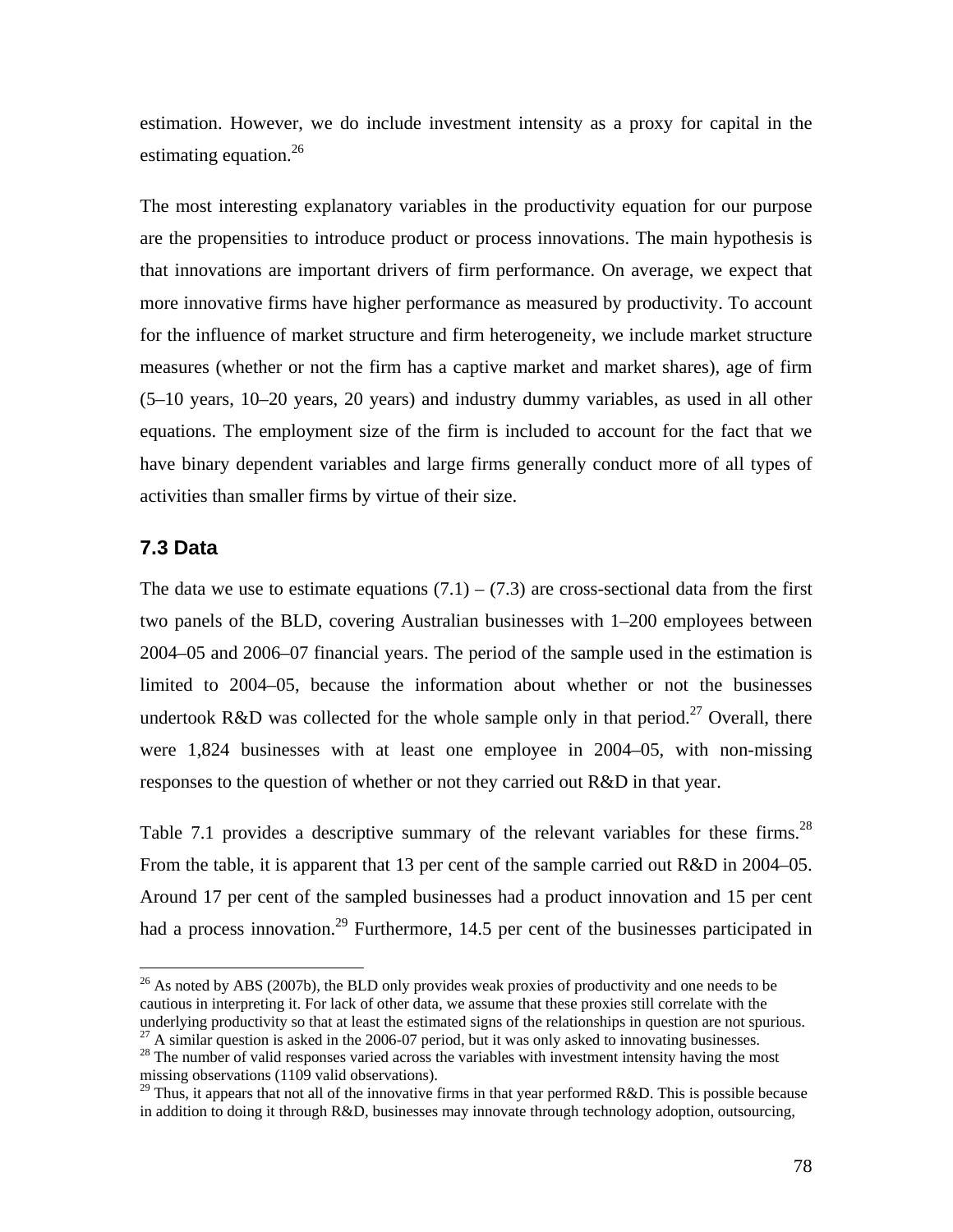the export market and 5 per cent were owned/partially owned by foreign entities. Finally, in terms of collaboration, only 3 per cent of the sample was involved in any joint R&D, a relatively small number given that close to 18 per cent of the businesses had formal networking arrangements with other businesses.

| <b>Variable</b>            | <b>Description</b>                                                                   | N    | <b>Mean</b> | Std.<br><b>Deviation</b> |
|----------------------------|--------------------------------------------------------------------------------------|------|-------------|--------------------------|
| Dependent variables        |                                                                                      |      |             |                          |
| $rd*$                      | $=1$ if carried out any R&D in 2004-05                                               | 1824 | 0.130       | 0.336                    |
| prodinnov*                 | $=1$ if had goods/service innovation in 2004-05                                      | 1824 | 0.167       | 0.373                    |
| procinnov*                 | $=$ 1 if had operational process innovation in 2004-05                               | 1824 | 0.150       | 0.357                    |
| llabprod $\delta$          | $=$ log of sales per employee <sup>30</sup> in 2004-05                               | 1780 | 11.176      | 1.339                    |
| llabprodva <sup>§</sup>    | $=$ log of value added (sales less non-capital purchases) per<br>employee in 2004-05 | 1592 | 10.255      | 1.355                    |
| Independent variables      |                                                                                      |      |             |                          |
|                            | Exposure to international competition                                                |      |             |                          |
| expincome*                 | $=$ 1 if received any income from export in 2004-05                                  | 1824 | 0.145       | 0.352                    |
| foreign*                   | $=$ 1 if had any degree of foreign ownership in 2004-05                              | 1824 | 0.051       | 0.220                    |
| Appropriability conditions |                                                                                      |      |             |                          |
| network*                   | $=$ 1 if had formal networking with other business in 2004-<br>05                    | 1824 | 0.177       | 0.382                    |
| franchise*                 | $=1$ if involved in any franchising agreement in 2004-05                             | 1824 | 0.058       | 0.234                    |
| rdcollab*                  | $=1$ if involved in any joint R&D                                                    | 1481 | 0.034       | 0.182                    |
| Public support             |                                                                                      |      |             |                          |
| pubfund*                   | financial assistance from the<br>if received any<br>$=1$<br>government in 2004-05    | 1824 | 0.157       | 0.364                    |
| Private financing/costs    |                                                                                      |      |             |                          |
| debtfin*                   | $=1$ if sought and found debt financing in 2004-05                                   | 1824 | 0.371       | 0.483                    |
| eqfind*                    | $=1$ if sought and raised equity finance in 2004-05                                  | 1824 | 0.069       | 0.254                    |
| Demand pull                |                                                                                      |      |             |                          |
| envfactors*                | $=1$ if reported environmental factors a significant factor                          | 1610 | 0.201       | 0.401                    |

#### **Table 7.1: Descriptive Statistics**

and others, or simply because there is lag in knowledge production processes. See, for example, Arundel *et* 

<sup>30</sup> The version of BLD data used in this report only provides the number of employees in terms of intervals: 1-4, 5-19, 20-200. We use the midpoints of these intervals to proxy the unobserved number of employees. Given that the number of intervals provided is probably too small to ensure that the midpoints represent the underlying values well (see, for example, Fryer and Pethybridge 1972), tackling this limitation with a more complete (unpublished) version of the BLD data would greatly improve our analysis.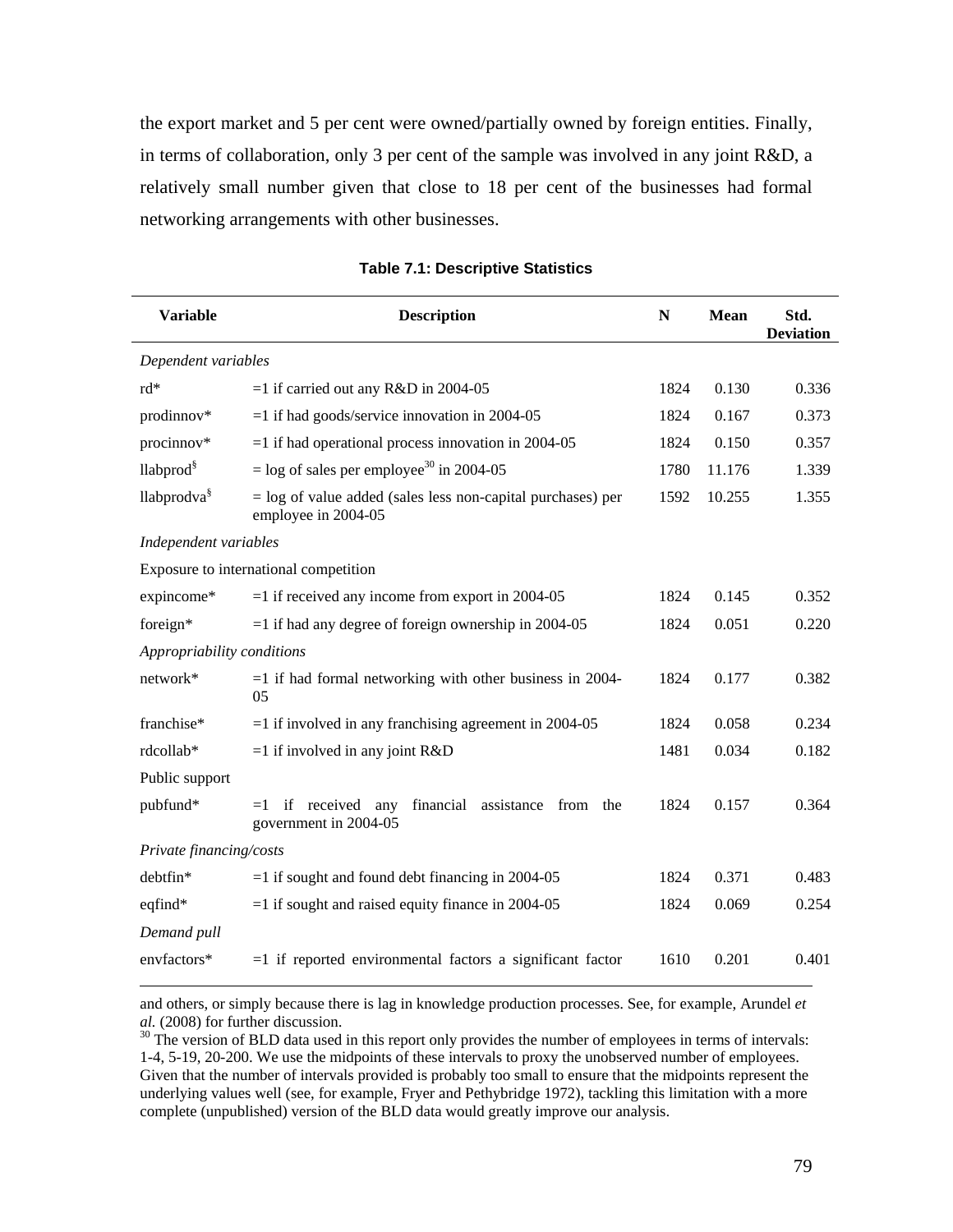|                       | which hampered business activities in 2005-06                                                           |      |       |       |
|-----------------------|---------------------------------------------------------------------------------------------------------|------|-------|-------|
| demanduncert*         | $=1$ if reported demand uncertainty as a significant factor<br>which hampered innovation in 2005-06     | 1587 | 0.092 | 0.289 |
| regulation*           | $=$ 1 if reported government regulation as a significant factor<br>which hampered innovation in 2005-06 | 1610 | 0.149 | 0.356 |
| Market competition    |                                                                                                         |      |       |       |
| captive*              | $=1$ if had a captive market or no effective competitor in<br>$2004 - 05^{31}$                          | 1824 | 0.299 | 0.458 |
| mktshr $1050*$        | $=1$ if market share is between 10 and 50% in 2005-06                                                   | 1556 | 0.314 | 0.464 |
| $mktshr50*$           | $=$ 1 if market share is more than 50% in 2005-06                                                       | 1556 | 0.108 | 0.310 |
| Other characteristics |                                                                                                         |      |       |       |
| linvint <sup>§</sup>  | $=$ log of capital purchase per employee in 2004-05                                                     | 1109 | 7.873 | 2.141 |
| age $510*$            | $=$ 1 if had been operating for 5-10 years in 2004-05                                                   | 1792 | 0.193 | 0.394 |
| age $1020*$           | $=1$ if had been operating for 10-20 years in 2004-05                                                   | 1792 | 0.283 | 0.451 |
| $age20*$              | $=$ 1 if had been operating for 20+ years in 2004-05                                                    | 1792 | 0.325 | 0.468 |
| size $519*$           | $=1$ if had 5-19 employees in 2004-05                                                                   | 1824 | 0.355 | 0.479 |
| $size20*$             | $=1$ if had 20-200 employees in 2004-05                                                                 | 1824 | 0.228 | 0.419 |
| resource              | $=$ 1 if industry division is Agriculture, Forestry and Fishing<br>or Mining                            | 1824 | 0.273 | 0.446 |
| mfg                   | $=$ 1 if industry division is manufacturing                                                             | 1824 | 0.157 | 0.364 |
| <b>FIS</b>            | $=1$ if a Food Industry Sample                                                                          | 1824 | 0.319 | 0.466 |
|                       |                                                                                                         |      |       |       |

\*Discrete variables with 0/1 value.

§The number of employees is the mid-point of the available employment intervals as follows (2 for 0-4 interval, 12 for 5-19 interval, 110 for 20-200 interval).

## **7.4 Results**

1

Table 7.2 summarises the estimated marginal effects of international competition, appropriability conditions, public and private funding, size, and industry on the probability of carrying out R&D in 2004–05, based on a probit estimation of equation  $(7.1).$ <sup>32</sup> As shown in the table, at least one proxy variable for each of these determinants except size is statistically significant, and of the expected sign. International competition, for example, is associated with a 12 percentage point higher probability of carrying out R&D. In addition, those firms engaged in formal networks are on average 13 percentage

 $31$  Captive and mktshr variables are based on two different questions. In theory, captive should be equivalent to 100% or close to it. If mktshr50=1 then captive=1, but not the reverse.

 $32$ <sup>2</sup>The marginal effects are evaluated at the mean.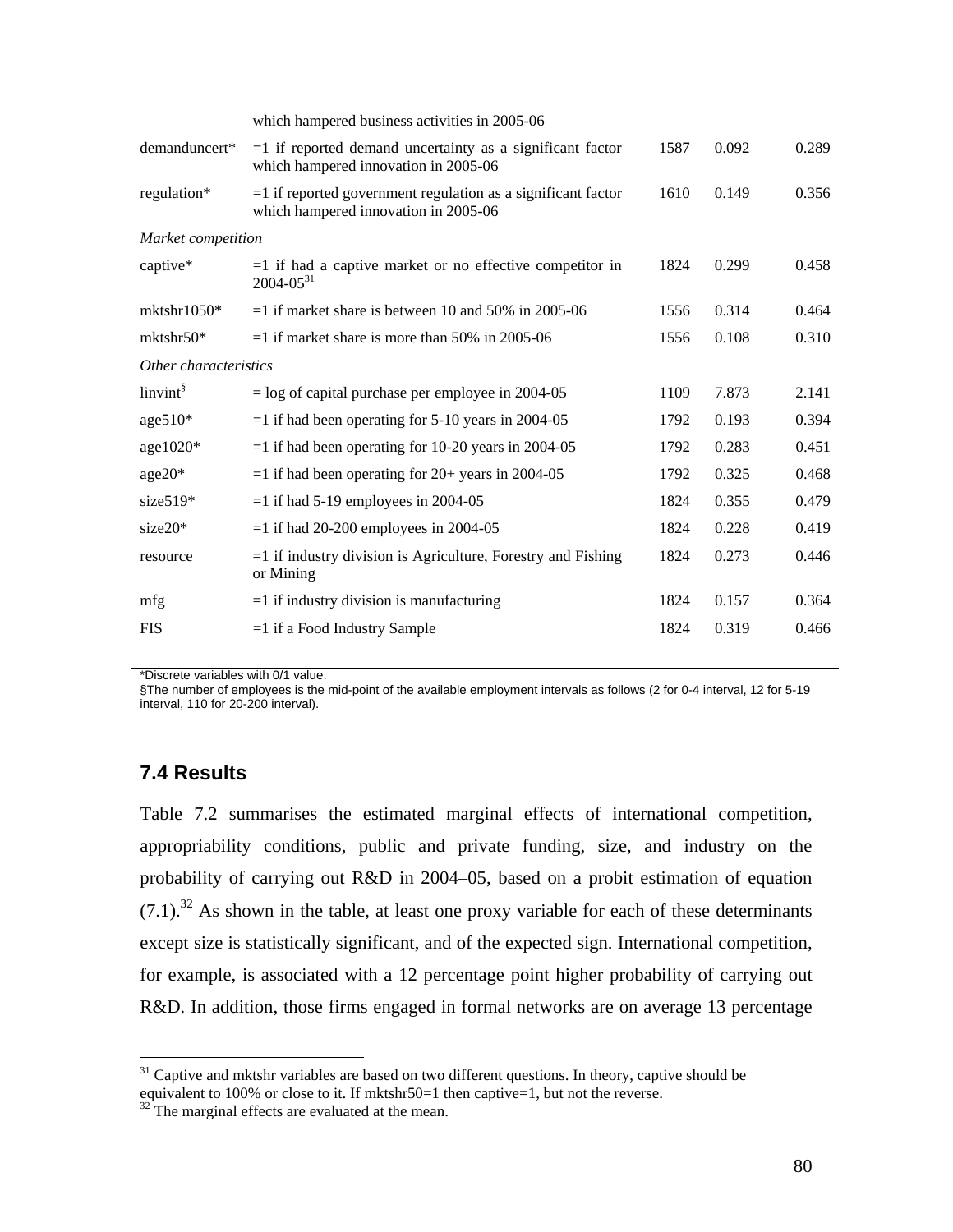points more likely to carry out R&D. Financing is also statistically significant, with marginal effects of around 4–11 percentage points in terms of the probability of conducting R&D.

|                            | Marginal effects at the mean |      | Std. Errors |
|----------------------------|------------------------------|------|-------------|
| International competition  |                              |      |             |
| had export income          | 0.122                        | ***  | 0.028       |
| foreign ownership          | $-0.012$                     |      | 0.029       |
| Appropriability conditions |                              |      |             |
| in a formal network        | 0.129                        | ***  | 0.025       |
| franchise agreement        | $-0.019$                     |      | 0.030       |
| Public funding             |                              |      |             |
| had govt financial assist. | 0.046                        | $**$ | 0.023       |
| Private funding            |                              |      |             |
| had access to debt finance | 0.038                        | **   | 0.016       |
| can raise equity finance   | 0.107                        | ***  | 0.037       |
| Size                       |                              |      |             |
| 5-19 employees             | 0.014                        |      | 0.018       |
| 20-200 employees           | 0.014                        |      | 0.022       |
| Industry                   |                              |      |             |
| resources                  | 0.086                        | ***  | 0.025       |
| manufacturing              | 0.159                        | ***  | 0.034       |
| Sample size                | 1824                         |      |             |
| log-likelihood             | $-623.7$                     |      |             |
| $Pr[y=1]$                  | 0.107                        |      |             |

**Table 7.2: Propensity to Conduct R&D** 

Note: \*,\*\*,\*\*\*: statistically significant at 10%, 5%, and 1% , respectively.

Whether or not a business received any financial assistance from an Australian government organisation is associated with around a 5 percentage point increase in the probability of conducting R&D. The ability to raise equity finance or to have access to debt finance are also positively correlated with the propensity to conduct R&D. Finally, the estimates in Table 7.2 show that manufacturing businesses are the most likely to conduct R&D, followed by businesses in the resource sector, confirming the earlier finding shown by Figure 4.6.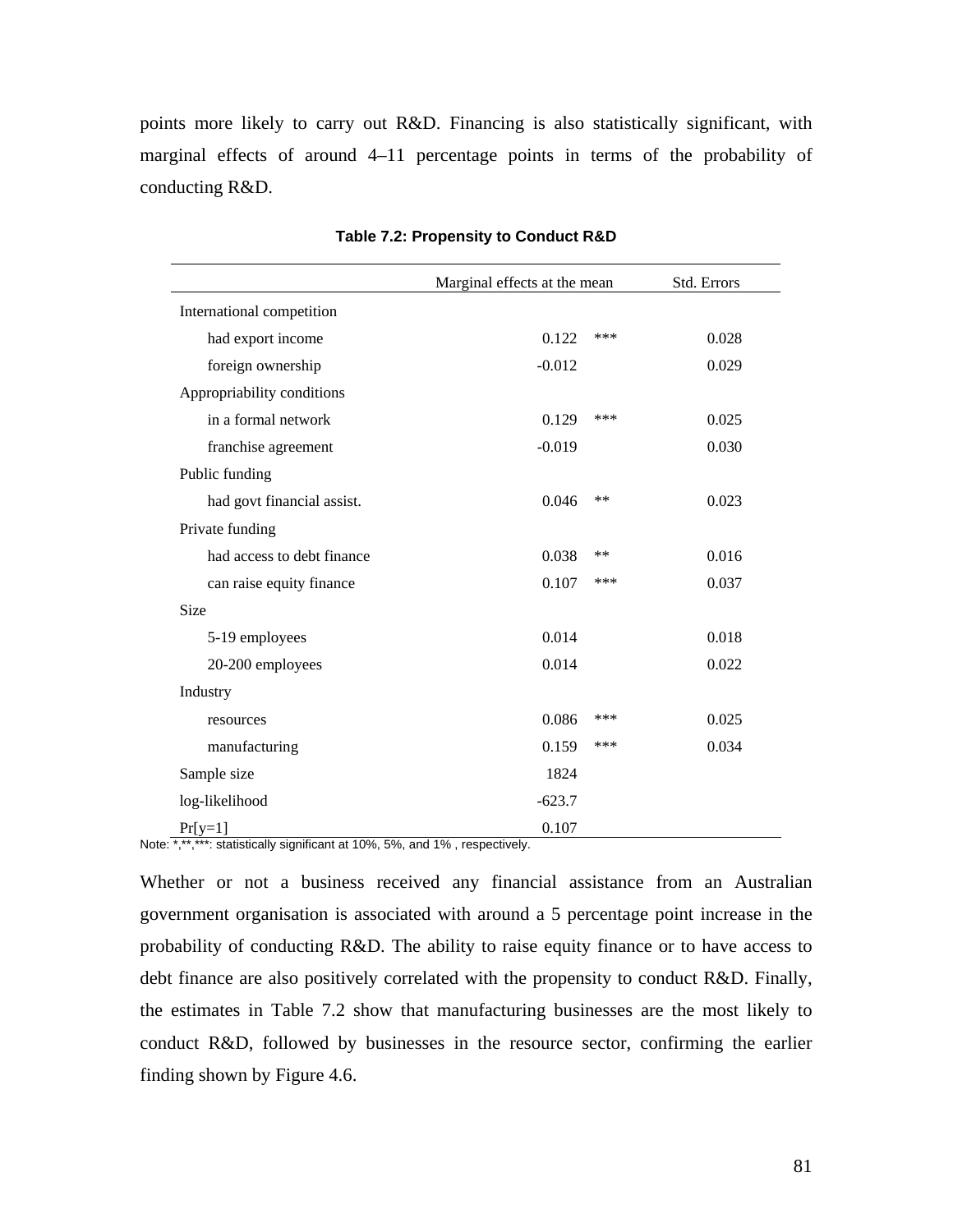Table 7.3 presents the estimated marginal effects of R&D investment, capital purchase intensity, appropriability conditions, and demand-pull factors on the propensity to produce product innovation and process innovation. These estimates were obtained from instrumental variable probit regressions of equations 7.2.a and 7.2.b using the predicted probability of R&D estimated earlier (equation 7.1) as the instrument for R&D investment.<sup>33</sup> Apart from the dependent variable, equations 7.2.a and 7.2.b differ in that the second equation includes investment intensity as one of the regressors on the assumption that capital purchases might be complementary to the introduction of operational process innovation, but not to product innovation (Griffith *et al.* 2006).

From Table 7.3, R&D investment is the most important factor (statistically and economically) for innovation. Businesses with any R&D are associated with more than a 50 percentage point higher probability of introducing either type of innovation. As hypothesised, capital purchases are positively correlated with the likelihood of introducing process innovations. Finally, joint R&D appears to be an important determinant of process innovation, much more important than all other factors beside  $R&D.<sup>34</sup>$ 

Finally, Table 7.4 provides the regression estimates of the effects of innovation on business performance (equation 7.3) using the predicted probabilities to introduce product or process innovation as the instruments for innovation outputs. Overall, the expected positive correlation between innovation and performance (as proxied by sales per employee or value added per employee) is weak statistically. Only product innovation is statistically significant at the 10 per cent significance level—businesses with product innovation are almost twice as productive.<sup>35</sup> One possible reason for the imprecise effects of innovation is that performance measures are based on aggregated categories of employment (1–4, 5–19, 20–200) as opposed to the actual level of employment. The most

<sup>&</sup>lt;sup>33</sup> Other studies usually used R&D intensity instead of R&D propensity. Unfortunately, R&D intensity is not available in the BLD data.

<sup>&</sup>lt;sup>34</sup> The strong relationship between joint  $R&D$  and the probability to innovate appears to be case for product innovation as well. However, the estimate for production innovation is too imprecise to draw any statistically meaningful conclusion.

<sup>&</sup>lt;sup>35</sup> As noted earlier, the estimated magnitude needs to be interpreted with caution given the quality of the data and the fact that the simple labour productivity is defined in terms of sales (that is, more of a measure of revenue productivity as opposed to output productivity).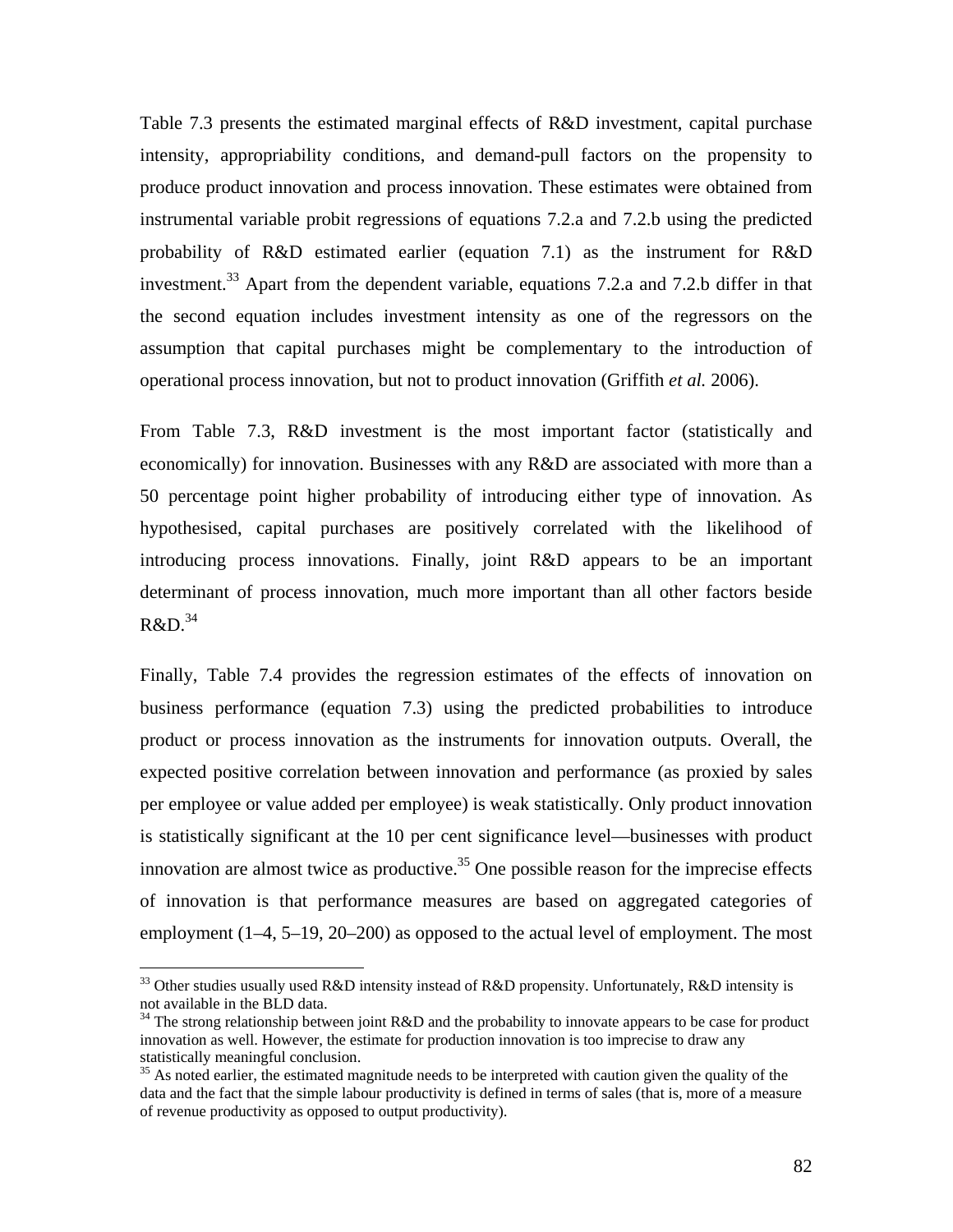significant factors determining performance appear to be firm size and age, indicating the importance of firm heterogeneity factors that would be more appropriately addressed in a longitudinal analysis once the data are available.

|                            | Product Innovation              |        | Process Innovation |                                 |      |            |
|----------------------------|---------------------------------|--------|--------------------|---------------------------------|------|------------|
|                            | Marginal effects at<br>the mean |        | Std. Error         | Marginal effects<br>at the mean |      | Std. Error |
| Propensity to do R&D       | 0.512                           | ***    | 0.126              | 0.513                           | ***  | 0.164      |
| Investment intensity       |                                 |        |                    | 0.014                           | ***  | 0.006      |
| Appropriability conditions |                                 |        |                    |                                 |      |            |
| in a formal network        | $-0.008$                        |        | 0.030              | $-0.008$                        |      | 0.040      |
| franchise agreement        | 0.064                           |        | 0.049              | $-0.053$                        |      | 0.047      |
| joint R&D                  | 0.095                           |        | 0.064              | 0.216                           | $**$ | 0.088      |
| Demand pull                |                                 |        |                    |                                 |      |            |
| environmental barriers     | 0.022                           |        | 0.028              | 0.046                           |      | 0.034      |
| uncertain demand           | 0.002                           |        | 0.033              | 0.066                           |      | 0.050      |
| regulation barriers        | $-0.004$                        |        | 0.027              | 0.015                           |      | 0.034      |
| Size                       |                                 |        |                    |                                 |      |            |
| 5-19 employees             | 0.044                           | $\ast$ | 0.025              | 0.050                           |      | 0.034      |
| 20-200 employees           | 0.062                           | $***$  | 0.030              | 0.080                           | ∗    | 0.042      |
| Industry                   |                                 |        |                    |                                 |      |            |
| resources                  | $-0.065$                        | $**$   | 0.027              | $-0.040$                        |      | 0.037      |
| manufacturing              | $-0.042$                        |        | 0.034              | $-0.022$                        |      | 0.050      |
| Sample size                | 1415                            |        |                    | 893                             |      |            |
| log-likelihood             | $-610.8$                        |        |                    | $-393.1$                        |      |            |
| $Pr[y=1]$                  | 0.158                           |        |                    | 0.166                           |      |            |

| Table 7.3: Propensity to Introduce Product or Process Innovation |  |  |  |  |  |  |  |
|------------------------------------------------------------------|--|--|--|--|--|--|--|
|------------------------------------------------------------------|--|--|--|--|--|--|--|

Note: \*,\*\*,\*\*\*: statistically significant at 10%, 5%, and 1% , respectively.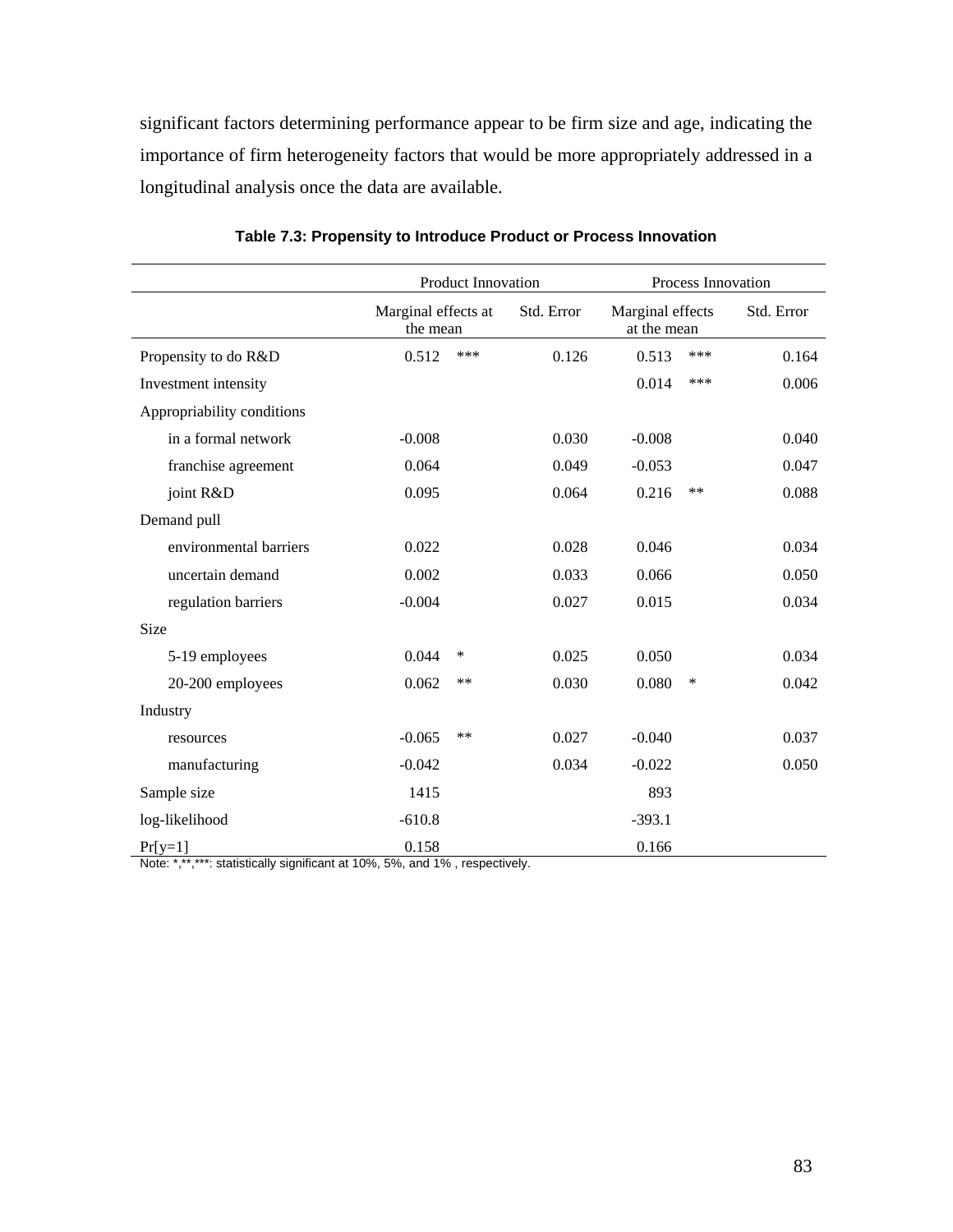|                              |             | Sales per employee |            |             |       | Value added per employee |
|------------------------------|-------------|--------------------|------------|-------------|-------|--------------------------|
|                              | Coefficient |                    | Std. Error | Coefficient |       | Std. Error               |
| Investment intensity         | 0.234       | ***                | 0.026      | 0.226       | ***   | 0.029                    |
| Innovation                   |             |                    |            |             |       |                          |
| process innovation           | 0.106       |                    | 0.882      | 0.521       |       | 0.978                    |
| product innovation           | 1.903       | $\ast$             | 1.143      | 0.413       |       | 1.301                    |
| Market structure             |             |                    |            |             |       |                          |
| captive market <sup>36</sup> | $-0.359$    | ***                | 0.131      | $-0.073$    |       | 0.148                    |
| market share 10-50%          | 0.093       |                    | 0.092      | 0.090       |       | 0.100                    |
| market share 50% or more     | 0.055       |                    | 0.134      | 0.244       | $***$ | 0.119                    |
| Age                          |             |                    |            |             |       |                          |
| $5-10$ years                 | 0.493       | ***                | 0.155      | 0.669       | ***   | 0.189                    |
| $10-20$ years                | 0.669       | ***                | 0.136      | 0.677       | ***   | 0.171                    |
| 20 years                     | 0.723       | ***                | 0.131      | 0.730       | ***   | 0.163                    |
| Size                         |             |                    |            |             |       |                          |
| 5-19 employees               | $-0.303$    | ***                | 0.115      | $-0.265$    | $***$ | 0.128                    |
| 20-200 employees             | $-0.849$    | ***                | 0.132      | $-0.731$    | ***   | 0.142                    |
| Industry                     |             |                    |            |             |       |                          |
| Resources                    | $-0.533$    | ***                | 0.122      | $-0.464$    | ***   | 0.148                    |
| Manufacturing                | $-0.007$    |                    | 0.141      | 0.134       |       | 0.133                    |
| Sample size                  | 767         |                    |            | 701         |       |                          |
| R-squared                    | 0.254       |                    |            | 0.239       |       |                          |
| E[y]                         | 11.3        |                    |            | 10.3        |       |                          |

#### **Table 7.4: Productivity Equation**

Note: \*,\*\*,\*\*\*: statistically significant at 10%, 5%, and 1% , respectively.

## **7.5 Comparison with other countries**

1

Table 7.5 compares the estimated productivity-innovation elasticity of Australian SMEs with those in other countries. Note that because of variation in data definitions and model specifications, this comparison should be interpreted as indicative of similarities in the direction (sign) of the correlation rather than similarities (or differences) in the magnitudes. For example, Crépon *et al.* (1998) and Janz *et al.* (2003) used an analytical framework which allows for feedbacks from productivity into the innovation equations

<sup>&</sup>lt;sup>36</sup> captive market = 1 if the firm answered 'Captive market/no effective competition' to the question "How" many competitors did this business have during the year."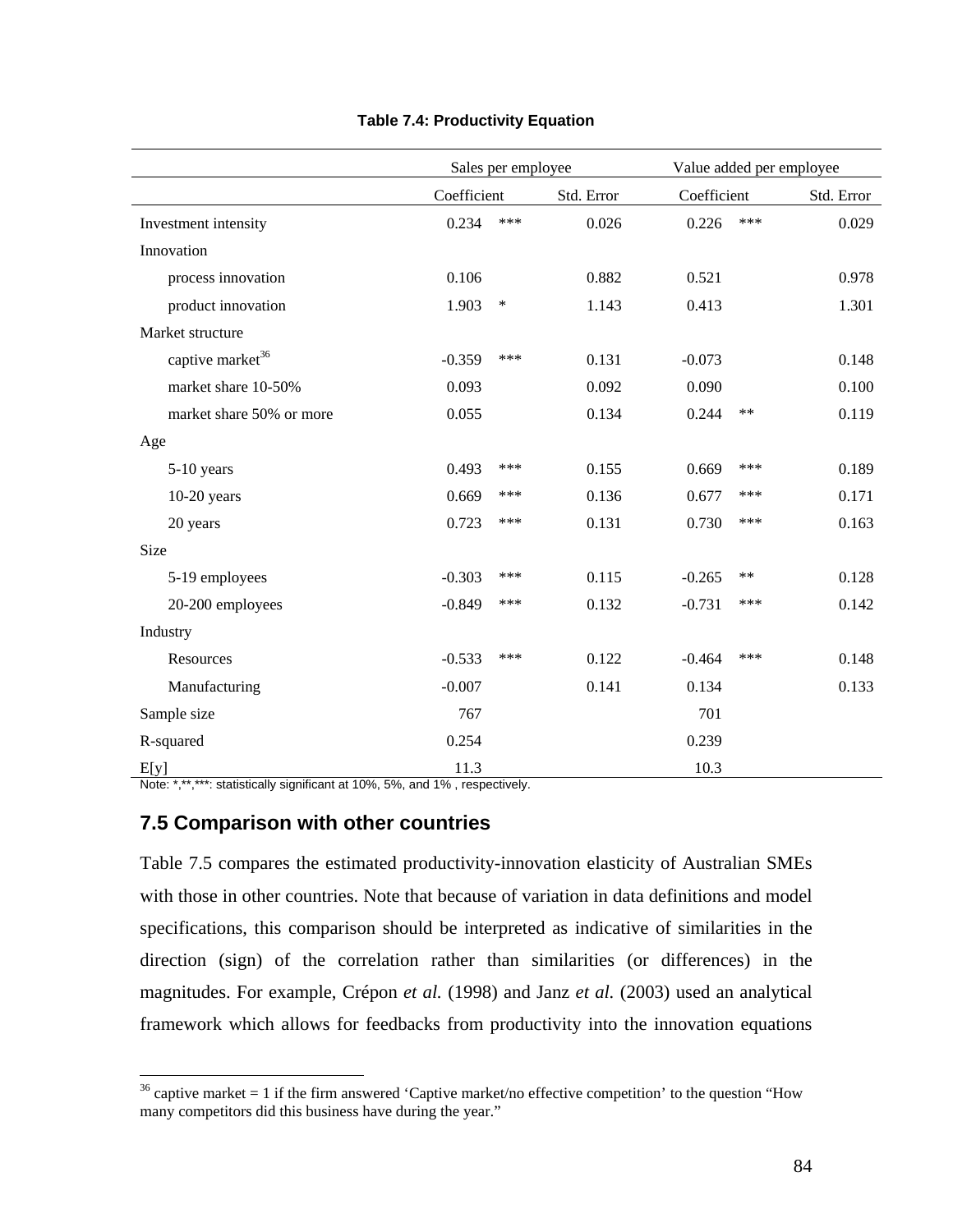and/or controls for firm heterogeneity via fixed effects panel estimation (such as Chudnovsky *et al.* 2006).

It is clear from Table 7.5 that the relationship between innovation and performance varies according to study, which may reflect the specific country, industry or time effects across countries, across industries and within industry but across time, even when the data and the model used to estimate the relationship is almost identical (such as Griffith *et al.* 2006). As in other countries, the link between product innovation and productivity is more important in Australia than that between process innovation and productivity. In terms of magnitude, the extremely high elasticity estimated for Australia reflects a number of potential sources of bias. First, unlike most of the other studies, we do not use R&D intensity as an input measure in the innovation equation. Therefore, the estimated elasticity may capture firm-level variation. Second, our measure of productivity is very noisy due to the use of grouped employment data. The noise is reflected in the standard errors of the estimates. Finally, we do not control for firm fixed-effects or any feedback effects. Thus, because of the cross-section nature of our estimation and the omissions of the feedback effects, the results are merely correlation rather than causation and should be interpreted accordingly.<sup>37</sup>

| Country   | Study                           | <b>Size</b> | Productivity measures    | Elasticity        |                          |
|-----------|---------------------------------|-------------|--------------------------|-------------------|--------------------------|
|           |                                 |             |                          | Product<br>Innov. | <b>Process</b><br>Innov. |
| Australia | (This report)                   | <b>SMEs</b> | Sales per employee       | 190.3%            | $\mathbf{n}$ s           |
|           |                                 |             | Value added per employee | <sub>ns</sub>     | ns                       |
| Argentina | Chudnovsky et al. $(2006)^{38}$ | Mfg. firms. | Sales per employee       | <sub>ns</sub>     | 17.7%                    |
|           |                                 |             |                          |                   |                          |

| Table 7.5: Innovation Elasticity of Firm Productivity Across Countries |  |  |  |  |
|------------------------------------------------------------------------|--|--|--|--|
|------------------------------------------------------------------------|--|--|--|--|

 $37$  This limitation is not unique to this report. Most of the studies summarised in Table 7.5 use the same recursive structure or cross-sectional setup. One way to pin down the direction of causality is to estimate the systems presented in equations 7.1–7.3 simultaneously, with appropriate lag structures and feedback effects being included. To do this requires a complete longitudinal database with all of the relevant variables present in the data. In Table 7.5, the studies which adopted such approach include Crépon et al. (1998), Janz et al. (2003), and Chudnovsky et al. (2006).

<sup>&</sup>lt;sup>38</sup> In this study, three types or innovation dummy variables are used: process only, product only, and process and product. The results compared are those of process or product only. The overall innovation elasticity is 13%.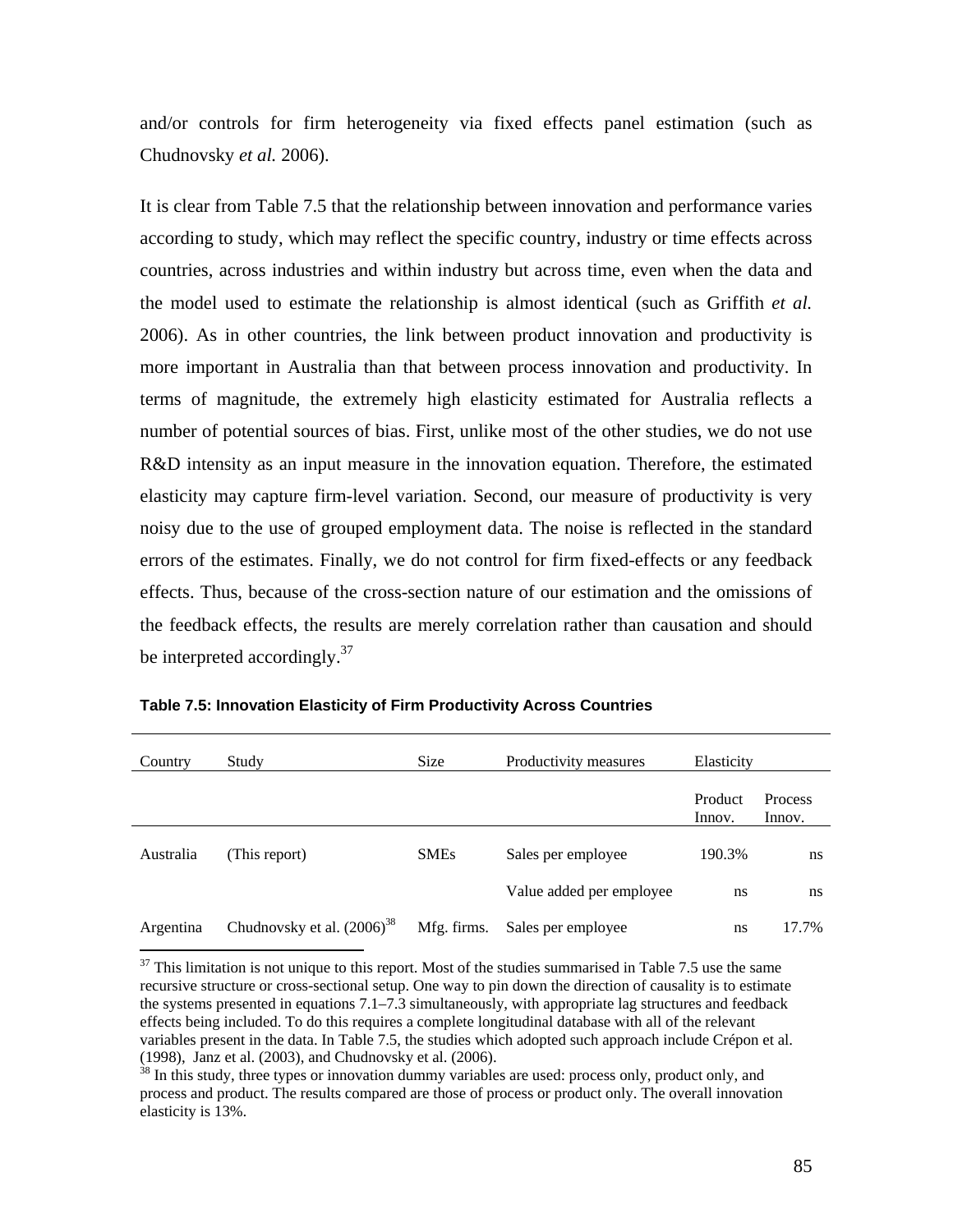| Chille  | Benavente (2006) <sup>39</sup> | Mfg. firms                                                           | Value added per employee | 17.9%  |        |
|---------|--------------------------------|----------------------------------------------------------------------|--------------------------|--------|--------|
| China   | Jefferson et al. (2006)        | Medium &<br>large firms                                              | $TFP^{40}$               | 3.5%   |        |
| France  | Crépon et al. (1998)           | Mfg firms                                                            | Value added per employee | 6.5%   |        |
| France  | Griffith et al. (2006)         | All                                                                  | Sales per employee       | 6.0%   | 6.9%   |
| France  | Mairesse & Robin $(2009)^{41}$ | Mfg CIS3                                                             | Sales per employee       | 57.0%  | 112.0% |
| France  | Mairesse & Robin (2009)        | Mfg CIS4                                                             | Sales per employee       | 109.0% | ns     |
| France  | Mairesse & Robin (2009)        | Service<br>CIS4                                                      | Sales per employee       | 375.0% | 144.0% |
| Germany | Janz et al. (2003)             | Knowledge<br>intensive<br>$mfg$<br>$\widetilde{\mathrm{firms}}^{42}$ | Sales per employee       | 26.9%  |        |
| Germany | Griffith et al. (2006)         | All                                                                  | Sales per employee       | ns     | ns     |
| Italy   | Parisi et al. $(2006)^{43}$    | Large                                                                | <b>TFP Growth</b>        | ns     | ns     |
| Spain   | Griffith et al. (2006)         | All                                                                  | Sales per employee       | 17.6%  | ns     |
| Sweden  | Lööf and Heshmati (2002)       | All                                                                  | Value added per employee | 12.8%  |        |
| Sweden  | Janz et al. (2003)             | Knowledge<br>intensive<br>mfg<br>firms <sup>44</sup>                 | Sales per employee       | 29.0%  |        |
| UK      | Griffith et al. (2006)         | All                                                                  | Sales per employee       | 5.5%   | ns     |

Note: ns = not statistically significant

 $39$  The estimated elasticity corresponds to percentage change in productivity per one percent change in innovation intensity (number of sales-weighted innovations).

<sup>&</sup>lt;sup>40</sup> Total factor productivity.

<sup>&</sup>lt;sup>41</sup> This study compares different waves of the Community Innovation Survey (CIS) data for France. In the analysis, product and process innovation is an additional innovation variable included in the productivity equation.

<sup>&</sup>lt;sup>42</sup> These are firms in the chemistry and pharmaceuticals, machinery and equipment, office machinery and computers, electrical and communication equipment, medical, precision and optical instruments as well as transport equipment industries.

<sup>&</sup>lt;sup>43</sup> The elasticities are statistically significant (particularly process innovation) if each type of innovation enters the regression separately.

<sup>&</sup>lt;sup>44</sup> These are firms in the chemistry and pharmaceuticals, machinery and equipment, office machinery and computers, electrical and communication equipment, medical, precision and optical instruments as well as transport equipment industries.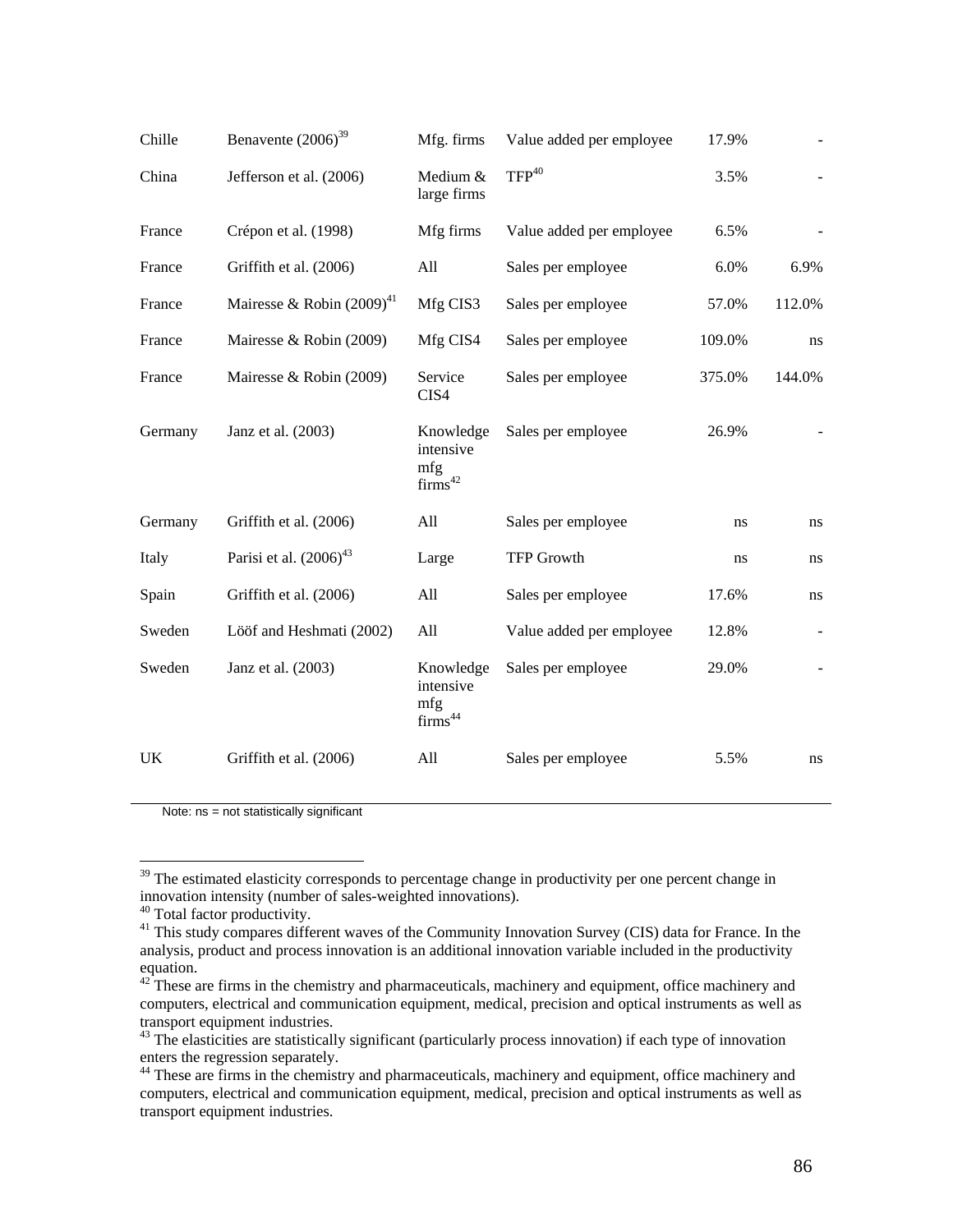## **8. Concluding Remarks and Policy Implications**

Given the importance of innovation as a determinant of aggregate productivity growth, it is surprising that Australia is a long way behind Europe and America in terms of analysing the causes and effects of innovation. Part of the reason for this has been the lack of available data on firm-level innovative activity in Australia. Governments can affect this process of change via rigorous, evidence-based industry policy. This report aims to undertake a systematic analysis of the characteristics of innovative firms in Australia, with a special focus on the manufacturing industry. To achieve this, we have used data from the Business Longitudinal Database (and the BLS 1994-97), IBISWorld, the Australian Inventor Survey, and the IPRIA R&D Scoreboard. Although we have made a small step forward in this direction, there are still some obvious data limitations which hinder a comprehensive analysis of the effects of innovation on productivity at the firm level.

With this important caveat in mind, we nonetheless find some interesting results which should provide a good basis for developing the evidence base required for sound innovation policy. In particular, we note that one of the hallmarks of sound innovation policy is that it identifies the 'best' firms which to assist. This is not simply a question of indemnifying those firms that are in financial distress. It involves understanding the conditions under which government assistance can aid the development and commercialisation of new technologies; how informal networks and collaboration can nurture the environment in which Australian firms conduct their innovative activities; and the barriers posed by the inability of firms to finance their innovative activities. These are the issues which form the heart of the analysis presented in this report.

One of the most important findings we make in this report relates to the persistence of innovation. More than half of innovating firms in the services industry group are 'onetime' innovators, while around half of innovators in the resources industry group are 'sporadic' innovators. In contrast, there is a much higher proportion of 'persistent' innovation in the Manufacturing industry group. Over and above this, we find that innovation is very concentrated in that 'persistent' innovators account for the bulk of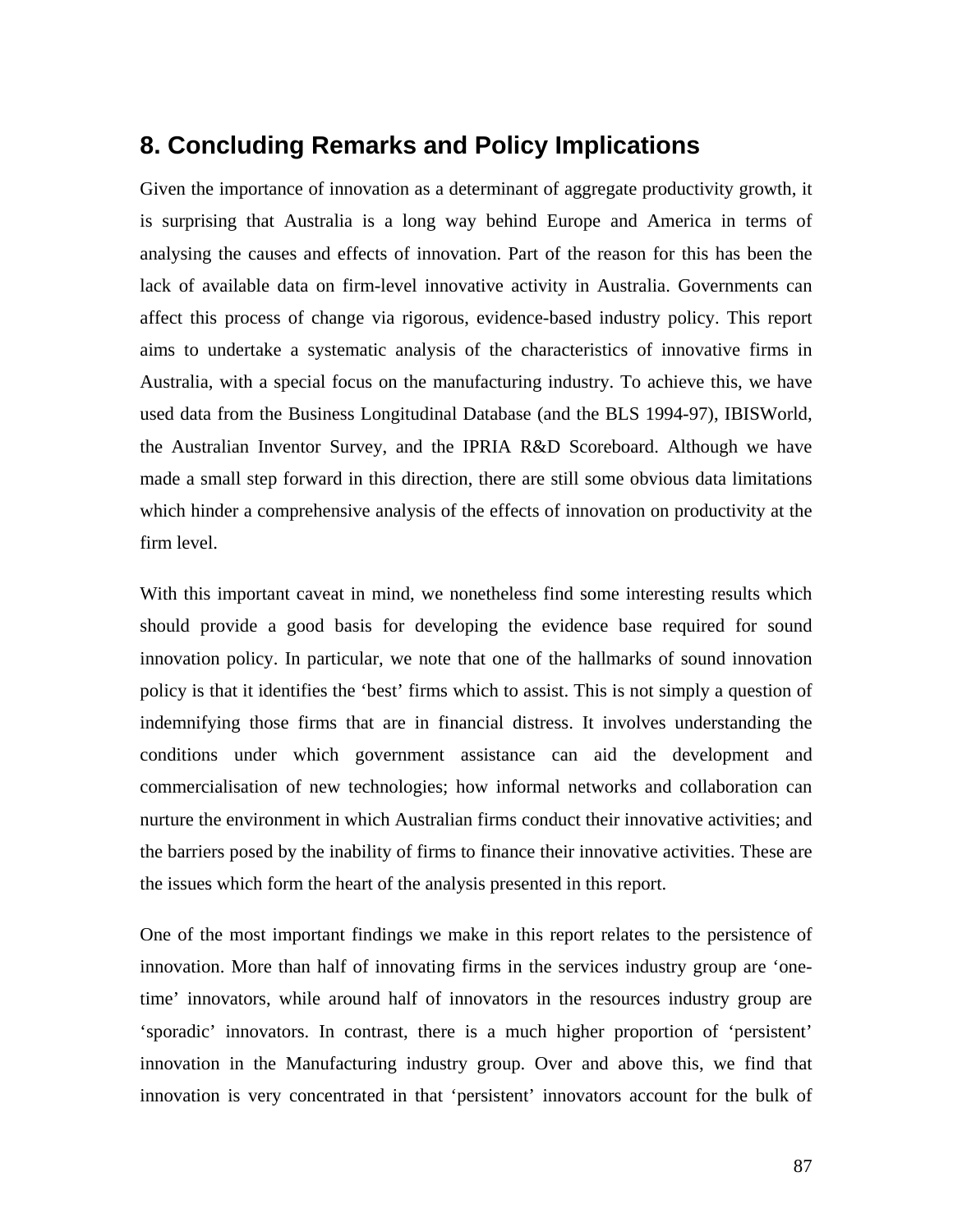innovative activity in each industry. Given that there is strong evidence suggesting that persistence of innovation is an important characteristic of successful firms, this suggests that the causes of persistence in innovation in Manufacturing (and the lack of it in the services and resources industries) is worthy of further investigation.

Another consideration of increasing policy importance relates to the creation of conditions conducive to nurturing collaboration between innovative firms (or between buyers and sellers of technology). Much of the recent evidence in the international literature suggests that informal networks are an important determinant of successful commercialisation. In our analysis we find that 'finding a partner' was a commonly-cited barrier to commercialising Australian inventions. The exception to this was in the manufacturing industry group where uncertainty over the ability of their IP to prevent infringement and the feasibility of the technology were the most commonly-cited problems.

Although much of the analysis undertaken in this report is simple, descriptive analysis, we also undertook some more sophisticated econometric analysis using simultaneous equations. In estimating this model, we attempt to understand the relationships between R&D, innovation and productivity in three stages. Drawing conclusions from this part of the report must be undertaken caution due to the absence of R&D information for all three years of the study, making a proper longitudinal analysis unfeasible. Nevertheless, some important tentative observations can be made. First, we find that whether or not a business received any financial assistance from the Australian Government is associated with around a 5 percentage point increase in the probability of conducting R&D. This suggests that government financial assistance can play a role in stimulating R&D activity. Although it is unclear what form this government assistance takes (R&D grants or simply assistance for firms in distress), this is important information. Second, we find that the correlation between innovation and productivity is weak: at the 10 per cent significance level, we find that businesses with a product innovation are almost twice as productive. However, this issue can only be fully investigated with more comprehensive panel data, and this cannot be attained without the incorporation of additional R&D information into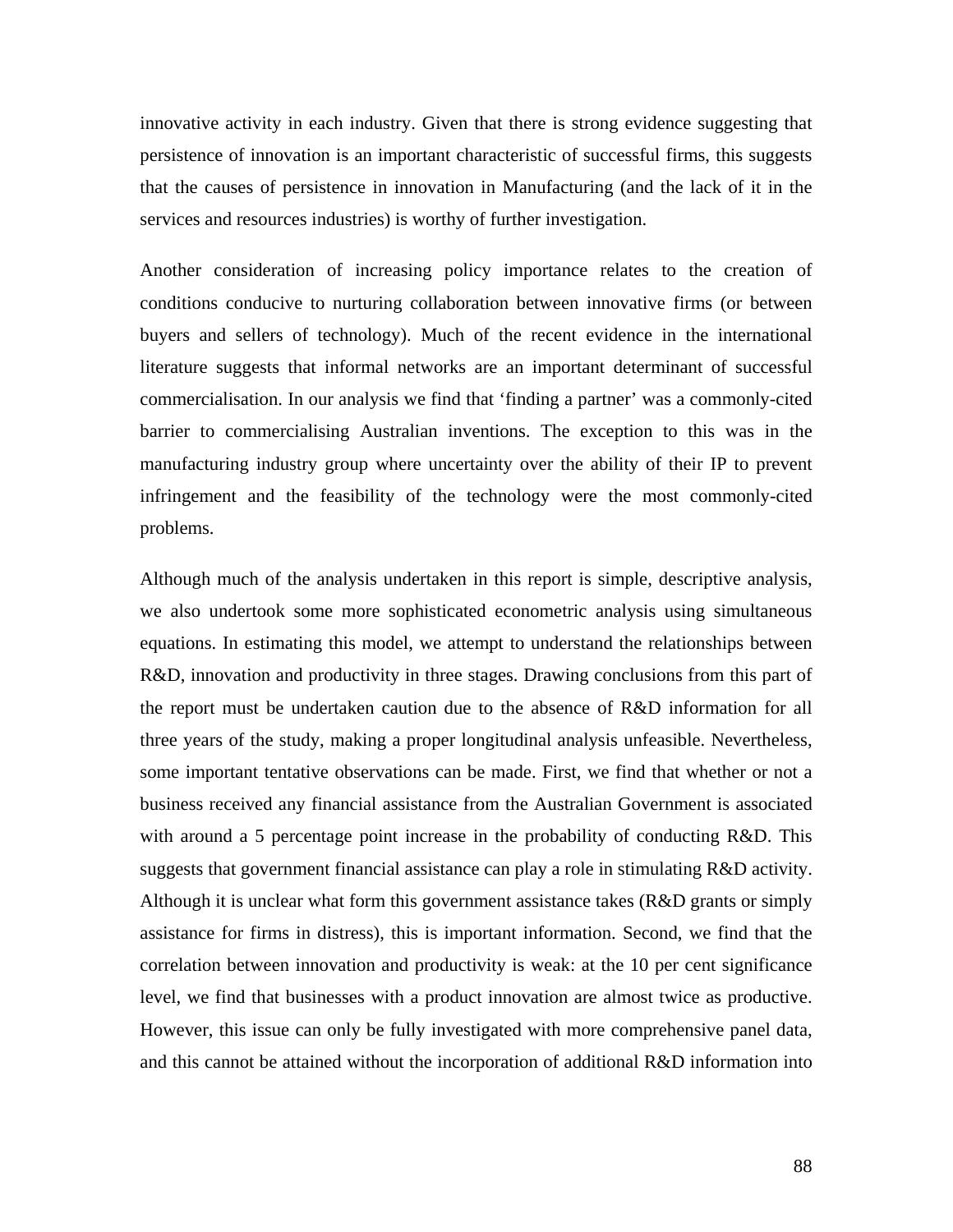the BLD; linking available firm level R&D data to productivity data for all years in the BLD thus becomes an urgent issue.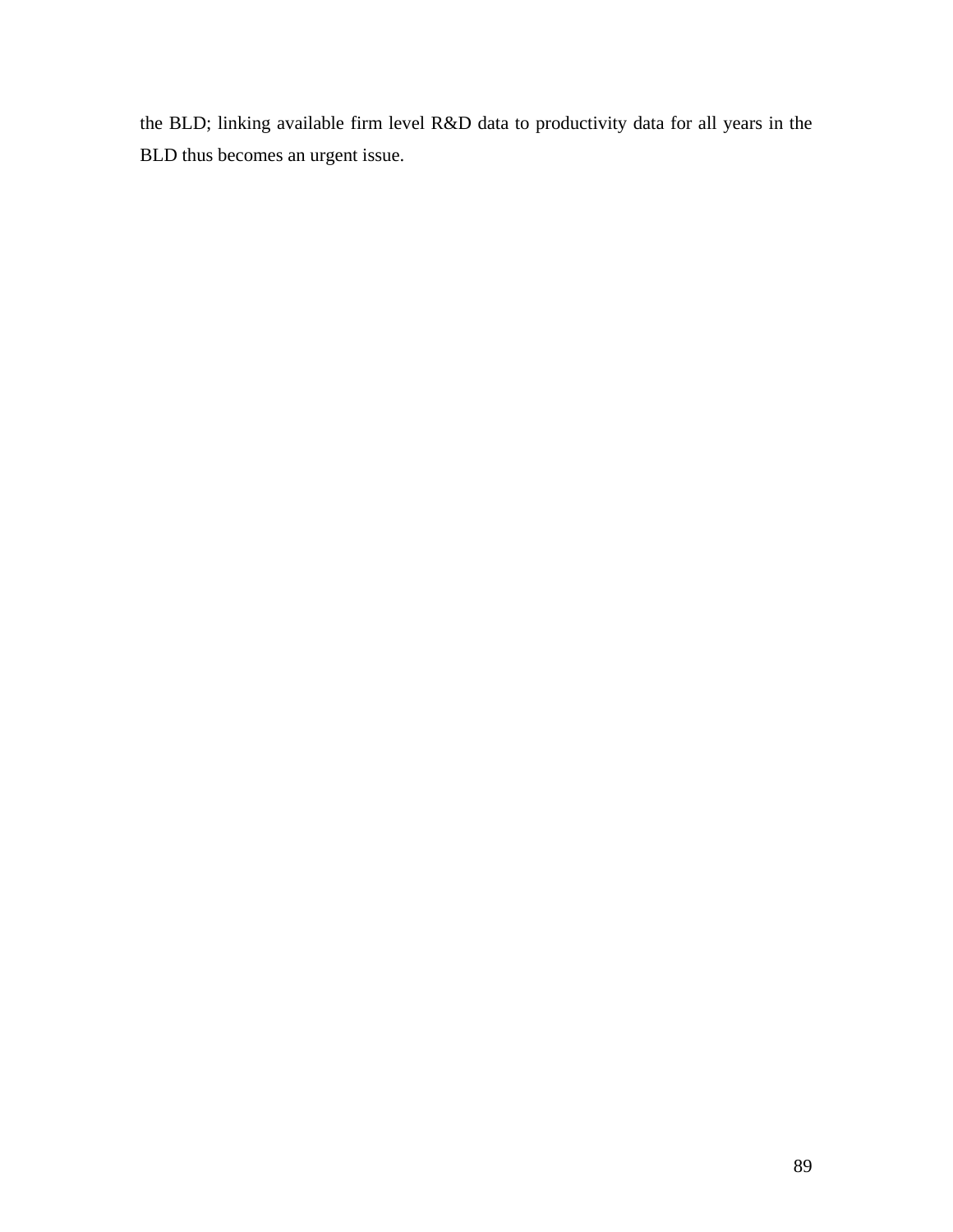# **Appendix 1: Data Notes**

This report utilises firm level data obtained from the following five sources:

- 1. ABS Business Longitudinal Databases (BLD) confidentialised unit record file (CURF) of two firm panels, annually from 2004–05 to 2006–07.
- 2. IPRIA R&D and IP Scoreboard, annually from 1998 to 2007.
- 3. Melbourne Institute Australian Inventor Survey Database, 2007.
- 4. European Commission (EC)'s EU Industrial R&D Investment Scoreboard, annually from 2004 to 2008.
- 5. United Kingdom (UK) R&D Scoreboard, annually from 2004 to 2008.

Each of these data sources is explained in further detail in the subsequent appendices. In this appendix, we highlight some important factors for consideration in order to ensure that correct interpretations are drawn from the comparative descriptions within this report.

### **Sample coverage**

#### *Large firms*

As explained in Chapter 5, we use IPRIA Scoreboard data to provide descriptive analyses of large Australian firms. These large firms are defined as firms with annual total revenues of at least \$50 million. While some of them may have less than 200 employees, we think it would be inappropriate to classify them as SMEs. More importantly, we note that while in the charts for large enterprises in Chapter 4 we have a  $\langle 200 \rangle$  employee classification, one should not compare this group directly to the SME group constructed using the BLD data, even though the BLD sample consists of only businesses with less than 200 employees.

As detailed in Appendix 3, the data source of large firms reported in the IPRIA Scoreboard and used in this report, IBISWorld enterprise database, includes all large Australian enterprises, profit and not-for-profit, in all sectors including Education, and Government services. However, in this report, we exclude sectors such as Education and Government services when we make comparisons with small and medium firms based on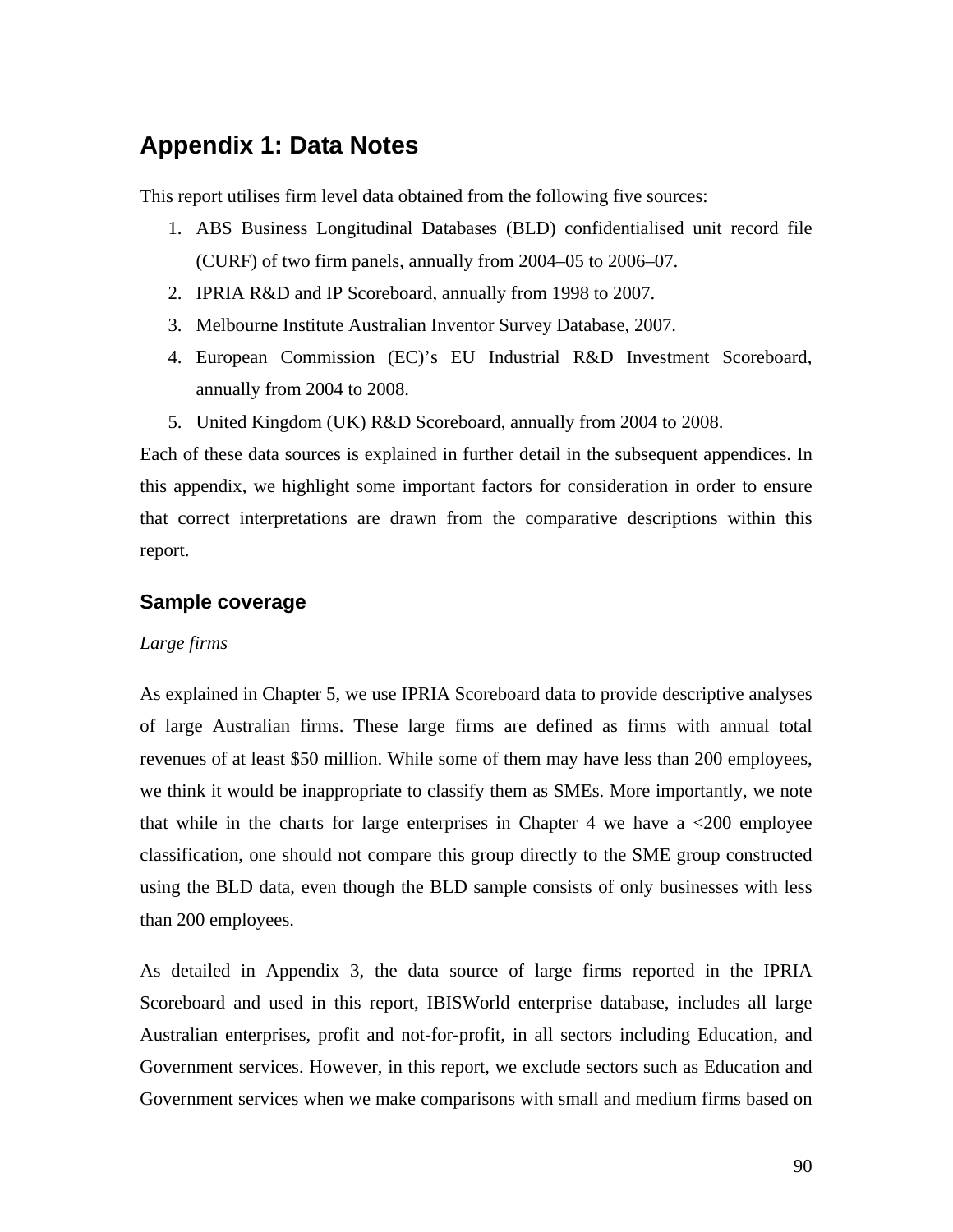the BLD data, or large, top-R&D performing firms based on the EC or UK Scoreboard data, because these sectors are excluded from those comparison databases.

#### *Small and medium firms*

As detailed in Appendix 2, the BLD data specifically exclude large (200+ employees) and/or complex enterprises and not-for-profit entities. In addition, BLD does not cover government enterprises, educational institutions and many sectors (such as Finance and Insurance) which are excluded because of the size and/or complexity restrictions. Consequently, we use the BLD data to provide descriptive analysis of small and medium sized enterprises (SMEs). In theory, we should be able to identify the overlapping firms between the IPRIA Scoreboard data and BLD data, namely those BLD firms which have more than \$50 million in annual revenues, and then combine them with the IPRIA Scoreboard data for inclusion in the analysis of large enterprises. However, ABS CURF data access restrictions prohibit us from doing this.

#### *Top R&D performers*

There are other sample coverage issues arising from the use of data from multiple sources which may affect the findings from our comparative analyses of innovative activities by Australian, European (EU), and UK enterprises. In particular, unlike the IPRIA Scoreboard data which can be treated as containing the whole population of large Australian enterprises, by design the EC and UK Scoreboards contain only the top R&D performing European and UK enterprises. Thus, if we compare level variables, such as the average amount of R&D expenditures, we would expect that Australian firms would rank poorly. To a lesser extent, intensity variables such as R&D per sales may also be affected.

However, although the IPRIA Scoreboard data contain the whole population of large Australian enterprises, R&D reporting is not mandatory and only around 10 per cent of the enterprises have non-missing observations on R&D expenditures. If we assume that firms with larger R&D expenditures are more likely to 'voluntarily' report these expenditures in their annual reports, then arguably the IPRIA Scoreboard data can be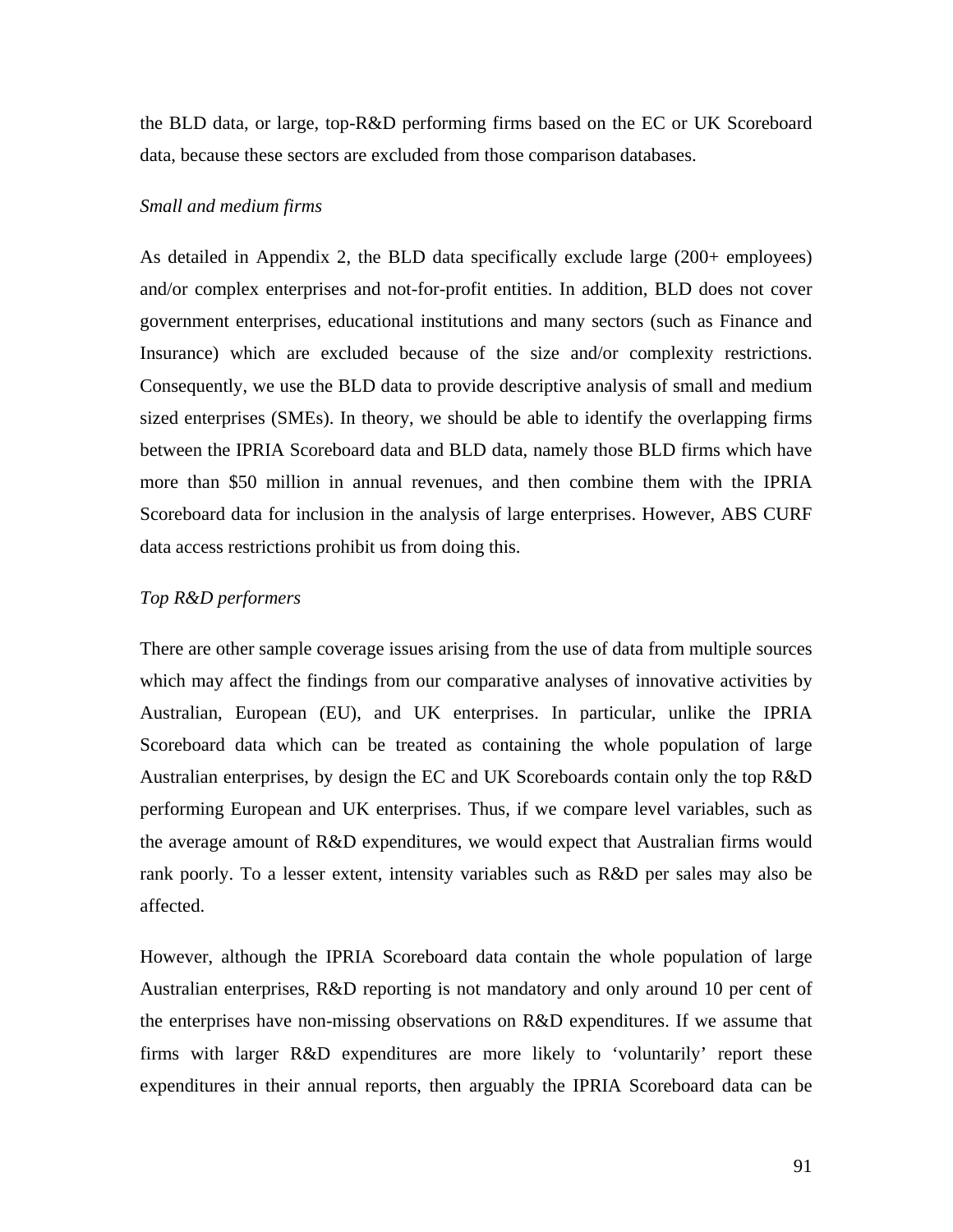treated as containing only the top Australian R&D performers. Thus, one can interpret the findings from the comparative analysis as indicative of the top R&D performers in each region.

#### *Industry*

The BLD data provide only a single digit industry classification. This forces us to conduct our analysis in terms of three primary industry groupings: Resources, Manufacturing and Services, even when more detailed classification is available for the large firms. Under resources are A (Agriculture, forestry and fishing) and B (Mining); whereas manufacturing includes those firms with C (Manufacturing) as the reported industry division in the BLD data. Finally, services include E (Construction), F (Wholesale trade), G (Retail trade), H (Accommodation, cafes and restaurants), I (Transport and storage), J (Communication services), L (Property and business services), P (Cultural and recreational services), and Q (Personal and other services).

However, for large enterprise analyses based on IPRIA, EC and UK Scoreboard data services also include Financial services which are not covered by the BLD, but exclude Government organisations, such as CSIRO, since the EC and UK Scoreboards exclude such organisation. This is done because we believe the value of more complete comparisons with EU and UK firms for the service industry is more important than ensuring as similar industry coverage as possible with the BLD data. In fact, in the case of large enterprises, it is not possible to follow BLD's exclusion of complex businesses.

### **Type of information and Definition**

Another important data issue arises from the variation in the types information recorded and how they are defined. One of the most important restrictions in the BLD data includes the lack of information on the amount of R&D expenditures. Second, the BLD data define innovation rather loosely as the introduction of new goods, processes, or organisation where 'new' can be either new-to-the-firm or new-to-the-world. In contrast, the innovation measure we use for large firms is based on the IPRIA Scoreboard's IP rights applications (patent/design, and trade marks) data which are more consistent with the new to the world interpretation. As a result, it is relatively 'harder' for the large firms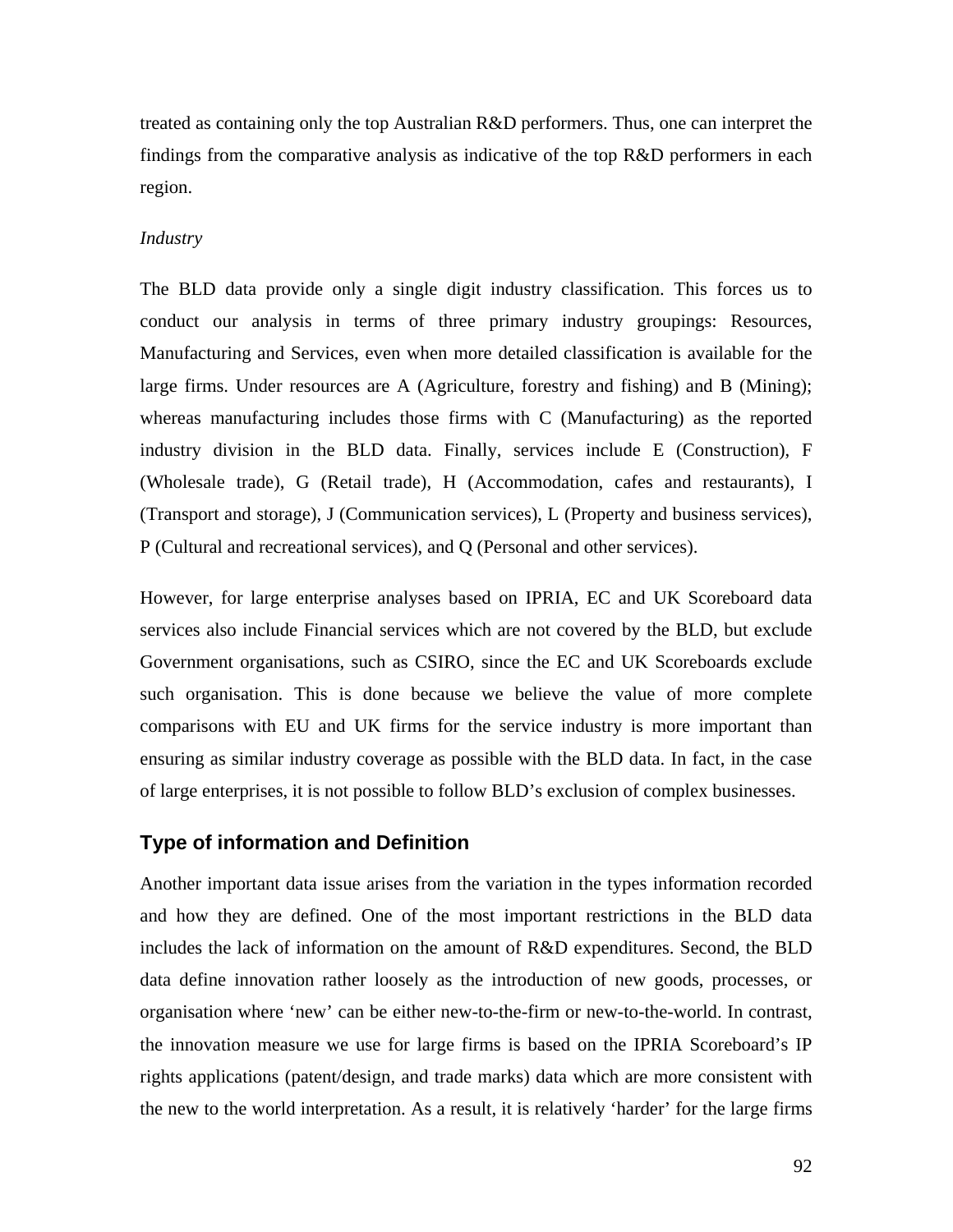to be classified as innovators, and one needs to be cautious in making direct comparisons of innovation activities between the SMEs (based on BLD) and the large enterprises (based on IPRIA's Scoreboard).

With respect to the EU and UK Scoreboard data, there are two main concerns arising from differences in the way industries are classified and how financial information is recorded, particularly with respect to R&D expenditure. In terms of industry classification and the definition of R&D expenditures, the EU and UK Scoreboards are relatively consistent with each other. However, industry classification in the IPRIA Scoreboard data is not as detailed as in the other two Scoreboards, and it is unclear what constitutes R&D expenditures as reported in the IBISWorld entrerprise finance database on which the IPRIA Scoreboard was based. Therefore, one needs to take these considerations into account when making direct comparisons of innovative performance by Australian large enterprises and EU and UK enterprises.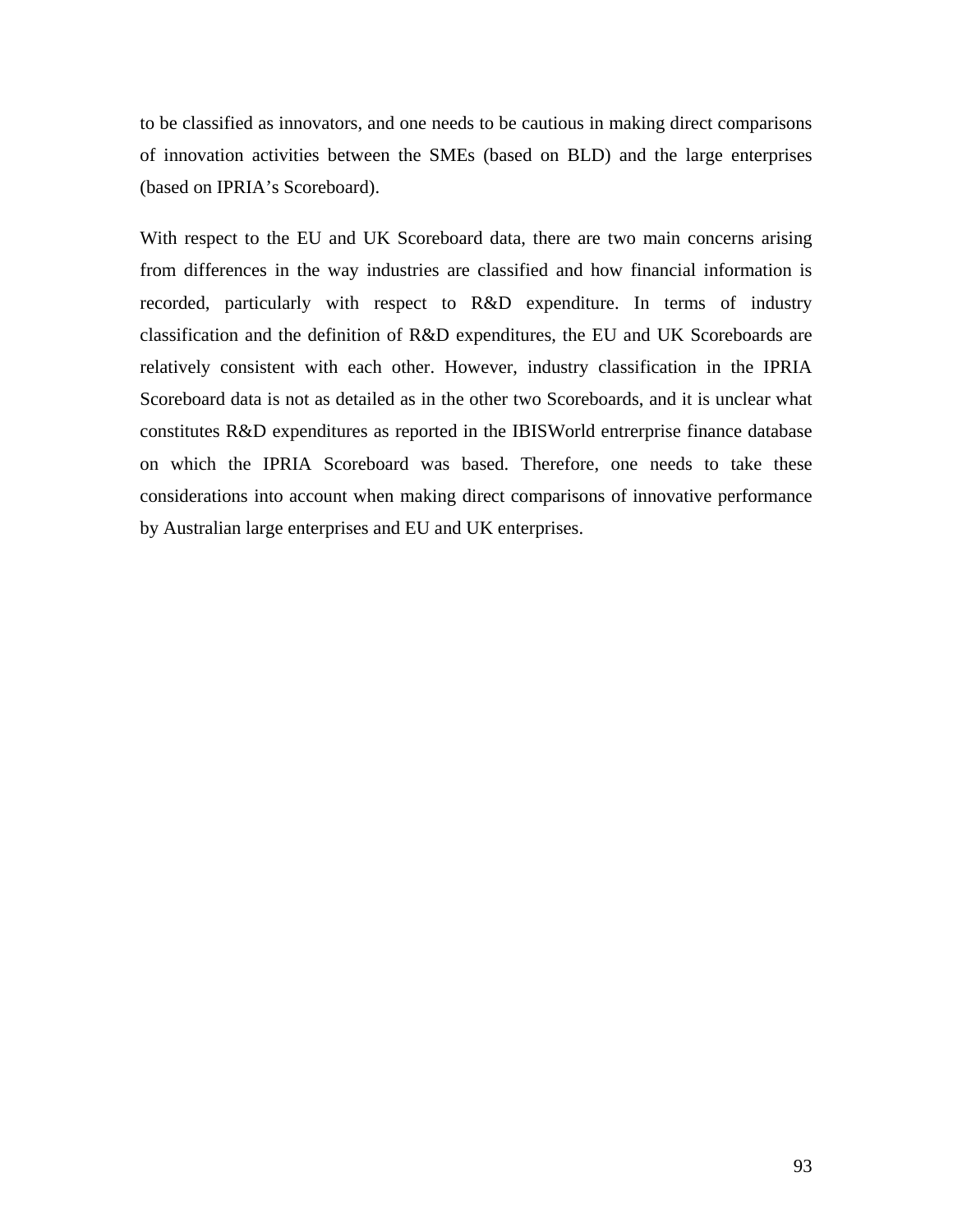## **Appendix 2: ABS Business Longitudinal Database (BLD)**

The BLD database we use is from the first CURF edition which contains two panels of around 3,000 small and medium businesses (ABS 2007a and 2007b). The first panel provides annual information for 2004–05, 2005–06 and 2006–07 financial years, while the second panel provides annual information for 2005–06 and 2006–07 financial years. The BLD database provide a range of information, including business characteristics (e.g. business structure, markets and competition, financing arrangements, innovation, barriers to business activity, IT use) and a set of financial information (sourced from the Business Activity Statements and Business Income Tax reported to the ATO).

One main restriction of the BLD data is that it is limited to simple businesses with less than 200 employees (including non-employers). In other words, the BLD does not include complex businesses and large Australian businesses, which suggests that a large proportion of the innovation puzzle is missing from the BLD. Moreover, the BLD only covers a limited set of industries; many important industries—including Government administration, Education, Health, Utilities—are excluded from the data.

The other important restriction of the BLD data is that while the same businesses in each panel are observed in more than one period, because of omissions of relevant questions over time, often it is not possible to conduct proper longitudinal analyses. For example, for the 2004–05 financial year, businesses were asked whether or not they carried out any research and experimental development. However, the exact same question was not asked in the two following financial years: 2005–06 and 2006–07. For 2006–07, a similar question (whether or not the business had any research and experimental expenditure *for innovation*) was asked, however it was asked only to businesses which has responded positively to the innovation status questions. Given the nature of R&D expenditure, which may fluctuate from year to year, and the propensity for innovators to do R&D expenditure, the R&D information in one year, or of the innovating firms, is not sufficient to allow extrapolation to other years, or to non-innovating firms. Effectively,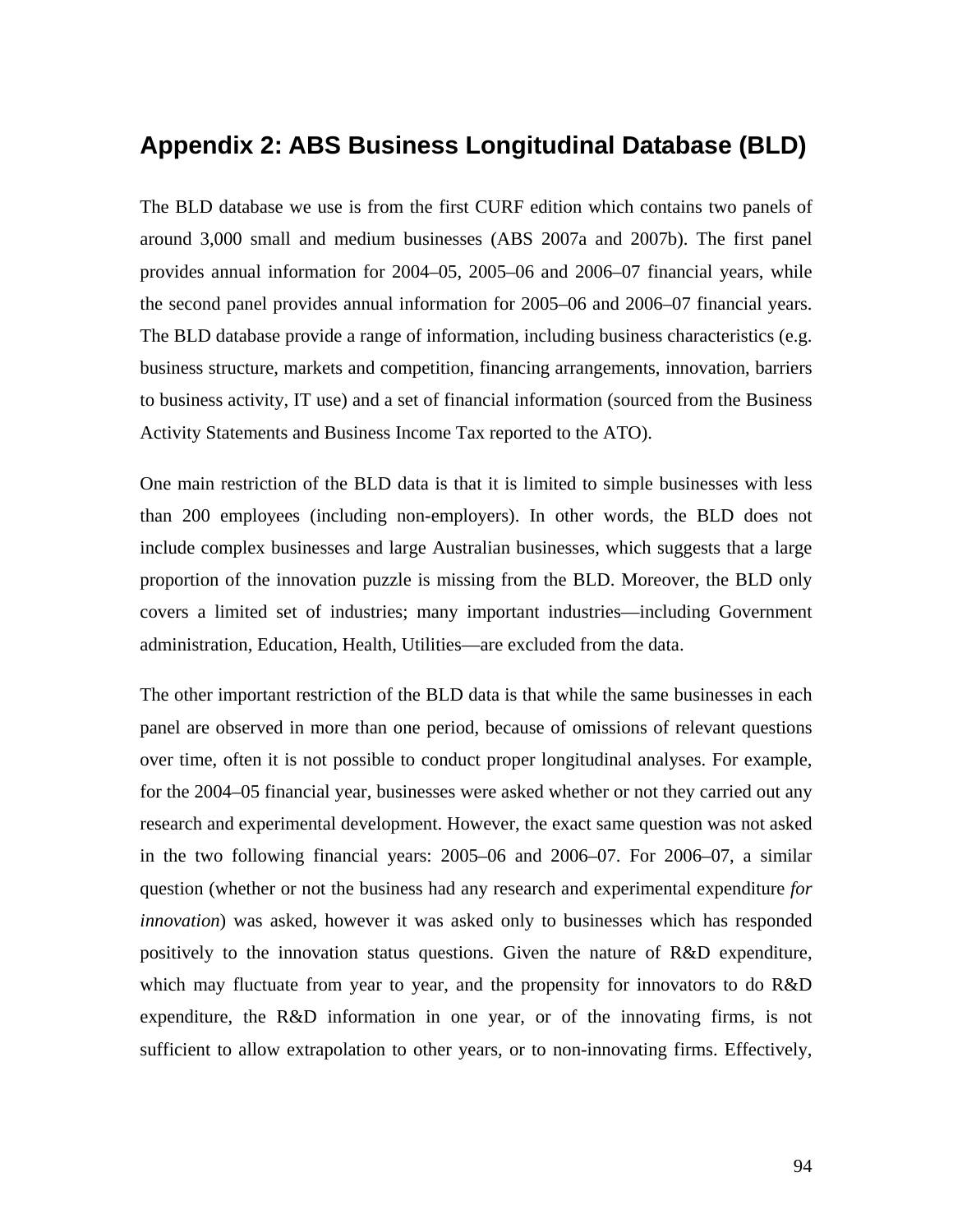this limitation renders any longitudinal analysis of R&D activities as impossible, even when the underlying sample is of a longitudinal nature.

In terms of size of employment, the BLD data cover employer and non-employer businesses. In this report, we exclude all non-employer businesses. Furthermore, the database provides information on the number of employees only in three categories: 0–4 persons, 5–19 persons, and 20 or more persons. Because of this limitation, we construct a proxy variable for the size of employment as the mid-point of each corresponding interval. Furthermore, we exclude observation where a missing value in the employment category is reported.

Finally, in terms of the definition of innovator and non-innovator, the BLD database actually provides relatively more detailed information on innovation based on the introduction of new product or process. However, because of the lack of information regarding the 'newness' of the innovation, the BLD database only allows for a relatively 'loose' definition of innovation which may include imitation (introduction of product or process which is new-to-the-firm or new to Australia only). On the contrary, the IPRIA Scoreboard's innovation indicator is based solely on whether or not a firm made either a patent or design application. Therefore, the IPRIA Scoreboard's definition of innovator is more strict in the sense that it only includes firms with innovation which can be considered as new-to-the-world, whereas, under the BLD's definition, there is no such restriction. In addition, the IPRIA Scoreboard's definition of innovator is relatively more restricted, because patent and design application are more likely to be used by product innovation than in process innovation.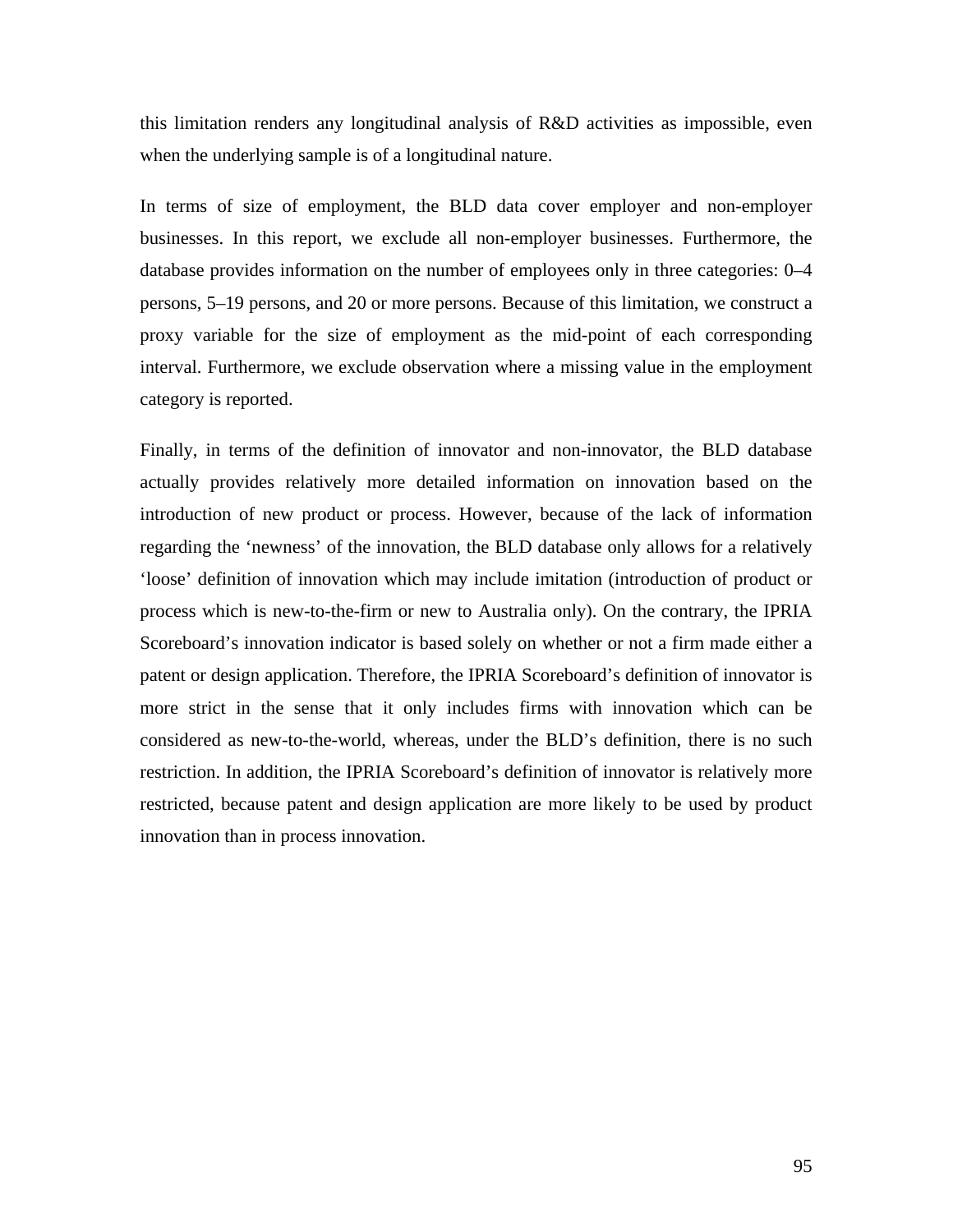# **Appendix 3: IPRIA R&D and IP Scoreboard Data**

The IPRIA R&D Scoreboard is arguably one of the most comprehensive sources for data on innovative activities of large Australian enterprises. As a Scoreboard, it provides an invaluable information source for benchmarking and competitor analysis in terms of R&D and innovation. The innovative activities covered by the Scoreboard include up-todate information on the level of R&D and applications for intellectual property (patents, trade marks and designs). It also includes: an innovation index, ranking Australia's most innovative firms; R&D expenditure and intensity rankings for parent companies; the level and intensity of intellectual property applications (patents, trade marks and designs) for parent companies; and industry listings (all measures combined).

The Scoreboard is constructed based on data sourced from IP Australia and IBISWorld Pty Ltd. The first data source provides data on patent, trade mark, and design application filed in Australia in a calendar year. The second data source provides financial data on approximately 3,000 companies operating in Australia, including public, private, foreignowned and government organisations. Most of the financial and non-financial information is sourced by IBISWorld Pty Ltd from Annual Reports issued by the companies. IPRIA researchers then match these two data sources using company names listed in the two databases as the matching key. Because of the possibility for IP right applicants to file their applications under their own name when they are subsidiaries of other companies, during the matching process all IP applications by subsidiaries are attributed to the parent companies. This is done because the IBISWorld database only provides the financial information of the parent companies, so that the unit of analysis is the parent company. The overall results of the data matching process for the year 2000 is summarised in Table A3.1. Note that since the bulk of IP rights applications filed at IP Australia come from overseas, the overall match rate to companies operating in Australia is low.

At present, the IPRIA R&D Scoreboard data are publicly available in annual format from 1998 to 2007. These data provide us with detailed financial information for 1996-97 to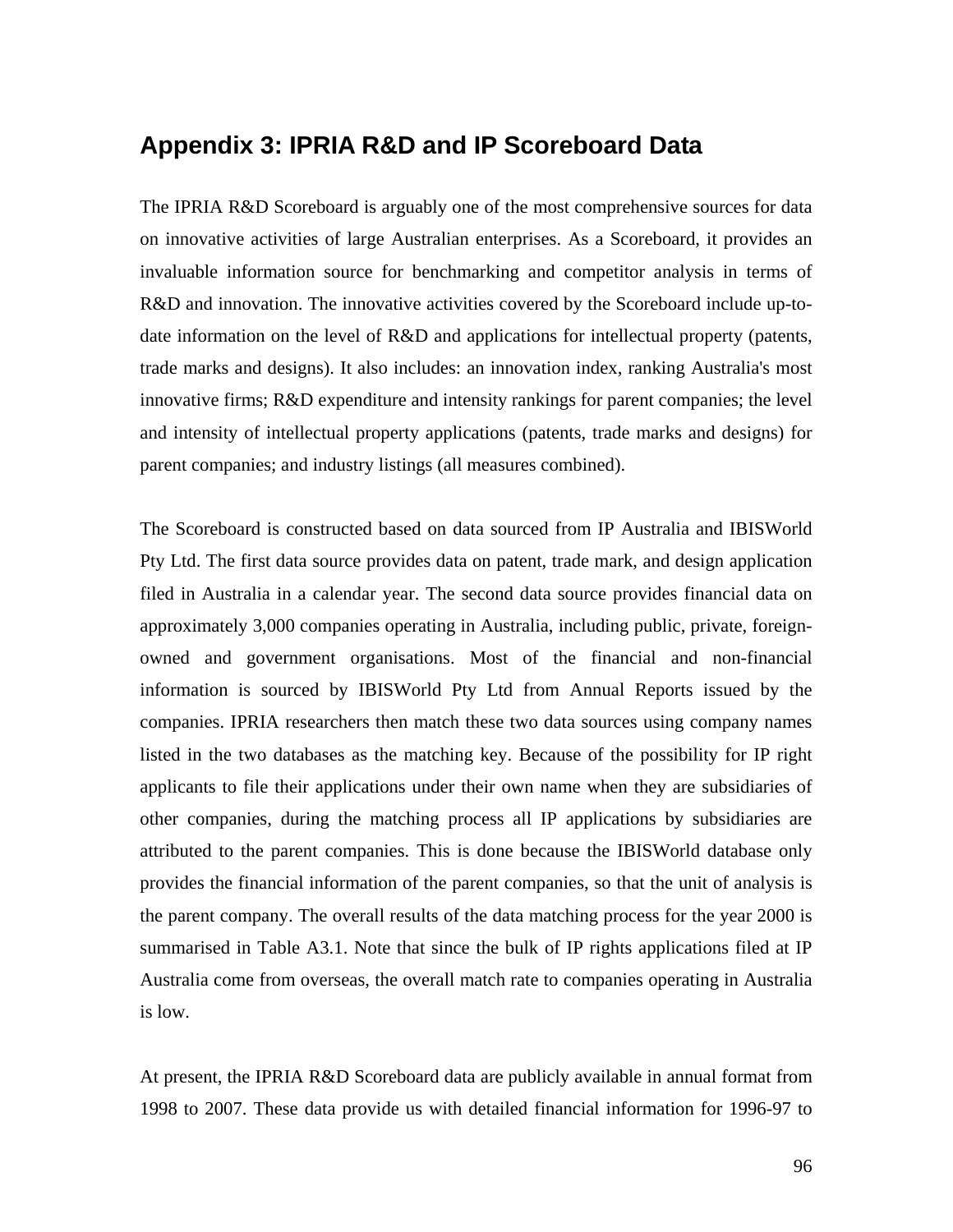2006-07 financial years and detailed IP rights applications (patent, design, and trade marks) in 1998–2008 calendar years. As discussed earlier, for the comparative analysis presented in this report, we define innovation as an application of either a patent or design. This definition is more conservative and consistent with the idea of introducing new product and processes to the world used by other relevant studies.

| Type of entity                 | Number of<br>applicants | Percentage (of<br>applicants) | Number matched<br>to IBISWorld | Match rate $(\%)$ |
|--------------------------------|-------------------------|-------------------------------|--------------------------------|-------------------|
|                                |                         |                               | database                       |                   |
| Foreign $(a)$                  | 79588                   | 95.5                          | 6002                           | 7.5               |
| Individual                     | 1598                    | 1.9                           |                                |                   |
| Private company <sup>(b)</sup> | 1547                    | 1.9                           | 294                            | 19.0              |
| Static <sup>(c)</sup>          | 209                     | 0.3                           | 177                            | 84.7              |
| $Residual^{(d)}$               | 405                     | 0.5                           | 202                            | 49.9              |
| Total                          | 83347                   | 100                           | 6675                           | 8.0               |
| $         -$                   |                         |                               |                                |                   |

**Table A3.1 Number of IP Applicants by Category, 2000** 

Source: IPRIA (2006).

Notes:

(a) Based on the applicant's address. Most of the IBISWorld matches represent applications filed by Australian subsidiaries of foreign companies.

(b) Consists mostly of applicant with "Proprietary in its name.

(c) Any applicant with the words "association", "commonwealth", "university" or "institute" in the company name.

(d) Predominantly are publicly listed Australian companies.

One of the most important pieces of financial information available in the IBISWorld database is the amount of R&D expenditure. Bosworth and Rogers (1998) compared the IBISWorld R&D data with the ABS data and found that the former can be considered as realtively comprehensive in capturing overall R&D activity in Australia. Approximately 70 per cent of R&D expenditure by firms with more than 1,000 employees reported by ABS data is accounted for by around 3,000 companies listed in the IBISWorld database. In terms of industry, the IBISWorld coverage of R&D activity is particularly good for mining and manufacturing, and less so for service industries.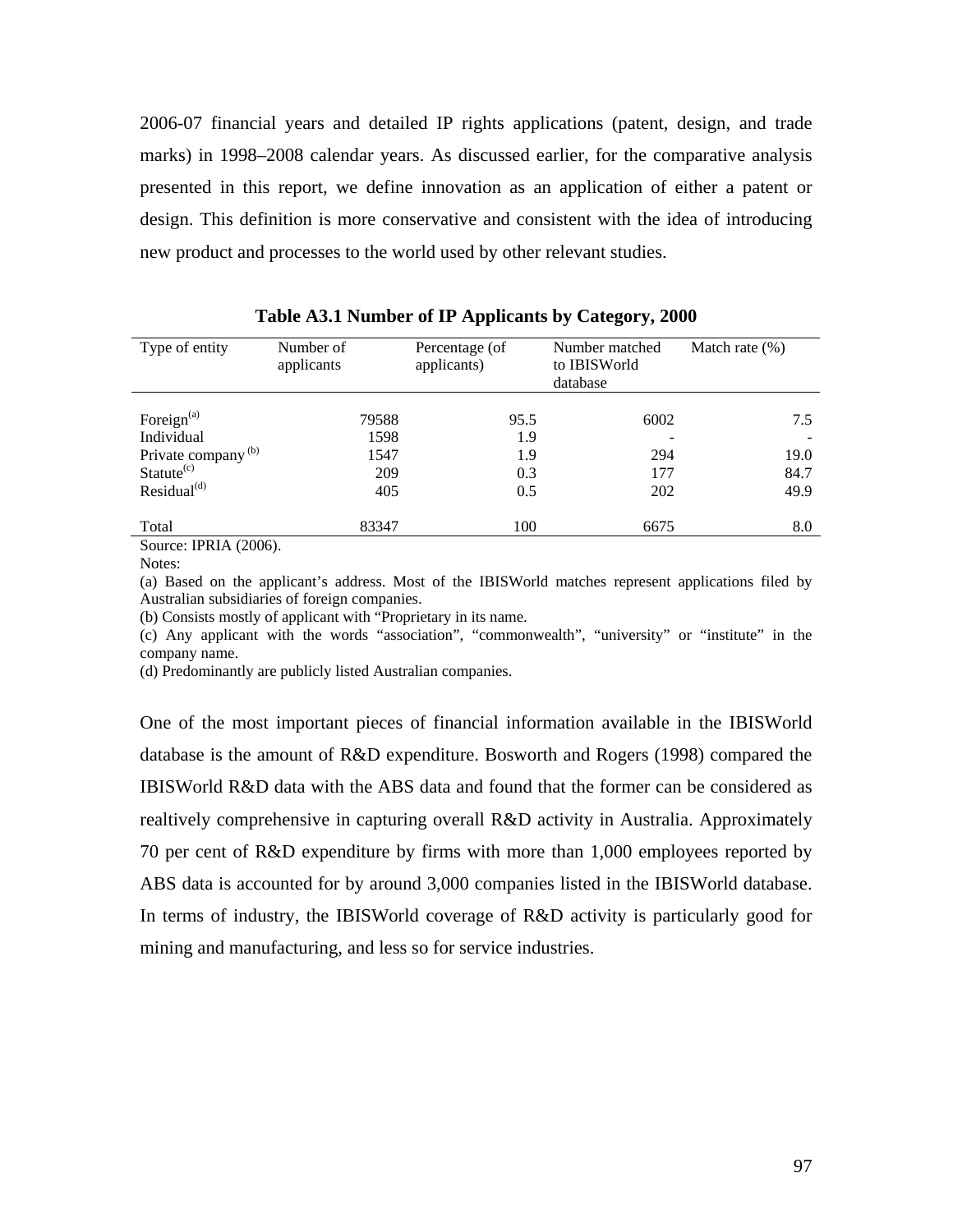## **Appendix 4: Australian Inventor Survey**

The Australian Inventor Survey was mailed out in three mail outs between July and December 2007 by the Melbourne Institute of Applied Economic and Social Research at the University of Melbourne. The recipients of the survey constituted the population of Australian inventors who filed a patent application at the Australian Patent office – IP Australia – during the period 1986-2005. The survey recipients were identified by the country of applicant (Australia) and their postal address.

The inventor-invention relationship is a many-to-many relationship. That is, one inventor can have many patent applications, and one patent application can have many inventors. In total, there were 43,200 inventor-application pairs in the population with a complete inventor name and Australian address.<sup>45</sup> Of the 31,313 applications, 76.2 percent had only one inventor and almost all (99.3 per cent) had five or less inventors (see Table A4.1). Of the 31,947 inventors, the vast majority (82.5 per cent) had only filed one application between 1986 and 2005 (see Table A4.2). To limit the administrative burden, inventors were asked about each invention, up to a maximum of five patent applications.

| <b>Inventors per</b><br>application | Number of<br>applications | % |       |
|-------------------------------------|---------------------------|---|-------|
|                                     | 23,866                    |   | 76.2  |
| $2 - 5$                             | 7,225                     |   | 23.1  |
| $6-10$                              | 218                       |   | 0.7   |
| >10                                 | 4                         |   | 0.0   |
| Total applications                  | 31,313                    |   | 100.0 |

**Table A4.1: Number inventors per application, 1986 to 2005** 

<sup>&</sup>lt;sup>45</sup> 8413 applications did not have an inventor name and 37 did not have an address.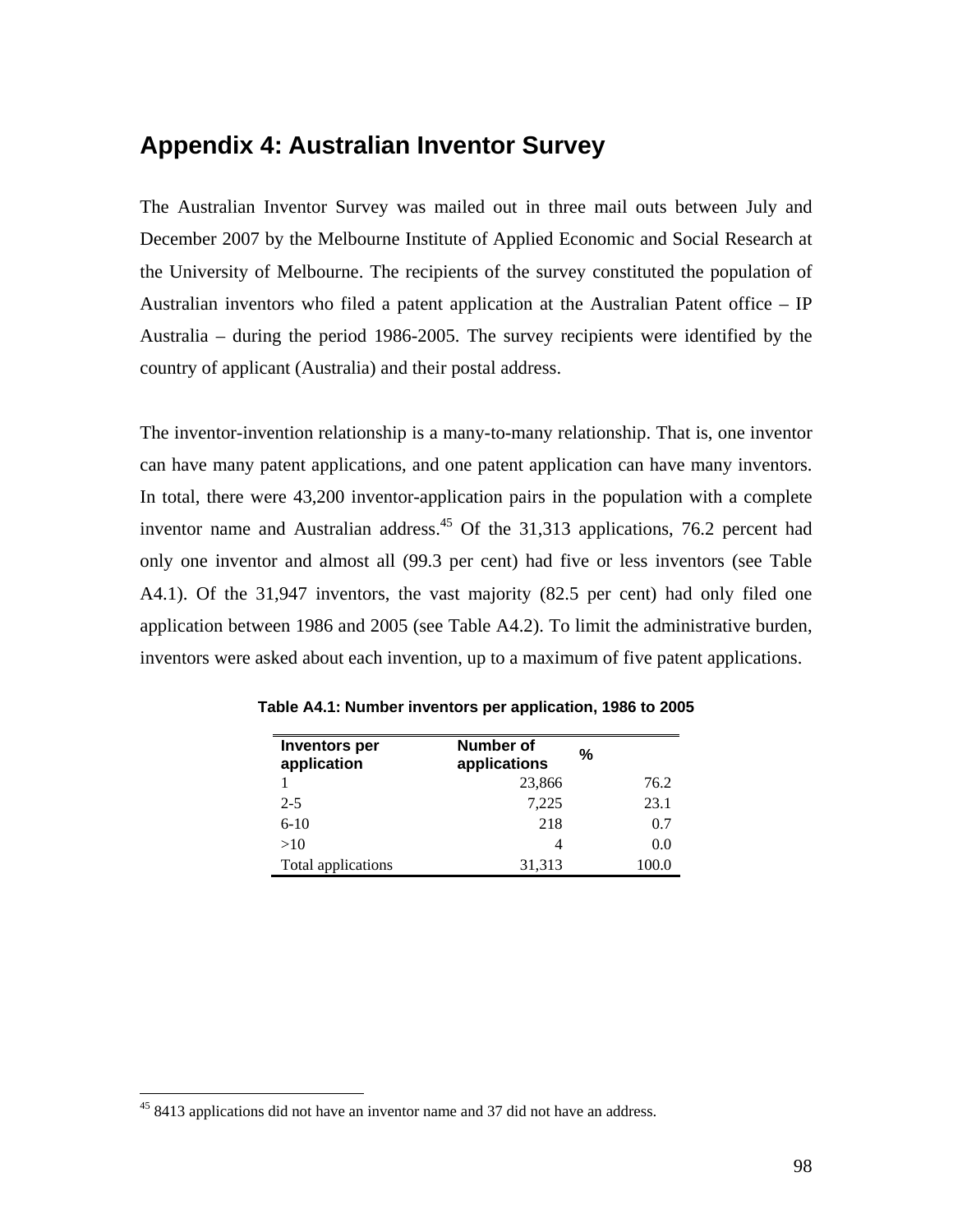| <b>Applications per</b><br>inventor | Number of<br>inventors | %     |
|-------------------------------------|------------------------|-------|
|                                     | 26,360                 | 82.5  |
| $2 - 10$                            | 5,506                  | 17.2  |
| $11 - 20$                           | 66                     | 0.2   |
| >20                                 | 15                     | 0.0   |
| Total inventors                     | 31,947                 | 100.0 |

**Table A4.2: Number of applications per inventor, 1986 to 2005** 

There was no initial screening of survey recipients, and 47.0 per cent of surveys were returned to us (as "return to sender") unopened, presumably because the address was no longer valid. To estimate the number of non-responses which also had invalid addresses, we selected a random sample of 600 non-respondents (both those from the "return to sender" and "no response" groups) and manually looked up the applicant by name and address in both the telephone book and internet. People with a valid telephone number were then called to confirm that they were the correct person. This search revealed that only 11.7 percent of the sample of non-respondents had a complete address and/or were still at the listed address (some had moved while others had apparently disappeared). Assuming that this is representative of all non-respondents, we can infer that we had a valid inventor address for 5,446 of our original population of inventions. We received completed questionnaires for 3,736 inventions.

The following four tables show the pattern of survey response by year of application across various characteristics. According to Table A4.3, there is a clearly defined rise in the percentage of completions over time. Response rates also varied according to whether the inventor was employed by a large company (63.6 percent), SME (64.6 percent), PRO (70.6 percent), or filed as an individual (73.4 percent), as demonstrated in Table A4.4.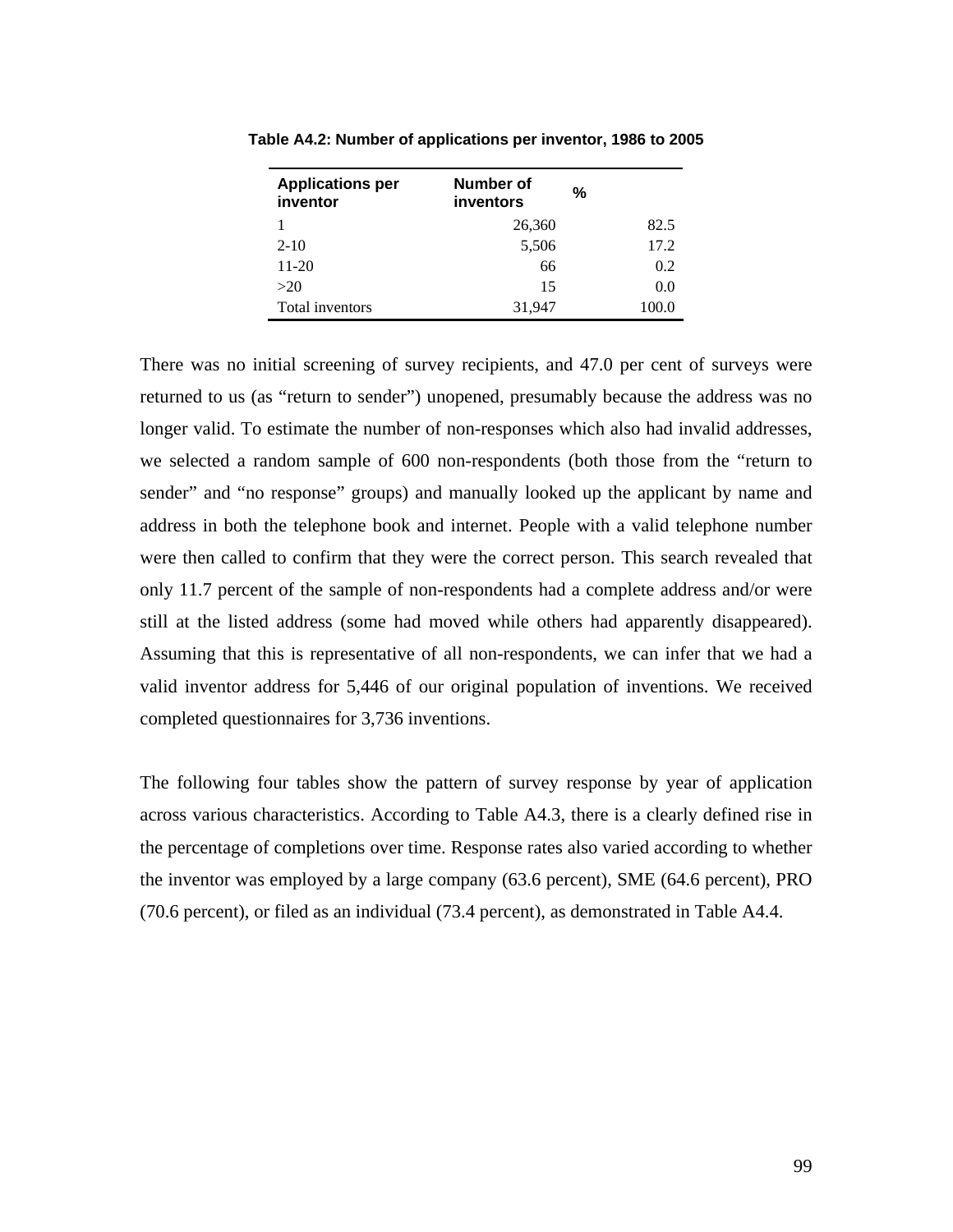| Year      | <b>Number of patent applications</b> |                                 |                  |        |
|-----------|--------------------------------------|---------------------------------|------------------|--------|
|           | Complete                             | Est. address valid <sup>a</sup> | Est. address not | Total  |
|           |                                      | & not complete                  | valid            |        |
| 1986-1990 | 254                                  | 245                             | 3,705            | 4,204  |
| 1991-1995 | 553                                  | 385                             | 5,832            | 6,770  |
| 1996-2000 | 1,124                                | 541                             | 8,187            | 9,852  |
| 2001-2005 | 1,805                                | 538                             | 8.144            | 10,487 |
| Total     | 3,736                                | 1.710                           | 25,867           | 31,313 |

#### **Table A4.3: Number of patent applications with a complete survey response by year, 1986- 2005**

Note: a Excludes surveys that were returned as 'return to sender' and the estimated 88.3% of non-responses which we estimated, through a post-enumeration survey, to have had an invalid address.

The grant rate (as of April 2007) for the entire population of applications lodged at the Australian Patent Office between 1989 and 2005 was  $68.6$  per cent.<sup>46</sup> In Table A4.5, a simple comparison of the patent application outcomes for survey respondents and nonrespondents is presented. This shows that inventors whose applications were still pending were more likely to respond, followed by inventors whose applications were granted, rejected and withdrawn respectively.<sup>47</sup> Finally, Table A4.4Table A4.6 presents the distribution of responses by technology area. It shows that there is a modest level of variation in the response rate across technology groups: there was a slightly lower response rate from the electricity and electronics area and 'other'.

**Table A4.4: Number of patent applications with a complete survey response by organization type, 1986-2005** 

| Organization     | <b>Number of patent applications</b> |                                                   |                           |        |
|------------------|--------------------------------------|---------------------------------------------------|---------------------------|--------|
|                  | Complete<br>(response %)             | Est. address valid <sup>a</sup><br>& not complete | Est. address not<br>valid | Total  |
| Large company    | 588 (63.6%)                          | 337                                               | 5,097                     | 6,022  |
| SME <sup>b</sup> | $1,175(64.6\%)$                      | 643                                               | 9.727                     | 11,545 |
| Public sector    |                                      |                                                   |                           |        |
| research         | 269 (70.6%)                          | 112                                               | 1,697                     | 2,078  |
| Individual       | 1,704 (73.4%)                        | 618                                               | 9,346                     | 11,668 |
| Total            | 3,736 (68.6%)                        | 1,710                                             | 25,867                    | 31,313 |

Notes: a Excludes surveys that were returned as 'return to sender' and the estimated 88.3% of non-responses which we estimated, though a post-enumeration survey to have had an invalid address. b A company is 'Large' where it, or its highest Australian-located parent company, has a turnover greater than A\$50m per annum. Otherwise the company is defined as an SME.

<sup>&</sup>lt;sup>46</sup> We exclude applications lodged between 1986 and 1988 as the high percentage of grants suggests that some non-granted applications are missing from the database.

<sup>&</sup>lt;sup>47</sup> However, this is partly due to the fact that recent applications have not yet been examined. For applications lodged between 1989 and 2000, the response rate is 12.6 percent for non-grants and 18.6 percent for granted applications.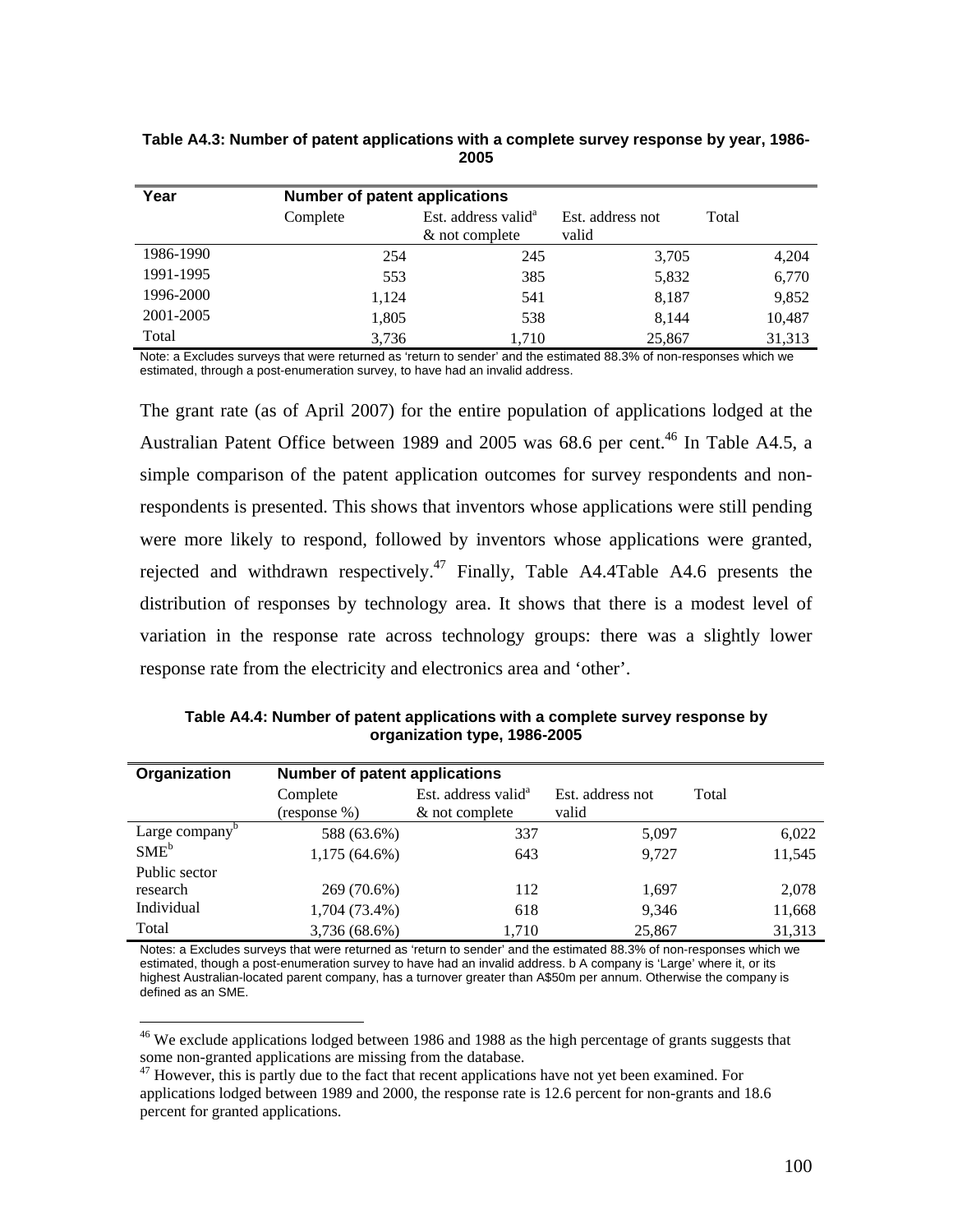#### **Table A4.5: Number of patent applications with a complete survey response by patent application outcome, 1986-2005**

| <b>Patent grant status</b> | <b>Number of patent applications</b> |                                                      |                           |        |
|----------------------------|--------------------------------------|------------------------------------------------------|---------------------------|--------|
|                            | Complete                             | Est. address<br>valid <sup>a</sup> & not<br>complete | Est. address not<br>valid | Total  |
| Withdrawn                  | 572                                  | 331                                                  | 5,006                     | 5909   |
| Pending                    | 731                                  | 167                                                  | 2,535                     | 3433   |
| Rejected                   | 382                                  | 232                                                  | 3,512                     | 4126   |
| Granted                    | 2,051                                | 979                                                  | 14,815                    | 17,845 |
| Total                      | 3,736                                | 1.710                                                | 25,867                    | 31,313 |

Note: a Excludes surveys that were returned as 'return to sender' and the estimated 88.3% of non-responses which we estimated, though a post-enumeration survey to have had an invalid address.

#### **Table A4.6: Number of patent applications with a complete survey response by technology area, 1986-2005**

| OST technology area <sup>b</sup> | <b>Number of patent applications</b> |                                                      |                           |        |
|----------------------------------|--------------------------------------|------------------------------------------------------|---------------------------|--------|
|                                  | Complete                             | Est. address<br>valid <sup>a</sup> & not<br>complete | Est. address not<br>valid | Total  |
| I Electricity and electronics    | 329                                  | 181                                                  | 2,739                     | 3,249  |
| II Instruments                   | 440                                  | 175                                                  | 2,654                     | 3,269  |
| III Chemicals.                   |                                      |                                                      |                           |        |
| pharmaceuticals                  | 410                                  | 166                                                  | 2,516                     | 3,092  |
| IV Process engineering           | 447                                  | 187                                                  | 2,825                     | 3,459  |
| V Mechanical engineering         | 1,061                                | 476                                                  | 7,204                     | 8,741  |
| VI Other                         | 1,048                                | 524                                                  | 7.927                     | 9,499  |
| Total                            | 3,736                                | 1,710                                                | 25,867                    | 31,313 |

Notes: a Excludes surveys that were returned as 'return to sender' and the estimated 88.3% of non-responses which we estimated, though a post-enumeration survey to have had an invalid address. b OST refers to the Office of Science and Technology classification which is based on the International Patent Classification system which is based on the International Patent Classification system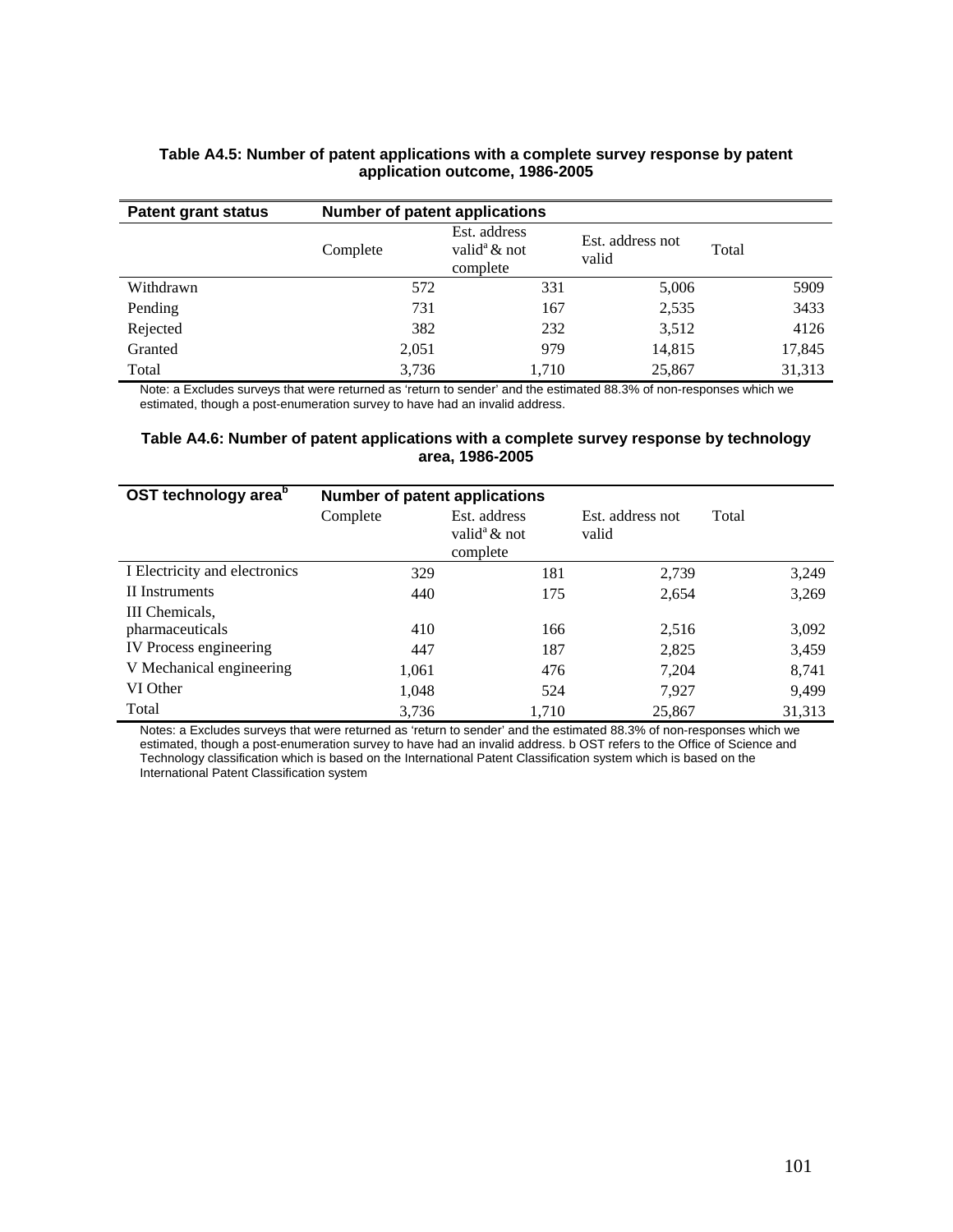| <b>Characteristic of invention</b>                                     | Freq. | <b>Percent</b> |
|------------------------------------------------------------------------|-------|----------------|
| Relative to state of art at time of application, the invention         |       |                |
| was                                                                    |       |                |
| Incremental improvement                                                | 1158  | 31.3           |
| Radical improvement                                                    | 2240  | 60.5           |
| Unsure                                                                 | 307   | 8.3            |
| Did the invention underlying the patent relate to a new or<br>improved |       |                |
| Good or product                                                        | 2189  | 59.1           |
| Way of manufacture                                                     | 1016  | 27.4           |
| <b>Both</b>                                                            | 499   | 13.5           |
| PCT status                                                             |       |                |
| Paris Convention (non-PCT)                                             | 2306  | 61.7           |
| Patent Cooperation Treaty (PCT)                                        | 1430  | 38.3           |
| Number of other patents also used to develop product                   |       |                |
| None                                                                   | 2476  | 66.8           |
| $1$ to 5                                                               | 1101  | 29.7           |
| 6 to 10                                                                | 86    | 2.3            |
| 11 to 20                                                               | 22    | 0.6            |
| $20+$                                                                  | 23    | 0.6            |
| Number of prior patent applications by organisation since<br>1986      |       |                |
| None                                                                   | 1688  | 45.5           |
| More than none to 10                                                   | 1349  | 36.4           |
| More than 10 to 50                                                     | 344   | 9.3            |
| More than $50$ to $100$                                                | 68    | 1.8            |
| More than 100                                                          | 259   | 7.0            |
| Total                                                                  | 3736  | 100.0          |

#### **Table A4.7: Characteristics of respondents**

Note: the sum of each section may not add to 3,736 if some observations are missing a reported characteristic. The main complicating factor in collating the information for this report is estimating the industry classification. This has been done by matching the name of the patent applicant across to business directories for each year. Not all names could be matched, especially for SMEs where the match rate was about 40 per cent. By contract, a higher match rate is achievable for large firms, public research organisations and hospitals. To account for this, all estimates have been weighted up by the inverse of the match rate for their organisational type.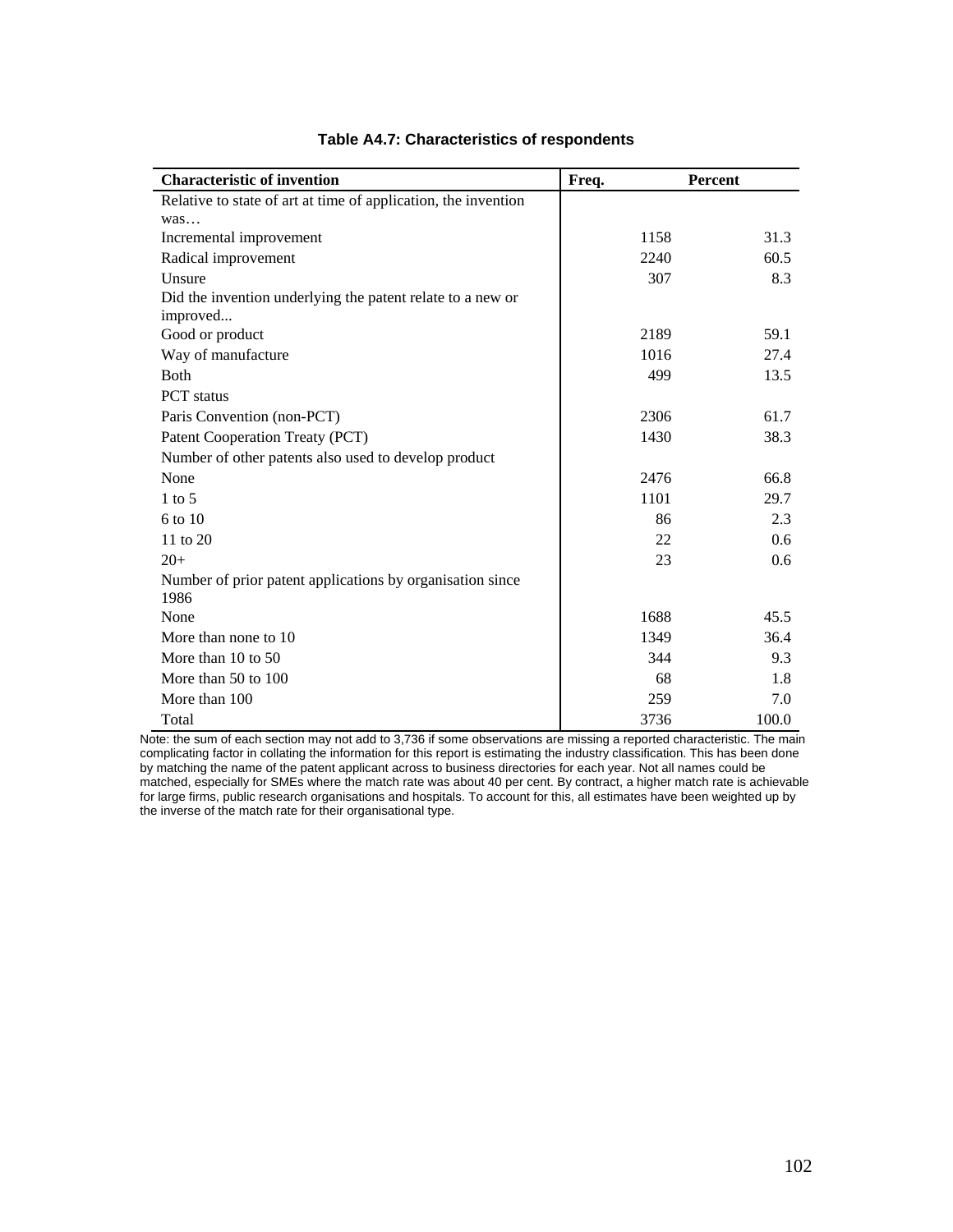# **Appendix 5: European Commission's EU Industrial R&D Investment Scoreboard**

Since 2004, the Joint Research Centre of the European Commission has published an annual series which benchmarks European enterprises in terms of R&D investment activities. Titled *EU Industrial R&D investment Scoreboard*, the 2009 edition of the annual report provides data on R&D expenditures as well as other financial information such as sales, employment and profits of the top 1000 European-based enterprises in terms of R&D expenditures. The complete series of the report are available online (http://iri.jrc.ec.europa.eu/reports.htm) from 2004 to 2009, covering the 2003–04 to 2008–09 financial years, with the latest version of the Scoreboard providing comparisons of the top 1,000 European firms against the top 1,000 non-European firms. Table A5.1 provides a summary of the sample EU and non-EU companies in the 2009 edition of the Scoreboard.

| <b>EU Companies</b>            |                                                                                                                                                                                                                                                                                                                         |
|--------------------------------|-------------------------------------------------------------------------------------------------------------------------------------------------------------------------------------------------------------------------------------------------------------------------------------------------------------------------|
| Number of companies by country | UK 247; DE 209; FR 125; SE 70; FI 58; IT 57; NL<br>53; DK 47; BE 39; etc.                                                                                                                                                                                                                                               |
| Top 10 sectors                 | Pharmaceuticals & Biotechnology 127; Software $\&$<br>Computer Services 108; Industrial Engineering 96;<br>Electronic & Electrical Equipment 67; Technology<br>Hardware & Equipment 57; Automobiles & Parts<br>47 (45); Chemicals 47; Food producers 35; Support<br>services 31 (33); Health care Equip. & Services 30. |
| <b>Non-EU Companies</b>        |                                                                                                                                                                                                                                                                                                                         |
| Number of companies by country | US 531; Japan 256; Taiwan 41; Switzerland 38;<br>South Korea 22; Canada 18; India 15; etc.                                                                                                                                                                                                                              |
| Top 10 sectors                 | Technology Hardware & Equipment<br>195:<br>Pharmaceuticals & Biotechnology 133; Electronic<br>& Electrical Equipment 87; Software & Computer<br>Services 89; Chemicals 72; Automobiles & Parts<br>61; Industrial Engineering 53; Health Care Equip. &<br>Services 45; Leisure goods 28; General Industrials<br>27.      |

**Table A5.1 Sample companies in EU 2009 Scoreboard** 

Source: EC (2009, Table 1, p. 13)

As with the company information collected in the IBISWorld database used in the construction of IPRIA Scoreboard, the company information used for the EU Scoreboard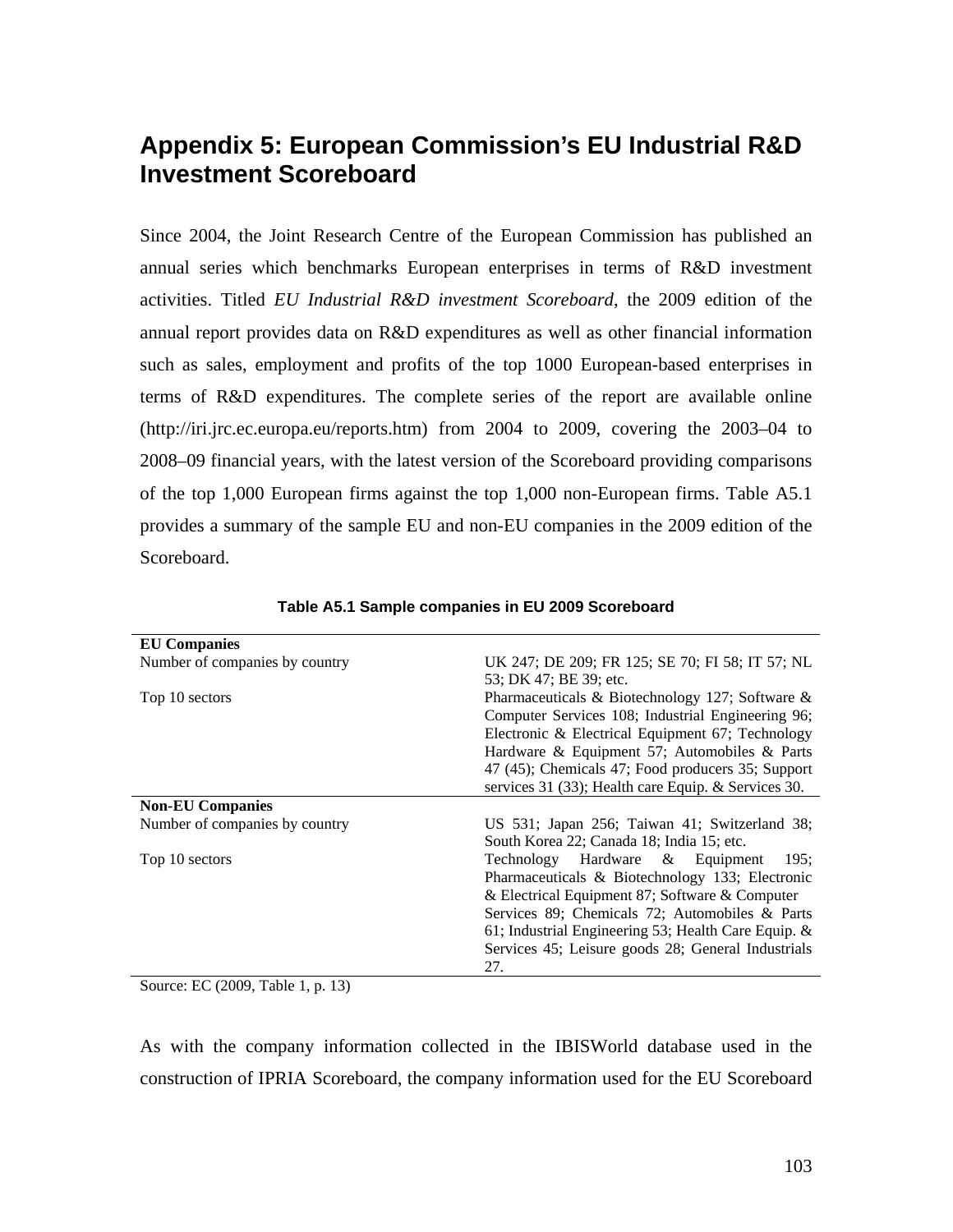is also sourced from published companies' annual reports and accounts provided by an independent data provider  $(EC, 2009)$ <sup>48</sup> In the same way, companies which are subsidiaries of other companies are not listed separately, except when the account of the ultimate parent company is not available. Unlike the IPRIA Scoreboard, however, the EU Scoreboard and the UK Scoreboard described in the next appendix do not provide any information about IP rights application or any other 'output' measure of innovation activities.

For R&D expenditures, only cash expenditures funded by the companies themselves are included. Excluded R&D expenditures are those undertaken under contract for other organisations and under joint venture (when disclosed). As with the IBISWorld data, there is a possibility that undisclosed R&D expenditures are not covered by the EU Scoreboard. However because the European Union has required all EU companies to follow the IFRS (International Financial Reporting Standards) with regards to R&D expenditure disclosure since 2005, the EU Scoreboard has thus undertaken steps to minimise the impact of transition to IFRS.<sup>49</sup>

Finally, because the country of each company is determined by the address of the their registered office, which may be different from the address of the operational or R&D headquarters, it is possible that the reported R&D expenditure is independent of the location of the R&D activity. In fact, as noted on page 47 of EC (2009),

"The data used for the Scoreboard are different from data provided by statistical offices, e.g. BERD data. The Scoreboard refers to all R&D financed by a particular company from its own funds, regardless of where that R&D activity is performed. BERD refers to all R&D activities performed by businesses within a particular sector and territory, regardless of the location of the business's headquarters, and regardless of the sources of finance."

<sup>&</sup>lt;sup>48</sup> For the 2009 Scoreboard, as many as 8437 EU and 2398 non-EU companies were considered before the top 1000 in R&D from each group were selected for the Scoreboard.

 $49$  At the moment, it is not clear to us if IBISWorld companies have followed IFRS standard in their financial statements.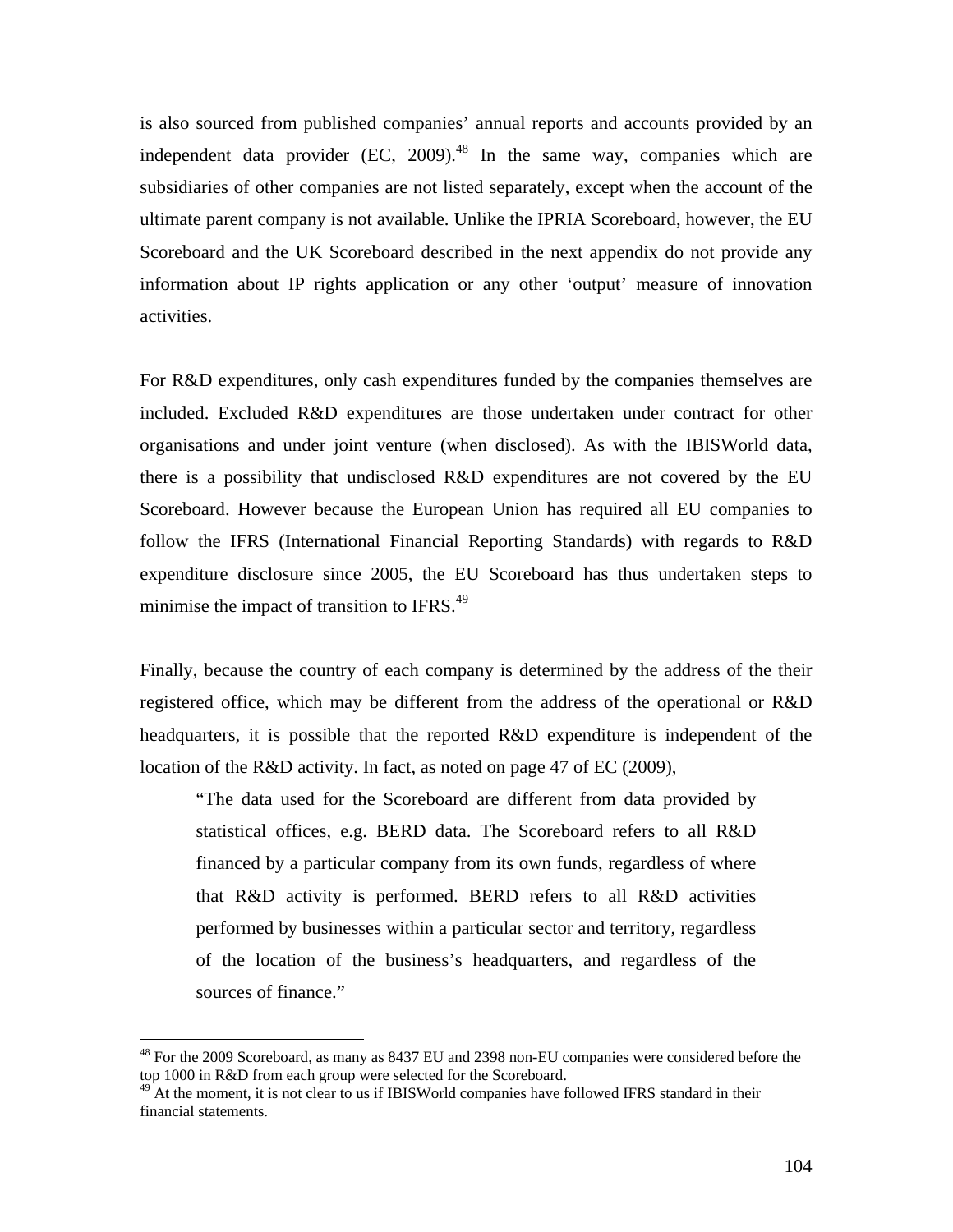Thus, the EU Scoreboard differs from the IPRIA Scoreboard, to the extent that the R&D data used in the latter has a much closer link to the R&D activities within the country, as reported by ABS BERD data.

Another important difference between the EU and IPRIA Scoreboard's company data is in terms of timing. In the EU Scoreboard, the company information is intended to capture the latest published accounts of that company. For example, the 2008 EU Scoreboard would refer to company accounts in the fiscal year of 2008 such that "the current year set of the 2008 Scoreboard can include accounts ending on a range of dates from late 2007 to early 2009" (EC, 2009, p. 49). By contrast, in order to ensure data completeness and consistent comparisons across time, the 'current year' IPRIA Scoreboard always refers to company accounts of the previous fiscal year. For example, the 2006 IPRIA Scoreboard would contain R&D expenditures spent in the 2004–05 financial year.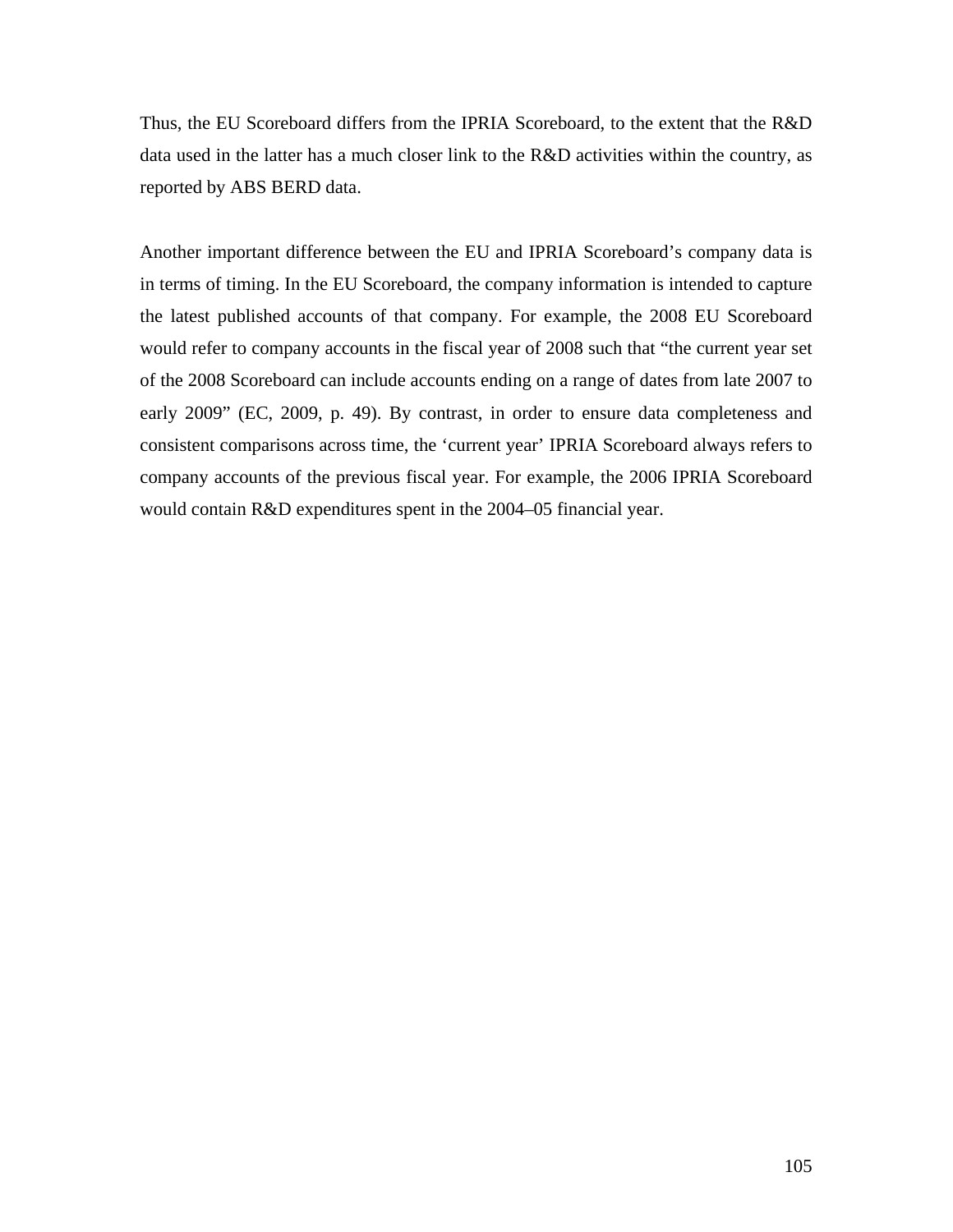# **Appendix 6: United Kingdom R&D Scoreboard**

The UK Scoreboard series published by the Department for Business Innovation  $\&$ Skills (BIS) provide data on R&D investment and other financial information such as sales, employment and profits of top UK-based enterprises in terms of R&D expenditures. As with the EU Scoreboard, the latest edition of the UK Scoreboard compares the top 1,000 UK and 1,000 global companies according to R&D Investment (BIS, 2009). Likewise, unlike the IPRIA Scoreboard, the UK Scoreboard does not provide any information on IP rights applications or other measures of innovation output. Complete historical data are available online from 1991 to 2009 covering the 1990-91 to 2008-09 financial years (http://www.innovation.gov.uk/rd\_Scoreboard/?p=46).

In terms of the sample coverage, type of information and data definitions, the UK Scoreboard is quite similar to the EU Scoreboard, making direct comparisons of the two publications relatively straight forward. In other words, the differences between the IPRIA Scoreboard and the EU Scoreboard data noted earlier are more or less the same and should be taken into account when interpreting the results summarised in Chapter 5 of this report.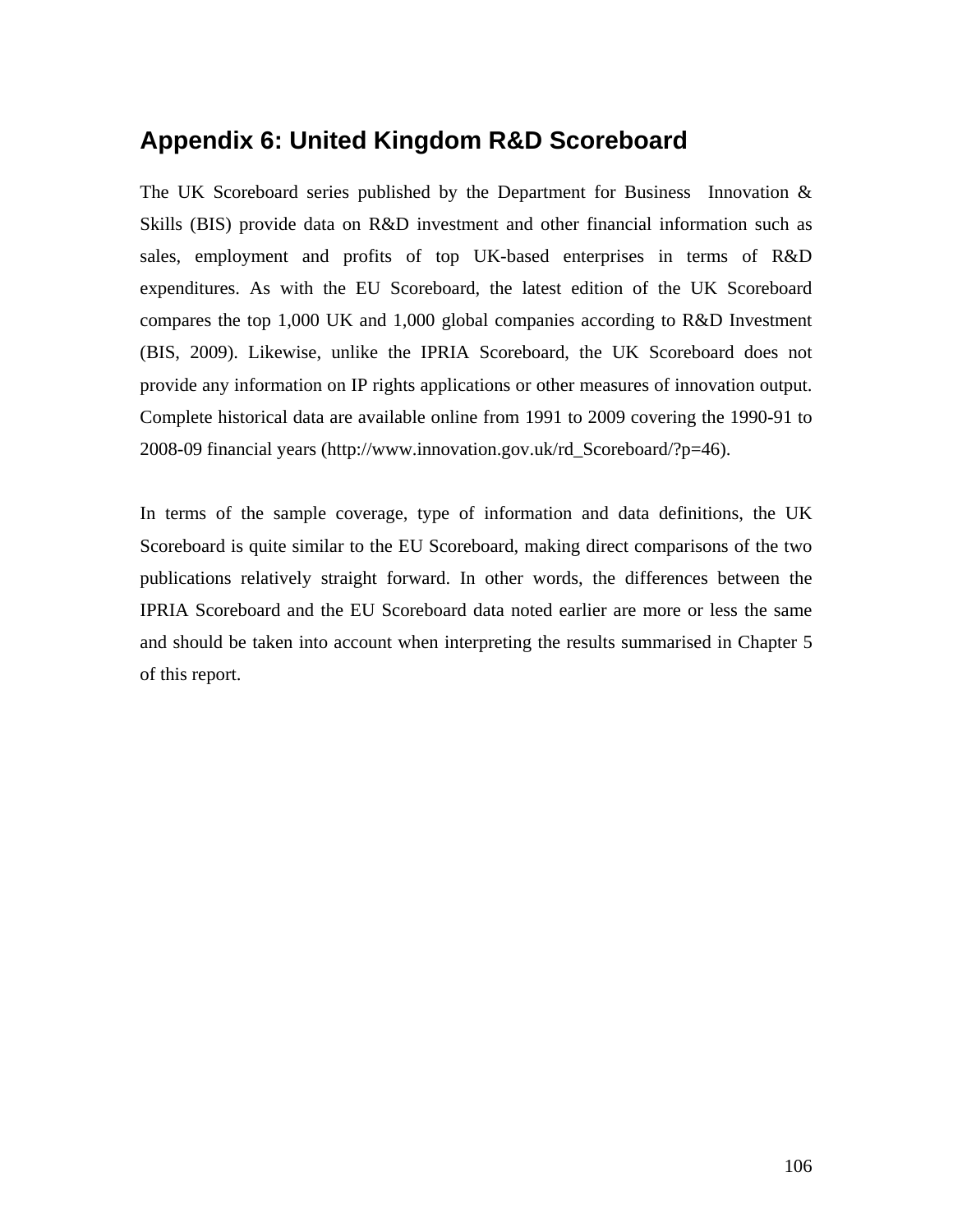## **References**

- ABS (2002), *Australian National Accounts: Non-Profit Institutions Satellite Account, 1999–2000*, Australian Bureau of Statistics, cat. no. 5256.0, Canberra.
- ABS (2005a), *Innovation in Australian Businesses,* Australian Bureau of Statistics, cat. no. 8158.0., Canberra.
- ABS (2005b), *Patterns of Innovation in Australian Businesses*, Australian Bureau of Statistics, cat. no. 8163.0., Canberra.
- ABS (2006a), *Innovation in Australian Businesses*, Australian Bureau of Statistics, cat. no. 8158.0, Canberra.
- ABS (2006b), *Patterns of Innovation in Australian Businesses, 2003*, Australian Bureau of Statistics, cat. no. 8163.0, Canberra.
- ABS (2006c), *Australian Industry, 2004–05*, Australian Bureau of Statistics, cat. no. 8155.0, Canberra.
- ABS (2007a), *Explorations of Innovation and Business Performance Using Linked Firm-Level Data,* Australian Bureau of Statistics, cat. no. 1351.0.55.020, Canberra.
- ABS (2007b), *Discussion Paper: The First Iteration of the Business Longitudinal Database*, cat. no. 8164.0, Australian Bureau of Statistics, Canberra.
- ABS DITR (2003), *Patterns of Innovation in Australian Businesses,* Australian Bureau of Statistics and Department of Industry Tourism and Resource, cat. no. 8163.0. Canberra.
- Acs, Z. and Audretsch, A. (1987), "Innovation, Market Structure and Firm Size", *Review of Economics and Statistics*, 69, 567-574.
- Acs, Z. and Audretsch, D. (1988), "Innovation in Large and Small Firms", *American Economic Review*, 78, 678-690.
- Acs, Z. and Audretsch, D. (1991), "Innovation and Size at the Firm Level", *Southern Economic Journal*, 57, 739-744.
- Arrow, K. (1962), "Economic Welfare and the Allocation of Resources for Invention", In Nelson, R. (ed), *The Rate and Direction of Incentive Activity: Economic and Social Factors*, Princeton, N. J., Princeton University Press.
- Arundel, A. (2001), "The Relative Effectiveness of Patents and Secrecy for Appropriation", *Research Policy*, 30, 611-624.
- Arundel, A., Bordoy, C., and Kanerva, M. 2008, "Neglected Innovators: How do Innovative Firms that Do Not Perform R&D Innovate", INNO-Metrics Thematic Paper, MERIT, March 31.
- Arundel, A. and Kabla, I. (1998), "What Percentage of Innovations are Patented? Empirical Estimates for European Firms", *Research Policy*, 27(2), 127-141.
- Arvanitis, S. (2002), "Explaining Innovative Activity in Service Industries: Micro Data Evidence for Switzerland", 56, Swiss Federal Institute for Technology.
- Arvanitis, S. and Hollenstein, H. (1996), "Industrial Innovation in Switzerland: a Model-Based Analysis with Survey Data", In: Kleinknecht, A (ed), *Determinants of Innovation, the Message from New Indicators*, Macmillan, London, 13–62.

Barringer, B. and Bluedorn, A. (1999), "The Relationship Between Corporate Entrepreneurship and Strategic Management,' *Strategic Management Journal*, 20, 421-444.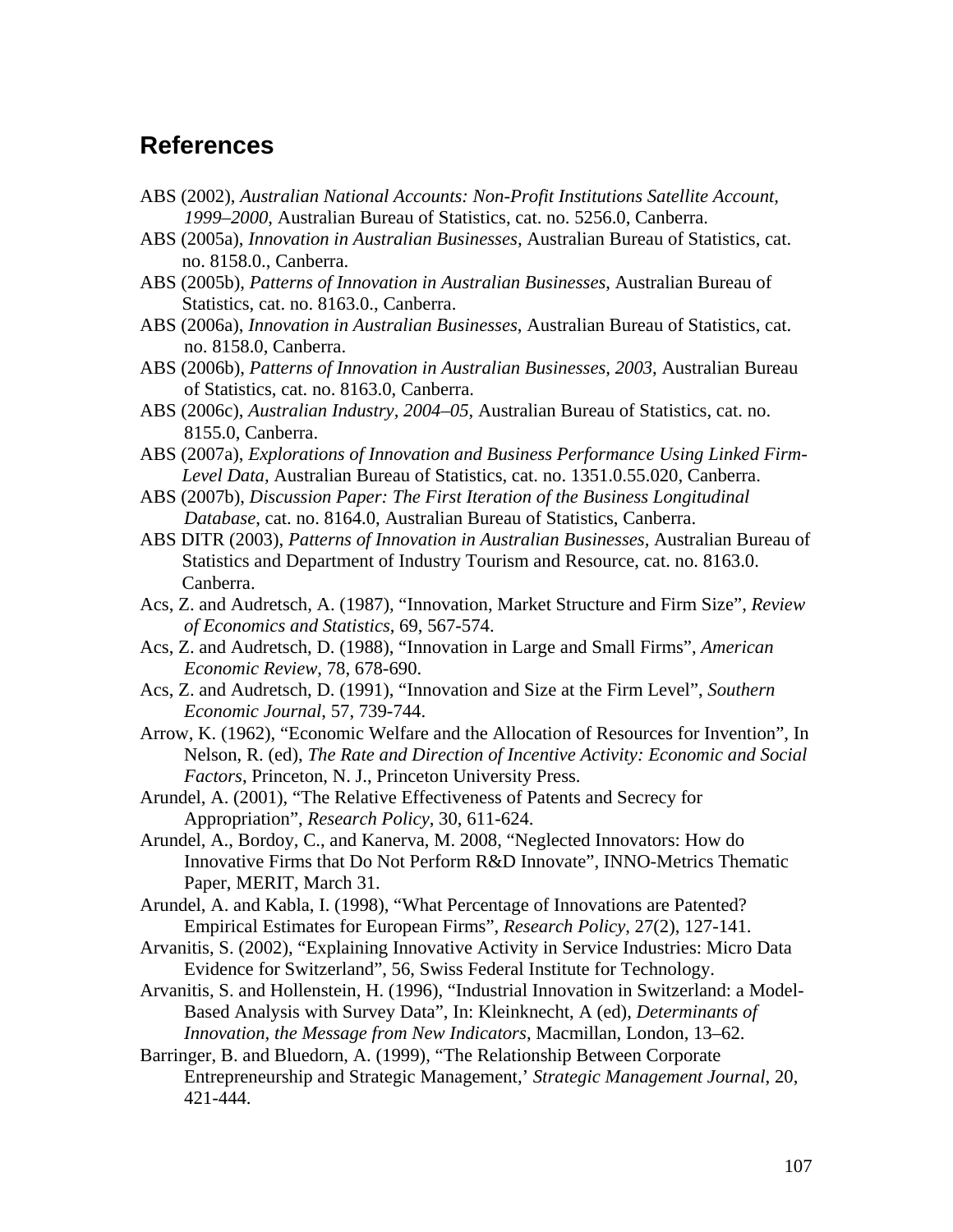- Becherer, R. and Maurer, J. (1997), "The Moderating Effect of Environmental Variables on the Entrepreneurial and Marketing Orientation of Entrepreneur-led Firms', *Entrepreneurship Theory and Practice*, 22, 47–58.
- Beck, N. and Katz, J. (2004), "Time-Series–Cross-Section Issues: Dynamics" mimeo, New York University.
- Becker, B. and Huselid, M. (1998), "High Performance Work Systems and Firm Performance: A Synthesis of Research and Managerial Implications', *Research in Personnel and Human Resources Journal*, 16, 1, 53-101.
- BIS (2009), *The 2009 R&D Scoreboard The Top 1,000 UK and 1,000 Global Companies by R&D Investment, Commentary and Analysis,* The Department for Business Innovation and Skills. Available online at http://www.innovation.gov.uk/rd\_Scoreboard/ (Checked on 1-June-2010).
- Bloch, C. (2005), "R&D Investment and Internal Finance: The Cash Flow Effect", *Economics of Innovation and New Technologies*, 14, 213-223.
- Bosworth, D. L. and Rogers, M. (1998), "Research and Development, Intangible Assets and the Performance of Large Australian Companies", Melbourne Institute Working Paper No. 2/98, University of Melbourne.
- Bosworth, D. L. and Rogers, M. (2001), "Market Value, R&D and Intellectual Property: An Empirical Analysis of Large Australian Firms", *Economic Record*, 77, 323-337.
- Branch, B. (1974), "Research and Development Activity and Profitability: A Distributed Lag Analysis", *Journal of Political Economy*, 82, 999-1011.
- Buddelmeyer, H., Jensen, P. H and Webster, E. (2010), "Innovation and the Determinants of Company Survival", *Oxford Economic Papers*, 62(2), 261-285.
- Burton, R.M., Lauridsen, J. and Obel, B. (2002), "Return on Assets Loss from Situational and Contingency Misfits', *Management Science*, 48, 1461-1485.
- Caves, R. E. (1982), "Multinational Enterprises and Technology Transfer", in Rugman, A.M. (ed), *New Theories of the Multinational Enterprise*, London, Canberra, Croom Helm.
- Cebon, P. (2008) 'Introduction' in Cebon, P. (ed) *Measured Success. Innovation Management in Australia,* Melbourne, Melbourne University Publishing.
- Cefis, E. and Orsenigo, L. (2001), "The Persistence of Innovative Activities A Cross-Countries and Cross-Sectors Comparative Analysis", *Research Policy*, 30(7), 1139- 1158.
- Chudnovsky, D., Lopez, A. and Pupato, G. (2006), "Innovation and Productivity in Developing Countries: A Study of Argentine Manufacturing Firms' Behavior (1992-2001)", *Research Policy*, 35(2), 266-288.
- Cohen W.M., Nelson R.R. and Walsh, J.P. (2000), "Protecting Their Intellectual Assets: Appropriability Conditions and Why US Manufacturing Firms Patent or Not', NBER Working Paper 7552, National Bureau of Economic Research.
- Cohen, W.M (1995), "Empirical Studies of Innovative Activity and Performance", In: Stoneman P (ed), Handbook *of the Economics of Innovation and Technological Change*, Blackwell, Oxford.
- Cohen, W.M. and Levin, R.C. (1989), "Empirical Studies of Innovation of Market Structure", In: Schmalensee, R. and Willig, R. (eds), *Handbook of Industrial Organization*, North-Holland, Amsterdam.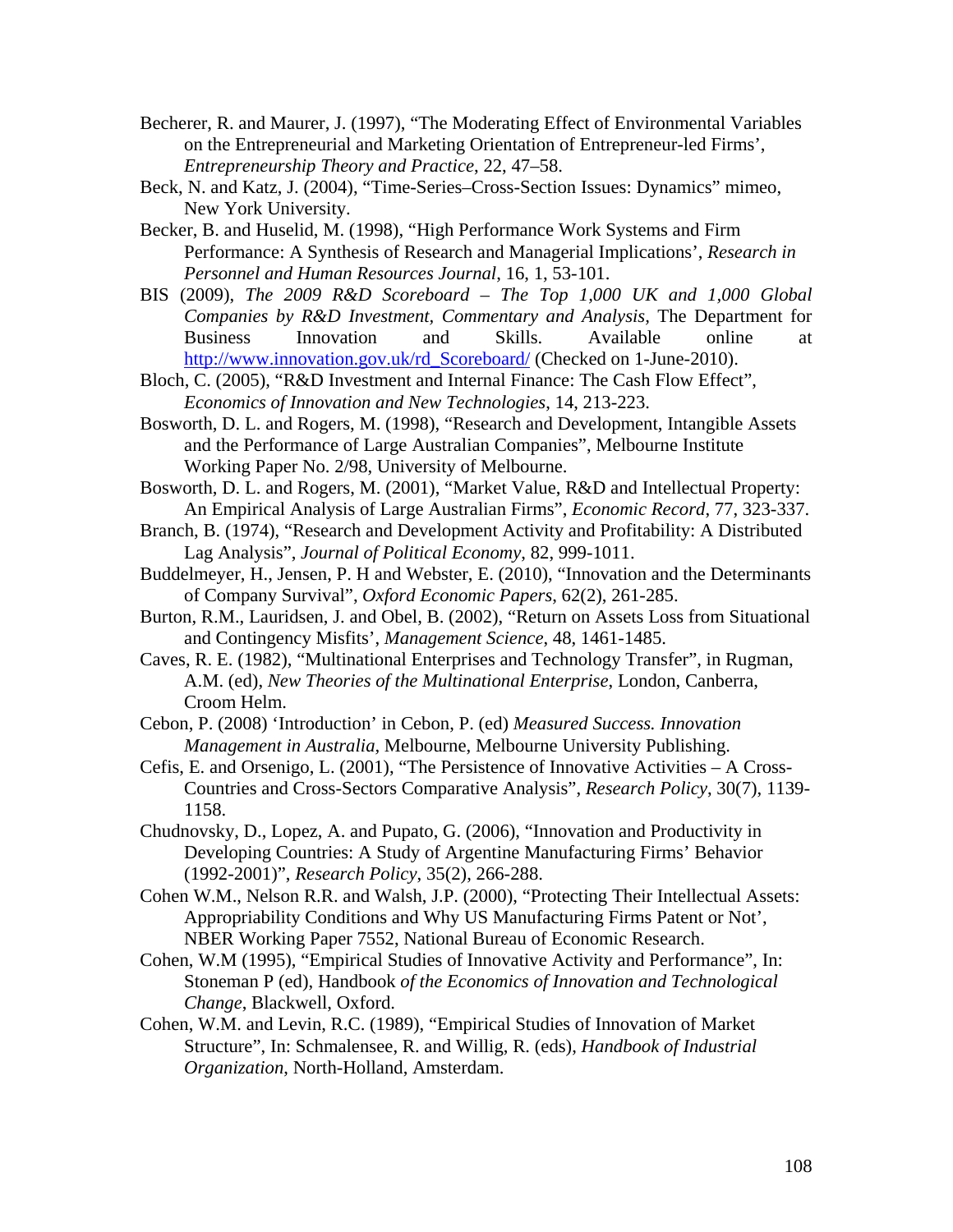- Cohen, W.M. and Levinthal, D.A. (1989), "Innovation and Learning: The Two Faces of R&D", *Economic Journal*, 99, 569-596.
- Cohen, W.M., Levin, R.C. and Mowery, D.C. (1987), "Firm Size and R&D Intensity: A Re-examination", *Journal of Industrial Economics*, June, 543-565.
- Coombs, R., Narandren, P. and Richards, A. (1996), "A Literature-Based Innovation Output Indicator", *Research Policy*, 25(3), pp. 403-413.
- Covin, J. (1991), "Entrepreneurial vs Conservative Firms: A Comparison of Strategies and Performance", *Journal of Management Studies*, 25, 439-462.
- Covin, J. and Slevin, D. (1989), "Strategic Management of Small Firms in Hostile and Benign Environments", *Strategic Management Journal*, 10, 75-87.
- Covin, J. G., Slevin, D. P. and Heeley, M. B. (2001), "Strategic Decision Making in an Intuitive vs. Technocratic Mode: Structural and Environmental Considerations", *Journal of Business Research*, 52, 51-67.
- Crépon, B, Duguet, E., and Mairesse, J. (1998), "Research and Development, Innovation and Productivity: an Econometric Analysis at the Firm Level", *Economics of Innovation and New Technology*, 7(2), 115–158.
- Cumming, D. and Macintosh, J. (2000), "The Determinants of R&D Expenditures: A Study of the Canadian Biotechnology Industry", *Review of Industrial Organisation*, 17, 357-370.
- Dess, G. and Davis. P. 1984, "Porter's 1980 Generic Strategies as Determinants of Strategic Group Membership and Organisational Performance', *The Academy of Management Journal*, 27, 467-488.
- DIISR (2009), *Powering Ideas. An Innovation Agenda for the 21st Century*. Department of Innovation, Industry, Science and Research*,* Canberra.
- DITR (2006), *Collaboration and Other Factors Influencing Innovation Novelty in Australian Businesses*, Department of Industry Tourism and Resources*,* Canberra.
- DITR (2007), *Patterns of Innovation in Australian Manufacturing 2003*. Department of Industry Tourism and Resources*,* Canberra.
- Dodgson, M. and Hinze, S. (2000), "Indicators Used to Measure Innovation Process: Defects and Possible Remedies", *Research Evaluation*, 8(2), 101–114.
- Dosi, G. (1988), "Sources, Procedures, and Microeconomic Effects of Innovation", *Journal of Economic Literature*, 26, 1120–1171.
- Duguet, E. and Monjon, S. (2004), "Is Innovation Persistent at the Firm Level? An Econometric Examination Comparing the Propensity Score and Regression Methods', mimeo, University College London and Université Paris.
- Dunning, J.H. (1988), "International Business, the Recession and Economic Restructuring", In Hood, N. and Vahlne, J. E. (Eds), *Strategies in global Competition*, London, New York, Sydney, Croom Helm.
- EC (2009), *2009 EU Industrial R&D Investment Scoreboard*, European Commission, Joint Research Centre, Insitute for Prospective Technological Studies. Available online at http://iri.jrc.ec.europa.eu/reports.htm (as of 01-June-2010).
- Evangelista, R., Perani, G., Rapiti, F., and Archibugi, D. (1997), "Nature and Impact of Innovation in Manufacturing Industry: Some Evidence from the Italian Innovation Survey", *Research Policy,* 26(4-5), 521-536.
- Freeman, C. (1991), "Networks of Innovators: A Synthesis of Research Issues", *Research Policy*, 20(5), 499-514.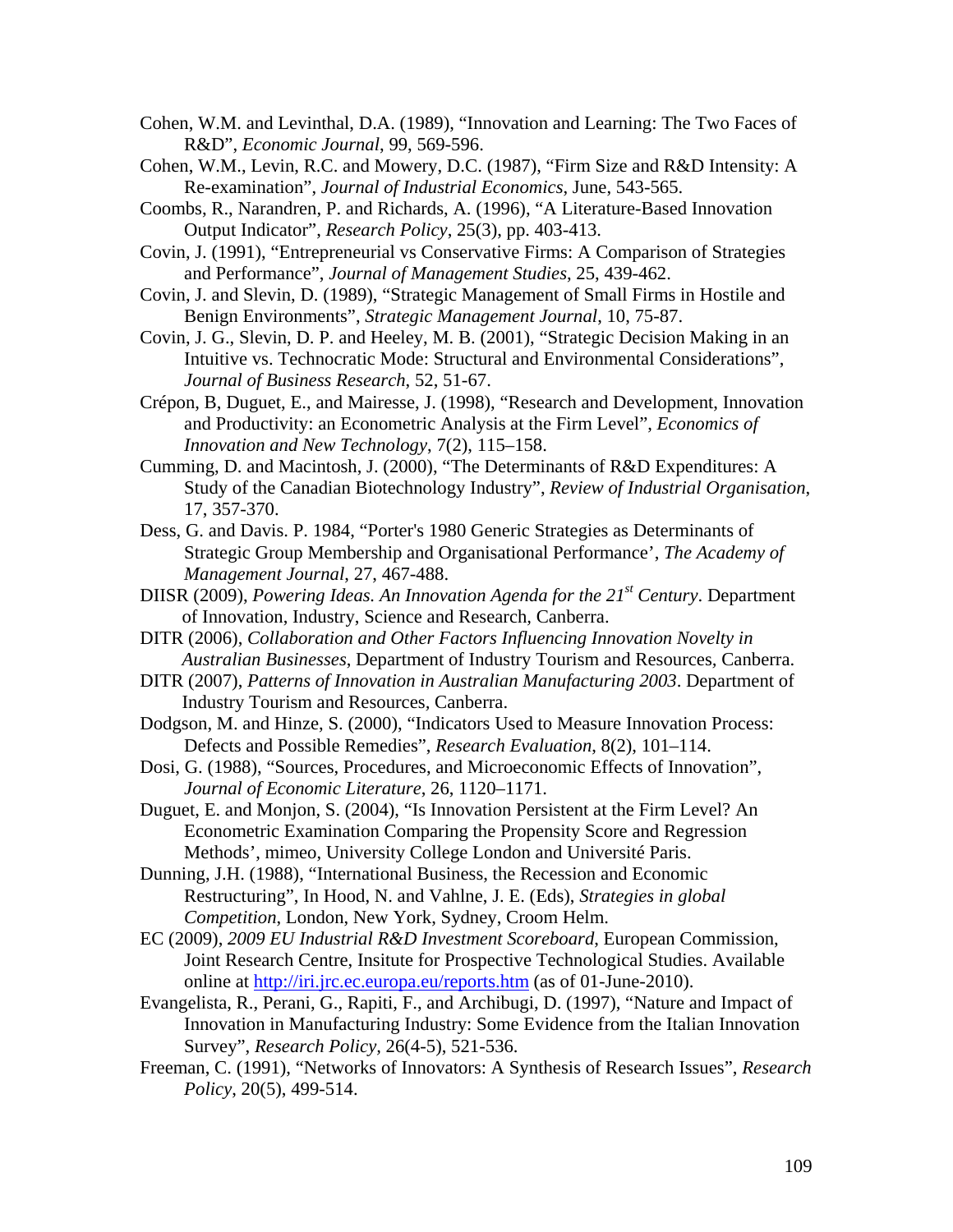- Frenz, M. and letto-Gillies, G. (2009), "The Impact on Innovation Performance of Different Sources of Knowledge: Evidence from the UK Community Innovation Survey", *Research Policy*, 38(7), 1125-1135.
- Fryer, J.G. and Pethybridge, R.J., (1972), "Maximum Likelihood Estimation of a Linear Regression Function with Grouped Data", *Journal of the Royal Statistical Society. Series C (Applied Statistics)*, 21(2), 142-154.
- Geroski, P.A., Reenen, J.V., and Walters, C.F. (1997), "How Persistently Do Firms Innovate", *Research Policy*, 26(1), 33-48.
- Geroski, P., van Reenen, J. and Walters, C. (2002), "Innovations, Patents and Cash Flow", In Kleinknecht, A. and Mohnen, P. (Eds.), *Innovation and Firm Performance. Econometric Explanations of Survey Data*. Houndmills, Basingstoke and New York, Palgrave.
- Grabowski, H. (1968), "The Determinants of Industrial Research and Development: A Study of the Chemical, Drug and Petroleum Industries", *Journal of Political Economy*, 76, 292-306.
- Green, K., Covin, J. and Slevin, D. (2008), "Exploring the Relationship between Strategic Reactiveness and Entrepreneurial Orientation: The Role of Structure–Style Fit", *Journal of Business Venturing*, 23, 356–383.
- Griffiths, W. and Webster, E. (2010), "The Determinants of Research and Development and Intellectual Property Usage among Australian Companies", 1989 to 2002', *Technovation,* 30, 471–481.
- Griliches, Z. (1995), "R&D and Productivity: Econometric Results and Measurement Issues", In Stoneman, P. (Ed.), *Handbook of the Economics of Innovation and Technological Change*, Oxford, UK and Cambridge, Mass., Blackwell.
- Hall, B. (2002), "The Financing of Research and Development", *Oxford Review of Economic Policy*, 18, 35-51.
- Harabi, N. (1995), "Appropriability of Technical Innovations: An Empirical Analysis", *Research Policy*, 24, 981-992.
- Harhoff, D., Narin, F., Scherer, F. M. and Vopel, K. (1999), "Citation Frequency and the Value of Patented Inventions", *Review of Economics and Statistics*, 81, 511-515.
- Heidenreich, M. (2009), "Innovation Patterns and Location of European Low- and Medium-Technology Industries", *Research Policy*, 38(3), 483-494.
- Himmelberg, C. P. and Petersen, B. C. (1994), "R&D and Internal Finance: A Panel Study of Small Firms in High-Tech Industries", *Review of Economics and Statistics*, 76, 38-51.
- Hollenstein, H. (2002), "Determinants of the Adoption of Information and Communication Technologies [ICT]', Swiss Federal Institute for Technology.
- Hueslid, M. (1995), "The Impact of Human Resource Management Practices on Turnover, Productivity and Corporate Financial Performance', *The Academy of Management Journal*, 38, 635-672.
- IPRIA (2006), *R&D and Intellectual Property Scoreboard 2006 Benchmarking Innovation in Australian Enterprises*, Intellectual Research Institute of Australia, University of Melbourne.
- Jaffe, A.B. (1986), "Technological Opportunity and Spillovers of R & D: Evidence from Firms' Patents, Profits, and Market Value", *American Economic Review*, 76, 984- 1001.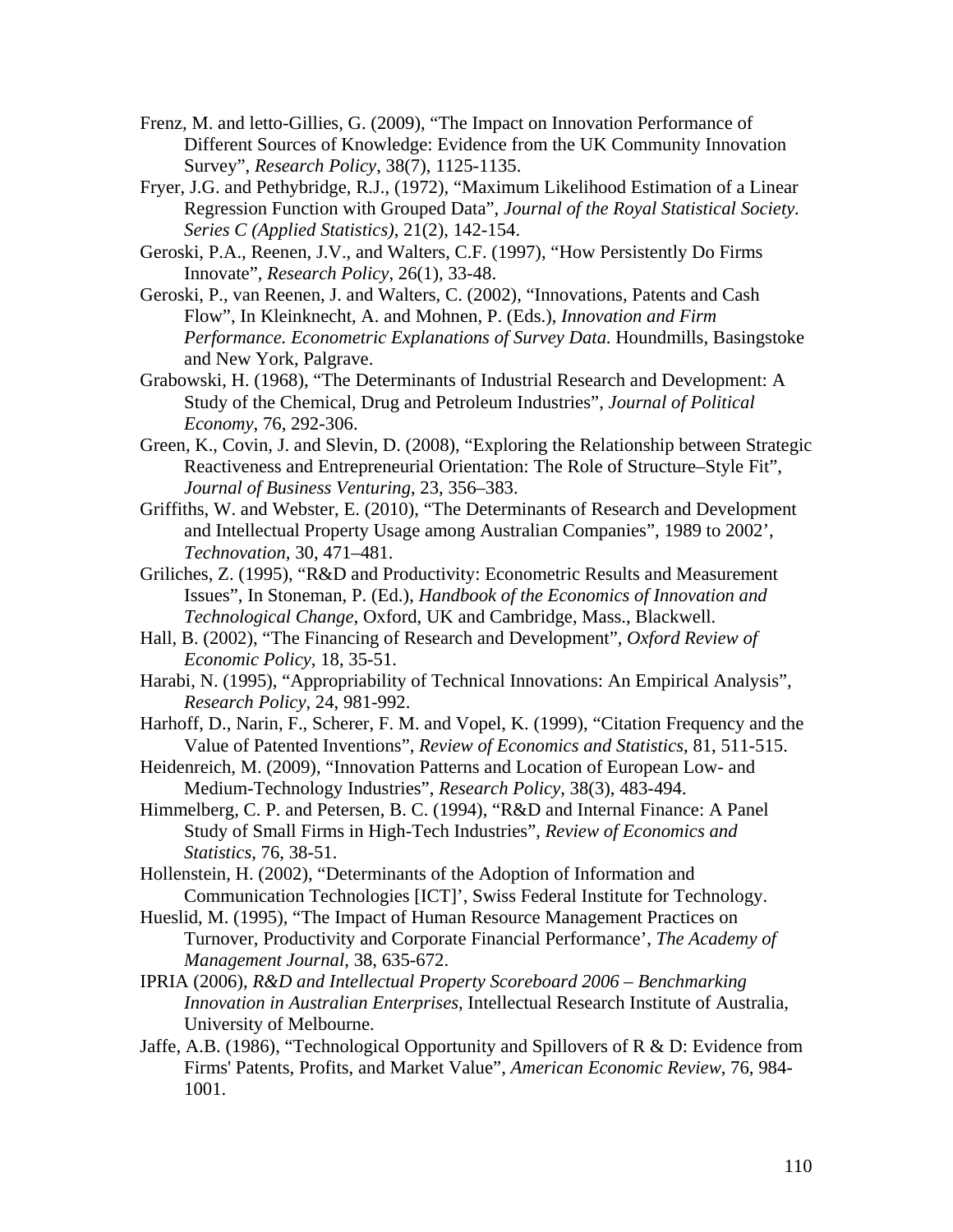- Jaffe, A.B., Trajtenberg, M. and Henderson, A. (1993), "Geographic Localization of Knowledge Spillovers as Evidenced by Patent Citations", *The Quarterly Journal of Economics*, 108, 577-598.
- Janz, N., Lööf, H., and Peters, B. (2003), "Firm Level Innovation and Poductivity—Is There a Common Story Across Countries?", *Problems and Perspectives in Management*, 2, pp. 1–22.
- Jefferson, G.H., Huamao, B., Xiaojing, G., and Xiaoyun Y. (2006), "R&D Performance in Chinese Industry", *Economics of Innovation and New Technology*, 15(4/5), 345- 366.
- Jensen, P.H. and E. Webster (2009), "Another Look at the Relationship between Innovation Proxies", *Australian Economic Papers*, 48, 252-269.
- Jensen, P.H. and E. Webster (2009), "Knowledge Management: Does Capture Impede Creation?", *Industrial and Corporate Change*, 18, 701-727.
- Jensen, P.H and Webster, E. (forthcoming), "Macroeconomic Conditions and Successful Commercialization", *Cambridge Journal of Economics*.
- Kafouros, M.I., Buckley, P.J., Sharp, J.A. and Wang, C. (2008), "The Role of Internationalization in Explaining Innovation Performance", *Technovation*, 28(1-2), 63-74.
- Kamien, M. and Schwartz, N. (1978), "Self Financing of an R&D Project", *American Economic Review*, 68, 252-261.
- Kamien, M. and Schwartz, N. (1982), *Market Structure and Innovation*, Cambridge University Press, Cambridge, New York.
- Kemp, R., Folkeringa, M., De Jong, J., and Wubben, E. (2003), "Innovation and Firm Performance, Scale. Scientific Analysis of Entrepreneurship and SMEs", Research Report H200207.
- Khandwalla, P.N. (1976/77), "Some Top Management Styles, Their Context and Performance", *Organization and Administrative Sciences*, 7, 21-51.
- Kingston, W. (2000), "Enforcing Small Firms' Patent Rights", Publications Office of the Commission of the European Communities, Luxembourg. Available at http://www.cordis.lu/innovation-policy/studies/im\_study3.htm.
- Kirner, E., Kinkel, S. and Jaeger, A. (2009), "Innovation Paths and the Innovation Performance of Low-Technology Firms – An Empirical Analysis of German Industry", *Research Policy*, 38(3), 447-458.
- Kleinknecht, A. (1993), "Why Do We Need New Innovation Output Indicators? An Introduction", In Kleinknecht, A (Ed.), *New Concepts in Innovation Output Measurement,* St Martin's Press, Hampshire and London, pp. 1-9.
- Kleinknecht, A., Van Montfort, K. and Brouwer, E. (2002), "The Non-Trivial Choice between Innovation Indicators, *Economics of Innovation and New Technologies,*  11, 109-121.
- Koellinger, P. (2008), "The Relationship between Technology, Innovation and Firm Performance", *Research Policy*, 37(8), 1317-1328.
- Lee, C.-Y. (2002), "Industry R&D Intensity Distributions: Regularities and Underlying Determinants", *Journal of Evolutionary Economics*, 12, 307-341.
- Levin, R. and Reiss, P. (1984), "Tests of a Schumpeterian Model of R&D and Market Structure", In Griliches, Z. (Ed.), *R&D Patents and Productivity*, Chicago, University of Chicago Press for the NBER.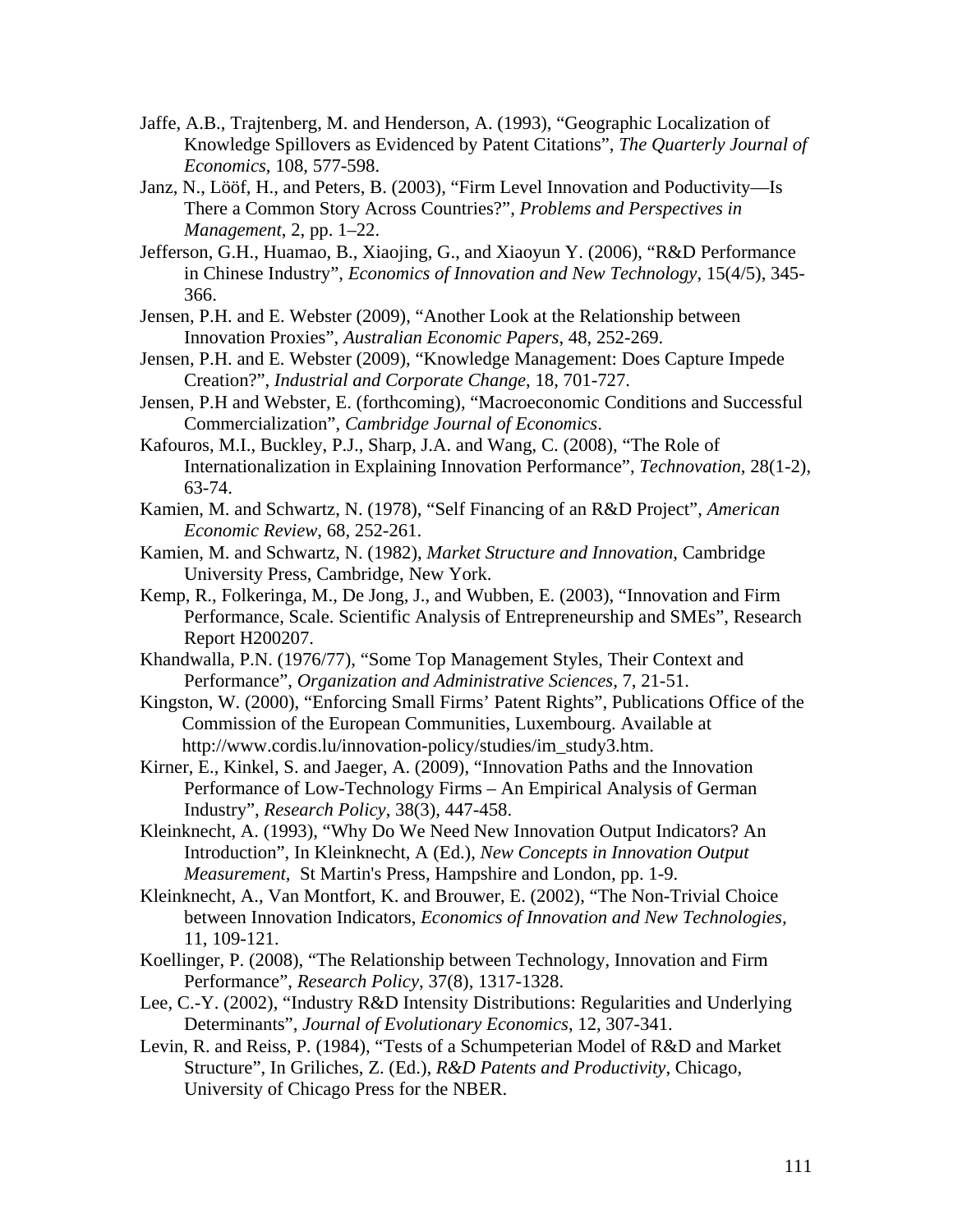- Levin, R. C., Cohen, W. M. and Mowery, D. C. (1985), "R&D Appropriability, Opportunity and Market Structure: New Evidence on some Schumpeterian Hypotheses", *American Economic Review*, 75, 20-24.
- Levin, R., Klevorick, A., Nelson, R., Winter, S., Gilbert, R. and Griliches, Z. (1987), "Appropriating the Returns from Industrial Research and Development", *Brookings Papers on Economic Activity*, 3, Special Issue On Microeconomics, 783-831.
- Li, Y., and Vanhaverbeke, W. (2009), "The Effects of Inter-Industry and Country Difference in Supplier Relationships on Pioneering Innovations, *Technovation*, 29, 843-858.
- Lin, J.L., Fang, S.-C., Fang, S.-R., and Tsai, F.-S. (2009), "Network Embeddedness and Technology Transfer Performance in R&D Consortia in Taiwan", *Technovation*, 29, 763-774.
- Lööf, H. and Heshmati, A. (2002), "Knowledge Capital and Performance Heterogeneity: A Firm Level Innovation Study", *International Journal of Production Economics*, 76, 61-85.
- Lumpkin, G.T. and Dess, G.G. (1996), "Clarifying the Entrepreneurial Orientation Construct and Linking It to Performance", *Academy of Management Review*, 211, 135-172.
- Lumpkin, G.T. and Dess, G.G. (2001), "Linking Two Dimensions of Entrepreneurial Orientation to Firm Performance: The Moderating Role of Environment and Industry Lifecycle", *Journal of Business Venturing*, 16, 429-451.
- Mairesse, J. and Mohnen, P. (2001), "To be or Not to be Innovative: an Exercise in Measurement", MERITInfonomics Research Memorandum series Nr. 2001-039, MERIT, Maastricht.
- Mairesse, J. and Mohnen, P. (2010), "Using Innovation Surveys for Econometric Analysis", UNU-MERIT Working Paper Series, #2010-023.
- Mairesse, J. and Robin, S. (2009) "Innovation and Productivity in France: A Firm-Level Analysis for Manufacturing and Services, 1998-2000 and 2002-2004", mimeo, BETA and CREST.
- Mansfield, E. (1968), *The Economics of Technical Change*, Norton, New York.
- Mansfield, E. (1984), "R&D and Innovation: Some Empirical Findings", In Griliches, Z. (Ed.), *R&D, Patents and Productivity*, Chicago, University of Chicago Press for the NBER
- Martinez-Ros, E. and Labeaga, J. (2002), "Modelling Innovation Activities Using Discrete Choice Panel Data Models", In Kleinknecht, A. and Mohen, P. (Eds.), *Innovation and Firm Performance. Econometric Explorations of Survey Data.*, Houndmills, Basingstoke and New York, Palgrave.
- Maurseth, B and Verspagen, B. (2002), "Knowledge Spillovers in Europe: A Patent Citation Analysis", *Scandinavian Journal of Economics*, 104, 531-545.
- McGahan, A.M. and Silverman, B.S. (2001), "How Does Innovative Activity Change as Industries Mature?", *International Journal of Industrial Organization*, 19, 1141- 1160.
- Medina, C., Lavado, A., and Cabrera, R. (2005), "Creativity and Innovation Management, 2005 Characteristics of Innovative Companies: A Case Study of Companies in Different Sectors", *Creativity and Innovation Management*, 14, 272- 287.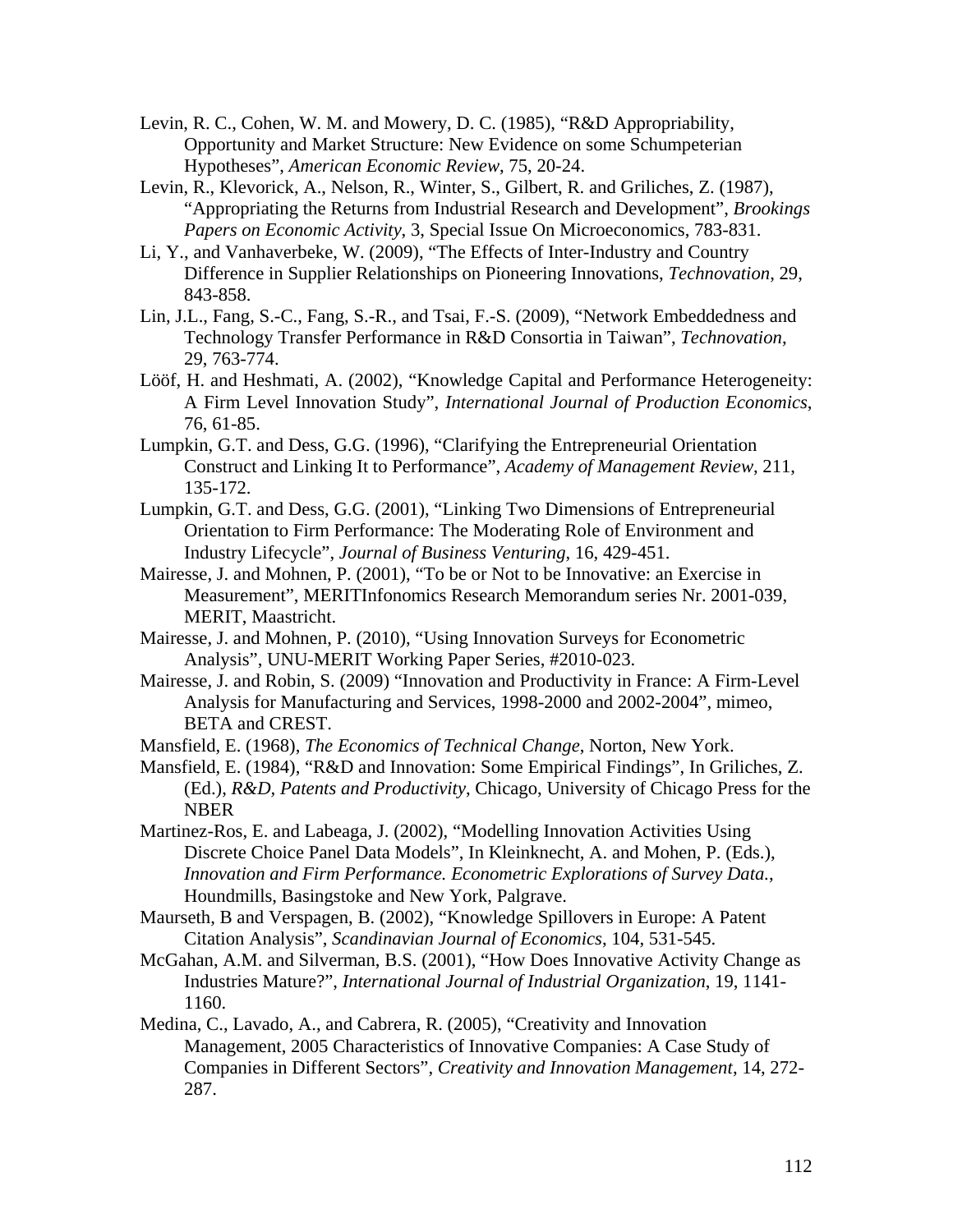- Miles, R., and Snow, C. (1978), *Organizational Strategy, Structure and Process*, McGraw-Hill, New York, NY.
- Miller, D. (1988). "Relating Porter's Business Strategies to Environment and Structure', *Academy of Management Journal*, 31, 280-308.
- Miller, D. and Friesen, P. (1982), "Innovation in Conservative and Entrepreneurial Firms: Two Models of Strategic Momentum', *Strategic Management Journal*, Vol. 3, pp. 1-15.
- Murovec, N., and Prodan, I. (2009), "Absorptive Capacity, Its Determinants, and Influence on Innovation Output: Cross-cultural Validation of the Structural Model", *Technovation*, 29, pp. 859-872.
- Napolitano, G. (1991), "Industrial Research and Sources of Innovation: A Cross-Industry Analysis of Italian Manufacturing Firms", *Research Policy,* 20(2), 171-178.
- Nelson, R. and Winter, S. (1982), *An Evolutionary Theory of Economic Change*, Cambridge Mass. and London, Belnap Press of Harvard University Press.
- Nelson, R.R. (1959), "The Simple Economics of Basic Scientific Research", *Journal of Political Economy,* 67, 297–306.
- Nieto, M. and Quevedo, P. (2005), "Absorptive Capacity, Technological Opportunity, Knowledge Spillovers and Innovative Effort', *Technovation*, 25, 1141-1157.
- Oltra, M. and Flor, M. (2003), "The Impact of Technological Opportunities and Innovative Capabilities on Firms' Output Innovation", *Creativity and Innovation Management*, 12, 137-144.
- Özsomer, A., Calantone, R., and di Benedetto, A. (1997), "What Makes Firms More Innovative? A look at Organizational and Environmental Factors", *Journal of Business and Industrial Marketing*, 12, 400-414.
- Pakes, A, and Schankerman, M. (1980), "An Exploration into the Determinants of Research Intensity", NBER Working Paper Series, no. 438.
- Parisi, M. L., Schiantarelly, F. and Sembenelli, A. (2006), "Productivity, Innovation and R&D: Micro Evidence for Italy", *European Economic Review*, 50, 2037-2061.
- Pavitt, K. (1982), "R&D, Patenting and Innovative Activities: A Statistical Exploration", *Research Policy*, 11(1), 33-51.
- Pavitt, K. (1991), "Key Characteristics of the Large Innovating Firm", *British Journal of Management*, 2, 41-50.
- Phillips, A. (1966), "Patents, Competition, and Technical Progress", *American Economic Review*, 56, pp. 301–310.
- Phillips, A. (1966), "Patents, Potential Competition, and Technical Progress", *American Economic Review*, 56, 301-10.
- Porter, M. (1985), *Competitive Strategy*, Free Press: New York.
- Rafferty, M. and Funk, M. (2008), "Asymmetric Effects of the Business Cycle on Firm-Financed R&D', *Economics of Innovation and New Technologies*, 17, 497-510.
- Raymond, W., Mohnen, P., Palm, F., and Van der Loeff, SS. (2004), "An Empirically-Based Taxonomy of Dutch Manufacturing: Innovation Policy Implications", MERIT-Infonomics Research Memorandum series 2004-011, MERIT, Maastricht.
- Rodwell, S., Van Eeckhout, P., Reid, A. and Walendowski, J. (2007), *Study: Effects of counterfeiting on EU SMEs and a review of various public and private IPR enforcement initiatives and resources*, Framework Contract B3/ENTR/04/093-FC-Lot 6.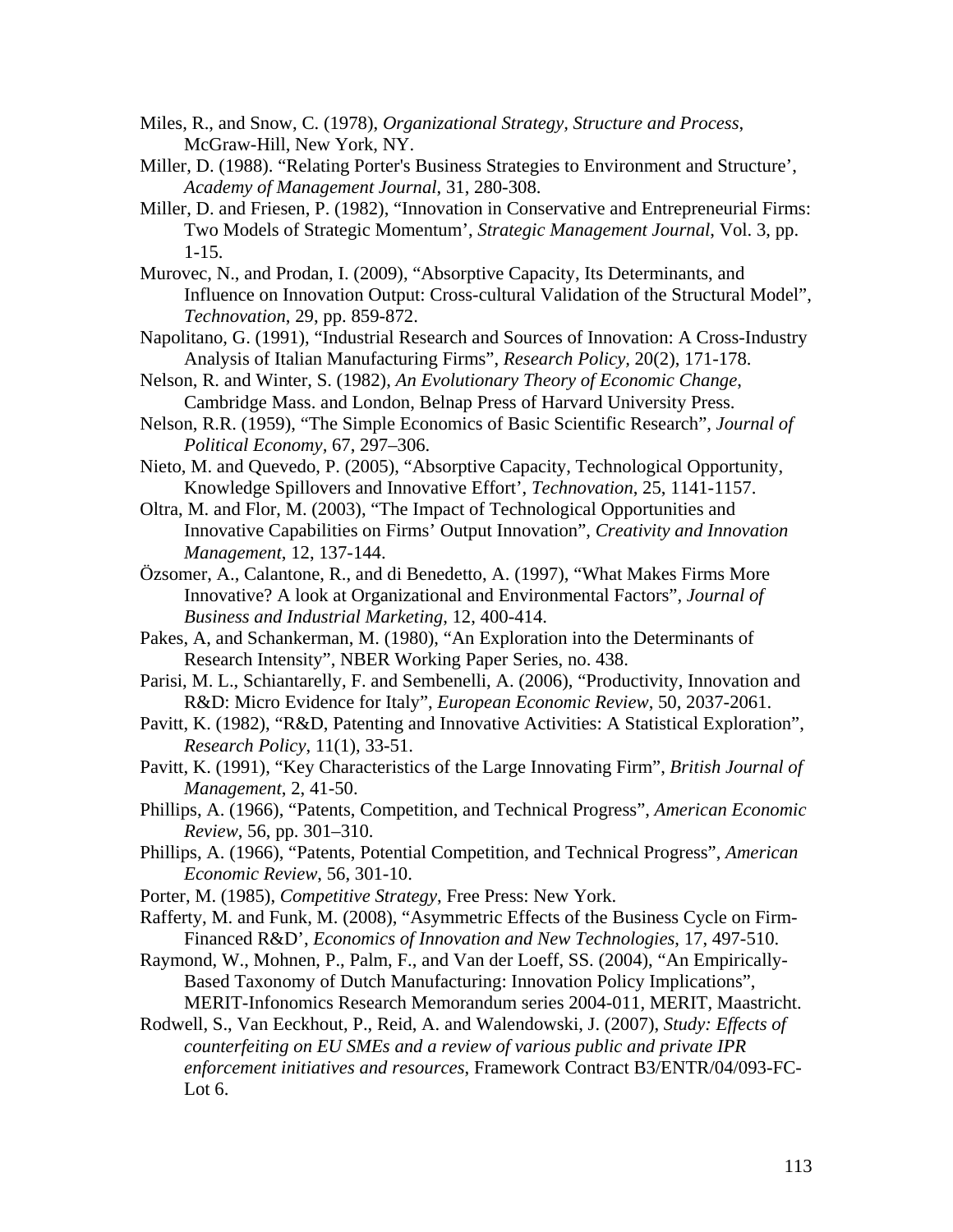- Rosenberg, N. (1976), *Perspectives on Technology*, Cambridge University Press, Cambridge, MA.
- Rothwell, R., Freeman, C., Horlsey, A., Jervis,V. T. P., Robertson, A. B. and Townsend, T. (1974), "SAPPHO updated - project SAPPHO phase II", *Research Policy*, 3, 258-291.
- Sapienza, H. and Grimm, C. (1997), "Founder Characteristics, Start-up Process, and Strategy/structure Variables as Predictors of Shortline Railroad Performance', *Entrepreneurship Theory and Practice*, 22, 5–24.
- Scellato, G. (2006), "Patents, Firm Size and Financial Constraints: an Empirical Analysis for a Panel of Italian Manufacturing Firms", *Cambridge Journal of Economics*, 31, 55-76.
- Scherer, F.M. (1967), "Market Structure and the Employment of Scientists and Engineers", *American Economic Review*, 57, 524-31.
- Schmookler, J. (1966), *Invention and Growth, Schumpeterian Perspectives*, MIT, Cambridge, Mass.
- Schumpeter, J.A. (1943), *Capitalism, Socialism and Democracy,* London, Boston, Sydney: George Allen & Unwin, 1976.
- Schumpeter, J.A. (1975), *Capitalism, Socialism and Democracy,* Harper Perennial, New York.
- Schumpeter, J.A. (1912/1934), *The Theory of Economic Development*, Cambridge, MA: Harvard University Press. English translation of *Theorie der Wirtschaftlichen Entwicklung*, by R.Opie, 1912.
- Scott, J. T. (1984), "Firm versus Industry Variability in R&D Intensity", In Griliches, Z. (Ed.), *R&D, Patents and Productivity*. Chicago, University of Chicago Press for the NBER.
- Smith, K. and O'Brien, K. (2009). *Innovation in Tasmania. An Innovation Census in an Australian State*. Australian Innovation Research Centre, University of Tasmania*.* Hobart.
- Souitaris, V. (2002), "Firm-specific Competencies Determining Technological Innovation: a Survey in Greece", *R&D Management*, 32, 61-77.
- Sterlacchini, A. (1999), "Do Innovative Activities Matter to Small Firms in Non-R&D Intensive Industries? An Application to Export Performance", *Research Policy*, 28(8), pp. 819-832.
- Sterlacchini, A. (1994), "Technological Opportunities, intraindustry spillovers and firm R&D intensity", *Economics of Innovation and New Technologies*, 3, 123-137.
- Stoneman, P. and Toivanen, O. (2001), "The impact of Revised Recommended Accounting Practices on R&D Reporting by UK Firms", *International Journal of the Economics of Business*, 8, 123-136.
- Sutton, J. (1991), *Sunk Costs and Market Structure*, Cambridge Mass, MIT Press.
- Terziovski, M., Sohal, A. and Howell, A. (2002), "Best Practice in Product Innovation at Varian Australia", *Technovation*, 22(9), 561-569.
- Tether, B.S. (1998), "Small and Large Firms: Sources of Unequal Innovations?", *Research Policy*, 27(7), 725-745.
- Tether, B.S. (2002), "Who Co-operates for Innovation, and Why: An Empirical Analysis", *Research Policy*, 31(6), 947-967.